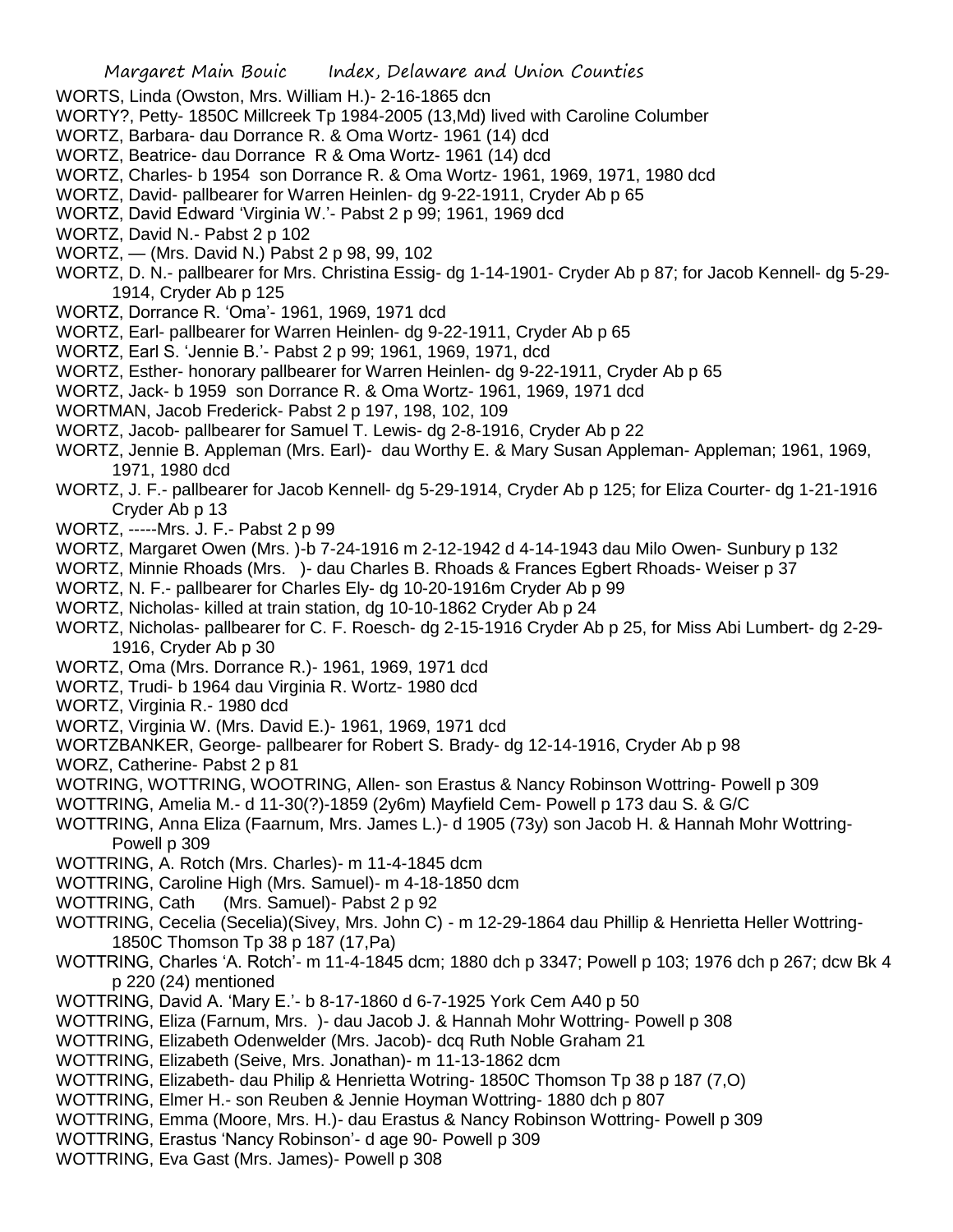- WOTTRING, Eva- dau Mrs. Mary A. Wottring- dg 7-25-1905 Cryder Ab p 33
- WOTTRING, Fietta- dau Phillip & Henrietta Wotring- 1850C Thomson Tp 38 p 187 (11,O)
- WOTTRING, (Mrs. Frank) dau Christian Gast- dg 11-21-1913m Cryder Ab p 72
- WOTTRING, Hannah (Mrs. Jacob J.)- d 1-8-1879 (72-2-19) Prospect Cem- Powell p 301, 309
- WOTTRING, Henrietta Heller (Mrs. Phillip) dau Elias & Hannah Wasser Heller- 1850C Thomson Tp
	- 8 p 187 (39,Pa); dcq Ruth Noble Graham 11
- WOTTRING, Henrietta- dau Phillip & Henrietta Wotring- 1850C Thomson Tp 38 p 187 (5,O)
- WOTTRING, Jacob 'Elizabeth Odenwelder'- dcq Ruth Noble Graham 20; hadc p 48
- WOTTRING, Jacob J. 'Hannah' d 2-11-1892 (89-3-17) Prospect Cem Powell p 301, 309; son Erastus & Nancy Robinson Wottring
- WOTTRING, James L.- son Erastus & Nancy Robinson Wottring- Powell p 309
- WOTTRING, James ;Lydia Leist''Eva Gast'- son Lewis H & Rachel L. Waters Wottring- Powell p 308
- WOTTRING, Jennie Hoyman (Mrs. Reuben)- 1880 dch p 807
- WOTTRING, Lewis H. 'Rachel L. Waters'- b 2-5-1827 n 1848 son Jacob J. & Hannah Mohr Wottring- Powell p 208, 209; dg 7-23-1907, Cryder Ab p 57
- WOTTRING, Louisa Dix (Mrs. Reuben)- 1880 dch p 807
- WOTTRING, Lucinda- dau Phillip & Henrietta Wotring- 1850C Thomson Tp 38 p 187 (15,Pa)
- WOTTRING, Lydia Leist (Mrs. James) Powell p 308
- WOTTRING, Mary A (Mrs. )- b Allentown, Pa 1827 d Friday- Mother of Samuel J. and 6 daus- dg 6-30-1905, Cryder Ab p 34; dg 7-23-1905 Cryder Ab p 33
- WOTTRING, Mary Ann (Liebendorfer, Mrs. John)- m 9-13-1864 dcm; Pabst 2 p 92
- WOTTRING, Mary C.- d 5-4-1854 (10m6d) Prospect Cem- Powell p 301, 309
- WOTTRING, Mary E (Mrs. David A.)- b 6-21-1854 d 5-20-1932 York Cem A40 p 50
- WOTTRING, Matilda (Noble, Mrs. James Wesley)- dau Pphilip & Henrietta Heller Wottring- dcq Ruth Noble Graham 5; 1850C Thomson Tp 38 p 187 (9,O)
- WOTTRING, Milton d Sunday, Marysville,Pa (56) brother A. F., S. L. , W. C. Wottring- bur Prospect- dg 5-31- 1907, Cryder Ab p 46
- WOTTRING, Nancy Robinson ( Mrs. Erastus) d age 94; Powell p 309
- WOTTRING, Noah- son Erastus & Nancy Robinson Wottring- Powell 309
- WOTTRING, Phillip 'Henrietta Heller'- son Jacob & Elizabeth Odenwelder Wottring- dcg Ruth Noble Graham 10; 1850C Thomson Tp 38 p 187 (42,Pa); Wottring 2 p 95
- WOTTRING, Rachel L. Waterss (Mrs. Lewis)- b 5-10-1827 n 1848 d Wednesday, Prospect (80) dg 7-23-1907, Cryder Ab p 57- dau N. B, Waters- Powell p 309
- WOTTRING, Reuben- dg 7-29-1902 Cryder Ab p 145
- WOTTRING, Reuben 'Jennie Hoyman''Louisa Dix' son Phillip & Henrietta Heller Wottring- 1850C Thomson Tp 38 p 187 (13,Pa) hadc p 121
- WOTTRING, Richard- son Erastus & Nancy Robinson Wottring- Powell p 309
- WOTTRING, Rosamond (Johnson, Mrs. Martin)- dau Erastus & Nancy Robinson Wottring- Powell p 309
- WOTTRING, Rosella (McAdams, Mrs. B.)- dau Erastus & Nancy Robinson Wottring- Powell p 309
- WOTTRING, Samuel 'Caroline High'- m 4-18-1850 dcm
- WOTTRING, Samuel- brother Eva Woodring, Mrs. Edward Snyder- dg 3-24-1914, Cryder Ab p 104
- WOTTRING, Samuel- son Jacob H. & Hannah Mohr Wottring- Powell p 308; Pabst 2 p 92
- WOTTRING, Samuel J.- son Mrs. Mary A. Wottring- dg 7-23-1905 Cryder Ab p 33
- WOTTRING, Sarah Zeigler dau Frederick Zeigler- dcw Bk 3 p 179
- WOTTRING, S. J.- (blind) 1976 dch p 265
- WOTTRING, ----(Tabour, Mrs. F. B.)- dau Mrs. Mary A. Wottring- dg 7-23-1905, Cryder Ab p 33
- WOTTRING, ----(Dike, Mrs. F.)- dau Mrs. Mary A. Wottring- dg 7-23-1905, Cryder Ab p 33
- WOTTRING, ----(Moore, Mrs. W. R.)- dau Mrs. Mary A. Wottring- dg 7-23-1905, Cryder Ab p 33
- WOTTRING, -----(Sherer, Mrs. J. A.)- dau Mrs. Mary A. Wottring- dg 7-23-1905, Cryder Ab p 33
- WOTTRING, S. L.- brother Milton Wottring- dg 5-31-1907, Cryder Ab p 46
- WOTTRING, W. C.- brother Milton Wottring- dg 5-31-1907, Cryder Ab p 46
- WOWCHEL??, Alice (Mrs. Charles)- 1880C Claibourne Tp 12-12 p 210B (25,O,Pa,Pa)
- WOWCHEL??, Charles 'Alice'- 1880C Claibourne Tp 12-12- p 210B (27 O,NY.NY)
- WOWCHEL??, Ernest- son Charles & Alice Wowchel- 1880C Claibourne Tp 12-12 p 210B (2,O,O,O)
- WOWCHEL??, Venice- dau Charles & Alice Wowchel- 1880C Claibourne Tp 12-12 p 210B (6,O,O,O)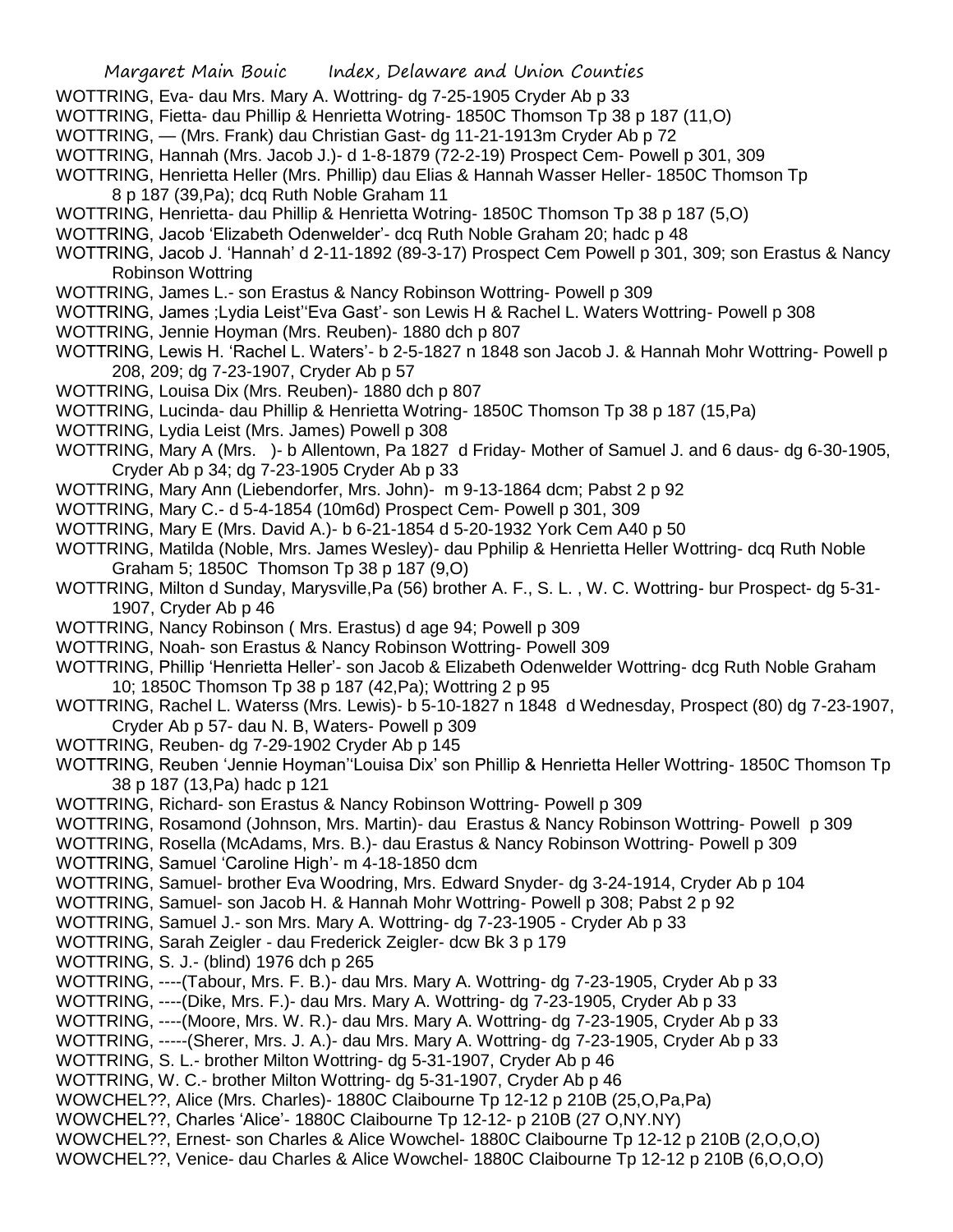- WOX, Augusta- Pabst 8 p 62
- WOX, Agustus- Pabst 8 p 63 WOX, Rilla -Pabst 8 p 63
- WOX, Rilla E.- Pabst 8 p 61
- 
- WOYAN, Anna Litchfield (Mrs. Charles)- parents of Virgil Charles & Claue Woyan- Woyan
- WOYAN, Charles 'Anna Litchfield'- parents of Virgil Charles and Claude Woyan- Woyan
- WOYAN, Charles William 'Omalene Walters'- m 7-3-1960 d 12-24-1977 son Virgil Charles & Eunice Fay Wogan- 1985 uch p 33; Woyan
- WOYAN, Claude- son Charles & Anna Litchfield Woyan- Woyan
- WOYAN, Eunice Fay Long (Mrs. Virgil Charles )- b 1-6-1914 d 7-20-1983 Oakdale Cem dau William M. & Louella Bright Long- Woyan, 1985 uch p 33
- WOYAN, Hester (Thomas, Mrs. )- dau Jessie & R. Marie Mayes Woyan- Woyan
- WOYAN, Jessie 'R. Marie Mayes'- d 1965- Woyan
- WOYAN, Jessie, Jr.- d 1941 son Jessie & R. Maarie Mayes Woyan- Woyan
- WOYAN, Katherine Fay (Cooper, Mrs. Frank )- b 4-25-1931 m 5-4-1952 dau Virgil Charles & Eunice Fay Long Wogan- 1985 uch p 33; Woyan
- WOYAN, R. Marie Mayes (Mrs. Jessie)- b 5-21-1905 W. Va. d 6-18-2002 (97) Radnor Cem dau Easom Henry & Victoria Taylor Mayes- Woyan
- WOYAN, Marie Watson (Mrs. Virgil Charles) d 3-10-1996, Oakdale Cem Record O84 SE !/2. Woyan
- WOYAN, Omalene Walters (Mrs. Charles William)- m 7-3-1960 dau Luther Walters- Woyan
- WOYAN, Ruth (Holbrook, Mrs. James )- dau Virgil Charles & Eunice Fay Long Wogan- 1985 uch p 33; Woyan WOYAN, Virgil Charles 'Eunice Fay Long''Marie Watson'- b 1-23-1910 W Va d 5-8-2000 (90) Oakdale Cem-
- son Charles & Anna Litchfield Woyan- Woyan; 1985 uch p 33
- WOYANS, Virgil- d 5-8-2000 Oakdale Cem Record O84 SE 1/4
- WOZENECRAFT, Rev. W. O.- Presb minister at Plain City- train crash- dg 5-9-1911, Cryder Ab p 33
- WOZNIAK, Terry- dau Thelma M. Wozniak- Wozniak
- WOZNIAK, Thelma M. d 2-11-2000 NY Ashley Union Cem- Wozniak
- WOZNIAK, Virginia (Glab, Mrs. Bob)- dau Thelma M. Wozniak- Wozniak
- WRAINS, Sarepta (Maine, Mrs. Joshua)- Asp (466)
- WRANA, Frances Alverta MacIntire (Mrs. Joseph M)- b 5-2-1929 m 11-13-1952 dau Frank Edgar & Miranda Ruth Bolin MacIntire- Weiser p 594
- WRANA, Joseph M. 'Frances Alverta MacIntire'- b 10-30-1923 m 11-13-1952- Weiser 596
- WRANGLER, Martha C. (Snair, Mrs. Joseph M.)- dcc Columbus Williams, III 47
- WRAY, Aleena Mckenzie- b 5-4-2001 dau Nissa Wray- Wray
- WRAY, Amy Corean b 1966 dau Glen D. & Fredreka Wray- 1980 dcd; Wray- engaged to Robert Bryan Collier
- WRAY, Ardella- dau Glen J. & Mellodean Wray- 1961 (7) dcd
- WRAY, Betty J. (Mrs. Charles J.)- 1959 ucd
- WRAY, Charles J. 'Betty J.'- 1959 ucd
- WRAY, Dale- son Glen J. & Mellodean Wray- 1961 (8) dcd
- WRAY, Earl- son Ward & Emma K. Crist Wray- Wray
- WRAY, Edith (Murdock, Mrs. Robert)- dau Melvin & Ester Garwood Wray- Wray
- WRAY, Ellen (Humble, Mrs. Eldon Eugene)- b 6-25-1921 m 6-25-1943- Maugans Anc p 23
- WRAY, Emma Jean (Davis, Mrs. )- dau Ward & Emma K. Crist Wray- Wray
- WRAY, Emma K. Crist (Mrs. Ward)- d 3-18-1984 (79) bur W. Va.- Wray
- WRAY, Ernest- son Charles J. & Betty J. Wray- 1959 (7) ucd
- WRAY, Ester Garwood (Mrs. Melvin)- Wray
- WRAY, Fredreka (Mrs. Glen D.)- 1980 dcd
- WRAY, Glen D. 'Fredreka'- 1980 dcd
- WRAY, Glen J. 'Mellodean'- 1961 dcd
- WRAY, Glendale- son Ward & Emma K. Crist Wray- Wray
- WRAY, Helen (Kindle, Mrs. Orlin)- dau Melvin & Ester Garwood Wray- Wray
- WRAY, James Melvin- son Melvin & Ester Garwood Wray- Wray
- WRAY, J. L.- 1908 dch p 540, 541; 1908 dch p 432, 729; Powell p 103
- WRAY, Kathy (Mrs. William L.)- 1979 ucd
- WRAY, Linda- dau Charles J. & Betty J. Wray- 1959 (14) ucd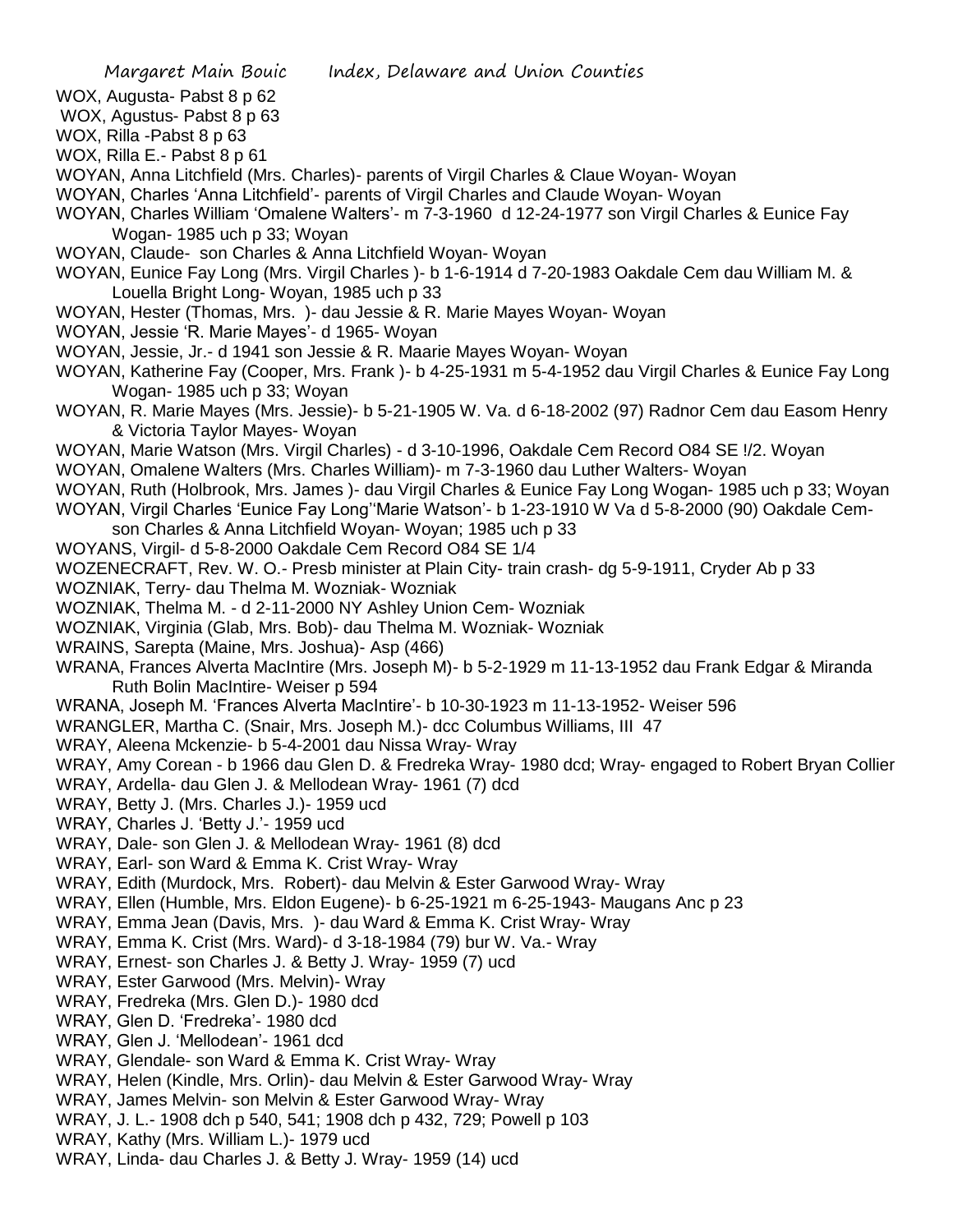- WRAY, Lynn- 1975 ucd
- WRAY, Marceline- dau Glen J. & Mellodean Wray 1961 (9) ucd- engaged to Kenneth W. Kinniard
- WRAY, Marjorie (Long, Mrs. )- dau Ward & Emma Crist Wray- Wray
- WRAY, Mary (Wilcoxson, Mrs. )- dau Ward & Emma K. Crist Wray- Wray
- WRAY, Mellodian (Mrs. Glen J.)- Wray; 1961 dcd
- WRAY, Melvin 'Esther Garwood'- parents of Ruth Wray Kindle- Wray
- WRAY, Mildred (Powers, Mrs. )- dau Ward & Emma K. Crist Wray- Wray
- WRAY, Nancy Jane- b 1969 dau Glen D. & Fredreka Wray- Wray; engaged to Todd Eldridge Chancellor-1980 dcd
- WRAY, Nissa- mother of Aleena McKenzi Wray- Wray
- WRAY, Paul- son Melvin & Ester Garwood Wray- Wray
- WRAY, Ralph- son Melvin & Ester Garwood Wray- Wray
- WRAY, Richard- son Melvin & Ester Garwood Wray- Wray
- WRAY, Ruth (Kindle, Mrs. James Virden)- b 7-14-1921 Hardin Co d 8-29-1988 McConald Fairview Cem, Kenton- dau Melvin & Ester Garwood Wray- Wray
- WRAY, Thomas- hit p 106
- WRAY, Wanda (Akers, Mrs. )- dau Ward & Emma K. Crist Wray- Wray
- WRAY, Ward 'Emma K. Crist'- d 2-16-1995 bur W. Va- Wray
- WRAY, William L. 'Kathy'- 1979 ucd
- WRAY, William- son Melvin & Ester Garwood Wray- Wray
- WRAY, William- son William L. & Kathy Wray- 1979 ucd
- WREN, Abby Thompson (Mrs. Harry)- parents of Harry V. Wren- Wren
- WREN, Anne (Amos, Mrs. Michael)- dau P. Joseph Wren- Wren
- WREN, Bernadette (Channel, Mrs. Harold)- dau P. Joseph Wren- Wren
- WREN, Betty (Buchanan, Mrs. Edward)- dau P. Joseph Wren- Wren
- WREN, Bill(y) b 1963 son Robert A. & Mary M. Wren- 1969 dcd; 1973, 1975. 1979, 1981, 1983 ucd
- WREN, Brenda- b 1961 dau Robert A. & Mary M. Wren- 1969 dcd; 1973, 1975, 1979 ucd
- WREN, Cora Black (Mrs. Harry) b 1-27-1897 Champaign Co d 4-19-1964 (67) Woodstock Cem dau Granville & Elsie Freeman Black- Wren
- WREN, Dorothy (Bleam, Mrs. Ronald)- dau Harrry V. & Ercil Wallace Wren- Wren
- WREN, Elanor- dau Harry & Gertrude Wren- Wren
- WREN, Ercil Wallace (Mrs. Harry V.)- m 58y- Wren
- WREN, Etta (Green, Mrs. Harry)- m 10-31-1912 unec Genther p 200
- WREN, M. Faith Hoffman (Mrs. G. Louis)- Wren, parents of Marsha Jean Wren
- WREN, Gertrude (Mrs. Harry)- Wren
- WREN, Harry 'Abby Thompson'- Wren
- WREN, Harry 'Cora Black;- d 1941- Wren
- WREN. Harry 'Gertude'- Wren parents of P. Joseph Wren- Wren
- WREN, Harry V. 'Ercil Wallace'- b 11-22-1909 Spring Hill m 58y d 12-20-1993 Summerford Tp Cem- son Harry & Abby Thompson Wren- Wren
- WREN, Howard- son Harry V. & Ercil Wallace Wren- Wren
- WREN, Irene (Davis, Mrs. )- dau Harry & Gertrude Wren- Wren
- WREN, P. Joseph 'Mary Catherine ''Dollie'- b 10-7-1913 W. Liberty d 7-12-1982 (68) Fla. Son Harry & Gertrude Wren- Wren
- WREN, Joseph W.- son P. Joseph Wren- Wren
- WREN, G. Louis 'M. Faith'- Wren
- WREN, Marsha Jean d 5-21-1971 (26)bur Bellefontaine-dau G. Louis & M. Faith Hoffman Wren- Wren
- WREN, Mary Catherine (Mrs. P. Joseph)- d January 1979- Wren
- WREN Mary Jo (Tucker, Mrs. )- dau P. Joseph Wren- Wren
- WREN, Richard- son Harry & Gertrude Wren- Wren
- WREN, Richard- son Harry V. & Ercil Wallace Wren- Wren
- WREN, Robert A.- son Harry V. & Ercil Wallace Wren- Wren
- WREN, Salene (Regio, Mrs. )- dau Harry & Gertrude Wren- Wren
- WREN, Vaughn- son Harry & Gertrude Wren- Wren
- WRIETSEL, Mary- perfect attendance U-Co Industries, 1985- Wrietsel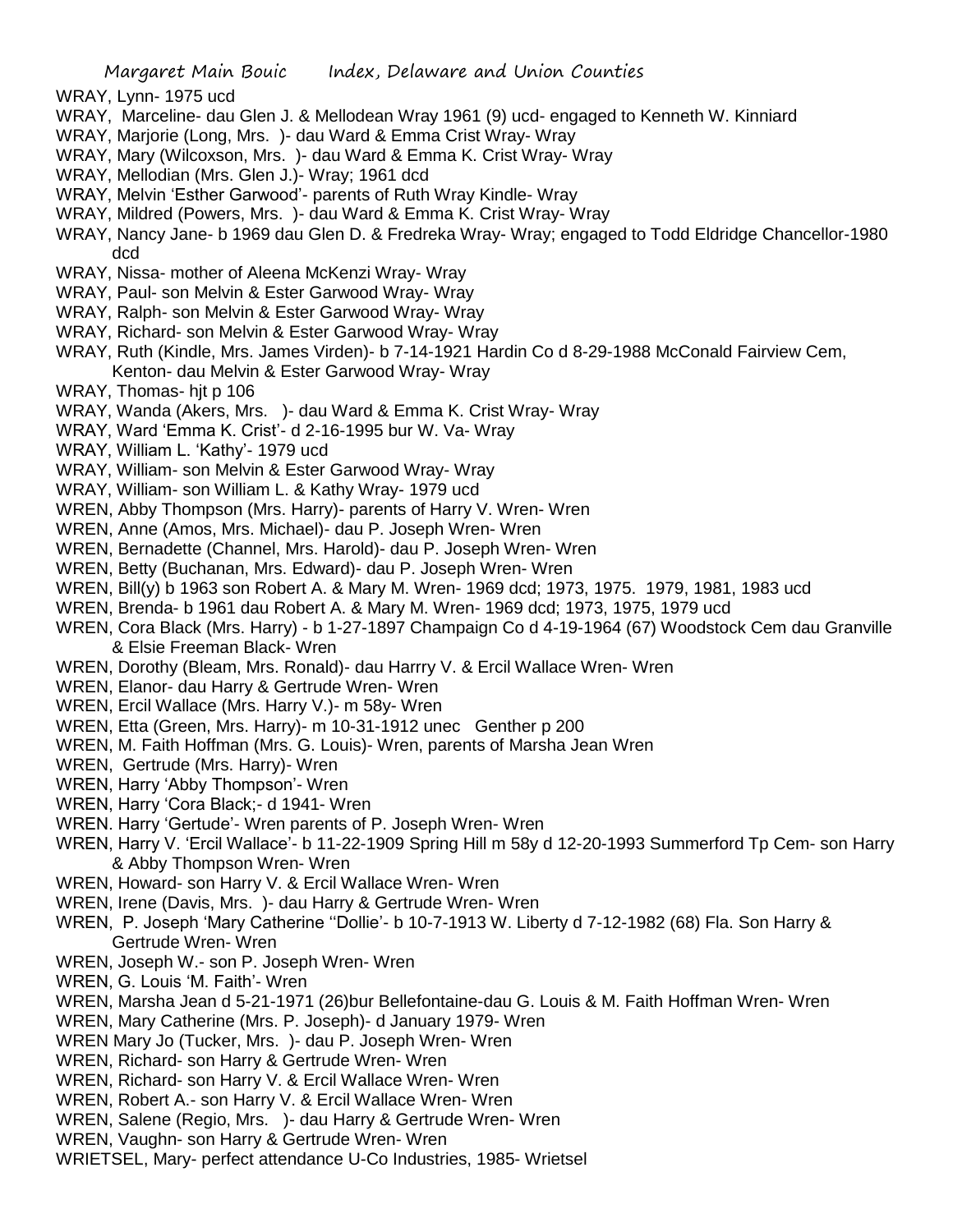WRIGGLE, Lousure- 1910C Washington Tp 255-257 p 10B (17,O,O,O) farm laborer

WRIGHT, Mrs. Relative of Charles Sargeant- unvmec p 22

- WRIGHT, Rev.- Funeral of Catherine Wolf Feaster- dg 8-17-1906 Cryder Ab p 116, of Mrs. Henry G. Hudsondg 10-20-1906, Cryder Ab p 126; of Miss Fern Allison- dg 11-20-1906, Cryder Ab p 133; of Randall Smith, dg 11-23-1906, Cryder Ab p 134, 135; Funeral of Charles A. Robinson, dg 3-8-1907, Cryder Ab p 24; of Mrs. A. G. Byers, dg 5-17-1907 Cryder Ab p 44; notice of death of Mrs. A. D. Knapp- dg 7-16- 1907, Cryder Ab p 55
- WRIGHT, Dr.- minister in charge of funeral of Ruth Vera Main- dg 1-5-1909 Cryder Ab p 5; pastor Asbury Church, conducted funerl of Raymond Harrison Howe, dg 1-15-1907 Cryder Ab p 6, funeral of Mrs. M. N. Hall, dg 12-20-1907, Cryder Ab p 91; of Clyde G. Long- dg 4-21-1908, Cryder Ab p 129
- WRIGHT, Abbie (Roby, Mrs. Charles Glade)- mother of Hugh Ellsworth Roby
- WRIGHT, Abram- d Tuesday (51y) dg 8-4-1882, Cryder Ab p 70
- WRIGHT, A. H, ,- brother James B. Wright-, Ella Knowles- dg 9 -28-1915, dg 10-5-1915, Cryder Ab p 79, 81
- WRIGHT, Alexis Antoinette- b 10-8-2003 dau Earl & Teresa Laverack Wright- Wright
- WRIGHT, Alfred son James F. & Dollie Wright- Wright
- WRIGHT, Alice (Mrs. Gary)- Wright
- WRIGHT, Alice (Mrs. John A.)- Wright
- WRIGHT, Allen- son James Franklin & Maxine Druhard Wright- 1985 uch p 150
- WRIGHT, Almon- son George E. & Emma Smythe Wright- Wright
- WRIGHT, America Showalter (Mrs. Charles)- d 7-24-1971 bur Ky. parents of William L. "Bill" Wright- Wright
- WRIGHT, Amy Roena Benton (Mrs. Gilson Prescott)- b 2-2-1911 d 11-25-1983 dau Ernest B. & Georgia Kuhns Benton- Newhouse p 24 1311342; Benton 5; Wright
- WRIGHT, Andrew C. son Carl L. & Christine L. Foster Wright- Wright
- WRIGHT, Andrew 'Julie Gregory'- parents pf Andrew, Lianne, Chloe Wright- son A. William & Jean Barnes Wright- Wright
- WRIGHT, Andrew William b 12-25-1995 son Andrew & Julie Gregory Wright- Wright
- WRIGHT, Ann Caroline (Cornell, Mrs. Thomas Briggs)- b 8-19-1845 Franklin Co m 4-3-1862 d 5-6-1912
	- Galena (66-8-7) 4th ch of John & Sarah Wright- dg 5-17-1912; Cryder Ab p 126
- WRIGHT, Ann (Mrs. Gary)- Wright
- WRIGHT, Anna B. Davis (Mrs. James E.) b 5-1859 m 4-9-1879; ucm 6 466 1900C York, Tp 155-156 p 7A (41,O,O,O) m 22y, 1 ch
- WRIGHT, Anna (Conley, Mrs. Hobert B.,Sr.)- d 12-17-1968 1st wife- Wright
- WRIGHT,Anna b 12-31-1880 d 11-2-1964 dau John Beard & Augusta Johnson Wright- McKitrick p 130
- WRIGHT, Anna M/W (Cory, Mrs. Judge)- d 8-1895, dg 8-27-1895, Cryder Ab p 35 sister Mrs. Abram Thomson; D. R. Wright
- WRIGHT, Anna (Percy, Mrs. )- sister Carlisle E. Wright- Wright
- WRIGHT, Annabelle (Mrs. Willard, Jr.)- 1961, 1969, 1971 dcd
- WRIGHT, Annetta- dau James D. & Ethel Wright- 1959 (9 ½) ucd
- WRIGHT, Annetta (Mrs.William)- Genther p 228
- WRIGHT, Annie (Lee, Mrs. Scott)- dau David Reeves & Emily Litteral Wright- Freshwater p 178
- WRIGHT, Annie Reed (Mrs. James)- b 12-23-1845 m 12-24-1864 ucm 3658 dau Potter & Mary Reed- 1883 uch V p 674; 1870C Washington Tp 90-85 p 13 (25,O); 1880C Washington Tp 175-182 p 19 (35,O,O,O)
- WRIGHT, April Spillman (Mrs. Larry)- dau Joe & Pamela Spillman- Wright
- WRIGHT, Archimadus 'Clara A.- 1880C Washington Tp 139-144 p 15 (35,O,Va,Va)
- WRIGHT, Arlene (Messick, Mrs. )- dau Theodore E. & Myrtle Wright- Wright
- WRIGHT, Arnold- son James F. & Dollie Wright- Wright
- WRIGHT, Arthur- Nash p 161, 397
- WRIGHT, Arthur David- d 1-4-1964 (69) England- father of Mrs. Robert Knedler, Jr.- Wright
- WRIGHT, Arthur W. 'Patricia A.'- 1975, 1979, 1981 ucd
- WRIGHT, Augusta Johnson (Mrs. John Beard)- b 2-24-1845 m 12-24-1972 d 8-14-1896 dau John Coleman & Elizabeth Shaver Johnson- McKitrick p 130
- WRIGHT, Austin 'Parmelia'- 1850C Harlem Tp 535 p 51 (53,NJ); hadc p 28
- WRIGHT, Austin, Jr.- son Austin & Parmelia Wright- 1850C Harlem Tp 535 p 51 (3,O)
- WRIGHT, Rev. A. W.- dpc p 41, 42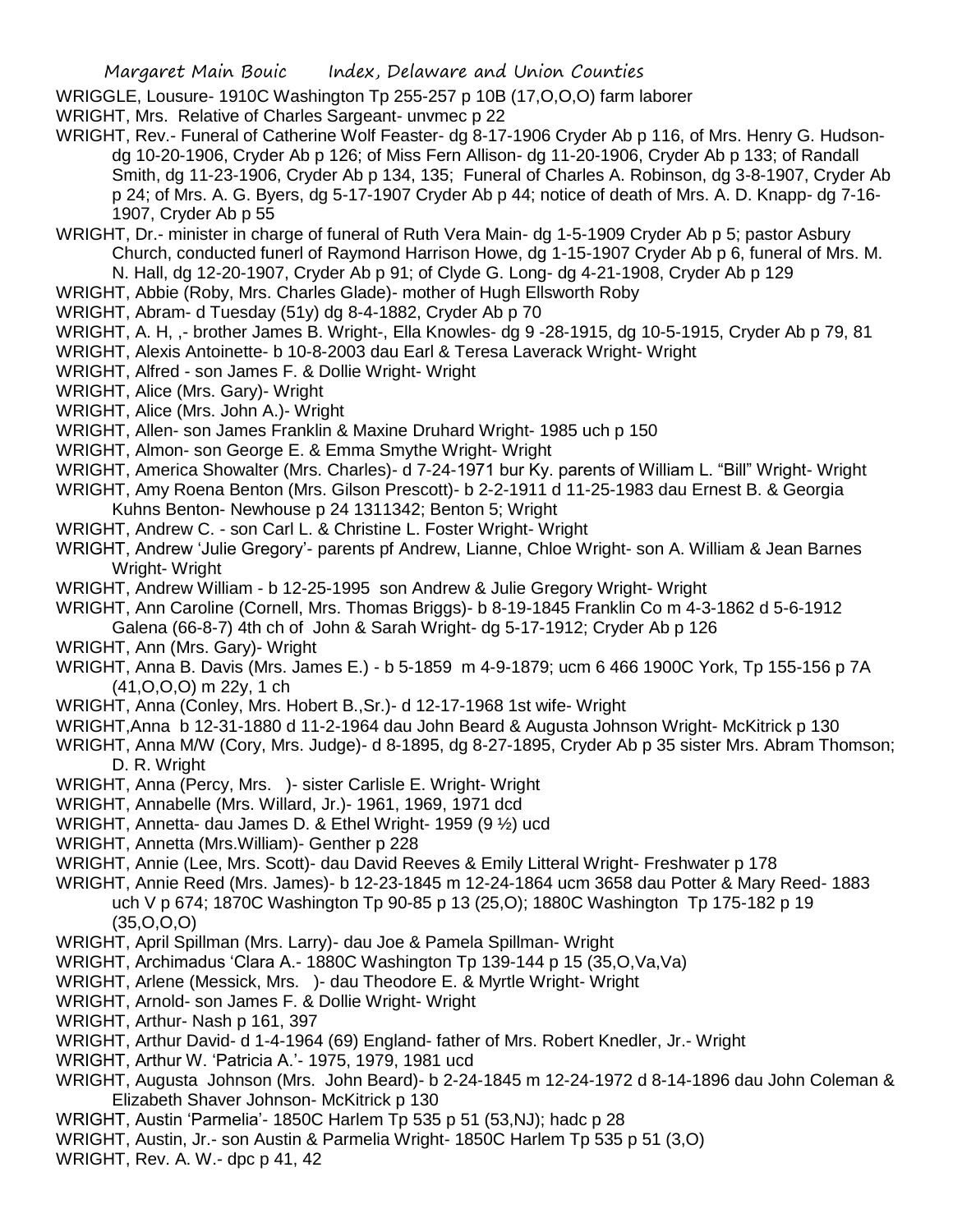- WRIGHT, Barbara (Mrs.. Clyde)- 1980 dcd
- WRIGHT, Barbara A. (Mrs. Robert T.)- 1979, 1971, 1983 ucd
- WRIGHT, Barbara (Buzard, Mrs. )- d 1980 dau Franklin & Frances E. Boston Wright- Wright
- WRIGHT, Barbara (Mrs. Philip)- Wright
- WRIGHT, Barbara (Reed, Mrs. )- dau Gilson & Amy Benton Wright- Wright
- WRIGHT, Barbara (Mrs. Thomas)(Smith, Mrs. )- mother of Sherry Lynn Wright- Wright
- WRIGHT, Barbara Wallace (Mrs. Robert)- 1985 uch p 120
- WRIGHT, Barzillai- d 7-1823 keeper of ohio Pen- dcga p 19, Delaware Patron & Franklin Chronicle
- WRIGHT, Barry Alan-b 8-23-1942 son Frederick Eustace & Laura Mae James Wright- Freshwater p 176
- WRIGHT, Barry H. 'Patricia Ann Ulrich'- m 12-24-1984- Wright
- WRIGHT, Bart- son James D. & Ethel Wright- Wright
- WRIGHT, Beatrice- b 5-1892 dau Mahlon & Isabel Moffitt Wright- 1900C York Tp 54-54 p 3 (8,O,O,O); 1910C Washington Tp 34-34 p 2A (17,O,O,O)
- WRIGHT, Belle C. (Mrs.Fred C.)- 1910C Richwood 266-273 p 10A (32,O,O,O) m 10y
- WRIGHT, Ben 'Norma Baughman- parents of son b 10-16-1967- Wright
- WRIGHT, Benjamin- son Earl M. & Sarah B. Wright- 1961 (17) dcd
- WRIGHT, Benjamin Gordon- son W.m John & Mary Hobson Wright- dg 11-28-1916, Cryder Ab p 109
- WRIGHT, G. Bernard 'Catherine Wilda Carteer'-m 4-16-1927 d 2-2- 1982 parents of Betty & Margie Wright-1985 uch p 23; Wright. Obit .Marysville library
- WRIGHT, Bernice Aldine (Estes, Mrs. J. E.)- b 8-15-1903 m 5-12-1923 dau Samuel Ulysses Wright-Freshwater p 177
- WRIGHT, Bernice (Mills, Mrs. )- dau Charles C. & Lulie B. Wright- Wright
- WRIGHT, Bertha- dau Oscar & Effie Mae Humes Wright- Wright
- WRIGHT, Bessie- d 12 y ago dau Wm John & Mary Hobson Wright- dg 11-28-1916 Cryder Ab p 109
- WRIGHT, Beth (Sylvan, Mrs. W. Coleman) m 5-11-1989 dau Thomas R. & Winnie Wright- Wright
- WRIGHT, Betsey- 1820C Big Rock Tp
- WRIGHT, Betsy Susan (Eldridge, Mrs. Lloyd, Sr.)- m 7-20-1922- Wright
- WRIGHT, Betty Joan (Disbennett, Mrs, )- dau Ralph W. & Frances Case Wright- Wright
- WRIGHT, Betty L. (Boyer, Mrs. )- dau Harry D. Wright- Wright
- WRIGHT, Betty Lou (Krist, Mrs. )- dau William & Betty J. Parks Wright- Wright
- WRIGHT, Betty A (McGrane, Mrs. William)- dau Harold Emerson & Marion N. Meddles Wright- 1985 uch p 150; Wright; 1959 (14) ucd
- WRIGHT, Betty (Rizor, Mrs. )- dau G. Bernard & Catherine W. Carter Wright- 1985 uch p 23 obit Catherine, Marysville library
- WRIGHT, Betty J. Parks (Mrs. William)- b 2-12-1931 Delaware m 10-5-1946 d 12-28-2005 (74) dau Frederick & Maude Waers Parks- Wright
- WRIGHT, Betty Rouse (Mrs. Richard E.)- d 3-18-1968 (50) Forest Grove Cem- dau Lemuel & Holly Harper Rouse- 1985 uch p 120; Wright
- WRIGHT, Betty (Mrs. William "Bill")- Wright
- WRIGHT, Bettylou (Krist, Mrs. Tom)- dau William "Bill" & Betty Wright- Wright
- WRIGHT, Beverly Baker (Mrs. Jack)- 1985 uch p 150
- WRIGHT, Beverly Jean (Bair, Mrs. )- dau Melvin N. & Ruth Lillian Couts Wright- Wright
- WRIGHT, Beverly (Mrs. Stephen)- Wright
- WRIGHT, Billy Jean (Fisher, Mrs. )- dau James F. & Dollie Wright- Wright
- WRIGHT, Bonita Ross (Kavanagh, Mrs. )- b 1929 dau Lewis Leora & Edna Opal Gregory Wright-1985 uch p 150
- WRIGHT, Bonnie (Crapps, Mrs. )- dau Naplin Wright- Wright
- WRIGHT, Bonnie May (Gill, Mrs. )- dau Donald L. & Kathryn Major Wright- Wright
- WRIGHT, Bonnie- b 1963 dau William F. & Linda Wright- 1980 dcd
- WRIGHT, Brandan 'Jocelyn Fisher'- Wright parents of Gabriel Brandan Wright
- WRIGHT, Brian Douglas- son Jack Tp & Beverly Joy Baker Wright- Wright
- WRIGHT, Bruce- son G. W. & Edith Harris Wright- Genther p 113
- WRIGHT, Burton- son Melvin N. & Ruth Lillian Couts Wright- Wright
- WRIGHT, Butler- son Mary A. Wright- 1850C Trenton Tp 812 p 69 (5,O)
- WRIGHT, C.- 1983 ucd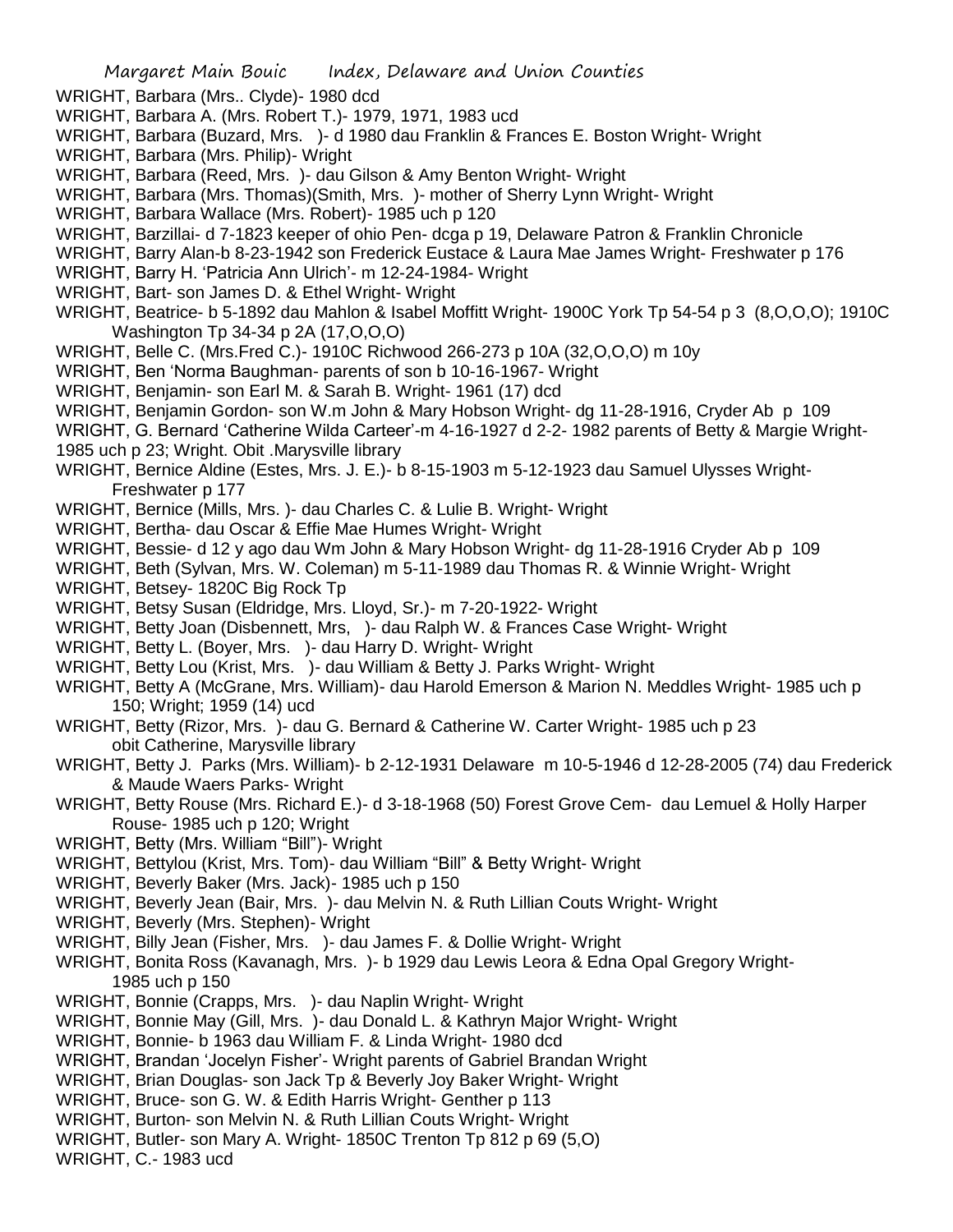- WRIGHT, Calvin- 1883 uch V p 515
- WRIGHT, Carl L. 'Christine L. Foster'- m 3-25-1989- Wright
- WRIGHT, Carla Chafin (Boggs, Mrs. )- m (2) 2-17-1996 dai Bob & Laura Chafin- Wright
- WRIGHT, Carlisle E "Bud"- d 1-20-1986 (64) Old Union Cem- Wright; WWII; 1961, 1969, 1971 dcd
- WRIGHT, Carol Frances (Powers, Mrs. Ralph E.)- b 8-31-1920 m 12-14-1938 dau Frederick Eustace & Goldie Bias Wright- Freshwater p 176
- WRIGHT, Caroline (Cornell, Mrs. Thomas B.) M 4-3-1862 dcm
- WRIGHT, Caroline Gardner (Mrs. Stanley)- b 7-11-1922 d 2-13-1995 (72) Green Mound Cem- dau Milton & Clara Marie Morehart Gardner- Wright
- WRIGHT, Carrie J. (Mrs. James H.)- 1910C Washington Tp 216-218 p 9B (20,O,O,O) m 2y, 1 ch
- WRIGHT, Catharine (Boyd, Mrs. William S.)- m 1-10-1856 dcm
- WRIGHT, Catharine Brown (Mrs. Edmond)- m 3-21-1881, ucm 6942
- WRIGHT, Catherine- dau Austin & Parmelia Wright- 1850C Harlem Tp 535 p 51 (15,O)
- WRIGHT. Catherine L.- dau Carl L. & Christine L. Foster Wright- Wright
- WRIGHT, Catherine W. Carter (Mrs. G. Bernard )- b 6-6-1906 m 4-16-1927 dau Ira & Mertie Moore Carter-1985 uch p p 23; obit, Marysville library
- WRIGHT, Cathryn (Callihan, Mrs. James R.)- m 12-20-1940- Weiser p 430
- WRIGHT, C. C.- d 8-7-1887 Un Co Probate Deaths, Vol III
- WRIGHT, C. C.- grandson Hiram Wright- dg 10-23-1908 Cryder Ab p 163
- WRIGHT, Celinda Bell Newhouse (Mrs. Frederick E.)- b 4-10-1878 m 4-4-1900- Newhouse p 77 N13511; 1900C Leesburg Tp 259-262 p 11B (22,O,O,O) no ch
- WRIGHT, Chad- 1985 uch p 120
- WRIGHT, Chad- b 1976 son Craig A. & Kathy Wright- 1980 dcd
- WRIGHT, Chad- b 1977 son Robert & Barbara A. Wright- 1979, 1981, 1983 ucd
- WRIGHT, Charles- d 2-15-1897 Un Co Probate Deaths, Vol III
- WRIGHT, Charles- tax duplicte 1890/91 Porter Tp. delge 1999 24
- WRIGHT, Charles C.- b May 1876 d 1924, Bokescreek Cem p 62; Scioto Tp births; 1883 uch IV p 471,492, 536
- WRIGHT, Charles- 1883 uch IV p 523
- WRIGHT, Charles 'America Showalter'- parents of William "Bill" Wright- Wright
- WRIGHT, Charles- son Charles & Judy Wright, Jr- engaged to Dawn Marie Nesbitt- Wright
- WRIGHT, Charles Curtis- son Henry D.& Zoa Z. McAloister Wright- 1880 dch p 740; 1908 dch p 708; 1880C Scioto Tp 21
- WRIGHT, Charles E.- d 6-25-1985 (89) Greenlawn Cem, Columbus- WWII Navy- Wright
- WRIGHT, Charles son Eleanor Wright- 1860C York Tp 1313-1322 p 177 (23,0)
- WRIGHT, Charles- son Elisha & Eleanor Wright- 1880C Washington Tp 76-79 p 9 (12.O)
- WRIGHT, Charles- pallbearer for Ernest Pearl- dg 10-19-1906, Cryder Ab p 125
- WRIGHT, Charles 'Ethel Michaels'- m 1929- Genther p 200
- WRIGHT, Charles- son George W. & Mary L. Ketner Wright- 1870C Millcreek Tp 147-147 p 18 (9/12,O) b August
- WRIGHT, Charles I. 45y, dg 11-14-1911, Cryder Ab p 72
- WRIGHT, —(Mrs. Charles I.) d Friday, Ga. -bur Oak Grove Cem- dg 11-14-1911, Cryder Ab p 72
- WRIGHT, Charles 'Judy'- parents of Charles Wright- Wright
- WRIGHT, Charles Lawrence 'Wilma Liggett'- d 1982; 1971, 1980 dcd Liggett (131225); Rittenhouse 5,6; Joel Smith 5,6; 1969 dcd
- WRIGHT, Charles 'Mary'- 1880C Richwood 332-349 p 8305 (40,OVa,Va)
- WRIGHT, Charles Raymond- b 11-28-1961 d 6-26-1984 Alton Cem, son Donald L. & Kathryn Major Wright-Wright
- WRIGHT, Charles 'Sarah Shertzer'- m 4-11-1867 ucm 4172
- WRIGHT, Charles 'Sarah'- 1850C Harlem Tp 552 p 52 (27,NJ)
- WRIGHT, Charles W.- 1980 dcd
- WRIGHT, Charles W.- son Robert V. & Jessie M. Wright- Wright; 1961, 1969, 1971 dcd
- WRIGHT, Charlie E.- son Lewis & Lucy A. Wright- 1880C York Tp 126 p 12 (3,O,O,O)
- WRIGHT, Charlotte (Mrs. Douglas H.)- Wright
- WRIGHT, Cheryl Thomson (Mrs. Tom)- dau Tom & Helen Thomson- Wright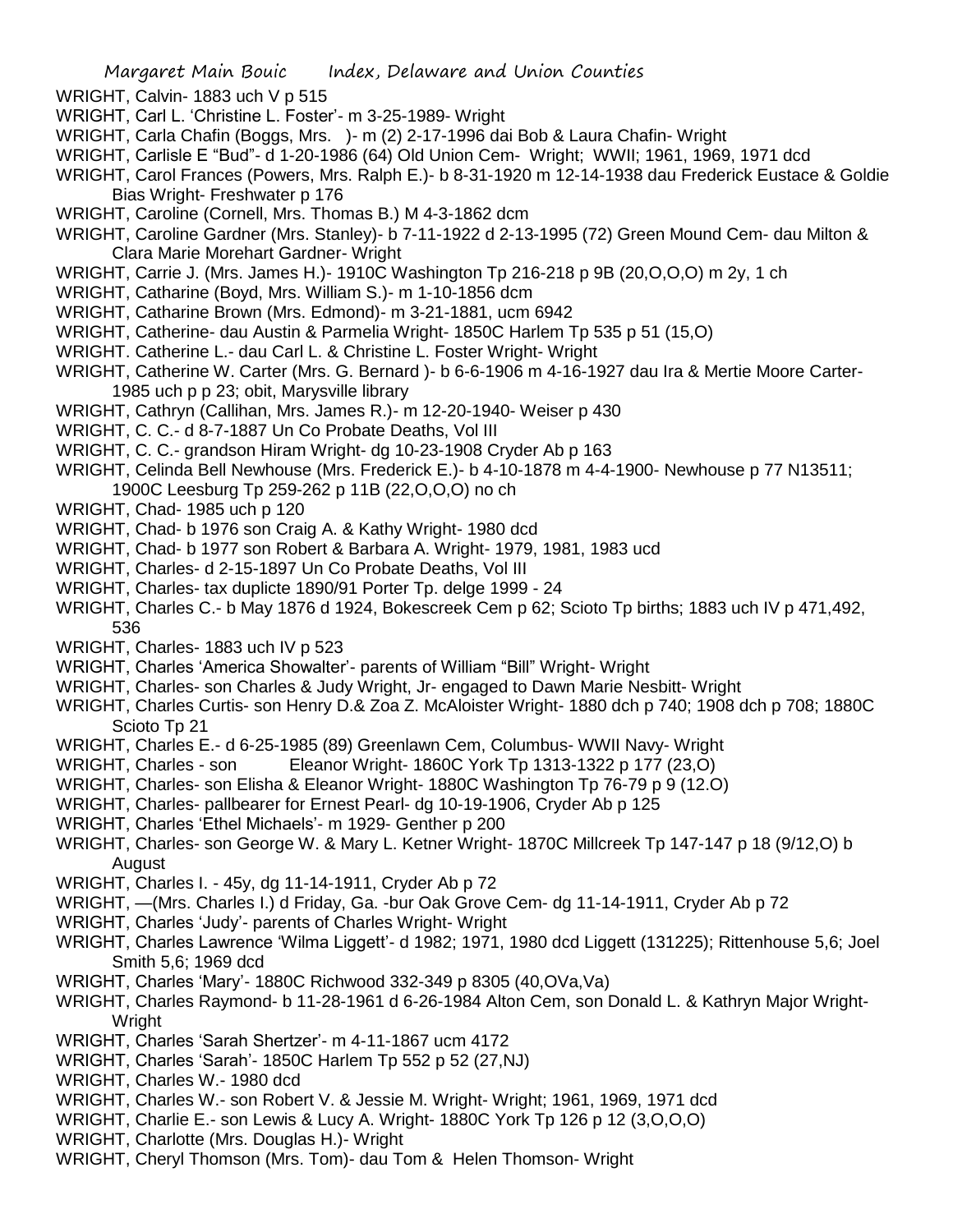- WRIGHT, Chester H.- son Cliff & Ethel B. Wright- 1910C Washington Tp 62-63 p 3A (1 2/12,O,O,O)
- WRIGHT, Chester R.- b Louisiana d 3-26-1909 (18y6m) Oakdale Cem 2174 (277e)
- WRIGHT, Cheston- son Charles & Mary Wright- 1880C Richwood 332-340 p 8305 (8,O,O,O)
- WRIGHT, Chloe Cecilia stillborn 9-27-1997 Oak Grove -dau Andrew & Julie Gregory Wright- Wright
- WRIGHT, Chloe Wells (Mrs. David)- d 8-1-1855 (57y29d) dau Israel Wells- 1908 dch p 707; Bokescreek Cem p 54; dg 10-23-1908, Cryder Ab p 163
- WRIGHT, Chris- b 1955 ch Harold B. & Geraldine T. Wright- 1967 ucd
- WRIGHT, Christine d auto accident 2-21-1994, obit, Marysville library
- WRIGHT, Christine L. Foster (Mrs. Carl L.)- b 11-18-1966 Columbus m 3–25-1989 Ind d 1-18-2003 (37) auto accident dau Boyd E. & Colleen L Woodard Foster - Wright
- WRIGHT, C. L.- 1850C Marysville 545-556 p 83 (15,O)
- WRIGHT, Clara A. (Mrs. Arkimadus)- 1880C Washington Tp 139-144 p 15 (35,O,Pa,O)
- WRIGHT, Clara F.-cousin Fredrick L. Reynolds-1880C Marysville 331-364 p 24 (22,O,NY,O) dressmaker
- WRIGHT, Clara (Mrs. Oscar)- 1949, 1959, 1967, 1971, 1973 ucd
- WRIGHT, Clara Gillispi (Mrs. Floyd B.)- d 2-4-1973 (72) Forest Grove Cem M. J. Tribune 1949 ucd
- WRIGHT, Clara M. Dominy (Mrs. Oscar)- b 2-26-1898 m 7-7-1914 d 10-11-1986 (88) Forest Grove Cem,- dau Willie Douglas & Mary Ellen Early Dominy- Wright
- WRIGHT, Claude- son James F. & Dollie Wright- Wright
- WRIGHT, Claude 'Louisa E. Gschwend'- Wright
- WRIGHT, Clement- ch James D. & Ethel Wright- Wright; 1959 (2) ucd
- WRIGHT, Cliff 'Ethel B.- 1910C Washington Tp 62-63 p 3A (28, O, O, O) m 3y, contractor well drilling
- WRIGHT, Clifford B.- son John P. & Mary E. Smith Wright- dg 1-19-1900 Cryder Ab p 4
- WRIGHT, Clyde E. 'Barbara L. Shade'- b 5-11-1929 Pomeroy m 39y d 11-10-2006 (77) son Clyde M. & Cora Reiber Wright- Wright; 1980 dcd
- WRIGHT, Clyde M. 'Cora Reiber'- Wright
- WRIGHT, Clyda May (Long, Mrs. )- dau James F. & Dollie Wright- Wright
- WRIGHT, -----(Mrs. Cobert)- dau Lawrence Hough- dg 4-19-1910, Cryder Ab p 118
- WRIGHT, Columbus- son Elisha & Eleanor Wright- 1850C Washington Tp 1162-1180 p 173 (19,O); 1850C York Tp 1313-1322 p 177 (28,O) lawyer; 1880C Washington Tp 76-79 p 9 (45,O,O,O)
- WRIGHT, Connie (Leopold, Mrs. )- dau James Franklin & Maxind Druhard Wright- 1985 uch p 150
- WRIGHT, Cora Jean (Kurtz, Mrs. )- sister Carlisle E. Wright- Wright
- WRIGHT, Cora M.- b 1880 Milford Cem, Union Allen Tp Cem p 48
- WRIGHT, Cora Reiber (Mrs. Clyde M.)- parents of Clyde E. Wright- Wright
- WRIGHT, Craig A. 'Kathy'- 1980 dcd
- WRIGHT, Crystal- dau Larry & April Spillman Wright- Wright
- WRIGHT, Curtis E.- son Harold Eugene & Verna L. Williams Wright- Wright; 1959 (1) ucd
- WRIGHT, Curtis Lynn'Jeanne LuAnn Eickhoff'- m 5-29-1976- son Virgil Wright- Wright
- WRIGHT, Daisy Burnett (Mrs. Emerald)- parents of Leora W. Hildreth- Wright
- WRIGHT, Daniel- uccp p 29, dg JB 4 p 206; adm estate of harvey Ferris- unec 1982, II p 47
- WRIGHT, Daniel F. 'Isabella Westlake'- m 10-13-1840 ucm 664; mt 4-13-1852
- WRIGHT, Dano O.'Inez, E.'- b 6-1879 son James E. & Keziah/Anna B. Davis Wright- 1880C York Tp 291 p 28 (1,O,O,O); 1900C York Tp 155-1155 p 7A (20,O,o,o) m 2y
- WRIGHT, Darlene (Gillenwater, Mrs. )- dau Merrill W. & Eval Fraley Wright- Wright
- WRIGHT, Darel/Darrel/Daryl 'Kathryn'- 1961, 1969, 1981, 1980 dcd
- WRIGHT, Darrel L. 'Kathleen'- 1979, 1981 ucd
- WRIGHT, Darius- 1820C Big Rock Tp
- WRIGHT, David- 1883 uch V p 175
- WRIGHT, David- b Vt (90-1870) delge 1999 p 51
- WRIGHT, David A. 'Janice M.'- 1980 dcd
- WRIGHT, David 'Chloe Wells'- d 7-9-1873 (92-11-21) son Simeon Wright- dg 10-23-1908- Cryder Ab p 163
- WRIGHT, David Elza 'Nina F'.- d 1953- Wright
- WRIGHT, David 'Isabella Lingrel'- m 10-7-1852 ucm 1861
- WRIGHT, David Michael- b 2-3-1978 son Curtis & Eickhoff Wright- Wright
- WRIGHT, David M.- son Elisha C. & Elizabeth Wright- 1850C Washington Tp 1163-1181 p 173 (20,O)
- WRIGHT, David 'Wanda'-son Morgan S. & Verna M. MacDonald Wright-Wright; 1961 (11) 1969 dcd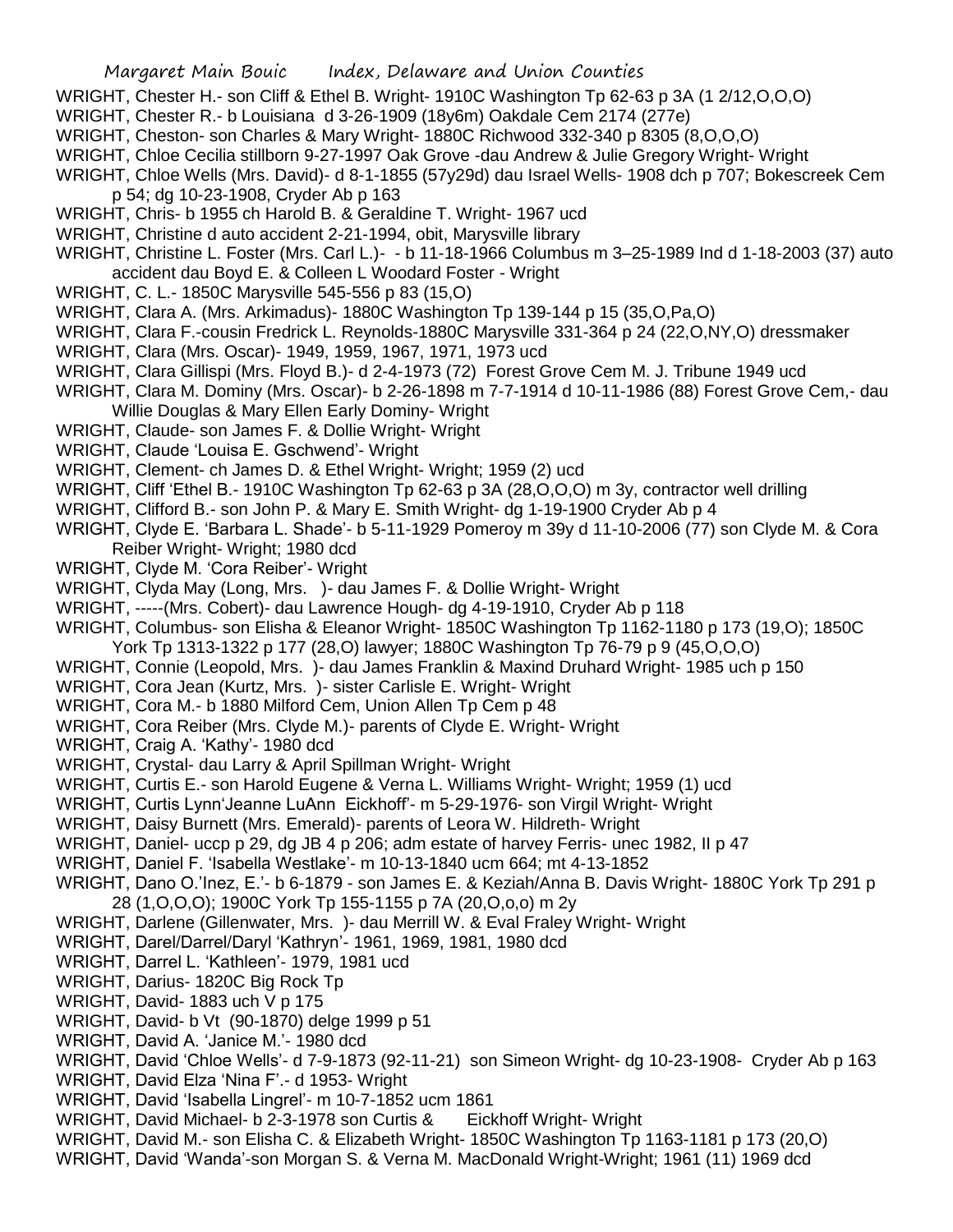- WRIGHT, David R.- son Reid & Sarah Wright- dg 4-28-1903 Cryder Ab p 82
- WRIGHT, David R.- d Findly July 15, brother Mrs. Abram Thomson- dg 8-27-1895 Cryder Ab p 35' dg 9-21- 1914 Cryder Ab p 138
- WRIGHT, David Reeves 'Emily Litteral'- d 1928 son Samuel & Elizabeth Freshwater Wright- Freshwater p 176. 178
- WRIGHT, David- son Mrs. Ruth Wright- Wright
- WRIGHT, David Vinson- b 9-10-1940 son Wilbur Vinson & Helen Faye Shearer Wright- Freshwater p 176
- WRIGHT, Dean- 1980 dcd
- WRIGHT, Dean A. 'Josephine'- 1980 dcd
- WRIGHT, Deanna- b 1973 dau Denver & Nancy Wright- 1975 ucd
- WRIGHT, Debbie- 1980 dcd
- WRIGHT, Deborah- d 1-16-1892 Un Co Probate Deaths, Vol III
- WRIGHT, Deborah Lynn- b 6-18-1973 dau Robert & Jean Carol Rudolph Wright- McKitrick p 249
- WRIGHT, Deborah Wheeler (Mrs. Samuel)- m 4-1839 dau Ezeriah & Rachel Wheeler- 1883 uch V p 674; 1850C Washington Tp 1164-1182 p 173 (33,O); 1860C Wash Tp 1466-1476 p 199 (40,O) 1870C Wash. Tp 69-66 p 10 (51,O); 1880C Wash Tp 41-43 p 5 (61, O,NY,NY)
- WRIGHT, Debra- b 1966 dau William F. & Linda Wright- 1980 dcd
- WRIGHT, Delores (Inscho, Mrs. Eugene )- dau Theodore E. & Myrtle Wright- Wright
- WRIGHT, Delores (Smart, Mrs. )- dau John O & Theresa A. Trefz Wright- Wright
- WRIGHT, Delphia d 11-23-1984 Kingwood Mem. Pk- Wright
- WRIGHT, Denver 'Nancy A.'- 1967, 1971, 1973, 1975 ucd
- WRIGHT, Dewey- b 5-1898 son Hiram & Sylvia Wright- 1900C Jerome Tp 92-99 p 4A (2,O,O,O);
- 1910C Jerome Tp Plain City 108-113 p 5A (11,O,O,O)
- WRIGHT, Dewey- son Willie & Ardelia Sanders Wright- Wright
- WRIGHT, Diana (Combs, Mrs. Ernest "Barry") dau George & Beverly Wright- Wright
- WRIGHT, Diane dau Norman S. Wright- Wright engaged to Charles Mills, Jr.
- WRIGHT, Dollie E. O'Bryan (Mrs. ) d 2-22-1978 (66) Trenton Tp Cem- Wright,
- WRIGHT, Dolly- 1971 dcd
- WRIGHT, Donald L. 'Kathryn Major'- parents of Charles Raymond, son of Clara Wright- Wright
- WRIGHT, Donald- son Donald L. & Kathryn Major Wright- Wright
- WRIGHT, Donald M.- son Dr. James N. & Florence L. Hill Wright- dumch p 444
- WRIGHT, Donald- son Oscar & Clara M. Dominy Wright- Wright
- WRIGHT, Donna Jean Suloff (Mrs. Orville)- b 12-30-1932 dau William & Dorothy Eister Suloff- W p 390
- WRIGHT, Donna S. (Mrs. Gwynne L.)- 1969, 1971, 1980 dcd
- WRIGHT, Dora A. b Thompson Tp d 12-20-1965 (87) Oak Grove Cem Wright
- WRIGHT, Doris May (Tice, Mrs. Robert Wayne) b 11–6-1921 Hamilton Co, O m 11-6-1975 dau Joseph Earl & Ruth N. Eddy Wright- ped 1
- WRIGHT, Dorothy Mae Gordon (Mrs. Francis E.)- m 5-21-1964 divorced Jan 1965- Wright
- WRIGHT, Dorothy (Shoemaker, Mrs. )- dau Oscar & Clara M. Dominy Wright- Wright
- WRIGHT, Douglass- son Benjamin Gordon Wright- dg 11-28-1916, Cryder Ab p 109
- WRIGHT, Douglas E.- son Garry & Kathy Wright- Wright- engaged to Amy E. Roach
- WRIGHT, Douglas H. 'Charlotte'- parents of Natalie Anne, Thomas Carlisle Wright
- WRIGHT, Douglas Raymond- b 12-2-1959 son Orville & Donna Jean Suloff Wright- Weiser p 390
- WRIGHT, Douglas- b 1965 son William A. & Edwin L. Wright- 1969 dcd
- WRIGHT, Duarne (Rounds, Mrs. Rex)- m 6-7-1947 Iowa-
- WRIGHT, E.- 1983 ucd
- WRIGHT, Earl D. 'Ella'- d 7-21-1985 Radnor Cem- Wright; 1961, 1969, 1971, 1980 dcd
- WRIGHT, Earl 'Paula K.'- 1971 dcd
- WRIGHT, Earl 'Tamara Ruggles'- son Leslie E. Wright- Wright
- WRIGHT, Earl 'Teresa Laverack'- parents of Alexis Antoinette Wright- Wright
- WRIGHT, Earnest-b June 1869- son Joseph A. & Rose Wright- 1870C Liberty Tp Un Co 43 p 6 (11/12,O)
- WRIGHT, Earnest- b 11-1880 son Mahlon & Isabel A. Moffitt Wright- 1900C York Tp 54-54 p 3A (19,O,O,O);
- 1910C Washington Tp 34-34 p 2A (29,O,O,O) WRIGHT, Edith- Un Co Probate Deaths Vol I (1867-1878) p 88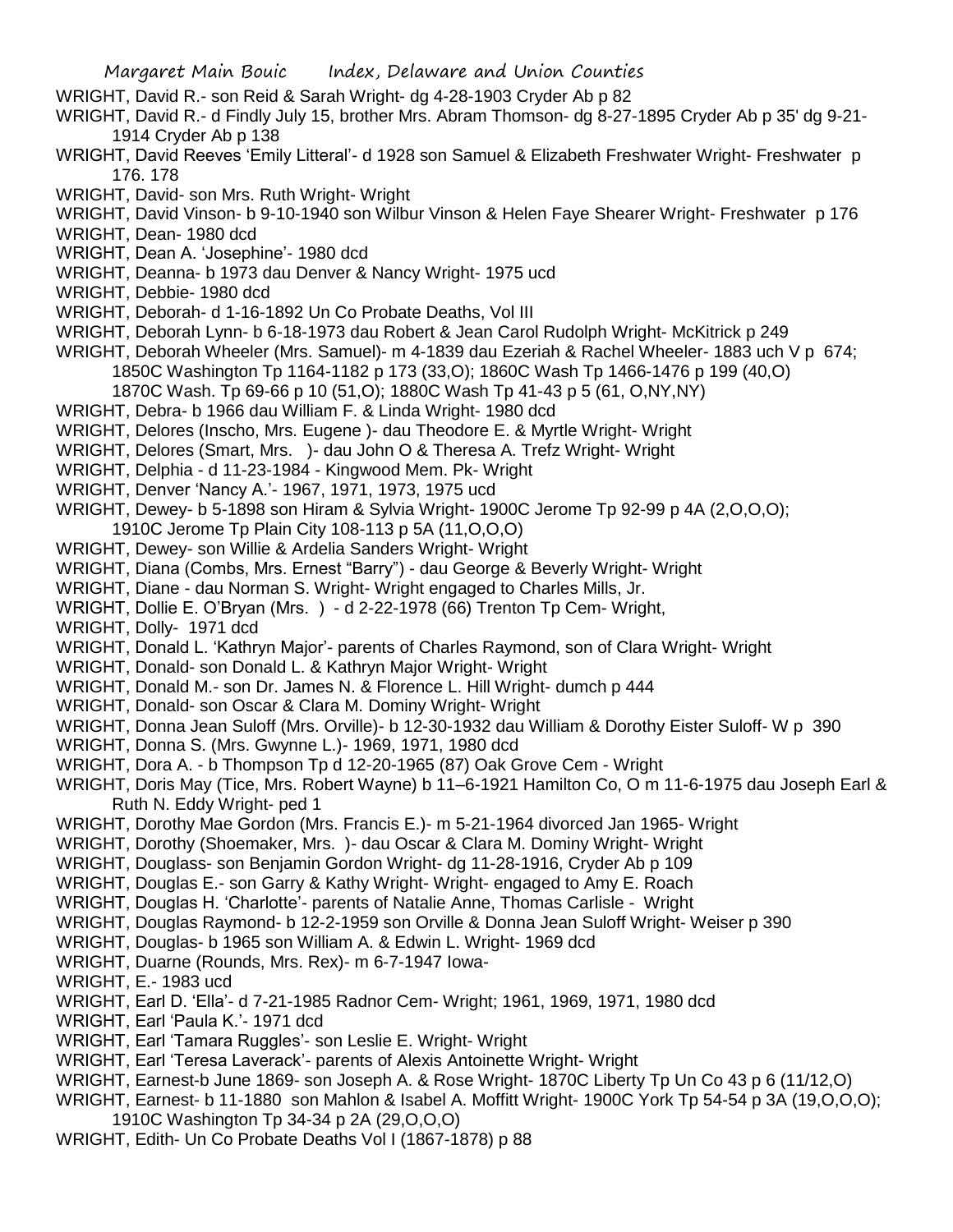- WRIGHT, Edith (Cadle, Mrs. )- siser Ernest F., Earl D. Wright- Wright
- WRIGHT, Edith Harris (Mrs. G, W.)- dau Clifford Harris- Genther p 113
- WRIGHT, Edina- b 1962 ch William A. & Edwina L. Wright- 1969 dcd
- WRIGHT, Edmond 'Cathaline Brown'- m 3-25-1881 ucm 6942
- WRIGHT, Edmond W.- son Samuel & Deborah Wheeler Wright- 1883 uch V p 674; 1850C Washington Tp 11- 64-1182 p 174 (1,O); 1860C Washington Tp 1466-1467 p 199 (11,O); 1870C Wash. Tp 69- 66 p 10 (21,O)
- WRIGHT, Edmund- son Charles & Sarah Wright- 1850C Harlem Tp 552 p 52 (3,0)
- WRIGHT, Edmund- b 10-30-1885 (37y) Oakdale Cem 234; 1880C Washington T 33-35 p 4 (33,O,O,O) brother-in-law of Henry Seaman
- WRIGHT, Edna Opal Gregory (Mrs. Lewis Leora)- b 2-23- 1893 m 1-24-1910 d 4-25-1976 Byhalia Cem- dau Grant & Mary Caroline Cross Gregory; 1985 uch p 150; 1910C Washington Tp 163-165 p 7B (17,O,O,Missouri); 1949, 1967, 1971, 1973, 1975 ucd
- WRIGHT, Edna Pauline Witmer (Mrs. Emerson Daarlington)- b 4-13-1920 m 9-18-1947 dau Joseph & Jennie Catharine Boyer Witmer- Weiser p 394
- WRIGHT, Edwin A,.- b 11-1876; 1900C Richwood 416-446 p 16B (23,O,O,O) boarder, farm laborer
- WRIGHT, Edwin- son Mrs. Mary E. Wright- Wright, brother William Wright
- WRIGHT, Edwina L. (Mrs. William A.)- 1969 dc d
- WRIGHT, Effie Mae Humes, (Mrs. Oscar)- dau I. N. & Mary Overturf Humes-dg 8-22-1905 Cryder Ab p 45
- WRIGHT, Effie Willison (Mrs. James N. Sr.)- b 1822; dumch p 443
- WRIGHT, Eleanor (Mrs. Elisha)- 1850C Washington Tp 1162-1180 p 173 (46,NY); 1860C York Tp 1313-1322 p 177 (56,NY)
- WRIGHT, Eleanor (Mrs. Herbert) d 2-4-1968- Wright
- WRIGHT, Eleanor Shoemaker (Cameron, Mrs. Richard L. )(Mrs. Herbert C.)- b 8-25-1898 Philadelphia m (2) 1965 d 2-4-1968 (69) Oakdale Cem -dau Joseph L. & Elizabeth Connard Shoemaker- Wright
- WRIGHT, Eleven M.- Un Co Probate Deaths Vol II (1879-1886) p 35
- WRIGHT, Elisha C. 'Elizabeth'- 1850C Washington Tp 1163-1181 p 173 (46,NY)
- WRIGHT, Elisha 'Eleanor'- 1850C Washington Tp 1162-1180 p 173 (63,NY)
- WRIGHT, Elisha 'Rachel'- 1883 uch V p 662, 673
- WRIGHT, Elisha W.- son Elisha C. & Elisabeth Wright- 18 50C Washington Tp 1163-1181 p 173 (10,O)
- WRIGHT, Eliza- 1860C York Tp 1313-1322 p 188 (76,Conn)
- WRIGHT, Eliza J. Bennett (Mrs. Lewis)- m 3-3-1875 ucm 5658; mt 3 p 11
- WRIGHT, Eliza Jane- d 4-21-1892 Un Co Probate Deaths, Vol III
- WRIGHT, Eliza J.- dau Samuel & Deborah Wright- 1860C Washington Tp 1466-1476 p 199 (7,O)
- WRIGHT, Eliza J. (Mrs. Samuel L.)- 1880C Washington Tp 76-79 p 9 (25,O,O,O)
- WRIGHT, Eliza (Mahon, Mrs. )- sister James B. Wright- d 10-5-1915 Cryder Ab p 81
- WRIGHT, Eliza Northrup (Mrs. William)- m 12-8-1863 dcm
- WRIGHT, Elizabeth- tax duplicate 1990/91 Trenton Tp- delge 1999 p 79
- WRIGHT, Elizabeth- b Licking Co d 7-29-1882 (52y) Oakdale Cem 663 (14E); 1860C Millcreek Tp (29,O)
- WRIGHT, Elizabeth- 1880C Dover Village 16-20 p 38 (49,O,NY,NY)
	- 1870C Washington Tp 69-66 p 10 (16,O);
- WRIGHT, Elizabeth Chittenden (Mrs. Thomas0- Asp p 72
- WRIGHT, Elizabeth Ann (Curry, Mrs. Addison)- 1880 dch p 621
- WRIGHT, Elizabeth (Mrs. Elisha C.)- 1850C Washington Tp 1163-1181 [ 173 (41,O)
- WRIGHT, Elizabeth Farnum (Mrs. Solomon) m 5–16-1858 ucm 2733; Longbrake p 86
- WRIGHT, Elizabeth Freshwater (Mrs. Samuel)- b 1817 d 2-11-1879 or 1892 dau Archibald & Sarah Gardner Freshwater - Freshwater p 116, 118, 177, 178; Un Co Prob Deaths Vol II (1879-1886) p 27
- WRIGHT, Elizabeth H. Mahaffey (Mrs. Henry)- m 10-6-1852; ucm 1858
- WRIGHT, Elizabeth- b 10-3-1876 d 7-2-1939 dau John Beard & Augusta Johnon Wright-McKitrick p 130
- WRIGHT, Elizabeth (Jordan, Mrs. )- sister Charles E. Wright- Wright
- WRIGHT, Elizabeth (Loren, Mrs. Jeremiah)- 1880 dch p 646
- WRIGHT, Elizabeth (Meteer, Mrs. James)- McKitrick p 336
- WRIGHT, Elizabeth Patterson (Mrs. Jackson)- parents of Mary E. Wright- Wright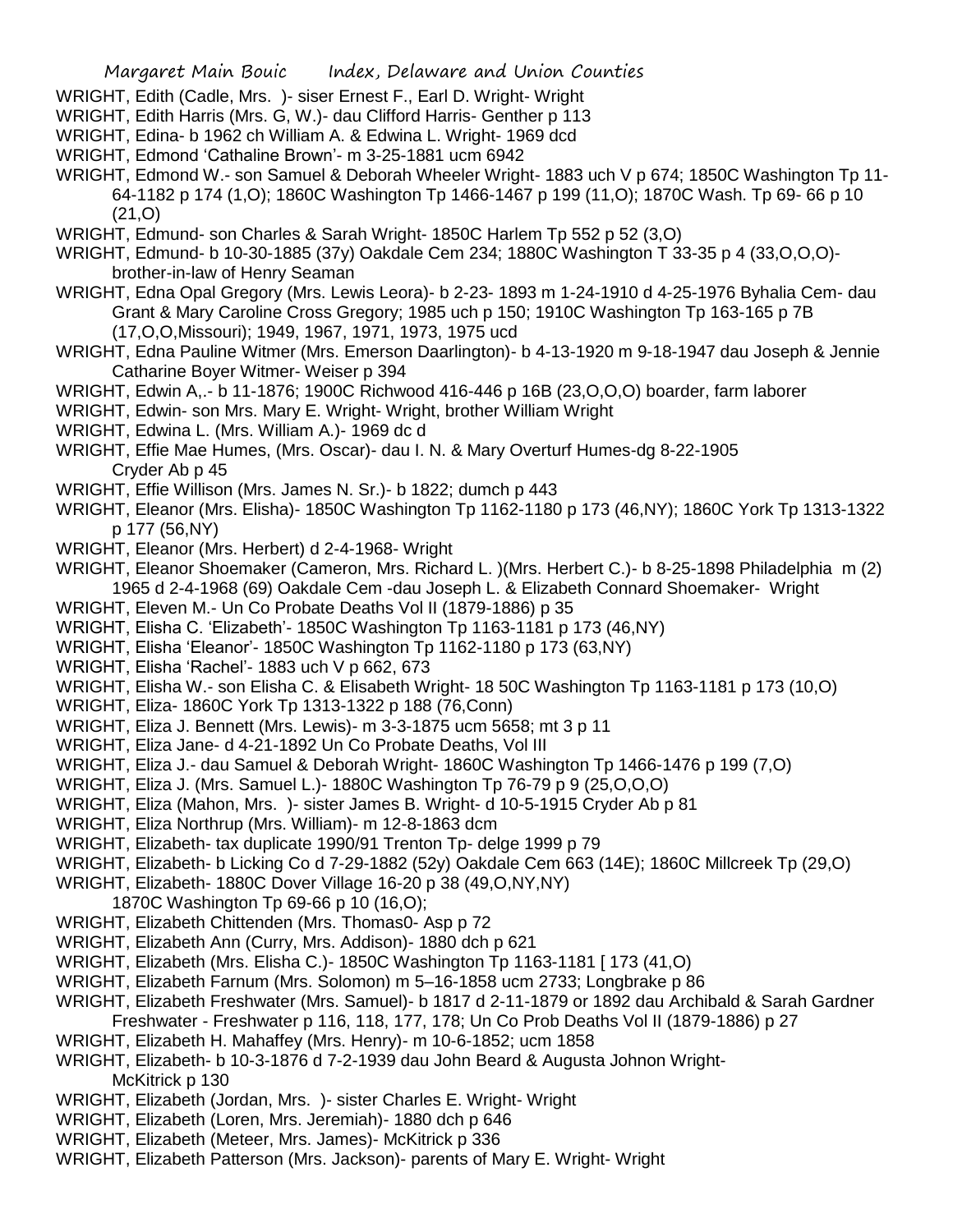- WRIGHT, Elizabeth R. (Downs, Mrs. Ambrose E.)- m 7-20-1847 dcm
- WRIGHT, Elizabeth R. Sanders (Mrs. Alexander)- m 11-20-1839 dcm
- WRIGHT, Elizabeth (Sain, Mrs. Peter)- dau William & Nancy Douglas Wright- dcc Grace Newhouse Jones 15
- WRIGHT, Elizabeth (Taylor, Mrs. Samuel)-m 3-8-1728 Pa dau John & Patience Wright-Genther p 33, 39
- WRIGHT, Ella A. Davis (Mrs. Lewis J.)- m 4-6-1875 ucm 5677; 1880C York Tp 285 p 28 (22,O,O,O); mt 3 p 12
- WRIGHT, Ella Elizabeth (Pollock, Mrs. Harry W.)- b 5-28-1891 m 6-27-1910- dau Samuel Ulysses Wright-Freshwater p 177
- WRIGHT, Ella F. (Mrs. Earl D.)- Wright; 1961, 1969, 1971, 1980 dcd
- WRIGHT, Ella J.(Roberts, Mrs. James H.)- dau Solomon & Elizabeth Wright 1880C Dover Village 16-20 p 38 (18,O,Va,O); Record of Affidavits Bk One Union Co Probate Record
- WRIGHT, Ella (Knowles, Mrs. J. D.)- sister James B. Wright- dg 9-28-1915, dg 10-5-1915 Cryder Ab p79, 81
- WRIGHT, Ella Mae Horsfall (Mrs.Eugene)- b 1869 Jt n 6-23-1880 dau Jonathan, Sr. & Elizabeth Horsfall- ped Doris Wright Tice 5
- WRIGHT, Ella (Rhodes, Mrs. )- sister Earl D. Ernest Wright- Wright
- WRIGHT, Ellen (Freshwater, Mrs. John)- m 2-20-1904- Freshwater p 160A, 175
- WRIGHT, Ellis 'Lucy Courtwright'- m 3-2-1854 dcm
- WRIGHT, Elmer L.- son Samuel E. & Nellie A. Wright- 1910C Washington Tp 216-218 p 98 (5,O,O,O)
- WRIGHT, Elmore- son Henry M. & Nora Wright- 1880C Richwood 316-333 p A305 (5,O,O,O)
- WRIGHT, Elnora Gunter (Mrs. Robert) b 2-13-1928 dau Earl & Hulda Reinhold Gunter- Weiser p 160
- WRIGHT, Elsie Viola Dyer (Mrs. Francis E.)- b 6-21-1917 Kenton d 5-23-2004 (86) dau Theotus Benjamin & Kate Wenner Dyer- Wright; 1959, 1967, 1971, 1973, 1975, 1979, 1981, 1983 ucd
- WRIGHT, Emanuel- son Solomon Wright- 1883 uch IV p 458; 1880C Millcreek Tp 11 (17,O)
- WRIGHT, Emerald 'Daisy Burnett'- parents of Leora W. Hildreth- Wright
- WRIGHT, Emerson Darlington 'Edna Pauline Witmer'- b 3-4-1917 m 9-18-1947 Weiser p 39
- WRIGHT, Emily Letteral (Mrs. David Reeves)- Freshwater p 178
- WRIGHT, Emma A.- d 3-18-1902 Un Co Probate Deaths, Vol III
- WRIGHT, Emma C.- b 1-1886 dau Samuel L. Wright- 1900C Washington Tp 52-52 p 3A (14,O,O,O)
- WRIGHT, Emma P. (Mrs. ) Pabst 1 p 64
- WRIGHT, Emma Sanderson (Browning, Mrs. William)(Mrs. Lewis)- b 5-1867 dau William & Minerva Adams Sanderson- 1915 uch p 713; 1900C York Tp 317-317 p 14A (33,O,O,O) m 7y, 2 ch, 1 living
- WRIGHT, Emma Smythe (Mrs. George E.)- parents of Herbert C. Wright- Wright
- WRIGHT, Emma (Via, Mrs. Henry)- dau Samuel & Elizabeth Freshwater Freshwater p 176
- WRIGHT, Emmet C.- b 7-1886 stepson James A. & Mary A. Fish- 1900C Washington Tp 182-182 p 8B (13,O,O,Mich)
- WRIGHT, Eric- son Herbert M. & Vera L. Wright- 1961 (10m) dcd
- WRIGHT, Eric- b 1959 son Thomas C. & Patricia Wright- 1971, 1980 dcd
- WRIGHT, Erma- sister Earl D., Ernest, Esta White- Wright
- WRIGHT, Ernest F. b 11-5-1909 W Vad 11-27-1988 (79) Radnor Cem- Wright; WWII
- WRIGHT, Ernestine- d 9-24-1906 Un Co Probate Deaths, Vol III
- WRIGHT, Erson- brother Ernest F., Earl D. Wright- Wright
- WRIGHT, Ervin H.- son Lewis & Lucy A. Wright- 1880C York Tp 126 p 12 (2,O,O,O)
- WRIGHT, Esta (Selby, Mrs. )- sister Estelle Kenney, Werlie Wright- Wright
- WRIGHT, Esta (White, Mrs. )- sister Earl D., Ernest Wright- Wright
- WRIGHT, Estella Dildine (Mrs. )- dau Milton Warren- dg 7-7-1911, Cryder Ab p 46
- WRIGHT, Estella (Mrs. James)- 1910C Leesburg Tp 45-46 p 2B (38,O,O,O)
- WRIGHT, Estelle (Kennedy, Mrs. )- d 12-12-1985 (83) bur Mt. Morris, Pa- sister Werlie, Rusell, Ethel, Jessie, Esta Wright- Wright
- WRIGHT, Esther L.- dau Elisha C. & Elizabeth Wright- 1850C Washington Tp 1163-1181 (3,O)
- WRIGHT, Esther (McCoy, Mrs. )- sister James F. Wright- Wright
- WRIGHT, Esther Quinn (Mrs. Prier)-b 1770 d c 1833dau John & Agnes Billings Quinn-McKitrick p 130
- WRIGHT, Ethel E. (Mrs. Cliff)- 1910C Washington Tp 62-63 p 3A (20,O,O,O) n 3y 2ch
- WRIGHT, Ethel (Hickman, Mrs. )- sister Earl D., Ernest Wright- Wright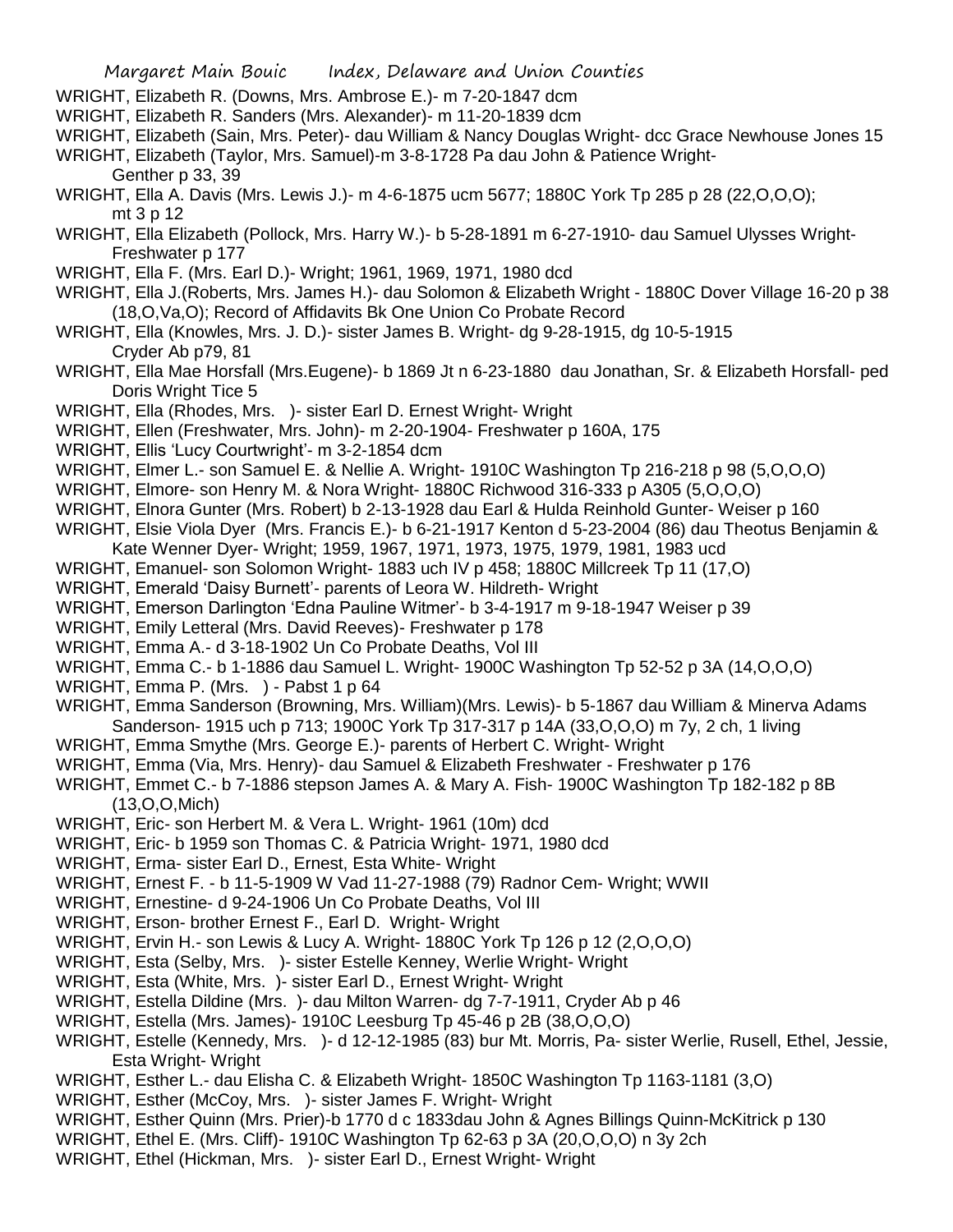- WRIGHT, Ethel (Mrs. James D.)- Wright; 1959 ucd
- WRIGHT, Ethel- dau James B. & Florence Knowles Wright- dg 5-22-1917, Cryder Ab p 53
- WRIGHT, Ethel-dau James B. & Ella Florence Wright- dg 9-28-1915, dg 10-5-1915,Cryder Ab p 79, 81
- WRIGHT, Ethel K. (Mrs. Robert N.)- b 7-6-1911 Delaware d 9-6-1997 (86) Oak Grove Cem ; sister Fay Hart, Connie Kissler- Wright
- WRIGHT, Ethel- b 4-1883 dau Malin & Isabel Moffitt Wright- 1900C York Tp 54-54 p 3A (17,O,O,O)
- WRIGHT, Ethel Michaels (Mrs. Charles)- b 12-4-1889 m 1929 Genther p 200
- WRIGHT, Ethel (Oakman, Mrs. )- sister Estelle Kennedy, Russell Wright- Wright
- WRIGHT, Eugene 'Ella Mae Horsfall'- b 1859 NY m 6-23-1880 d 1-30-1898 Newportped Doris Wright Tice 4
- WRIGHT, Eugene 'Verna Williams'- son Harold Emerson & Marian Meddles Wright- 1985 uch p 150
- WRIGHT, Eunice W. (Mrs. John A.)- 1961 dcd
- WRIGHT, Eva (Bradley, Mrs. )- sister Ernest F, Earl D. . Wright- Wright
- WRIGHT, Eva May (Lotte, Mrs. Leroy)- dau Ralph W. & Frances Case Wright- Wright
- WRIGHT, Eva M. Gamble (Mrs. John D.)- b 11-12-1921 Marion m 7-7-1859 d 1-25-1988 (66) Claib. Cem- dau Richard & Berdella Clutter Gamble- Wright 1967, 1971, 1973, 1979, 1981 ucd
- WRIGHT, Eval Fraley (Mrs. Merrill)- Wright
- WRIGHT, Everett- brother Ernest, Earl D. Wright- Wright
- WRIGHT, Fleda (Davis, Mrs. )- dau Willie & Ardelia Sanders Wright-Wright
- WRIGHT, Fleeda (Loy, Mrs. )- dau Floyd B. & Clara Wright- M J Tribune; 1949 ucd
- WRIGHT, Floann Wagner (Mrs. Rev. Frank)- b 1-26-1912 W. Mansfield m 6-3-1935 d 11-24-2003 (91) Hathaway Cem- dau Hugh & lillian Lawrence Wagner- Wright
- WRIGHT, Flora- dau Hiram & Sarah Simons Wright- d 3-18-1866 (5-10-18) Bokescreek Cem p 54
- WRIGHT, Floraine (Anthony, Mrs. )- dau Theodore E. & Myrtle Wright- Wright
- WRIGHT, Florence d 8-26-1861 (1-3-16) Bokescreek Cem p 54 ch Hiram & Sarah Wright
- WRIGHT, Florence (Mrs. James B.)- d Saturday dg 5-22-1917, Cryder Ab p 53; dg 9-28-1915, dg 10-5-1915, Cryder Ab p p 79. 81
- WRIGHT, Florence L. Hill (Mrs. Dr. James N.)- m 10-18-1882 dau A. J. Hill dumch p 444
- WRIGHT, Florence Sanders (Mrs. )- dau & Adelia Maine Sanders- Asp 1956
- WRIGHT. Florence (Tanner, Mrs. )- sister Earl D., Ernest Wright- Wright
- WRIGHT, Floyd B. 'Clara Gillispi- b 6-30-1896 d 9-29-1986 (90) Forest Grove Cem- Wright; obit Clara,
- Marysville Library 2-6-1873; 1949 ucd
- WRIGHT, Floyd 'Mabel G. Hilliard'- Wright
- WRIGHT, Floyd- son Theodore E. & Myrtle Wright- Wright
- WRIGHT, Floyd W. 'Mary'- 1980 dcd
- WRIGHT, Hon. F. M.- d at home in Urbana 1-18-1869; dg 1-22-1869 Cryder Ab p 72, oldest brother of Mrs. A. Thompson- dg 4-28-1903, Cryder Ab p 182 son Reed & Sarah Wright
- WRIGHT, Forest Meeker- son Jonathan & Lucy Wells Burch Wright, query- delge 1992, VIII p 68
- WRIGHT, Frances Case (Mrs. Ralph W.)- parents of Mary Catherine Alexander- Wright
- WRIGHT, Frances E. Boston (Mrs. Franklin R.)- b 7-12-1904 Toledo d 2-24-1995 (90) Oak Grove Cem dau George & Tillie Boston- Wright; 1969 dcd
- WRIGHT, Frances (McKitrick,, Mrs. Phineas Delmer)- McKitrick p 267
- WRIGHT, Frances Sailer Weiser (Mrs. Harry)- b 9 -1-1900 m 9-11-1930 dau Henry Shearer & Anna Isabel Sailer- Weiser p 750
- WRIGHT, Francis E. (Gene) 'Elsie Viola Dyer '- Wright; 1959 ucd
- WRIGHT, Francis E. 'Dorothy Mae Gordon' m 5-21-1964, divorce Jan. 1965- Wright
- WRIGHT, Francis 'Mary A. Ayres'- m 7-25-1845 dcm
- WRIGHT, Frank- 1883 uch IV p 557
- WRIGHT, Frank- son Arkemadus & Clara A. Wright- 1880C Washington Tp 139-144 p 15 (6,O,O,O)
- WRIGHT, Rev. Frank 'Floann Wagner'- m 6-3-1935 d 9-27-1998 Wright
- WRIGHT, Frank Lee 'Mabel L Cunningham'- m 1946 d 5-17-1994 (79) Forest Grove Cem- son Hiram & Sylvia A. Eastman Wright- Wright; WWII; 1967, 1971, 1973, 1975, 1979, 19 1983 ucd
- WRIGHT, Frank- son Mrs. Ruth Wright- Wright
- WRIGHT, Franklin R. 'Frances E. Boston'- b Pa d 6-14-1973 (72) Oak Grove Cem ; Wright;
	- 1976 dch p 286; 1969 dcd; Delaware Municipal Judge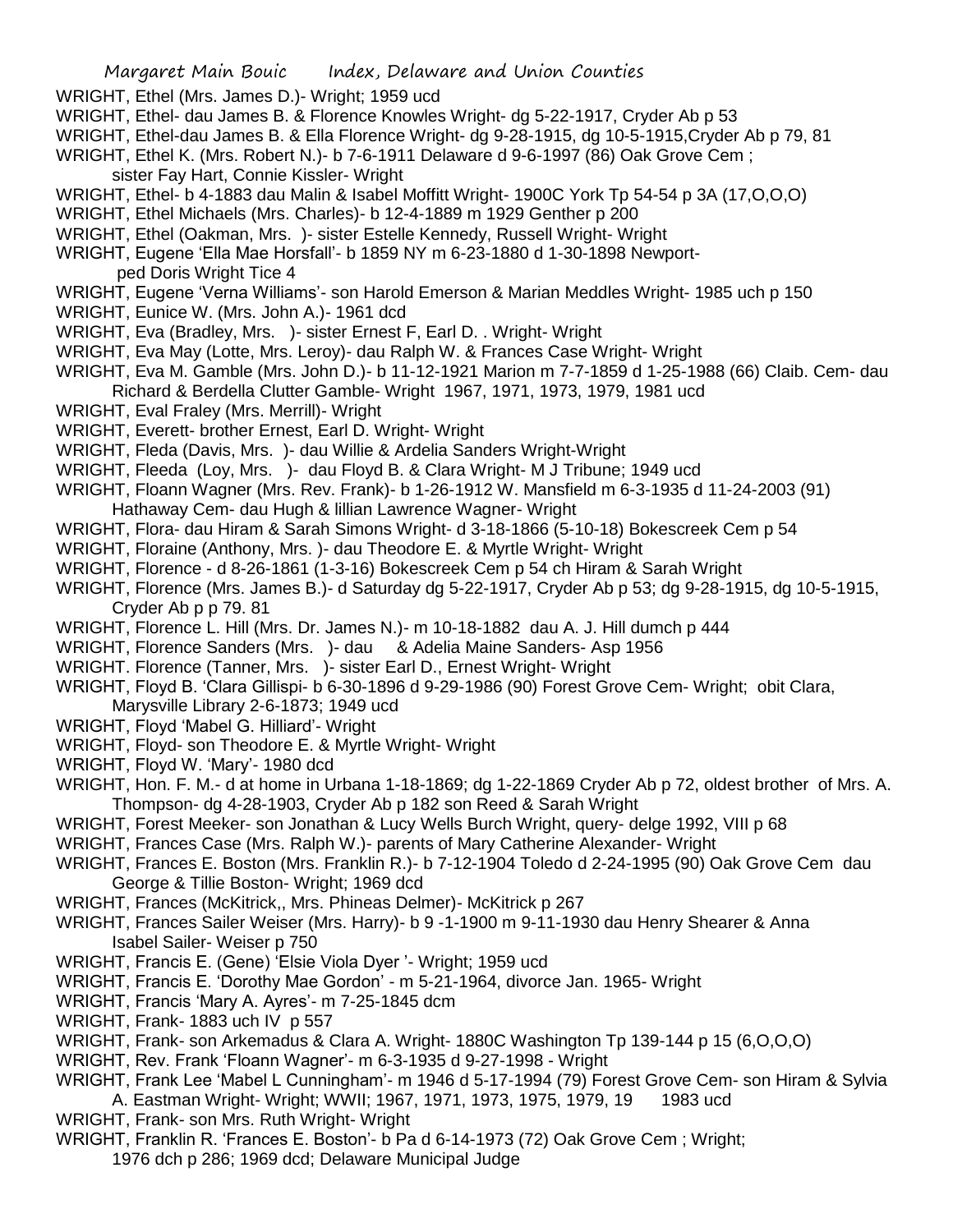- WRIGHT, Fred C. 'Belle C.'- 1910C Richwood 267-274 p 10A (47,O,O,O) m 17y laborer, creamery WRIGHT, Fred- son Donald L. & Kathryn Major Wright- Wright
- WRIGHT, Freddy S.- lived with Jackson & Mary E. Wright- 1870C Marysville Paris Tp 229-230 p 26 (2,O) mulatto
- WRIGHT, Frederica (Sager, Mrs. John)- 1985 uch p 12
- WRIGHT, Frederick 'Celinda Bell Newhouse'- son William A. & Maggie B. Wilhelm Wright-Newhouse p 77, (N13511)
- WRIGHT, Frederick E. 'Celinda B.- b 1-1879 son William & Margaret Wright- 1900C Leesburg Tp 259-262 p 11B (21,O,O,O) no ch
- WRIGHT, Frederick Eustace 'Goldie Bias''Mary Malcomb'- b 10-26-1889 m(1) 12-10-1910 (2) 7-16-1940 son Samuel Ulysses Wright- Washington p 176
- WRIGHT, Frederick Eustace 'Laura Mae James'- b 6-16-1923 m 12-31-1941 son Frederick Eustace & Goldie Bias Wright- Freshwater p 176
- WRIGHT, Fritzie Edith (Goodrich, Mrs. George Blucher)- dau James E. Wright- 1908 dch p 877
- WRIGHT, Gabriel Brandan- b 7-7-1998 son Brandan & Jocelyn Fisher Wright- Wright
- WRIGHT, Garrett Brandon- b 12-3-1993 son Loren & Tressa O'Quinn Wright- Wright
- WRIGHT, Gary 'Ann'- son Stanley & Caroline Gardner Wright- Wright
- WRIGHT, Gary E. 'Alice M.'- son Morgan S. & Verna M. MacDonald Wright- Wright; 1971 dcd
- WRIGHT, Garry 'Kathy'- parents of Douglas E. Wright- Wright
- WRIGHT, Gary Lee- d 2-17-1950 son Donald L. & Kathryn Major Wright- Wright
- WRIGHT, Gary Lewis- b 8-26-1946 son Robert & Elnora Gunter Wright- Weiser p 160
- WRIGHT, Gary- son Morgan S. & Verna Wright- 1961 (16) dcd
- WRIGHT, H. Gene 'Verna'- Wright; 1959 ucd
- WRIGHT, George- 1820C Thompson Tp; Pabst 7 p 3
- WRIGHT, George B.- mt 3-5-1851; uccp p 44; adm JB4 p 378
- WRIGHT, George B.- son Austin & Permelia Wright- 1850C Harlem Tp 535 p 51 (8,O)
- WRIGHT, George 'Beverly'- parents of Diana Wright Combs- Wright
- WRIGHT, George- son David Reeves & Emily Litteral Wright- Freshwater p 178
- WRIGHT, George E. 'Emma Smythe'- Wright
- WRIGHT, George E. 'Vivian'- 1973, 1975 ucd
- WRIGHT, George- son Hiram & Sarah Simons Wright- d 10-16-1856 (1-4-6)
- WRIGHT, George V.- Record of Affidavits, Book One, Un Co Probate Court p 2
- WRIGHT, George- son G. W. & Edith Harris Wright- Genther p 13
- WRIGHT, ---- (Mrs. George)-d Vt. (77) sister Mrs. James Gallant,Sr; dg 12-8-1916, Cryder Ab p
- WRIGHT, —(Mrs. G. W.)- sister David D. Williams- dg 6-7-1907, dg 6-11-1907, Cryder Ab p 47, 48
- WRIGHT, George W.'Mary L. Ketner'-m 8-3-1866 ucm 4009; son Solomon Wright; 1883 uch V p 513, 530; 1860C Millcreek Tp 115 (13,O)1870C Millcreek Tp 147-147 p 18 (23,O)
- WRIGHT, George W. 'Mary Williams '- 1880 dch p 783; hmp p 105, 174
- WRIGHT, Gerald Max- b 4-29-1938 son John Raymond & Mary Gibson Wright- Freshwater p 176
- WRIGHT, Geraldine T. (Mrs. Harold B.)- 1967 ucd
- WRIGHT, G. H.- hmp p 105
- WRIGHT, Gertrude (Dyer, Mrs. Edgar J. Sr.)- m 11-13-1955- dau Lee Ander & Mint Cantrell Wright- Wright
- WRIGHT, Gilson Prescott 'Amy Benton'- b 8-25-1905 d 1-31-1998 buried Oxford (92)- Wright; dg 6-22-1984
- WRIGHT, Gina- dau Leland & Jean Wright- 1971 dcd
- WRIGHT, Gladys R.- dau Dr. James N. & Florence L. Hill Wright- dumch p 444
- WRIGHT, Glen- on John O, & Mary E. Smith Wright- dg 1-19-1900, Cryder Ab p 4
- WRIGHT, Gloria Obenshain (Mrs. Robert E. Jr.)- Freshwater p 177
- WRIGHT, Goldie Bian (Mrs. Frederick Eustace)- m 12-10-1910- Freshwater p 176
- WRIGHT, Goldie (Rutherford, Mrs. )- sister Theodore E. Wright- Wright
- WRIGHT, Gordon R.- son John O, & Mary E. Smith Wright- dg 1-19-1900. Cryder Ab p 4
- WRIGHT, Grace (Bell, Mrs. Harry)- m 6-13-1901- Freshwater p 147
- WRIGHT, Gropson A. Watkins Cem p 6, no dates
- WRIGHT, G. W. 'Edith Harris'- Genther p 113; Wright
- WRIGHT, Gwynne A. 'Marjorie M.'- 1969, 1971, 1980 dcd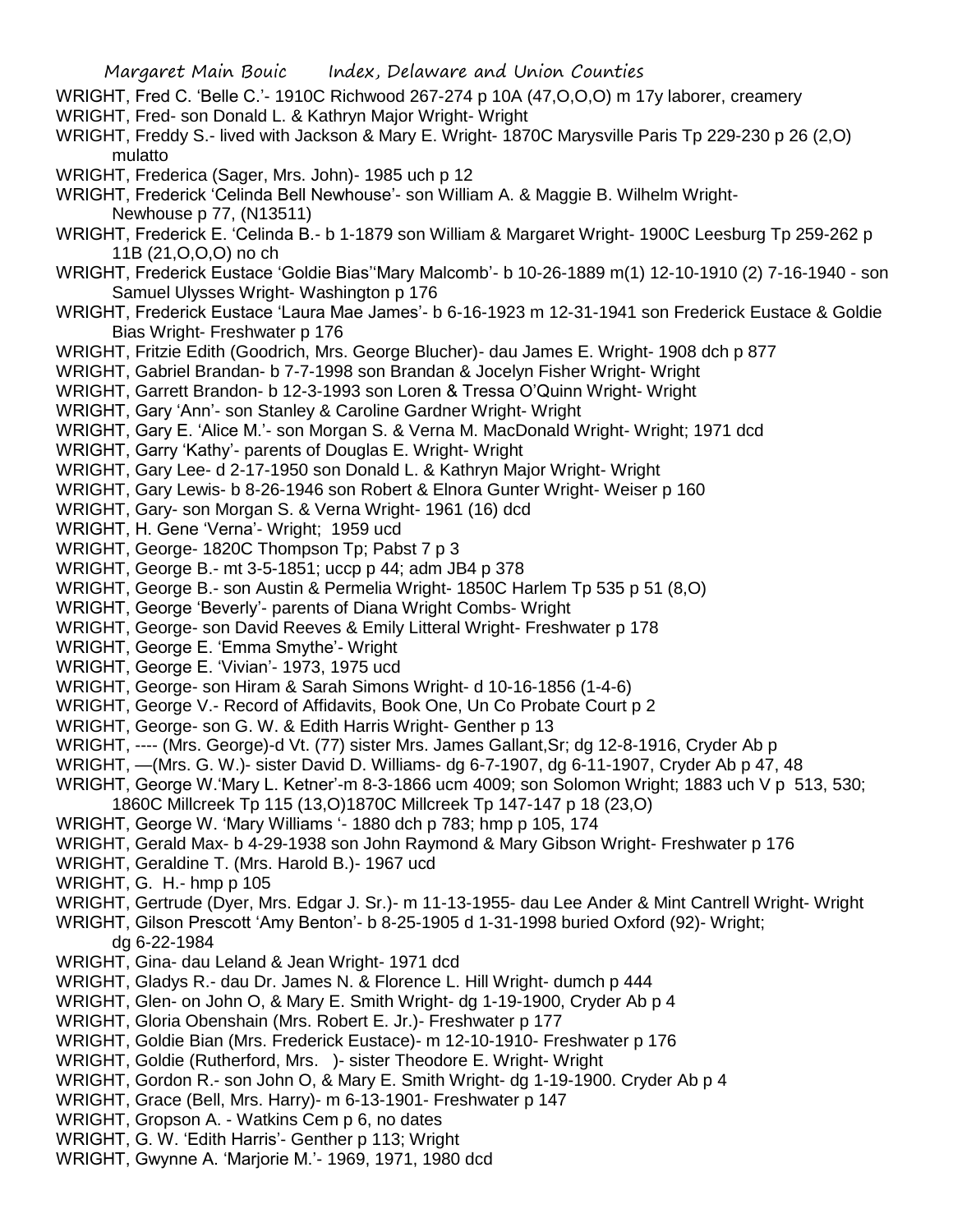- WRIGHT, Gwynne- b 1971 son Gwynne L. & Donna S. Wright- 1980 dcd
- WRIGHT, Gwynne L. 'Donna S.'- 1969, 1971, 1980 dcd
- WRIGHT, Hannah Jane- b 12-15-1930 dau Prier B. & Zoe Richardson Wright- McKitrick p 131

WRIGHT, Hannah (Goodrich, Mrs. David)- b 3-10-1671 m 3-7-1689 d 4-27-1698 dau Thomas & Elizabeth Chittenden Wright- Asp p 72

- WRIGHT, Hannah (Mrs. James)- 1883 uch V p 557
- WRIGHT, Harold B. 'Geraldine T.'- 1967 ucd
- WRIGHT, Harold D.- 1961 dcd
- WRIGHT, Harold, son John O. & There A. Trefz Wright- Wright- parents of Kenny Wayne, Melissa
- WRIGHT, Harold Emerson 'Marian Meddles'- b 1-27-1912 Un Co m 4-15-1933 Byhalia d 9-19-1991(79) Byhalia Cem- Navy, WWII; son Lewis Leora & Edna Opal Gregory Wright-1985 uch p 150; 1959, 1967, 1971, 1973, 1975, 1979, 1981, 1983 ucd
- WRIGHT, Harold Eugene 'Verna L. Williams'- b 6-27-1933 Un Co m 12-26-1951 Ind d 11-3-2001 (68) Grand Prairie Cem- son Harold Emerson & Marian Meddles Wright- Wright
- WRIGHT, Harriet (Mrs. James B.)- 1850C Washington Tp 1161-1179 p 173 (37,NY)
- WRIGHT, Harriet L.- dau Elisha C. & Elizabeth Wright- 1850C Washington Tp 1163-1181 p 173 (18,O)
- WRIGHT, Harriet L..- dau Samuel & Debora Wright- 1850C Washington Tp 1164-1182 p 174 (6,O)
	- 1860C Washington Tp 1466-1476 p 199 (15,O)
- WRIGHT, Harriot- d 5-25-1897 Un Co Probate Deaths, Vol III
- WRIGHT, Harry D.-d 8-5-1971 (66)Bokes Creek Cem- son Charles C. & Lulie B. Wright- Wright
- WRIGHT, Harry 'Frances Sailer Weiser '- b 1-27-1896 m 9-11-1930- Weiser p 750
- WRIGHT, Harry- son James B. & Florence Wright- dg 10-5-1915 Cryder Ab p 53
- WRIGHT, Hattie B.- b 8-1851;1900C Dover Tp 193-195 p 9A (48,O,O,O)wid, 2 ch, 1 living, dressmaker
- WRIGHT, Hattie (Mrs. John)- 1949. 1959 ucd
- WRIGHT, Hazel M. (Mrs. )- d 7-7-1962 (67)- bur Greenlawn- Wright
- WRIGHT, Hazel- b 7-1889 dau Mahlon & Isabel Moffitt Wright- 1900C York Tp 54-54 p 3A (10,O,O,O); 1910C Washington Tp 34-34 p 2A (21,O,O,O)
- WRIGHT, ---- (Mrs. H. E.)- (76) sister George H Sanderson dg 1-23-1906 Cryder Ab p 75; dau David D. Becldg 2-13-1913, Cryder Ab p 18, dg 6-24-1913 Cryder Ab p 43
- WRIGHT, Helen (Mrs. )- mother of Thomas Edward Wright- Wright
- WRIGHT, Helen E.- dau Dr. James N. & Florence L. Hill Wright- dumch p 444
- WRIGHT, Helen Faye Shearer (Mrs Wilbur Vinson)- m 3-3-1936- Freshwater p 176
- WRIGHT, Helen Irene (Sherwood, Mrs. Carl)(Lockwood, Mrs. Herman) b 1914 ; 1985 uch p 150 dau Lewis Leora & Edna Opal Gregory Wright- Wright; mother of Larry D. Sherwood
- WRIGHT, Helen dau & Mildred Snyder Wright- Maugans Anc p 193
- WRIGHT, Henrietta (Blakenship, Mrs )- dau Samuel & Elizabeth Freshwater Wright- Freshwater p 176
- WRIGHT, Henry- Powers Pat p 225
- WRIGHT, Henry- bought sheep at John Taylor sale- Gnther p 49
- WRIGHT, Henry- tax duplicate, Oxford Tp 1890/91 transferred to State of Ohio- delge 1999 p 10
- WRIGHT, Henry- dg Jan 7 c2; delge 1992, VIII p 29
- WRIGHT, Henry D. 'Zoa Z. McAllister'- m 3-1-1876 ucm 5847; son Hiram & Sarah Simons Wright- mt 3 p 23; 1880 dch p 740; 1908 dch p 708; 1883 uch V p 442; dg 10-20-1908, Cryder Ab p 162
- WRIGHT, Henry 'Elizabeth H. Mahaffey'- m 10-6-1852 ucm 1858
- WRIGHT, Henry M. 'Nora- 1880C Richwood 316-333 p A305 (36,O,Va,Va)
- WRIGHT, Herbert C.'Mary Coe''Eleanor Shoemaker Cameron'- b 4-21-1896 Licking Co m(2) 1965 d 9-3-1966 (70) son George E. & Emma Smythe Wright- Wright- Wright; rural mail carrier- 1985 uch p 68
- WRIGHT, Herbert- brother Naplin, son Lee Ander & Mint Cantrell Wright- Wright
- WRIGHT, Herbert M. 'Vera L.'- 1961 dcd
- WRIGHT, Hester Ann (Flenniken, Mrs. John Wilkins)- b 12-29-1803 d 11-22-1883 dau John & Margaret Darrah Wright- Powers p 134 157, 160, 173, 176
- WRIGHT, Hiram 'Sarah Simons''Rachel McElroy'- b 12-29-1825 d 10-16-1908 son David & Chloe Wells Wright- 1880 dch p 740; 1908 dch p 707, picture 708; hadc p 119; dg 10-20-1908, dg 10-23-1908, Cryder Ab p 162, 163; 1880C Scioto Tp 22
- WRIGHT, Hiram 'Sylvia A. Eastman'- b 1-1854; Wright; 1900C Jerome Tp 92-99 p 4A (46,O,O,O) m 5y, plasterer; 1910C Jerome Tp Plain City 108-113 p 5A (55,O,O,O)m 15y; Brick mason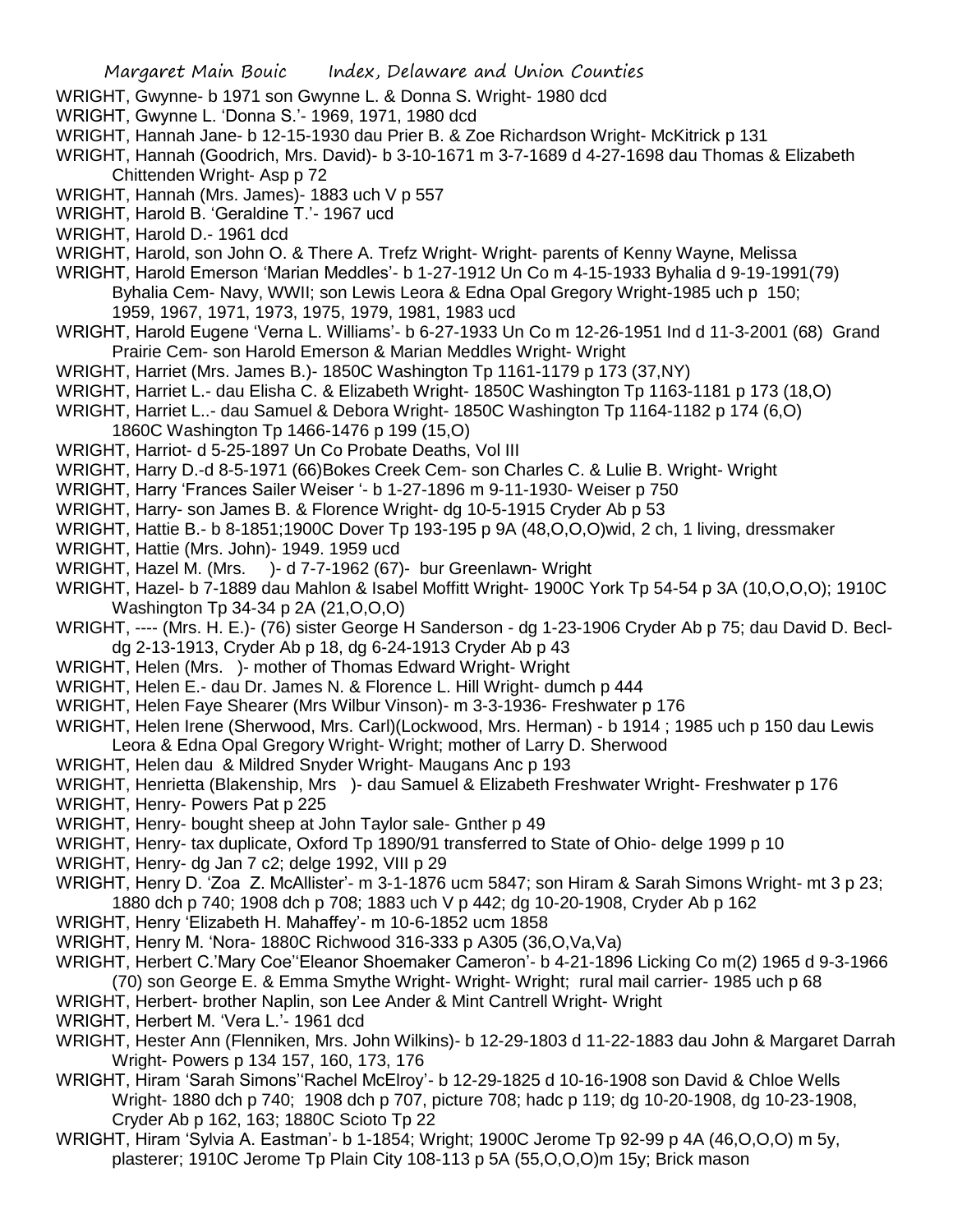WRIGHT, Hiram T. 'Laura T. Frost'- m 5-1-1842 dcm

- WRIGHT, Howard- b 2-1888 stepson James A. & Mary A. Fish- 1900C Washington Tp 182-182 p 8B (13,O,O,Michigan)
- WRIGHT, Ida- sister Carlisle E. Wright- Wright
- WRIGHT, Ida (Mrs Junie)- 1959 ucd
- WRIGHT, Ida M.- 1961, 1969, 1971 dcd
- WRIGHT, Ida Rigdon- b 1866 d 1950 Mlford Cem, Union Alen Tp Cem p 60
- WRIGHT, Ida (Yoa kam, Mrs. Chester) Graham (18(11)44)
- WRIGHT, Inez E. (Mrs. Dana O,)- b 4-1879; 1900C York Tp 155-155 p 7A (20,O,O,O) m 2y, no ch
- WRIGHT, Inez (Milligan, Mrs. Emmet)- dau Charles C. & Lulie B. Wright- Wright; Milligan (37); Milligan
- WRIGHT, Irene (Hamilton, Mrs. James William)- Hamilton (15322); Graham (181622), (145322); Bouic (13511); Turney 7,8
- WRIGHT, Isaac 'Mary Green'- m 2-16-1854 dcm
- WRIGHT, Isaac- son Willie & Ardelia Sanders Wright- Wright
- WRIGHT, Isabella Lingrel (Mrs. David)- m 10-7-1852 ucm 1861
- WRIGHT, Isabella Westlake (Mrs. Daniel F.)- m 10-13-1840 ucm 664
- WRIGHT, Isabelle A. Moffitt (Mrs. Mahlon)- b 8-1863 m 6-19-1880 ucm 3734; d 1939 York Cem D96 p 26- dau Lawrence & Elizabeth Johnson Moffitt- 1915 uch p 964; 1900C York Tp 54-54 p 3A (36,O,O,O) m 20y, 6 ch; 1910C Washington Tp 34-34 p 2A (46,O,O,O) m 32y, 2 ch
- WRIGHT, Ivadelle (DeGood, Mrs. Burton)- Hutchisson p 60
- WRIGHT, Ivadelle (Speicher, Mrs. )- dau Charles C. & Lulie B. Wright- Wright
- WRIGHT, Dr. J.- 1883 uch V p 402
- WRIGHT, Rev. J.- 1883 uch V p 366
- WRIGHT, Rev. J. A.- 1883 uch V p 396
- WRIGHT, Jack T.'Beverly Joy Baker'-b 8-24-1935 d 3-29-1993 (57) Byhalia Cem- son Harold Emerson & Marian N. Meddles Wright- 1985 uch p 150; Wright
- WRIGHT, Jack- son Richard E. & Betty Rouse Wright- Wright
- WRIGHT, Jackson 'Elizabeth Patterson'- parents of Mary E. Wright- Wright
- WRIGHT, Jackson 'Mary E. Scott'- b 3-1840 m1-20-1879 ucm 4679; d 5-22-1924 (97y); Oakdale Cem 3644 (D3) ; 1870C Marysville ParisTp 229-230 (27,Va) black; 1880C Marysville 257-277 p 16 (43,Tenn,Tenn, Tenn) plasterer; 1900C Marysville 4th ward 337-347 p A14 (60, NC,NC,NC) plasterer, black; 1910C Marysville 162-176 p 7A (73,Va,US,US)
- WRIGHT, ---- (Mrs. Jackson)- Oakdale Cem 842 (D3)
- WRIGHT, Jacque- dau Leland & Jean Wright- 1971 dcd
- WRIGHT, Jacquiline (Clay, Mrs. )- dau Leslie & Susie Wright- Wright
- WRIGHT, Jaqueline Joy (Howell, Mrs. )- dau Jack T. & Beverly Joy Baker Wright- Wright
- WRIGHT, James- Nash p 133
- WRIGHT, James- 1969 dcd
- WRIGHT, James- 1883 uch IV p 458, V p 662; 1915 uch p 456
- WRIGHT, James B. 'Florence'- d 9-27-1915 (51) Centerburg Cem- brother A. H., James B. Wright- dg 9-28- 1915, dg 10-5-1915, Cryder Ab p 79, 81
- WRIGHT, James C. 'Ora L.'- 1969, 1971, 1980 dcd
- WRIGHT, James D. 'Ethel'- b 3-19, 1927 Ky d 3-18-1970 (43) Claibourne Cem- son Samuel & Alice McKenzie Wright- Wright; 1959 ucd
- WRIGHT, James E. 'Anna B. David'- m 4-9-1879 ucm 6466; 1900C York Tp 155-155 p 79 (41,O,O,Va) m 22y
- WRIGHT, James E.- 1908 dch p 877; dumch p 154
- WRIGHT, James E. 'Kisiah'- 1880C york Tp 291 p 28 (21,O,O,O)
- WRIGHT, James E.- son Lorenzo D. & Mildred P. Wright- 1860C Washington Tp 1510-1520 p 205 (1,O); 1870C York Tp 68-67 p 9 (12,O)
- WRIGHT, James 'Estella- son Margaret Wright- 1910C Leesburg Tp 45-46 p 2B (38,O,O,O)
- WRIGHT, James F. 'Dollie'- d 10-29-1975 (72) Trenton Cem- Wright
- WRIGHT, James Franklin 'Maxine Druhard'- b 1921 son Lewis Leora & Edna opal Gregory Wright-1985 uch p 150
- WRIGHT, James 'Hannah'- 1883 uch V p 557
- WRIGHT, James H.- Un Co Probate Deaths Vol I (1867-1878) p 88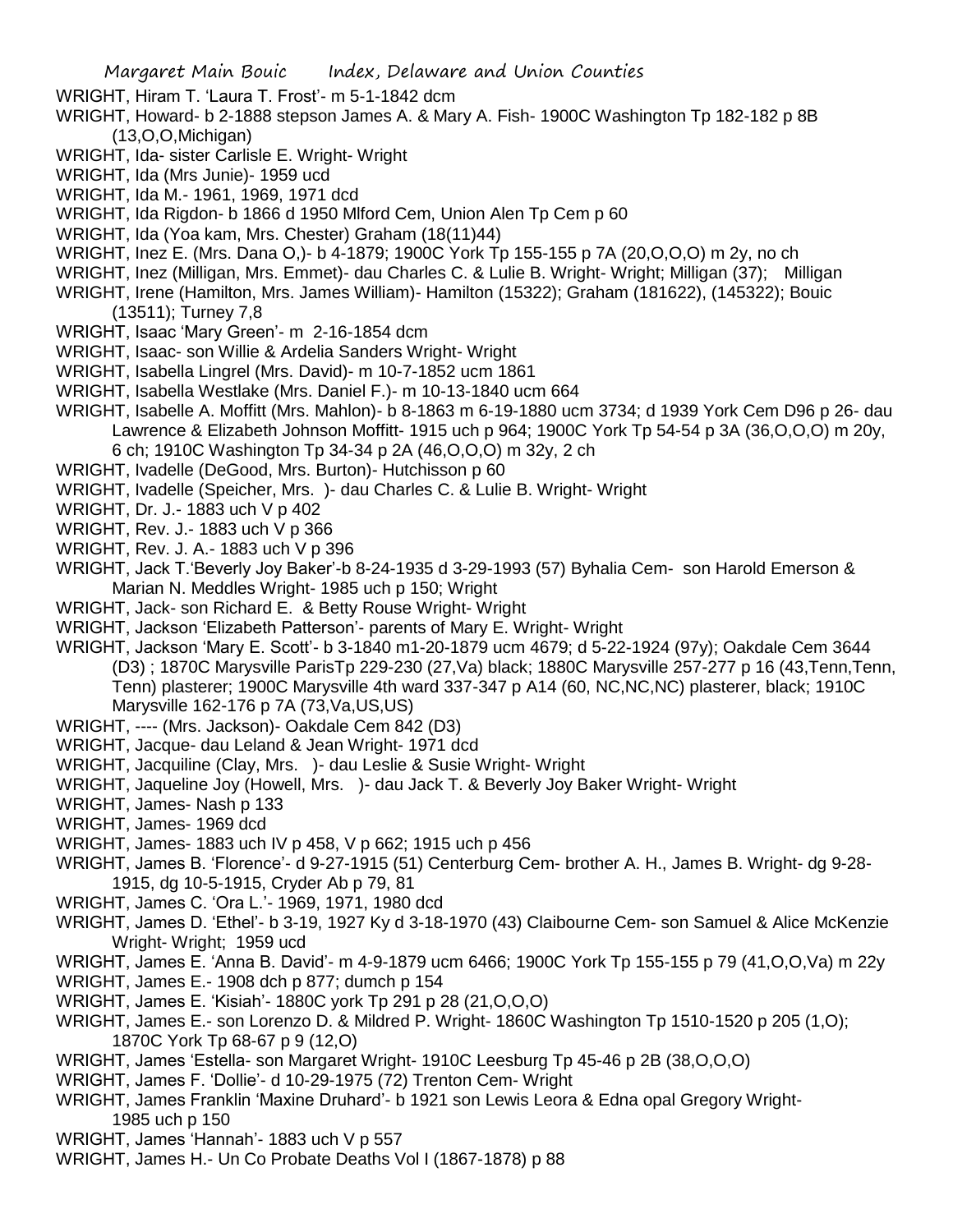- WRIGHT, James H. 'Carrie J.'- 1910C Washington Tp 216-218 p 9B (21,O,O,O) m 2y
- WRIGHT, James H.- son Elisha C. & Elizabeth Wright- 1850C Washington Tp 1163-1181 p 173 (8,O)
- WRIGHT, James- son James F. & Dollie Wright- Wright
- WRIGHT, James- b 1956 son John L. & Janet L. Wright- 1969, 1971, 1980 dcd
- WRIGHT, James L.- son James S. & Harriet Wright- 1850C Washington Tp 1161-1179 p 173 (7,O)
- WRIGHT, James Lloyd- b 1885 d 1952 York Cem L95 p 26
- WRIGHT, James 'Mary McGill'- 1880 dch p 766
- WRIGHT, James N.,Sr. 'Effie Willison'- b 1818 son Simeon Wright- dumch p 443
- WRIGHT, Dr. James N. 'Florence L. Hill'- b 8-6-1858 m 10-18-1882 son James N. Sr. & Effie Willison Wrightdumch p 443, 444
- WRIGHT, James 'Rachel Annis Reed/Mead'- b 4-5-1842 m 121-24-1864 son levin & Letitia Coons Wright-1883 uch V p 557, 674; unec XXI p 44; 1850C York Tp 435-442 p 67 (8,O); 1860C York Tp 1317-1326 p 176 (18,O); 1870C Washington Tp 0-88 p 12 (28,O); 1880C Wash. Tp 175-182 p 19 (46,O,Md,O);
- WRIGHT, James S. ' Harriet'- 1850C Washington Tp 1161 1179 p 173 (42NY)
- WRIGHT, James 'Susan'- son Stanley & Caroline Gardner Wright- Wright
- WRIGHT, James- son Theodore E. & Myrtle Wright- Wright
- WRIGHT, James W.- 1883 uch IV p 491
- WRIGHT, James W.- son Dr. James N. & Florence L. Hill Wright- dumch p 444; 1883 uch IV p 536
- WRIGHT, James W. 'Linda M.'- 1979, 1981, 1983 ucd
- WRIGHT, James W.- b 12-1871 son William & Margaret Wright- 1900C Leesburg Tp 259-262 p 11B (28,O,O,O) day laborer
- WRIGHT, James- son William Arthur & Patricia Land Wright- Wright
- WRIGHT, Jane (Hawkins, Mrs. )- dau Samuel G. & Lucille Alice McKenzie Wright- Wright
- WRIGHT, Jane- b 1961 dau John L. & Janet L. Wright- 1969, 1971, 1980 dcd
- WRIGHT, Jane (Richwine, Mrs. Jeremiah)- m 8-19-1858 dcm
- WRIGHT, Jane- dau Samuel & Deborah Wheeler Wright- 1883 uch V p 674
- WRIGHT, Jane (Seaman, Mrs. Henry)- 1880C Washington T 33-335 p 4 (26,O,O,O)
- WRIGHT, Janet (Johnson, Mrs. )- dau James F. & Dollie Wright- Wright
- WRIGHT, Janet L. (Mrs. John L.)- 1969, 1971, 1980 dcd
- WRIGHT, Janet Kay- b 8-28-1947 dau Robert & Elnora Gunter Wright- Weiser p 260
- WRIGHT, Janet (Mrs. Kenneth L.)- 1981, 1983 ucd
- WRIGHT, Janice- 1971 ucd
- WRIGHT, Janice Lynn- b 8-31-1960 dau John L. & Janet L. Wright- 1969, 1971, 1980 dcd; engaged to Ron Meeks, Charles L. Clegg
- WRIGHT, Janice M. (Mrs. David A.)- 1980 dcd
- WRIGHT, Janice (Strohl, Mrs. Lowell)- dau Earl D. & Ella Wright- Wright
- WRIGHT, Jean Ardella Shelly (Mrs. Richard Arnold)- b 7-24-1935 m 10-28-1950 dau John William & Anna Frances Liddick Shelly- Weiser p 327
- WRIGHT, Jean Barnes (Mrs. A. William)- Wright
- WRIGHT, Jean Carol Rudolph (Mrs. Robert)- b 9-14-1943 m 7-25-1970 dau David Ansel & Grace E. Reed Rudolph- McKitrick p 249
- WRIGHT, Jean (Mrs. Leland)- 1971 dcd
- WRIGHT, Jean (Mrs. Robert)- Wright
- WRIGHT, Jeanette (Settles, Mrs. Doc)- dau Harold Eugene & Verna L. Williams Wright- Wright; 1959 (2) ucd
- WRIGHT, Jeanne LuAnn Eickhoff (Mrs. Curtis Lynn)- m 5-29-1976 dau Max Eickhoff- Wright
- WRIGHT, Jeannette- dau Samuel & Deborah Wheeler Wright- 1883 uch V p 674; 1870C Washington Tp 69- 66 p 10 (14,O)
- WRIGHT, Jeannine F.- 1961 dcd
- WRIGHT, Jennie- b 6-1857 1900C Dover Tp 91-93 p 5A (42,O,O,O) m 18y, 2 ch
- WRIGHT, Jeremy Lane- b 1-3-1993 son James & Terri Wright- Wright
- WRIGHT, Jerry- 1908 dch p 409
- WRIGHT, Jerry- b 1966 son Denver & Nancy A. Wright- 1967, 1971, 1973, 1975 ucd
- WRIGHT, Jessie (Griffin, Mrs. )- sister Estelle Kennedy, Russell, Werlie Wright- Wright
- WRIGHT, Jessie M. (Mrs. Robert V.)- 1961, 1969, 1971, 1980 dcd
- WRIGHT, Jessie R. (Sankey, Mrs. Rev. James A.)- McKitrick p 66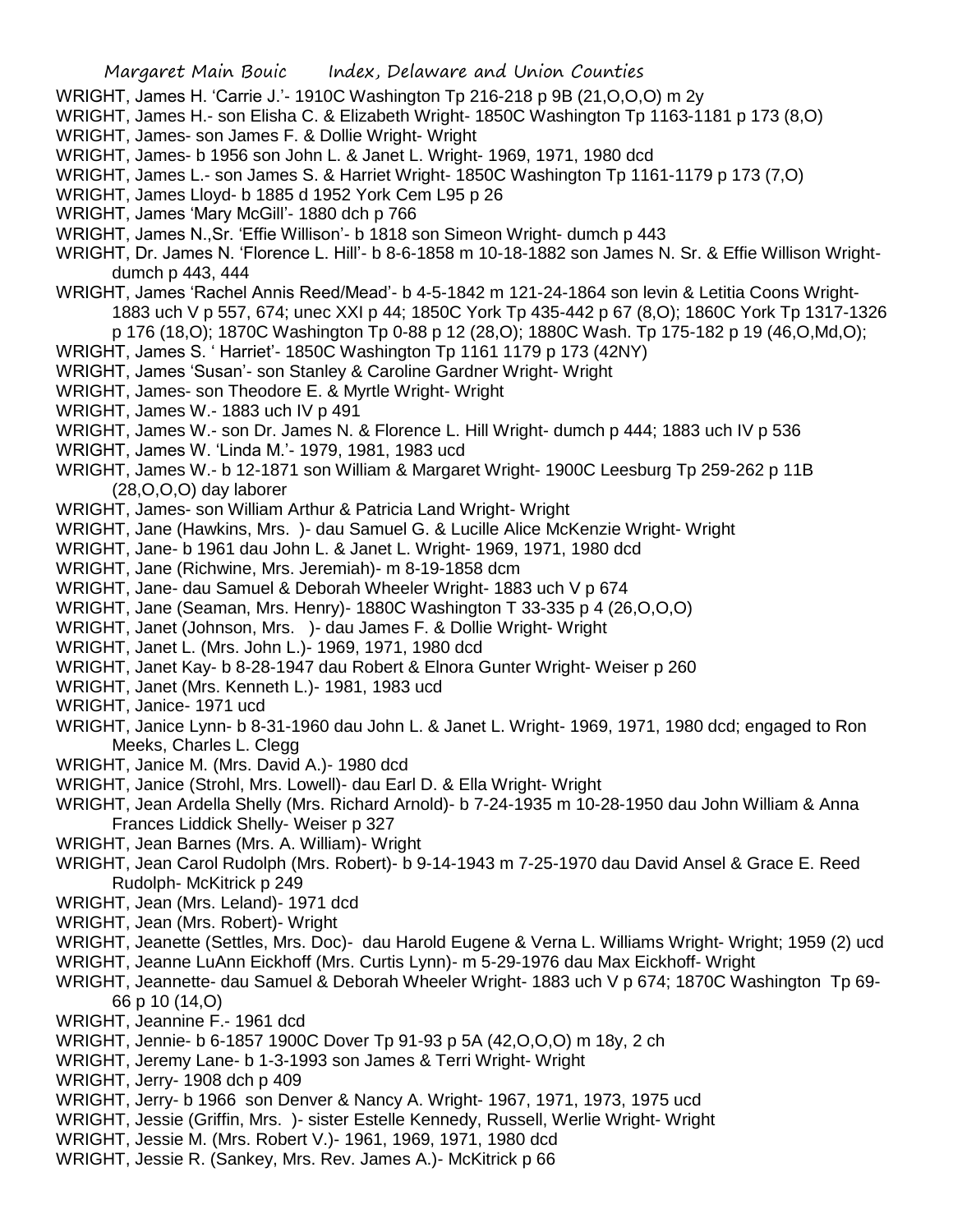WRIGHT, Jimmie (4-1960) -son John Wright- Wright

- WRIGHT, J. N.- 1915 uch p 265; 1883 uch V p 557; pharmacist, Raymond unec 1982m II p 28
- WRIGHT, Joann (Nicholas, Mrs. William)- dau Leslie E. & Susie Wright- Wright
- WRIGHT, Jocelyn Fisher (Mrs. Brandan)- parents of Gabriel Brandon Wright- Wright
- WRIGHT, Jodi- b 1970 dau Richard D. & Sharon Campbell Wright- 1985 uch p 120; 1979, 1981, 1983 ucd
- WRIGHT, John- d 8-23-1865 (18-8-22) York Cem Row 3 L(95) p 26
- WRIGHT, John A. 'Alice'- son Clyde M. & Cora Reiber Wright- Wright
- WRIGHT, John A. 'Eunice W.'- 1961 dcd
- WRIGHT, John- 1883 uch V p 188
- WRIGHT, John Beard 'Augusta Johnson'- b 3-8-1943 m 12-24-1872 son Prier & Esther Quinn Wright-McKitrick p 130
- WRIGHT, John B. 'June'- 1969 dcd
- WRIGHT, John- Nash p 286
- WRIGHT, John C.- 1883 uch III p 369
- WRIGHT, John- McKitrick p 21
- WRIGHT, John C.- son Cliff & Ethel B. Wright- 1910C Washington Tp 62-63 p 3A (2,O,O,O)
- WRIGHT, John C.- b 5-10-1885 d 12-21-1873 son John Beard & Augusta Johnson Wright-McKitrick p 130
- WRIGHT, John D.- son Arkimadus & Clara A. Wright- 1880C Washington Tp 139-144 p 15 (3,O,O,O)
- WRIGHT, John- son David Elza & Nina F. Wright- Wright
- WRIGHT, John D. 'Eva M. Gamble'- b 1-23-1922 m 7-7-1959 d 9-26-1979 (57)- Claibourne Cem- son Samuel G. & Lucille Alice McKenzie Wright- Wright; 1967, 1971, 1973, 1975, 1979, 1981, 1983 ucd
- WRIGHT, John E.- 1961 dcd
- WRIGHT, John F.- unvmec p 38
- WRIGHT, John- brother Ernest F. Wright- Wright
- WRIGHT, John 'Hattie'- 1949 ucd
- WRIGHT, John Henry b 10-27-1870 Fairview Co d 8-8-1964 (91) Greenlawn Cem, Columbusbrother Roy Wright- Wright
- WRIGHT, John Joseph b 1960 son John D. & Eva M. Gamble Wright-Wright; 1967, 1971, 1973, 1979 ucd
- WRIGHT, John- b 1951 son John O. & Theresa A. Wright- Wright; 1961, 1969 dcd
- WRIGHT, John- son Levin Wright- 1860C York Tp 1317-1326 p 176 (14,O)
- WRIGHT, John L. 'Janet L.'- 1969, 1971, 1980 dcd
- WRIGHT, John L.- son Ralph W. & Frances Case Wright- Wright
- WRIGHT, John 'Louise'-parents of James Wright- Wright
- WRIGHT, John M.- b 1-1900 son Hiram & Sylvia Wright- 1900C Jerome Tp 02-04 p 4A (-,O,O,O)
- WRIGHT, John 'Margaret Darrah'- Powers p 134, 173, 176
- WRIGHT, John 'Margaret McKittrick'- McKitrick p 334. 335
- WRIGHT, Rev. John N. 'Mattie'- hmp p 159, 328
- WRIGHT, John O. 'Thersa Trefz'- Wright; 1961, 1969, 1971, 1980 dcd
- WRIGHT, John 'Patience'- Genther p 33, 39
- WRIGHT,John P 'Mary E. Smith'- b 1-13-1900son Rev. John F. Wright- dg 1-19-1900 Cryder Ab p 4
- WRIGHT, ---- (Goodman, Mrs. Wm. A. Jr.- dau John P. & Mary E. Smith Wright- dg 1-19-1900. Cryder Ab p 4
- WRIGHT, (Taussig, Mrs. George W.)- dau John P & Mary E; Smith Wright- dg 1-19-1900 Cryder Ab p 4
- WRIGHT, ---- (Foster, Mrs. A. P. d 5y ago- dau John P. & Mary E. Smith Wright- dg 1-19-1900 Cryder Ab p 4
- WRIGHT, John R.- 1880 dch p 368. 374, 378, 381, 382
- WRIGHT, John Raymond 'Mary Gibson''Peggy Irick'- b 4-14-1918 m(1) 8-25-1937 (2) 8-3-1946 son Frederick Eustace & Goldie Bias Wright- Freshwater p 176
- WRIGHT, John- d 1948 son Samuel & Elizabeth Freshwater Wright- Freshwater p 176
- WRIGHT, John 'Sarah'- parents of Ann Caroline Wright Cornell- dg 5-17-1912, Cryder Ab p 126
- WRIGHT, John- son Shuah & Sarah Wright- 1850c Harlem Tp 553 p 52 (3/12,O)
- WRIGHT, John S. 'Polly Bridge'- m 10-28-1852 ucm 1862 son Elisha C. & Elizabeth Wright-1850C Washington Tp 1163-1181 p 173 (21,O)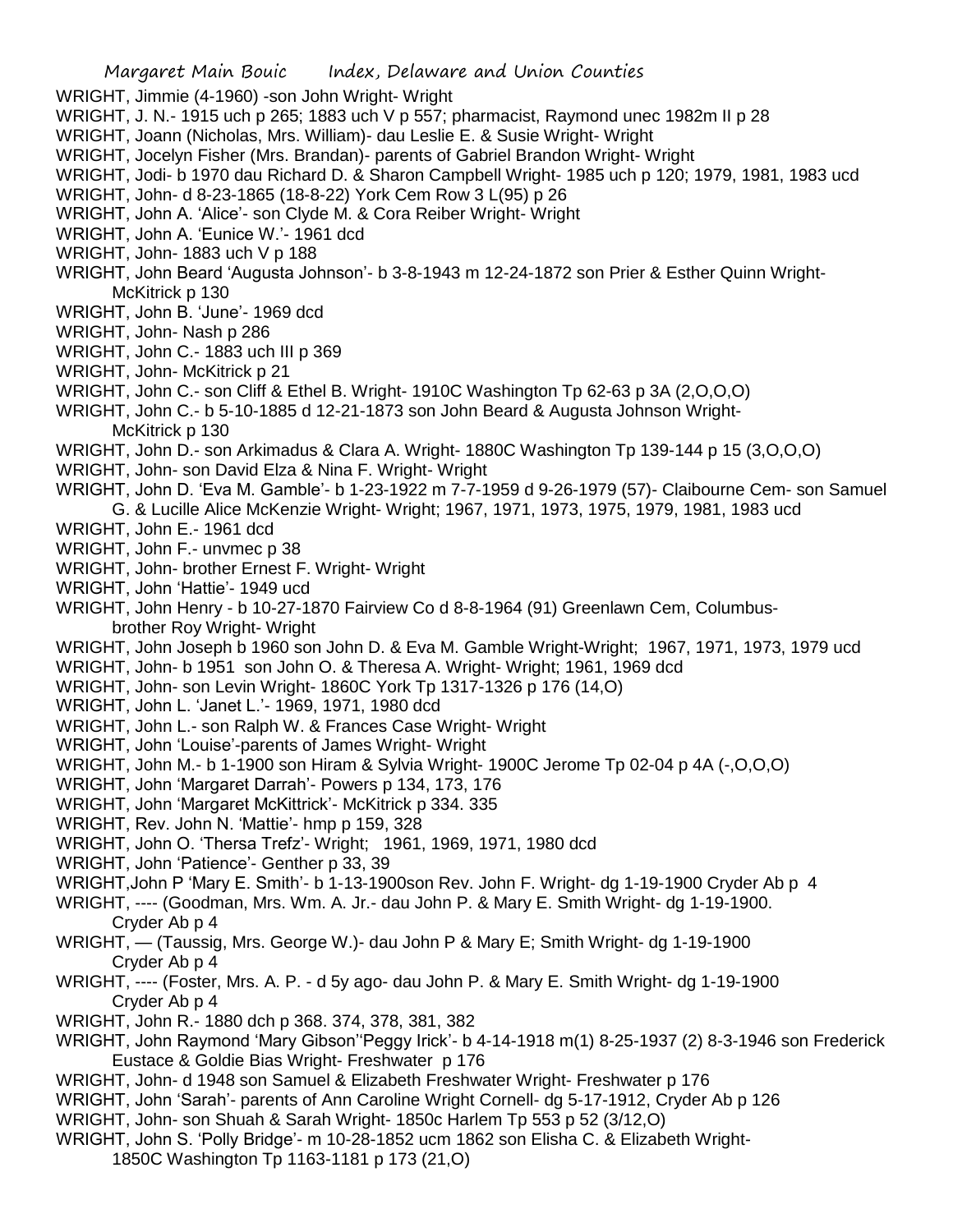- WRIGHT, John W.- d 10-29-1900 Un Co Probate Deaths, Vol III
- WRIGHT, Johnny O.- 1971 dcd
- WRIGHT, Jonathan- 1820C Concord Tp; Pabst 7 p 3; 1835 men p 22 Freshwater 72 p 35, Delaware Tp
- WRIGHT, Jonathan 'Lucy Wells Burch'- query, delge 1992, VIII p 68
- WRIGHT, Joseph- 1870C Paris tp 75-76 p 12 (17,O) county Home
- WRIGHT, Joseph- 1870C Leesburg Tp 4 p 1 (16,O)
- WRIGHT, Joseph A. 'Rose'- 1870C Liberty Tp 43 p 6 (33,Vt)
- WRIGHT, Joseph 'Almira'- 1880 dch p 837
- WRIGHT, Rev. Joseph Avery;- 1883 uch V p 532
- WRIGHT, Joseph Earl 'Ruth N. Eddy'- b 8-3-1889 Ky m 7 -9-1920 Mich d 4-17-1944 Ky son Eugene & Ella Mae Horsfall- ped Doris Wright Tice 2
- WRIGHT, ---- (Mrs. Joseph)- sister Ellen A. Hubbell Duncanson- dg 9-29-1914, dg 10-24-1914, Cryder Ab p 151 , 154
- WRIGHT, Joseph- b 3-1850 brother Lucy Mabery- 1900C Washington Tp 102-102 p 5A (50,.O,O,O)
- WRIGHT, Joseph 'Nancy M. Sharp' m 5-4-1842 dcm
- WRIGHT, Joseph N.- son Samuel & Deborah Wheeler Wright- 1883 uch V p 674; 1850C Washington Tp 1162-1182 p 173 (5/12,O); 1860C Wash. Tp 1466-1476 p 199 (9,O); 1870C Wash. Tp 69-66 p 10 (20,O); 1880C Wash Tp 41-45 p 5 (30,O,NY,O)
- WRIGHT, Josephine (Mrs. Dean A.)- 1980 dcd
- WRIGHT, Joshua Michael- b 6-15-1990- son Loren & Tressa O'Quinn Wright- Wright
- WRIGHT, Juan 'Lou Ann Inskeep'- b 1954 (6-1960) m 6-1-1973 son John & Janet L. Wright- Wright; 1969, 1971 dcd
- WRIGHT, Juanita (Loy, Mrs. George)- d 1984 dau Floyd B. & Clara Gillispie Wright- obit Clara 2–6-1973 MarysvilleJournal T.
- WRIGHT, Judy (Mrs. Charles)- Wright
- WRIGHT, Julia Canfield (Mrs. )- d 12-6-1959 bur Findley- dau L. L. Canfield- Wright
- WRIGHT, Julia- dau Elisha & Eleanor Wright- 1850C Washington Tp 1162-1180 p 173 (11,O); "July"- 1860C York Tp 1313-1322 p 177 (22,O)
- WRIGHT, Julia (Waberry, Mrs. Thomas)- m 3-19-1863 ucm 3420
- WRIGHT, Julie Gregory (Mrs. Andrew)- dau James & Arlene Gregory- Wright
- WRIGHT, June (Mrs. John B.)- 1969 dcd
- WRIGHT, Junie "Ida'- 1959 ucd
- WRIGHT, Junior- son Charles & America Showalter Wright- Wright
- WRIGHT, Karen (Innis, Mrs. Richard)- dau Stanley & Caroline Gardner Wright- Wright
- WRIGHT, Karl M. 'Sara(h)'- 1961, 1969, 1971, 1980 dcd
- WRIGHT, Kate- b 12-31-1883 d 11-10-1959 dau John Beard & Augusta Johnson Wright-McKitrick p 130
- WRIGHT, Kate (McKitrick, Mrs. Harold William)- b 1-19-1908 m 7-27-1928- McKitrick p 446, 447
- WRIGHT, Katherine (Johnston, Mrs. )- sister Carlisle E. Wright- Wright
- WRIGHT, Katherine (Trout, Mrs. )- dau James F. & Dollie Wright- Wright
- WRIGHT, Kathleen H. (Mrs. Darrel L.)- 1981 ucd
- WRIGHT, Kathleen (Young, Mrs. Duane)- dau Leslie E. & Susie E. Wright- Wright
- WRIGHT, Kathryn (Mrs. Daril)- 1961, 1969 dcd; 1971, 1979, 1983 ucd
- WRIGHT, Kathryn- dau Leslie Wright- Wright- engaged to Harry R. Young
- WRIGHT, Kathryn Major ( Mrs. Donald L.)- parents of Charles Raymond Wright- Wright
- WRIGHT, Kathy (Mrs. Craig A.)- 1980 dcd
- WRIGHT, Kathy- b 1965 dau Denver & Nancy A. Wright- 1967, 1971, 1973, 1975 ucd
- WRIGHT, Kathy (Mrs. Garry)- Wright
- WRIGHT, Kay- 1980 dcd
- WRIGHT, Kenneth L. 'Janet M.'- 1979, 1981, 1983 ucd
- WRIGHT, Kenny Wayne- d 12-1971 (5 mons) Radnor Cem- son Harold Wright- Wright
- WRIGHT, Kesiah (Mrs. James E.)- 1880C York Tp 291 p 28 (21,O,O,O)
- WRIGHT, Kie D. Wakefield (Mrs. Charles D.)- m 11-2-1881 ucm 7049
- WRIGHT, L.- hadc p 40 (1849 Orange Tp)
- WRIGHT, Larry 'April Spillman'- parents of Payton Zachary,, Crystal Wright- Wright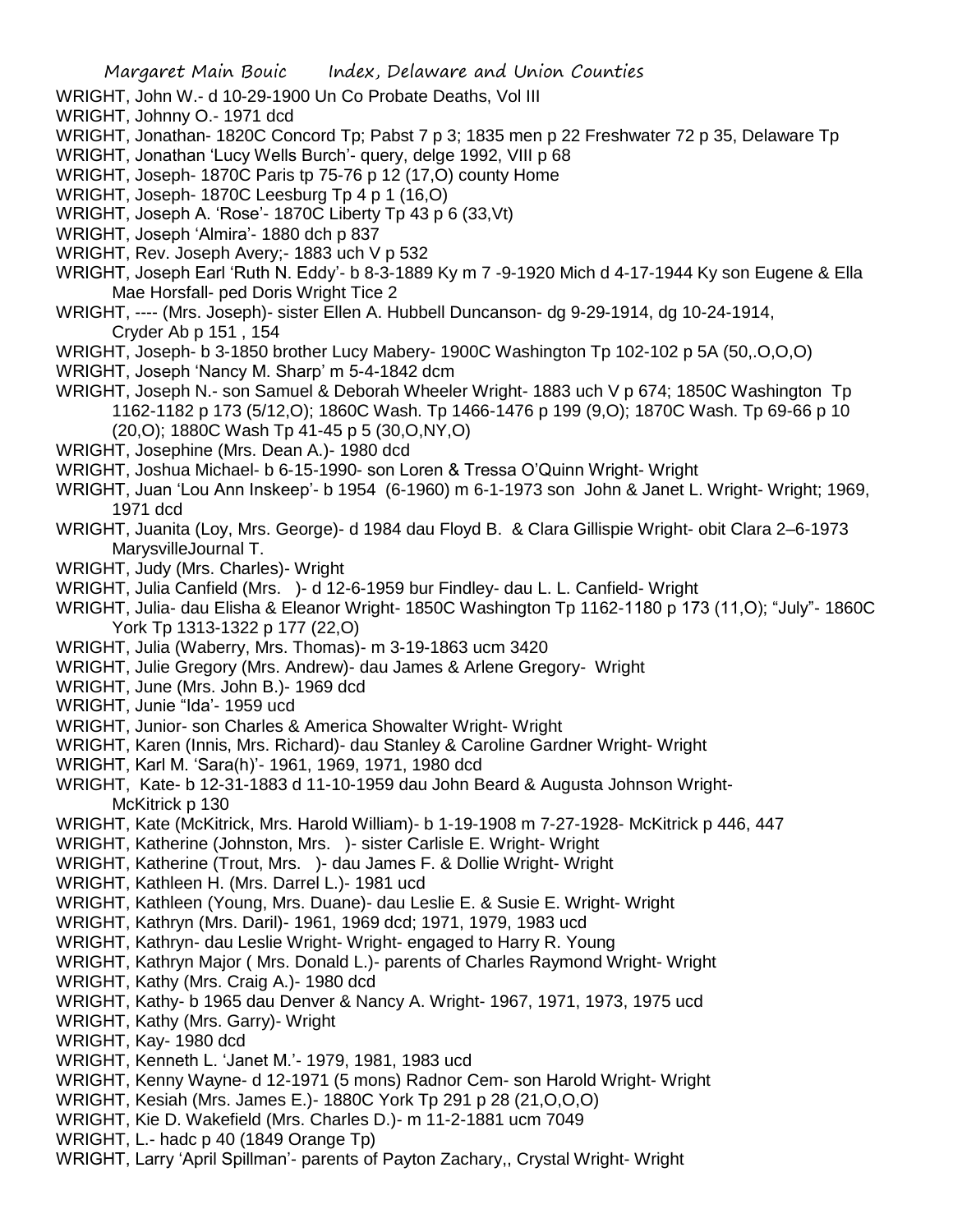- WRIGHT, Laura Mae James (Mrs. Frederick Eustace)- m 12-31-1941- Freshwater p 176
- WRIGHT, Laura T. Frost (Mrs. Hiram T.)- m 5-1-1842 dcm- query was she ch of Isaac Frost, query Davis Frost Wilson; delge 1993, IX p 81, X p 20, 56
- WRIGHT, Lavina (Johnston, Mrs. John Fee)- 1985 uch p 83
- WRIGHT, Lawrence- son Charles C. & Lulie B. Wright- Wright
- WRIGHT, L. D.- 1883 uch IV p 491, V p 515
- WRIGHT, Lea (Mrs. William) b 4-1876; 1900C Marysville 1st ward 180-180 p A8 (24,O,O,Ky,0)- m 3y, 1 ch; Child b 4-1898; 1900C Marysville 1st ward 180-180 p A (2,O,O,O)
- WRIGHT, Lee Ander 'Mint Cantrell'- Wright
- WRIGHT, Lee 'Mabel'- friends of James Freeman- 1985 uch p 54
- WRIGHT, Leland 'Jean'- 196, 1971 dcd
- WRIGHT, Lemuel 'Marilla Helt'- dumch p 51
- WRIGHT, Leora (Moreland, Mrs. )- sister Carlisle E. Wright- Wright
- WRIGHT, Leora W. (Hildreth, Mrs. )- b 8-18-1915 d 1-5-1988 (72) Greenville Cem- dau Emerald & Daisy Burnett Wright- Wright
- WRIGHT, Leslie Earl' Carla Chafin Boggs'- m 2-17-1996son William Wright & Maggie Jayne Payne- engaged to Michelle Elaine Longworth- Wright
- WRIGHT, Leslie E. 'Susie Easter''Alice'- b 3-5-1920 Ky d 11-20-1997 (77) Oak Grove Cem son Willie & Ardelia Sanders Wright- Wright
- WRIGHT, Letha- dau Henry M. & Nora Wright- 1880C Richwood 316-333 p A305 (2,O,O,O)
- WRIGHT, Letitia Coons (Mrs. Leven)- d 3-1844 m 7-12-1837 ucm 433; dau George & Keziah Coons; 1915 uch p 231; 1883 uch V p 522, 532, 557, 673, 674
- WRIGHT, Levin- 1915 uch p 231
- WRIGHT, Levin 'Letitia Coons''Sarah Thornton or Thompson- b 4-22-1809 m(1) 7-12-1837 (2) 8-31-1844 ucm 978 d 11-27-1873 (64-7-5) York Cem R3 L95 son James & Hannah Wright- Un Co Probate Deaths Vol I (1867-1878) p 46; 1883 uch V p 521, 522, 532, 533, 557,673, 674; 1915 uch p 256, 478; 1840C York Tp 280 (30-40); 1850C York Tp 435-442 p 67 (40, Md) ; unec XXI p 40 ; 1860C York Tp 1317-1326 p 176 (52,Ind): 1870C York Tp 264-258 p 33 (61,O)
- WRIGHT, Leven M.- son James & Annis Mead Wright- 1883 uch V p 674; 1870C Washington Tp 90-85 p 13 (1,O); 1880C Wash Tp 175-182 p 19 (10,O,O,O);
- WRIGHT, Lewis- d county infirmary (22) in infirmary 5 y; dg 4-24-1900. Cryder Ab p 18
- WRIGHT, Lewis 'Eliza J. Bennett'- m 3-3-1875 ucm 5658; mt 3 p 11
- WRIGHT, Lewis J. 'Emma/Ella A. Davis'- b 3-1856 m 4-6-1875 ucm 5677; mt 3 p 12 son Lorenzo D. & Mildred L. Wright - 1870C York Tp 68-67 p 9 (14,O); 1880C York Tp 285 o 28 (24,O,O,Va); 1900C York Tp 317-317 p 14A (44,O,O,Va)- m 7y, house painter
- WRIGHT, Lewis- son Elisha & Eleanor Wright- 1850C Washington Tp 1162-1180 p 173 (4,O)
- WRIGHT, Lewis- son Jonathan & Lucy Welos Burch- query- delge 1992, VIII p 68
- WRIGHT, Lewis Leora 'Edna Opal Gregory'- b 1878 m 1910 d 1940 Byhalia Cem- 1985 uch p 150
- WRIGHT, Lewis (Wight)- Pabst 8 p 108. 109
- WRIGHT, Lewis 'Lucy A.'- 1880C York Tp 126 p 12 (26,O,O,O)
- WRIGHT, Lianne- dau Andrew & Julie Gregory Wright- Wright
- WRIGHT, Linda (Fischer, Mrs. )- b 1962 dau William Arthur & Patrica A.Lang Wright- Wright; 1975, 1979, 1983 ucd
- WRIGHT, Linda H. (Mrs. William H.)- 1980 dcd
- WRIGHT, Linda M. (Mrs. James W.)- 1979, 1981, 1983 ucd
- WRIGHT, Linda (Mrs. Mark)- 1983 ucd
- WRIGHT, Linda (Mrs. Paul L.)- 1980 dcd
- WRIGHT, Linda- dau Willard, Jr. & Annabelle Wright- 1961 dcd
- WRIGHT, Linda- b 1962 dau William & Patricia Wright- 1971, 1973 ucd
- WRIGHT, Lindsey- b 1979 son Robert T. & Barbara A. Wallace Wright- 1979, 1981, 1983 ucd; Lyndsey- 1985 uch p 120
- WRIGHT, Lisa- b 1967 dau Richard D. & Sharon Campbell Wright- 1985 uch p 120; 1979, 1981, 1983 ucd
- WRIGHT, Lois Orders (Mrs. Waard)- m 12-17-1948- Freshwater p 177
- WRIGHT, Loree Kilgore (Mrs. )- dau May Kilgore- Genther p 110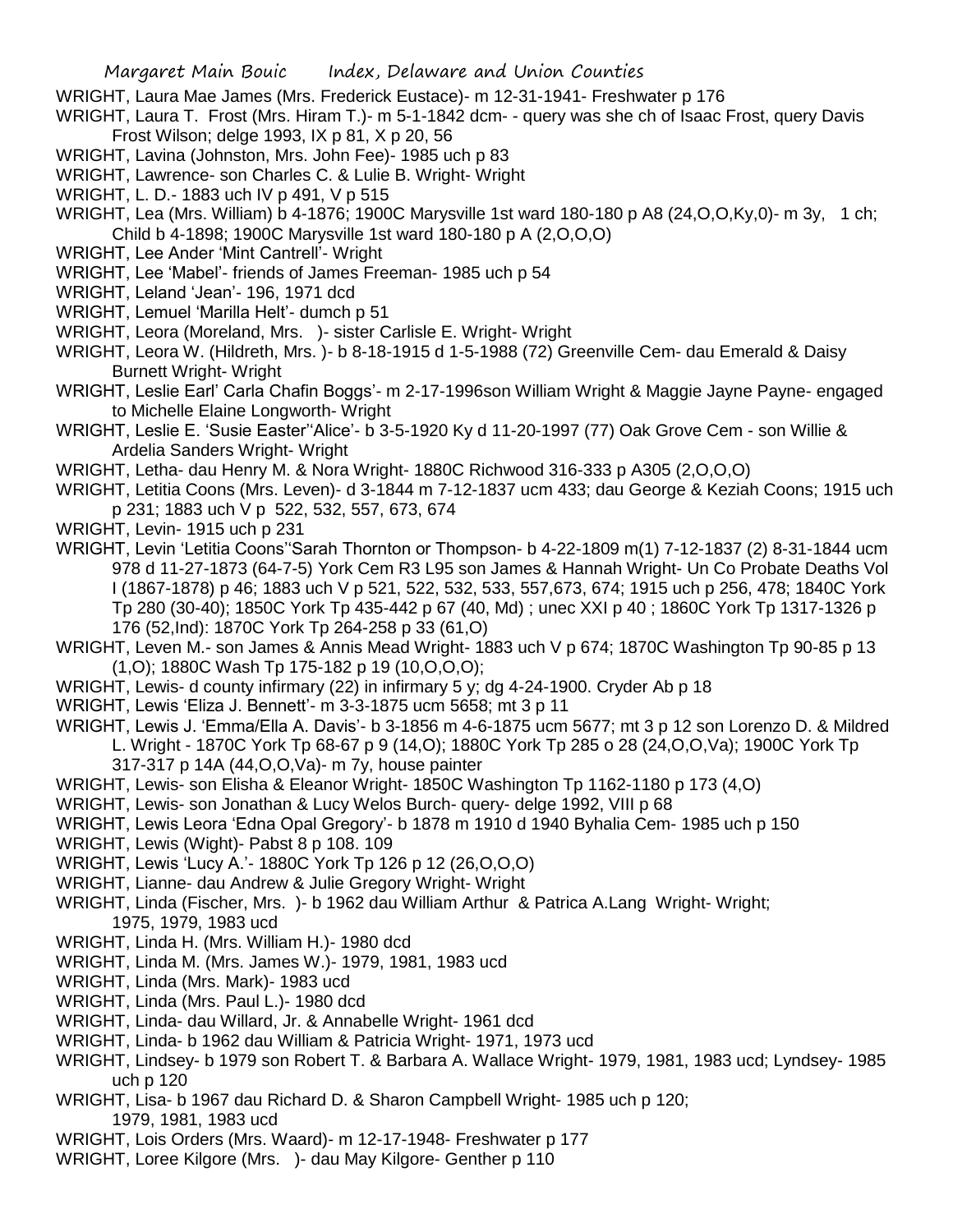- WRIGHT, Loren 'Tressa O'Quinn'- b 1968 son David A. & Janice M. Wright- Wright; 1980 dcd
- WRIGHT, Lorenso D. 'Mildred L.- b 9-1835 son James S. & Harriet Wright- 1850C Washington Tp 1161-1179 p 173 (14,O); 1860C Wash Tp 1510-1520 p 205 (25,O); 1870C York Tp 68-67 (34,O); 1880C York Tp
	- 99 p 10 (45,O,NY,O); 1900C York Tp 306-306 p 13B (64,O,Ny,NY) m 45y
- WRIGHT, Loretta (Fields, Mrs. )- dau James F. & Dollie Wright- Wright
- WRIGHT, Lori- b 1965dau Richard D. & Sharon Campbell Wright-1985 uch p 120; Wright; 1979, 1981, 1983 ucd
- WRIGHT, Lou Ann Inskeep (Mrs. Juan)- m 6-1-1973 dau Max Inskeep- Wright
- WRIGHT, Louis- son Eleanor Wright- 1860C York Tp 1313-1322 p 177 (14,O)
- WRIGHT, Louis J- son Lorenso D. & Mildred L. Wright-1860C Washington Tp 15110-1620 p 205 (4,O)
- WRIGHT, Louis L. 'Edna V.'- 1910C Washington Tp 163-165 p 7B (29,O,O,O) farmer
- WRIGHT, Louis L.- son Samuel L. & Eliza J. Wright- 1850C Washington Tp 76-79 p 9 (2,O,O,O)
- WRIGHT, Louis L.- son Samuel L. Wright- 1900C Washington Tp 52-52 p 3A (22,O,O,O)
- WRIGHT, Louisa- delinquent tax, 2835 Orange Tp; delge 1993, IX p 34
- WRIGHT, Louisa Gschwend (Mrs. Claude)- b Ark. d 1-29-1991 (77) Pioneer Cem, Westerville-
- WRIGHT, Louisa (Kempton, Mrs. Henry)- 1908 dch p 664
- WRIGHT, Louise (Mrs. John)- parents of James Wright-, grandparents Jeremy Lane Wright- Wright
- WRIGHT, Louise M. Kaiser (Mrs. Roy) b 2-9-1920 Kenton d 2-26-2003 (83) Walnut Grove Cem, Worthingtondau Albert & Florence Spies Kaiser- Wright
- WRIGHT, F. Louise- b 9-26-1911 d 11-8-1999 (88) Greenmound Cem- dau Oscar & Effie Mae Humes Wright-Wright
- WRIGHT, Lovelia (McKitrick, Mrs. Phineas D.)- dau Solomon Wright- Record of Affidavits; Bk One, Un Co Probate Court p 22
- WRIGHT, Lovina- dau Solomon & Elizabeth Wright- 1860C Millcreeek Tp 115 (1,O)
- WRIGHT, Loyd- b 8-1885 son Malin & Isabel Moffitt Wright- 1900C york Tp 54-54 p 3A (14, O, O, O)
- WRIGHT, L. R.- County convention, Sunbury precinct- delge 1999 p 72 (Wight)
- WRIGHT, Lucille Alice McKenzie (Mrs. Samuel G.)- Wright
- WRIGHT, Lucinda H.- dau Samuel & Deborah Wheeler Wright- 1883 uch V p 674; 1870C Washington Tp 69- 66 p 10 (25,O); 1880C Washington Tp 41-43 p 5 (34,O,NY,O)
- WRIGHT, Lucretia V. (Forshee, Mrs. Edward G.)- m 6-29-1861 ucm 3198
- WRIGHT, Lucy- uccp p 8 will, JB 1 p 98
- WRIGHT, Lucy A. (Mrs. Lewis)- 1880C York Tp 126 p 12 (26,O,O,O)
- WRIGHT, Lucy A.- dau Samuel & Deborah Wheeler Wright- 1883 uch V p 674; 1850C Washington Tp 1164 -1182 p 174 (7,O); 1860C Wash Tp 1466-1476 [ 199 (16,O)
- WRIGHT, Lucy Courtwright (Mrs. Ellis)- m 3-2-1854 dcm
- WRIGHT, Lucy (Fox, Mrs. )- dau William Arthur & Patricia Lang Wright- Wright
- WRIGHT, Lucy (Mabery, Mrs. William E.)- m 1-9-1867 ucm 4120
- WRIGHT, Lucy Wells Burch (Mrs. Jonathan) query, delge 1992, VIII p 68
- WRIGHT, Lucy- b 1957 dau William & Patricia Wright- 1971, 1973 ucd
- WRIGHT, Lud 'Alinda J. Searles'- 1880 dch p 835
- WRIGHT, Luella C. (Mrs. Robert J.)- Wright
- WRIGHT, Lula- mother of Larry Ray Gilliland- Wright
- WRIGHT, Lula M.- 1969 dcd
- WRIGHT, Lulie B. (Mrs. Charles) b 1875 d 6-18-1965 (90) Bokescreek Cem p 62- Wright
- WRIGHT, Lurelin- dau Solomon & Elizabeth Wright- 1880C Dover Village 16-20 p 38 (20,O,Va,O)
- WRIGHT, Lydia Princella- b 11-5-1873 dau John Beard & Augusta Johnson Wright- McKitrick p 130
- WRIGHT, Lynda- b 1968 dau Richard D. & Sharon C. Wright- 1979, 1981, 1983 ucd
- WRIGHT, Rev. M.- funeral infant son of Mr.& Mrs. Charles Havens- dg 12-16-1904, Cryder Ab p 276
- WRIGHT, Mabel B. (Evans, Mrs. Orrie F.)- b 6-27-1904 d10-24-1989 (85) Claibourne Cem- dau Mahlon & Sarah Wright- Wright
- WRIGHT, Mabel (Mrs. Frank L.)- unvmec p 25, 28; 1967, 1971, 1973, 1975, 1979, 1981, 1983 ucd WRIGHT, Mabel G. Hilliard (Mrs. Floyd)- Wright
- WRIGHT, Mable G. (Mrs. )- d 4-30-1979 (90) Forest Grove Cem- mother of Robert, Richard Wright- Wright
- WRIGHT, Mabel I. Cunningham (Mrs. Frank Lee) b 9-20-1915 d 11-26-2002 (87)Forest Grove Cem- dau George C. & Ella Fickel Cunningham- Wright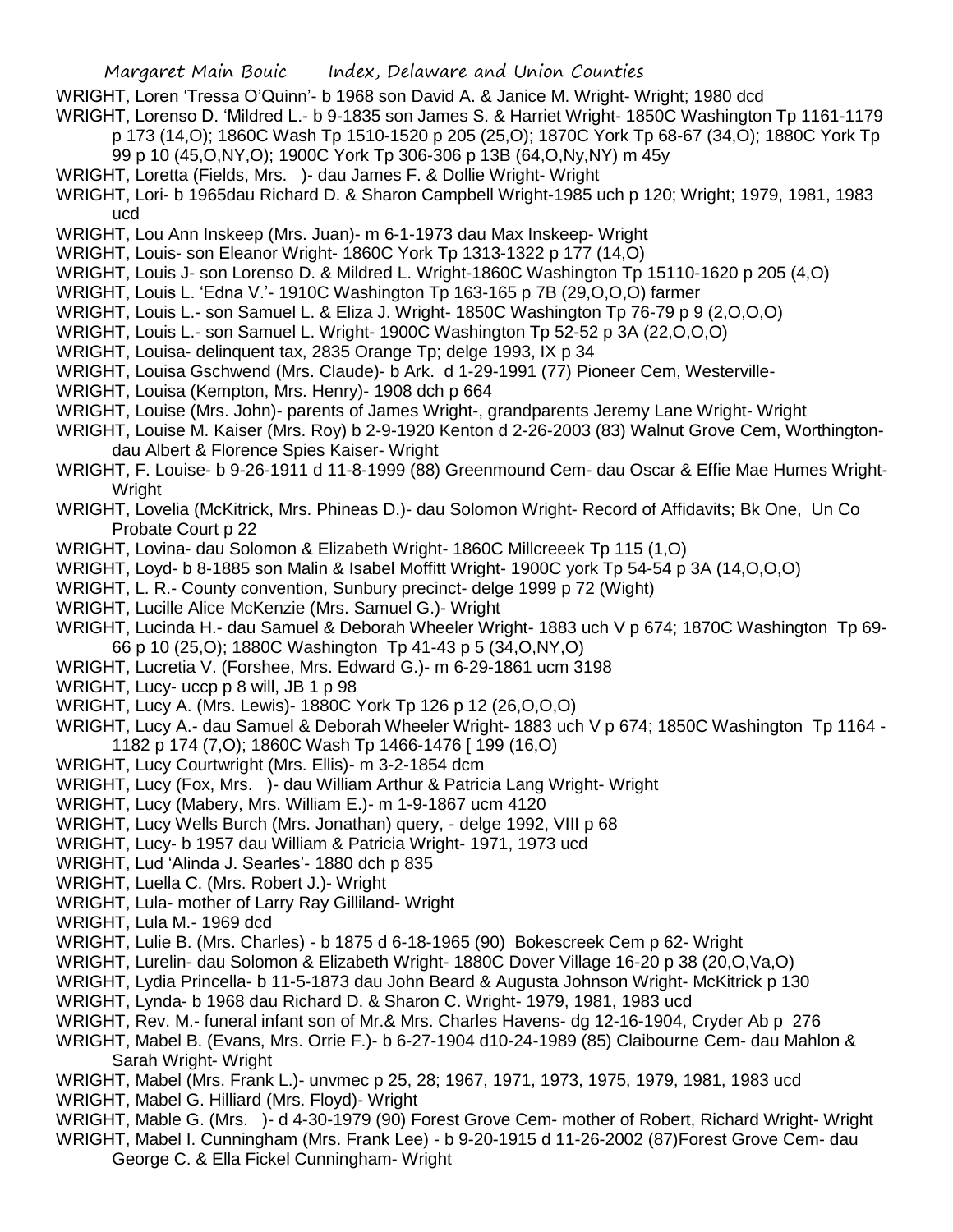WRIGHT, Mabel (Mrs. Lee) friends of James L. Wright- 1985 uch p 54

WRIGHT, Mabel- dau Mahlon & Isabel Moffitt Wright- 1910C Washington Tp 34-34 p 2A (5,O,O,O)

WRIGHT, McKias/Machias- son Levin & Sarah Wright- York Cem L96 p 26; 1850C York Tp 435-442 p 67 (2,O); 1860C York Tp 1317-1326 p 176 (11,O); 1870C York Tp 264-258 p 33 (21,O)

- WRIGHT, Madge (McKinze, Mrs )- sister Naplin Wright- Wright
- WRIGHT, Maggie Jane Faulkner (Mrs. William)(Payne, Mrs. James Lee) ,m(2) 3-16-1985- mother of Leslie Earl Wright- dau Hiram & Lacy Faulkner- Wright
- WRIGHT, Mahlon/Malin 'Isabella Moffitt'- b 1-1858 m 6-19-1880 ucm 6734 d 1924 York Cem L96 p 26- son Levin & Letitia Coons Wright- 1915 uch p 964; 1860C York Tp 1317-1326 p 176 (11,O) 1870C York Tp 264-258 p 33 (21,O); 1880C York Tp 43 p 4 (22,O,Md,O); 1900C York Tp 54-54 p 3A (41,O,Md,O) m 20y; 1910C Washington Tp 34-34 (52,O,Md,O) m 32y, own income
- WRIGHT, Mahlon 'Sarah'- parents of Mabel B. Evans- Wright
- WRIGHT, Mandy- b 1978 dau Richard D. & Sharon C. Wright- 1979, 1981, 1983 ucd; 1985 uch p 120
- WRIGHT, Marcella Banks (Mrs. William C.)- dau Mrs. Eleanor Banks- Wright
- WRIGHT, Margaret (Conner, Mrs. )- dau Oscar & Effie Mae Humes Wright- Wright
- WRIGHT, Margaret Havelin (McKittrick, Mrs. James Dwain)- b 1-30-1930 m 8-8-1952- McKitrick p 421
- WRIGHT, Margaret McKittrick (Mrs. John)- dau Robert McKittrick, Sr.- McKitrick p 335
- WRIGHT, Margaret (Martin, Mrs. Benjamin)- b 1786 d 1851 dau Mary Wright- dcq Paul Barrett 23; dcq Bernard Hatten 25; dcq Murray Main 11; dcc James Martin Powers 17; 1880 dch p 528; dumch p 210; query, delge 1999 p 83
- WRIGHT, Margaret "Billie" (Stuphin, Mrs. )(Mrs. Roy)- d 9-25-1985 Forest Lawn Cem, Columbus- Wright
- WRIGHT, Margaret (Mrs. William)- b 8-1843; mother of James Wright- 1900C Leesburg Tp 250-262 p 11B (56,O,Va,O) m 32y, 6 ch; 1910C Leesburg Tp 45-46 p 2B (64,O,O,O)
- WRIGHT, Margery W. (Wagner, Mrs. Frederick E.)- b 6-17-1907 m 11-2-1928- Weiser 281
- WRIGHT, Margie (Rush, Mrs. )- dau G. Bernard & Catherine Wilda Carter Wright- 1985 uch p 223; obit Catherine, Marysville lib
- WRIGHT, Marguerite (Miley, Mrs. )- sister Carlisle E. Wright- Wright
- WRIGHT, Maria A (Kinney, Mrs. Henry C.)- m 6-14-1860 ucm 3040- dau Samuel & Deborah Wheeler Wright-1883 uch V p 674; 1850C Washington Tp 1164-1182 p 173 (10,O)
- WRIGHT, Marian (Krigbaum, Mrs. William Lutz)- m 8-7-1849- Weiser p 83
- WRIGHT, Marian Meddles (Mrs. Harold B)- b 3-29-1914 m 4-15-1933 d 8-10-1998 (84) Byhalia Cem- dau Aaron B. & Maggie Marmon Meddles- Wright; 1985 uch p 150; 1959, 1967, 1971, 1973, 1975, 1979, 1981, 1983 ucd
- WRIGHT, Marilla Helt (Mrs. Lemuel)- dau J. C. & Emily Helt- dumch p 51
- WRIGHT, Marilyn (Stork, Mrs. )- dau Gilson & Amy Benton Wright- Wright
- WRIGHT, Marion 'Rosalie'- parents of Terry Steven Wright Wright
- WRIGHT, Marjorie N. (Mrs. Gwynne A.)- 1969, 1971, 1980 dcd
- WRIGHT, Mark 'Linda'- 1983 ucd
- WRIGHT, Martha D. (Ritchie, Mrs. Charles W.)- m 12-26-1874 ucm 5586; mt 3 p 4
- WRIGHT, Martha E.- 1969 dcd
- WRIGHT, Martin L.- son James S. & Harriet Wright- 1850C Washington Tp 1161-1179 p 173 (4,O)
- WRIGHT, Mary- Powers p 86
- WRIGHT, Mary A.- 1850C Trenton Tp 812 p 69 (32. Pa)
- WRIGHT, Mary A. Ayres (Mrs. Francis)- m 7-25-1845 dcm
- WRIGHT, Mary Ann. (Hall, Mrs. George)- m 11-18-1852 dcm0 dauThomas Wright- 1880 dch p 663
- WRIGHT, Mary Ann (Wheaton, Mrs. George)- m 4-22-1852 dcm
- WRIGHT, Mary- dcq Murray Maine 19
- WRIGHT, Mary Brown (Mrs. William F.)- dau John & Mary Brown- 1985 uch p 19
- WRIGHT, Mary Catherine (Alexander, Mrs. Everett, Jr.)- b 1-16-1930 Columbus m 4-15-1950 d 3-15-1982 Oakdale Cem dau Ralph W. & Framces Case Wright- 1985 uch p 5; Wright
- WRIGHT, Mary (Mrs. Charles)- 1880C Richwood 332-349 p B305 (40,O,Eng,Eng)
- WRIGHT, Mary Coe (Mrs.. Herbert C.)- d 1948 1st wife- Wright
- WRIGHT, Mary E. (Garwood, Mrs. John)- m 11-20-1864 ucm 3642 dau Samuel & Deborah Wheeler Wright-1883 uch V p 674; unec XXI p 44; 1850C Washington Tp 1164-1182 p 173 (8,O)
- WRIGHT, Mary E.- b 9-27-1870 d 3-2-1967 Oakdale Cem dau Jackson & Elizabeth Patterson Wright- Wright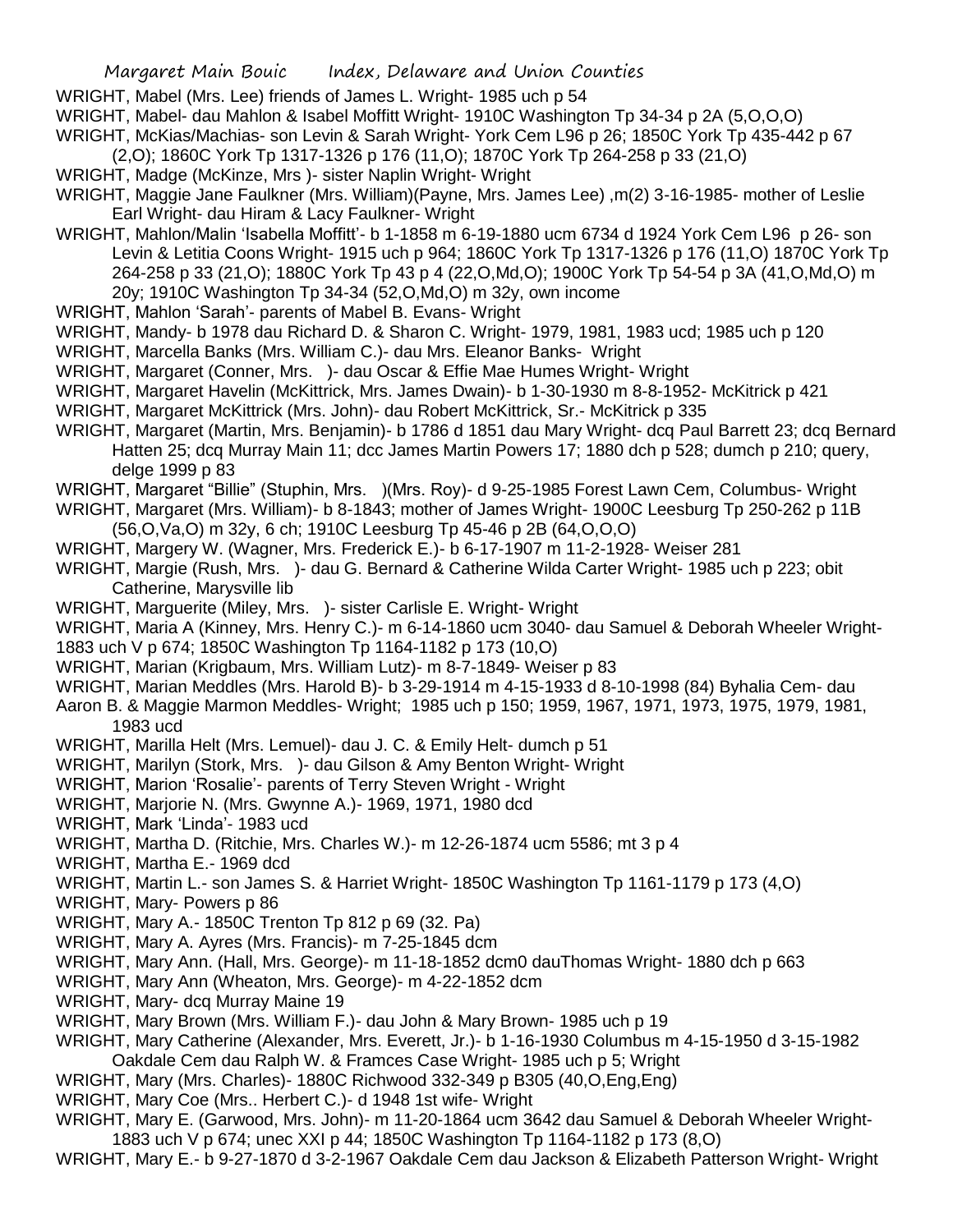- WRIGHT, Mary E. (Tague, Mrs. William)- m 2-26-1846 dcm
- WRIGHT, Mary Elizabeth (Mrs. )- b Md 2-25-1773 d 11-3-1878 (105-8-10) dg 11-21-1878, Cryder Ab p 34
- WRIGHT, May Elizabeth (Bowers, Mrs. Henry)- m 7-11-1864 dcm
- WRIGHT, Mary E. Scott (Mrs. Jackson)- b 9-1870; 1870C Marysville Paris Tp 229-230 p 26 (22,Va) mulatto
- WRIGHT, Mary E. Smith (Mrs. John P.)- m 1851 dg 1-19-1900, Cryder Ab p 4; dg 11-27-1817 Cryder Ab p 107
- WRIGHT, Mary E.- b 8-1837 sister William Wright- 1900C Leesburg Tp 259-262 p 11B (62,O,Pa,O)
- WRIGHT, Mary (Mrs. Floyd W.)- 1980 dcd
- WRIGHT, Mary (Godcharles, Mrs. Charles Augustus)- Weiser p 755
- WRIGHT, Mary Green (Mrs. Isaac)- m 2-16-1854 dcm
- WRIGHT, Mary Helen (Bennett-Brown, Mrs. Donnie)- dau Leslie E. Wright- Wright
- WRIGHT, Mary Hobson (Mrs. William John)- b Ireland, to US 1875 d Friday, dg 11-28-1916 Cryder Ab p 194
- WRIGHT, May Isabel Christian (Mrs. Robert Edmond)- m 5-21-1938- Freshwater p 177
- WRIGHT, Mary- dau Jackson Wright- Wright; 1880C Marysville 257-277 p 16 (9,O,Tenn,Va)- 1910C Marysville 4th ward 162-176 (35,O,Va,O)
- WRIGHT, Mary Jr.- dau James W. & Harriet Wright- 1850C Washington Tp 1161-1179 p 173 (12,O)
- WRIGHT, Mary, Miss- sister James B., Ella Knowles- dg 9-28-1915, dg 10-5-1915, Cryder Ab p 79, 81
- WRIGHT, Mary Jane (Rapp, Mrs. Marian)- b 1917 day Lewis Leora & Edna Opal Gregory Wright-1985 uch p 150
- WRIGHT, Mary Kathryn (Morris, Mrs. )- dau Donald L. & Kathryn Major Wright- Wright
- WRIGHT, Mary- d 12-24-1883 (21-1-19) York Cem L92 p 25- dau Levin & Sarah Thornton Wright; 1883 uch V p 557; 1870C York Tp 264-258 p 35 (7,O); 1880C York Tp 43 p 4 (17,O,Md,O);
- WRIGHT, Mary L. Ketner (Mrs. George W.)- m 8-3-1866 ucm 4009; 1870C Millcreek Tp 147-147 p (22,O)
- WRIGHT, Mary Louise (Losch, Mrs. )- dau Mrs. Mary E. Wright- Wright
- WRIGHT, Mary M. (Adams, Mrs. James C.)- dau Joseph & Almira Wright- 1880 dch p 837
- WRIGHT, Mary McGill (Mrs. James)- 1880 dch p 766
- WRIGHT, Mary (McKittrick, Mrs. Dr. Edward)- McKitrick p 462
- WRIGHT, Mary (Main, Mrs. John)- b 10-26-1794 m 1811 d 1880 (95-4-15) Mlb Cem p 292; Union Cp Probate Vol II (1879-1886); ped Edylene Maxine Cackler- delge 1999 p 46, 47 21; dcq Charlotte Pittman Silverwood, 27; dcq Minnie Gilette Tagg 15; 1880 dch p 647, 813; 1908 dch p 851; Asp (368)
- WRIGHT, Mary Malcomb (Mrs. Frederick Eustace)- m 7-16-1940- Freshwater p 176
- WRIGHT, Mary (Polly) Neilson (Mrs. )- dau William & Nancy Neilson- Pabst 6 p 98
- WRIGHT, Mary Nelson- will dcw Bk 1 p 54
- WRIGHT, Mary- dau Sarah J. Wright- b 8-1882 `1900C Washington Tp 221-221 p 10A (17,O,O,O)
- WRIGHT, Mary (Smith, Mrs. John)- 1880 dch p 854
- WRIGHT, Mary (Sulser, Mrs. )- dau Mrs. Ruth Wright- Wright
- WRIGHT, Mary (Vertner,, Mrs. )- dau Oscar & Clara M. Dominy Wright- obit Clara, mlib
- WRIGHT, Mary (Ward, Mrs. Reuben)- m 6-13-1771- dcc Eulalie Cook Greene 49
- WRIGHT, Mary Williams (Mrs. George)- dau William B. & Margaret Davis Wiliams- 1880 dch p 783; dg 6-11- 1907, Cryder Ab p 48
- WRIGHT, Matthew, witness, Frederick, Virginia- unec 1982, II p 9
- WRIGHT, Mattie Evans (Mrs. John N.)- hmp p 159, 328
- WRIGHT, Maud M.- b 10-1882 dau Samuel L. Wright- 1900C Washington Tp 52-52 p 3A (17,O,O,O)
- WRIGHT, Maud (Slyh, Mrs. Mathias)- parents of Abbie Louise Slyh- Wright
- WRIGHT, Maxine Druhard (Mrs. James Franklin)- 1985 uch p 150
- WRIGHT, Melissa- b 1964 dau Gary E. & Alice M. Wright- 1971 dcd
- WRIGHT, Melissa Dian (5-1971)- dau Harold Wright- Wright
- WRIGHT, Melvin M. 'Ruth L.'- 1980 dcd
- WRIGHT, Melvin- son Willie & Ardelia Sanders Wright- Wright
- WRIGHT, Mercy Deming (Mrs. Thomas or Jos.)- b ca 1651 d 12-17-1714 dau John & Honor Treat Deming-Powers Pat p 84
- WRIGHT, Merrill W. 'Eval Fraley'- d 10-24-1978 (63) son Charles C. & Lulie B. Wright- Wright
- WRIGHT, Michael David (3-1971) son Harold Wright- Wright
- WRIGHT, Michael James- son Jack Tp & Beverly Joy Baker Wright- Wright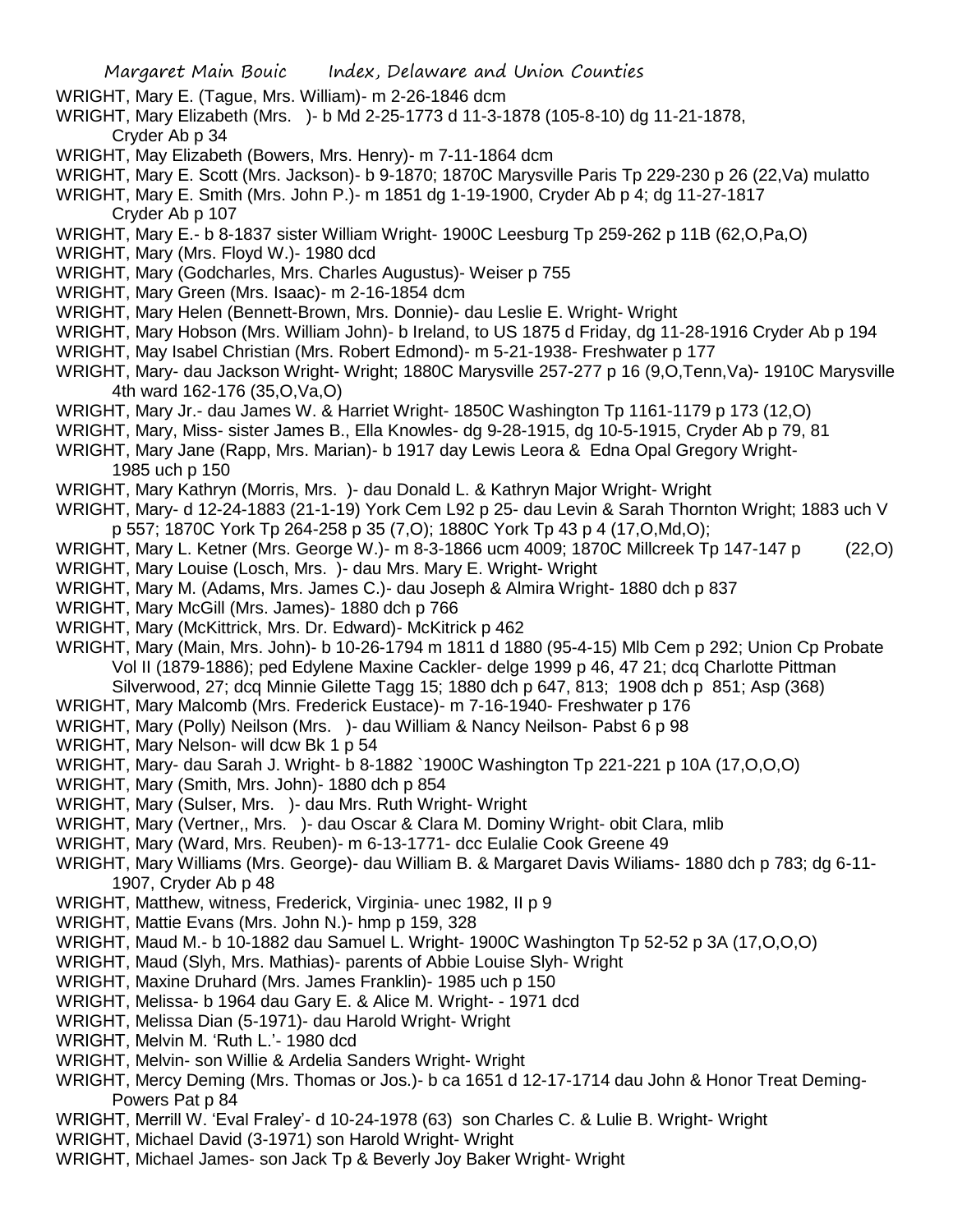- WRIGHT, Michael- son Robert & Elnora Gunter Wright- Weiser p 160
- WRIGHT, Michelle- b 1978 dau Mark & Linda Wright- 1983 ucd
- WRIGHT, Mildred L. Snyder (Mrs. Lorenzo D.) b 1-1837 dau Fred & Mable Straul Snyder- Maugans Anc p 193; 1850C Washington Tp 1510-1520 p 205 (25,Va); 1870C York Tp 48-51 p 9 (33,Va); 1880C York Tp 99 p 10 (42,Va,Eng,Pa);1900C York Tp 306-306 p 13B (45,Va,Eng, Pa)m 45y 2 ch
- WRIGHT, Mildred Marie (Nau, Mrs. Bennett)- b 1919 dau Lewis Leora & Edna Opal Gregory Wright- -1985 uch p 150
- WRIGHT, Miles L.- son Dr. James H. & Florence L. Hill Wright- dumch p 444
- WRIGHT, Minnie B.- d 4-8-1928 (61y) Oakdale Cem 4022 (H511)
- WRIGHT, Minnie (Derrflinger, Mrs. Alexander)- m 4-9-1888 ucm
- WRIGHT, Mint Cantrell (Mrs. Lee Ander)- parents of Naplim. Gertrude Dyer, etc- Wright
- WRIGHT, Mollie (Douthitt, Mrs. Thomas) Powers Pat p 90
- WRIGHT, Mollie (Mrs. Virgil B.)- 1949 ucd
- WRIGHT, Morgan- b 1966 son Gary E & Alice M. Wright- 1971 dcd
- WRIGHT, Morgan S. 'Verna M. MacDonald'- d 1-21-1987 Wright; 1961. 1969 dcd
- WRIGHT, Moses- 1880 dch p 321; delinquent tax 1834, delge 1993, p 34 Concord Tp
- WRIGHT, Myra Wheeler- dau Almon & Myra Johnson Wheeler- dg4-7-1911, Cryder Ab p 25
- WRIGHT, Myrna M. (Green, Mrs. William)- dau Harold Emerson & Marian N. Meddles Wright-1985 uch p 150; Wright
- WRIGHT, Myrta- dau Joseph A. & Rose Wright- 1870C Liberty Tp 43 p 6 (3,O)
- WRIGHT, Myrtle Kathleen (Biagi, Mrs. Peter John Paul)- b 4-6-1881 m 1-18-1900 dau David Reeves & Emily Litteral Wright- Freshwater p 178
- WRIGHT, Myrtle Maxine (Vicario, Mrs. )- b 1924- dau Lewis Leora & Edna Opal Gregory Wright-1985 uch p 150
- WRIGHT, Myrtle M. (Mrs. Theodore E.)- d 10-29-1979 (79) Kingwood Mem. Pk- Wright
- WRIGHT, N.- Common pleas court- delge 1992, VIII p 67
- WRIGHT, Nancy A. (Mrs. Denver)- 1967, 1971, 1973, 1975 ucd
- WRIGHT, Nancy Douglas (Mrsl William)- dcc Grace Newhouse Jones 31
- WRIGHT, Nancy J.- d 12-29-1904 Un Co Probate Deaths, Vol III
- WRIGHT, Nancy J.- d 11-22-1866 (15-6-5) York Cem 195 p 26- dau Leven & Sarah Thornton Wright- 1860C York Tp 1817-1826 p 176 (8,O)
- WRIGHT, Nancy- dau Mary A. Wright- 1850C Trenton Tp 812 p 69 (13,Pa)
- WRIGHT, Nancy M. (Churchill, Mrs. Lorenzo)- m 4-22-1835 dcm, 1838
- WRIGHT, Nancy M. Sharp (Mrs. Joseph)- m 5-4-1842 dcm
- WRIGHT, Naomi Eloise Ward (Mrs. Robert Edmond)- m 5-5-1918- Freshwater p 177
- WRIGHT, Naomy (Adkinson, Mrs. Joseph)- m 4-2-1699- Nash p 429
- WRIGHT, Naplin b 9-2-1907 d 3-25-1982 (74) bur Ky- son Lee Ander & Mint Cantrell Wright- Wright
- WRIGHT, Natalie Anne- b 1-6-1984 dau Douglas H. & Charlotte Wright- Wright
- WRIGHT, Natalie- dau James D & Ethel Wright- Wright
- WRIGHT, Nathaniel- hadc p 50 (1849 Scioto Tp)
- WRIGHT, Nathaniel B.- d 9-20-1893 Un Co Probate Deaths, Vol III
- WRIGHT, Nellie A.- 1969 dcd
- WRIGHT, Nellie A. (Mrs. Samuel E.)- 1910C Wash. Tp 215-217 p 9B (25,O,Ky,Missouri) m 5y, 2 ch
- WRIGHT, Nellie (Collison, Mrs. )- sister Robert J. Wright & Bessie Harris- Wright
- WRIGHT, Neva Vail (Shirk, Mrs. Heber Louis) -b May 1894- dau Mahlon & Isabel Moffitt Wright- 1985 uch p 127; Wright; 1900C York Tp 54-54 p 3A (6,O,O,O); 1910C Wash Tp 34-34 p 2A (14,O,O,O); parents of Dewey, Alfred Shirk
- WRIGHT, Nickey/Nickie- ch James D. & Ethel Wright- Wright; 1959 (7) ucd
- WRIGHT, Nina F. (Mrs. David Elza)- d 8-2-1983 (88) Buried Zanesfield- Wright
- WRIGHT, Nora (Mrs. Henry M.)- 1880C Richwood 316-333 p A305 (30,O,O,O)
- WRIGHT, Dr.Norman S.- parents of Diane Wright, Mrs. Charles Mills- Wright
- WRIGHT, Newton- son Benjamin Gordon Wright- dg 11-28-1916 Cryder Ab p 109
- WRIGHT, Nina F. (Mrs. David Elza)- d 3-5-1983 (88) Zanesfield Cem- Wright
- WRIGHT, Norma Baughman (Mrs. Ben)- parents of son b 10-16-1967- Wright
- WRIGHT, Obed 'Abigail Dodd'– McKitrick p 189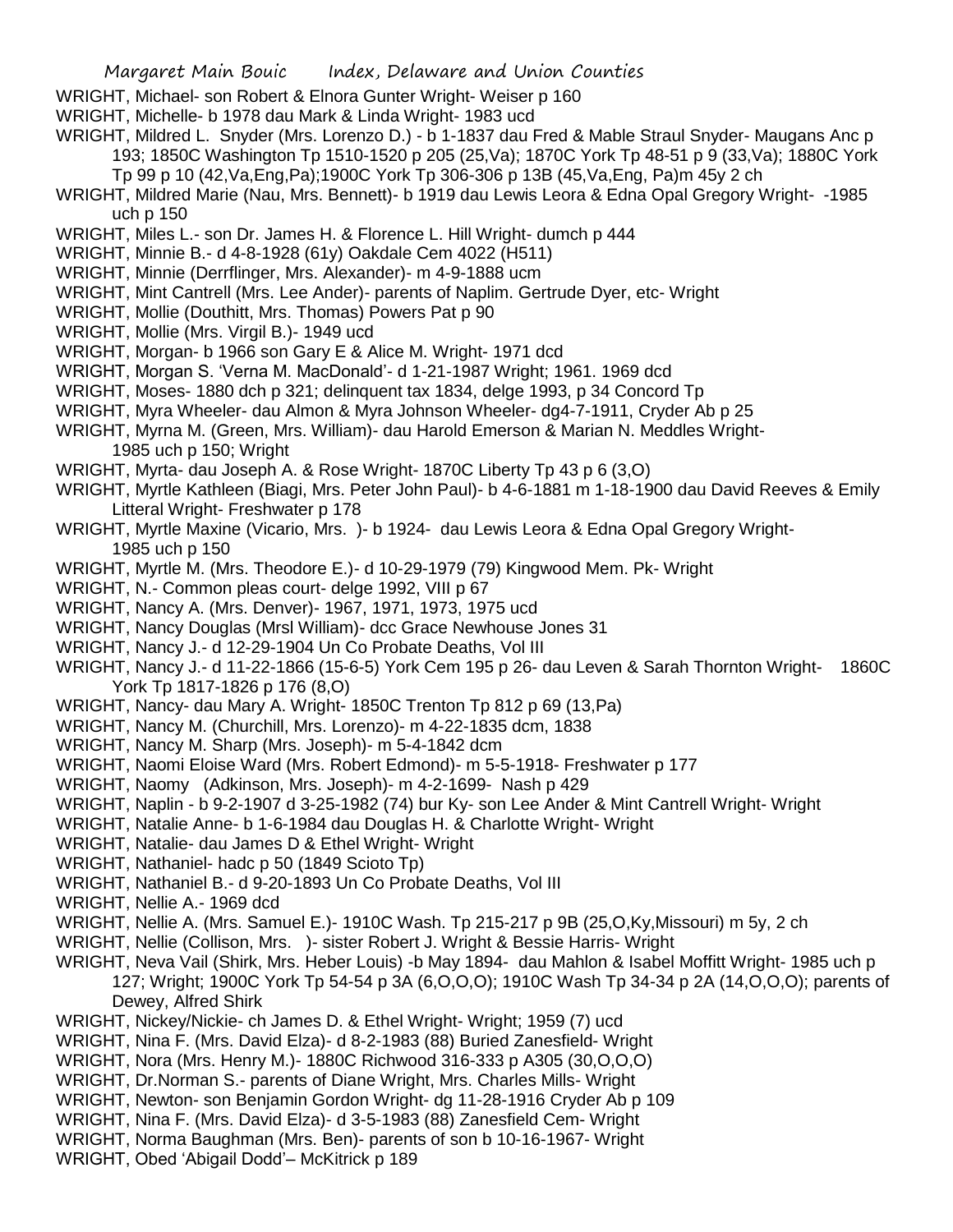WRIGHT, Olie- 1915 uch p 400

- WRIGHT, Olive J.- dau Samuel & Deborah Wheeler Wright- 1860C Wash. Tp 1466-1476 p 199 (5,O)
- WRIGHT, Ollie W.- b 1875 d 1963 Milford Cem, Union Allen Cem p 49
- WRIGHT, Ora L. (Mrs. James C.)- 1969, 1971, 1980 dcd
- WRIGHT, Orin- brother Franklin R. Wright- Wright
- WRIGHT, Orville 'Donna Jean Sulouff'- Weiser p 390
- WRIGHT, Oscar 'Clara M. Dominy'- m 7-7-1914; 1860C York Tp 1317-1326 p 176 (7,O); 1870C York Tp 264- 258 p 33 (18,O); pallbearer for Margaret M. Stevens, dg 1-2-1917, Cryder Ab p 2; 1949 ucd
- WRIGHT, Oscar 'Effie Mae Humes'- parents of Robert N , F. Louise Wright- Wright
- WRIGHT, Oscar- d 1-31-1884 (31-3-13) York Cem L92 p 25 son Leven & Sarah Thornton Wright- 1883 uch V
- p 557; 1880C York Tp 43 p 4 (28,O,Md,O); Union Co Probate Record II p 32 (1879-1886
- WRIGHT, O. W.- Wright
- WRIGHT, Parmelia (Mrs. Austin)- 1850c Harlem Tp 535 p 51 (45,NJ)
- WRIGHT, Parmelia, Jr.- dau Austin & Parmelia Wright- 1850C Harlem Tp 535 p 51 (17,O)
- WRIGHT, Patience (Mrs. John)- Genther p 33, 39
- WRIGHT, Patricia A. (Mrs. Arthur W.)- 1981, 1983 ucd
- WRIGHT, Patricia Ann- dau Gerald Wright- Wright- engaged to Jerome Anthony Duncan
- WRIGHT, Patricia Ann Ulrich (Mrs. Barry H.)- b 11-16-1959 Chicago d 11-5-1992 (32) St. John's Cem- dau James & Virginia Ulrich- Wright
- WRIGHT, Patricia E. (Mrs. Thomas C.)- 1971, 1980 dcd
- WRIGHT, Patricia Ann Lang (Mrs. William Arthur)- m 1-23-1954 Ind d 5-3-2003 (74) Claibourne Cem- dau Joseph & Dorothy Mae Sherman Lang- Wright; 1971, 1973 ucd
- WRIGHT, Patrick- 1980dcd
- WRIGHT, Patricia (Sanders, Mrs. William)- dau Charles Lawrence & Wilma Liggett Wright- Liggett 1312251; Joel Smith 6,7; Rittenhouse 6, 7; Wright
- WRIGHT, Paul L. 'Linda'- 1969, 1971, 1980 dcd
- WRIGHT, Paula K Henneke (Mrs. Earl)-engaged to Jeffrey Norman- dau Richard E. Henneke- Wright; 1971 dcd
- WRIGHT, Payton Alexander- b12-12-2001 d 3-3-2002 (2 ½ mos) Raymond Cem- son Larry & April Spillman Wright- Wright
- WRIGHT, Peggy (DiMaio, Mrs. )- dau James Franklin & Maxine Druhard Wright- 1985 uch p 150
- WRIGHT, Peggy Irick (Mrs. John Raymond)- m 8-3-1946- Freshwater p 176
- WRIGHT, Percy English- son William John & Mary Hobson Wright- dg 11-28-1916 Cryder Ab p 109
- WRIGHT, Permelia (Beans, Mrs. David)- m 11-2-1852 dcm
- WRIGHT, Philenia (Adams, Mrs. Silas)- 1880 dch p 838
- WRIGHT, Philip 'Barbara'- son Rev. Frank & Floann W. Wagner Wright- Wright
- WRIGHT, Phyllis (Fleming, Mrs. Bill)- dau Virgil & Molly Wright- Wright
- WRIGHT, Polly Bridge (Mrs. John S.)- m 10-28-1852 ucm 1862; 1850C Washington Tp 1157-1177 p 173  $(14, 0)$
- WRIGHT, Polly Jane (Lingrel, Mrs. Lemuel)- m 7-1-1852 ucm 1826
- WRIGHT, Polly (Keaton, Mrs. )- sister Naplin, dau Lee Ander & Mine Cantrell Wright- Wright
- WRIGHT, Prier B. 'Zoe Richardson'- b 10-25-1878 d 12-24-1961 son John Beard & Augusta Johnson Wright-McKitrick p 130
- WRIGHT, Prier 'Esther Quinn'- b 1770 d c 1833- McKitrick p 130
- WRIGHT, ---- (Mrs. R. A.)- sister Florence Edna Johnson Martin- dg 4-9-1915, Cryder Ab p 38
- WRIGHT, ---- (Mrs. R. C.) sister Florence Edna Johnson Martin- dg 4-20-1915, Cryder Ab p 42
- WRIGHT, Rachael L.- dau James S. & Harriet Wright- 1850C Washington Tp 1161-1179 p 173 (9,O)
- WRIGHT, Rachel (Mrs. Elisha)- 1883 uch V p 673
- WRIGHT, Rachel McElroy (Green, Mrs. )( Mrs. Hiram) dau George McElroy- 1908 dch p 708; dg 10-23-1908, Cryder Ab p 163
- WRIGHT, Ralph W. 'Frances Case'- parents of Mary Catherine Alexander- Wright
- WRIGHT, Randall Jay 'Tina Kay Sgontz'- m 10-6-1984 son Jack Wright- Wright
- WRIGHT, Randy D.- b 4-16-1957 son Robert & Elnora Gunter Wright- Weiser p 160
- WRIGHT, Ransome- son Charles & Sarah Wright- 1850C Harlem Tp 552 p 52 (5.O)
- WRIGHT, Rev. R. B. P.- 1880 dch p 254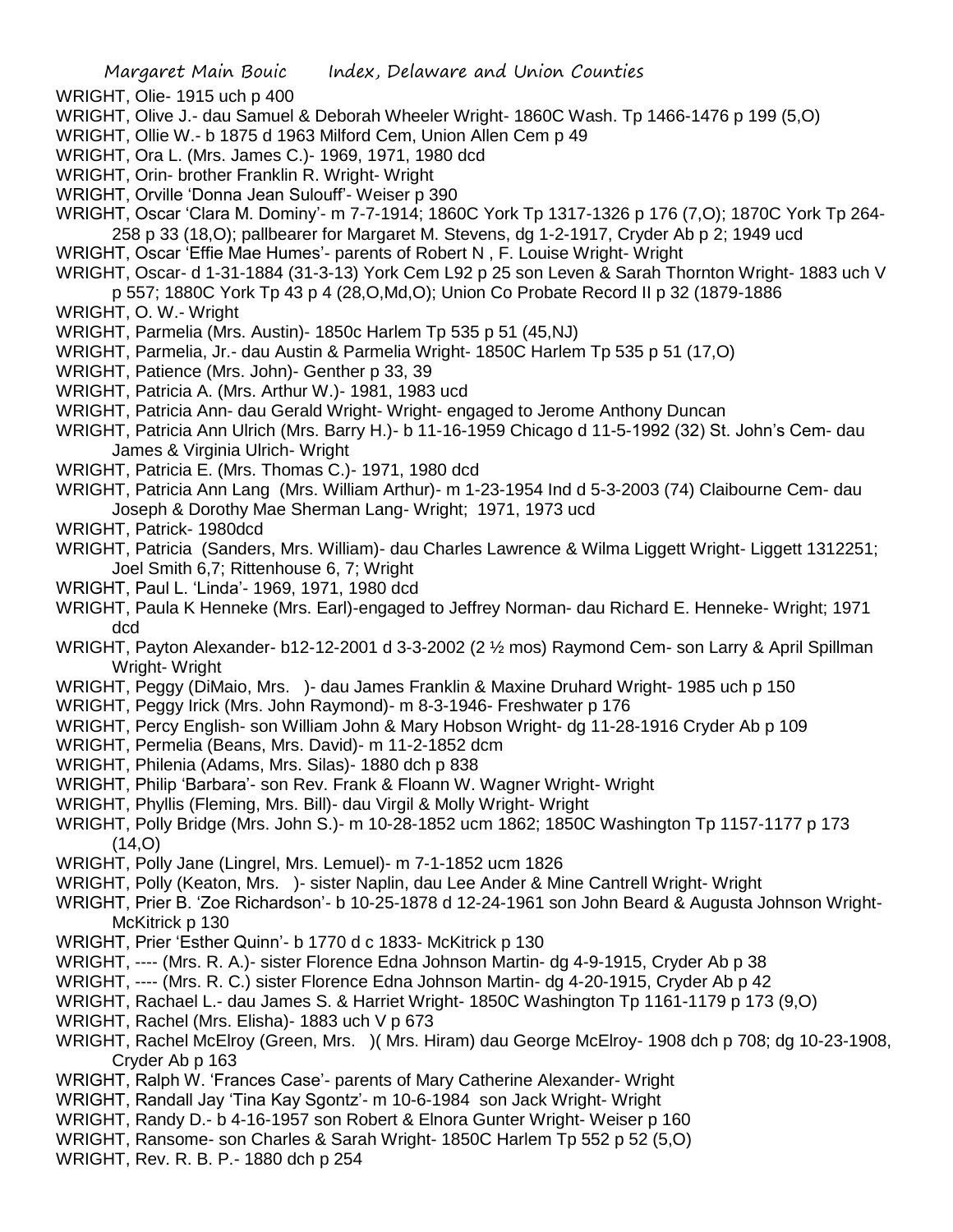WRIGHT, Rebecca Ann- b 5-31-1928 dau Wilbur Vinson & Helen Faye Shearer Wright-Freshwater p 176

- WRIGHT, Rebecca K. (Wood, Mrs. Jonathan B.)- Thurston p 1
- WRIGHT, Rebecca- dau Levin & Letitia Coons Wright- 1883 uch V p 557, 673; 1850C York Tp 435-442 p 67 (10,O); 1860C York Tp 1317-1326 p 176 (21,O)
- WRIGHT, Rebecca- sister Leven Wright- 1883 uch V p 557
- WRIGHT, Rebecca (Maine, Mrs. Timothy)- d 6-18-1830 (39) Marlborough Cem p 153- dau James & Mary Wright- Asp (363); dcq Pauline Nash 27 Main (131611) 1880 dch p 766
- WRIGHT, Rebecca (Showalter, Mrs. James H.)- b 12-26-1840 Tiffin m 11-23-1865 d 3-2-1912 (71-2-6); dg 5- 14-1909 Cryder Ab p 32; dg 3-22-1912, Cryder Ab p 109
- WRIGHT, Rebecca (Tussing, Mrs. David)- m 10-18-1865 ucm 3822
- WRIGHT, Reid 'Sarah'- m 1805- parents of Sarah W. Thomson dg 4-28-1913, Cryder Ab p 182; dg 7-27- 1876 Cryder Ab p 13
- WRIGHT, Remembrance- ch Austin & Parmelia Wright- 1850C Harlem Tp 535 p 51 (12,O)
- WRIGHT, Rhoda (Speck, Mrs. William)- m 2-3-1857 ucm 2514; mt 2-18-1857 dau Levin & Letitia Coons Wright- 1850C York Tp 435-442 p 67 (12,O)
- WRIGHT, Richard- 1980 dcd
- WRIGHT, Richard Arnold 'Jean Ardella Shelly'- b 1-28-1932 m 10-28-1950- Weiser p 327
- WRIGHT, Richard Arnold, Jr- b 3-30-1954 son Richard Arnold & Jean Ardella Shelly Wright- W p 327 WRIGHT, Richard 'Betty Rouse'- 1985 uch p 120
- WRIGHT, Richard D. 'Sharon Campbell'- son Richard & Betty Rouse Wright- 1985 uch p 120; 1979, 1981, 1983 ucd
- WRIGHT, Richard- son G. W. & Edith Wright- Genther p 113
- WRIGHT, Richard- son Mabel G. Wright- Wright
- WRIGHT, Richard- son Richard E. & Betty Rouse Wright- Wright
- WRIGHT, Richard E. 'Betty Rouse'- b 2-21-1913 d 6-3-1982 Forest Grove Cem- son Floyd & Mabel C. Hilliard Wright- Wright
- WRIGHT, Richard- son Robert J. & Luella C. Wright- Wright
- WRIGHT, Ricky Lee- b 7-2-1958 d 12-1981(23) Alton Cem-son Donald & Kathryn Major Wright- Wright
- WRIGHT, Robert- d 7-17-1907 Un Co Probate Deaths, Vol III
- WRIGHT, Richard- twin son ----& Loree Kilgore Wright- Genther p 116
- WRIGHT, Robert- twin son -----& Loree Kilgore Wright- Genther p 116
- WRIGHT, Robert 'Barbara Wallace'- son Richard & Betty Rouse Wright- 1985 uch p 120
- WRIGHT, Robert Benton- son Gilson Prescott & Amy Benton Stork Wright- Wright
- WRIGHT, Robert Corwin- son Teresa Arlene Wilson Wright- Wright
- WRIGHT, Robert E. Jr. 'Gloria Obenchain'- son Robert Edmong & Naomi Eloise Ward Wright- Freshwater p 177
- WRIGHT, Robert- Pabst 8 p 81
- WRIGHT, Robert E. III- b 10-10-1946 son Robert E. Jr. & Gloria Obenchain Wright- Freshwater p 177
- WRIGHT, Robert Edmond 'Naomie Eloise Ward''Mary Isabel Christian'- b 11-3-1899 m(1) 5-5-1918 (2) 5-21- 1938 son Samuel Ulysses Wright- Freshwater p 177
- WRIGHT, Robert 'Elnora Gunter'- Weiser p 160
- WRIGHT, Robert H.- son Floyd & Mabel G. Hilliard Wright- Wright
- WRIGHT, Robert 'Jean Carol Rudolph'- m 7-25-1970- McKitrick p 249
- WRIGHT, Robert 'Jean'- son Stanley & Caroline Gardner Wright- Wright
- WRIGHT, Robert J. 'Luella C.'- d Nov. 1954- Wright parents of Richard Wright
- WRIGHT, Robert- son Mabel G. Wright- Wright
- WRIGHT, Robert N. 'Ethel K.'- b 7-18-1905 Brown Tp d 9-4-1997 (92) Oak Grove Cem son Oscar & Effie Humes Wright- Wright
- WRIGHT, Robert Ray- son Jack T. & Beverly Joy Baker Wright- Wright
- WRIGHT, Robert- son Richard E. & Betty Rouse Wright- Wright
- WRIGHT, Robert, Jr.- son Robert & Elnora Gunter Wright- Weiser p 160
- WRIGHT, Robert- d 1967 (17) Oakdale Cem -son Robert V. & Jessie M. Wright- Wright; 1961 dcd
- WRIGHT, Robert Corwin b 1978- son Ronald & Teresa A. Wilson Wright- Wright 1983 ucd
- WRIGHT, Robert- son Mrs. Ruth Wright- Wright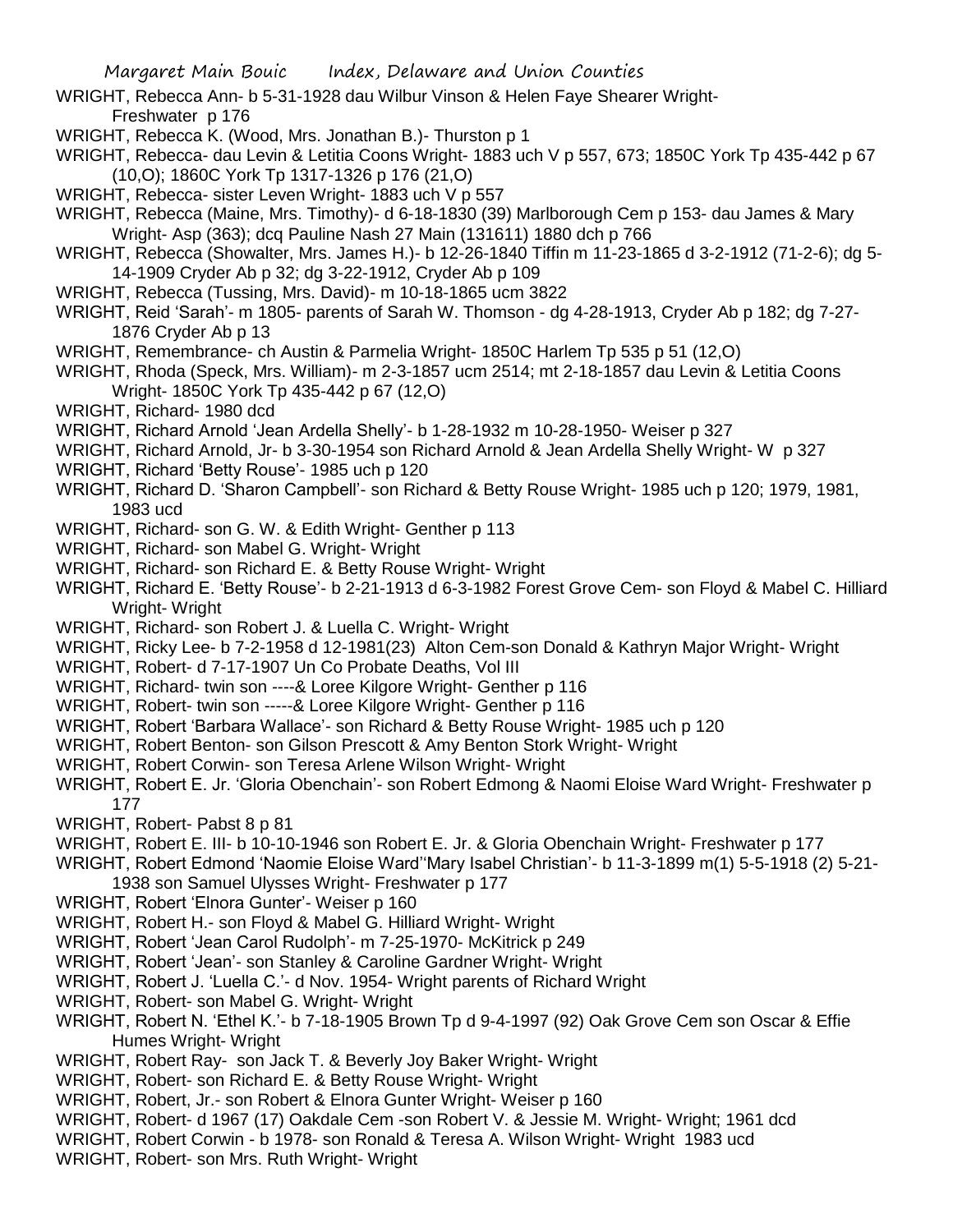WRIGHT, Robert T. 'Barbara A.'- 1979, 1981, 1983 ucd

- WRIGHT, Robert V. 'Jessie M.'- b 11-13-1922 d 10-20-1991 Oak Grove Cem son Charles & Gaynell Orndorf Wright- Wright; WWII; 1961, 1969, 1971, 1980 dcd
- WRIGHT, Robert W. 'Diana'- d (30)- Wright
- WRIGHT, Ronald E. 'Teresa A.'- 1983 ucd

WRIGHT, Ronald 'Jennifer'- b 1954 son Francis E. & Elsie Viola Dyer Wright- Wright; 1959, 1967, 1971, 1973 ucd

- WRIGHT, Rosa- d 7-22-1889 Un Co Probate Deaths, Vol III
- WRIGHT, Rosalie Green (Pittman, Mrs. Marshall C) (Mrs. Melvin)- b 1-2-1927 Fla. d 10-28-1990 (63) Sunbury Mem. Pk- dau James Allen Green & Rosabel Taylor- Wright
- WRIGHT, Rose A.- d 7-22-1888 (23y, 8m) Oakdale Cem Cem 404 dau Solomon & Elizabeth Wright- 1880C Dover Village 16-20 p 38 (14,O,Va,O)
- WRIGHT, Rose B. (Mrs. Thomas H.)-d 8-15-1971 (60) mother of Mrs. Carl Herring, Thomas R. Wright-Wright
- WRIGHT, Rose (Mrs. Joseph A.)- 1870C Liberty Tp Un Co 43 p 6 (24,O)
- WRIGHT, Rosemary (Herring, Mrs. )- dau Thomas & Rose Brady Wright- Wright
- WRIGHT, Roxanne (Buntelle, Mrs. )- dau Melvin N. & Ruth Lillian Couts Wright- Wright
- WRIGHT, Roxy H.- son James H. & Cararie J. Wright- 1910C Washington Tp 216-218 p 9B  $(1 1/2, 0, 0, 0)$
- WRIGHT, Roy- brother John Wright- Wright
- WRIGHT, Roy 'Louise M. Kaiser'- d 1972- Wright
- WRIGHT, Roy 'Margaret "Billie"- Wright
- WRIGHT, Rufus E.- d Sept. 1868 (6mo) Watkins Cem p 6
- WRIGHT, Russell- brother Estelle Kennedy, Werlie Wright- Wright
- WRIGHT, Ruth (Mrs. )- d 3-1-1963 bur Worthington- Wright
- WRIGHT, Ruth Lillian Couts. (Mrs. Melvin M/N.)- d 8-5-1980 (57) bur Port Clinton- dau Eleanor Couts- Wright; 1980 dcd
- WRIGHT, Ruth N. Eddy (Mrs. Joseph Earl)- b 10-2-1900 Warsaw m 7-9-1920 Mich dau Charles M. B. & Nellie May Gibbs Eddy- ped Doris Wright Tice 3
- WRIGHT, Ruth (Pearl, Mrs. )- sister Charles E. & Elizabeth Jordan- Wright
- WRIGHT, Ruth (Privett, Mrs. )- dau Willie & Ardelia Sanders Wright- Wright
- WRIGHT, Ruth -dau Mrs. Ruth Wright- Wright
- WRIGHT, Ruthann- dau Leland & Jean Wright- 1971 dcd
- WRIGHT, Sallie M. (Thomson, Mrs. Abram)- b 1832 m 12-1-1852 dumch p 45; Powers Pat p 281, 282, 283, 290
- WRIGHT, Sally (Capen, Mrs. Philip)- dcc Maxson Greene 41
- WRIGHT, Sally Thornton (Mrs. Levin)- b 3-22-1821 m 8-1844 dau Jesse & Nancy Thornton- 1883 uch V p 523, 557; 1880C York Tp 32 p 4 (59,O,Sc,Va)
- WRIGHT, Samuel- 1840C Marysville 807 (30-40)
- WRIGHT, Samuel- b 1960 son William Arthur & Patricia A. Wright- Wright; 1971, 1973, 1975, 1979, 1981 ucd WRIGHT, Samuel 'Deborah Wheeler'- b 11-18-1813 m 4-1839 son Elisha & Rachel Wright- 1883 uch V p 673;

1850C Washington Tp 1164-1182 p 173 (36,NY) 1860C Washington Tp 1466-1476 p 199 (45,NY);1870C Wash. Tp 69-66 p 16 (57,NY); 1880C Wash Tp 41-43 p 65 (66,NY,NY,NY)

- WRIGHT, Samuel E. 'Nellie A'- 1910C Washington Tp 215-217 p 9B (35,O,O,O) m 15y, farmer
- WRIGHT, Samuel E.- b 12-1875 son Samuel L. & Eliza Wright- 1880C Washington Tp 76-79 p 9 (5, O, O, O); 1900C Washington Tp 52-52 p 3A (24,O,O,O)
- WRIGHT, Samuel 'Elizabeth Freshwater'- Freshwater p 116, 118, 176, 177, 178
- WRIGHT, Samuel F.- son Samuel & Deborah Wheeler Wright- 1883 uch V p 674
- WRIGHT, Samuel G. 'Lucille Alice McKenzie'- Wright
- WRIGHT, Samuel J.- son Elisha C. & Elizabeth Wright- 1850C Washington Tp 1163-1181 p 173 (12,O)
- WRIGHT, Samuel L.- b 12-1850; 1900C Washington Tp 52-52 p 3A (49,O,Ny.NY) wid, farmer
- WRIGHT, Samuel L.'Eliza J.'- son Samuel & Debora Wright- 1850C Washington Tp 1164-1182 p 173 (4,O); 1860C Wash. Tp 1466-1476 p 199 (13,O) 1870C Washington Tp 69-66 p 10 (23,O);l 1880C Wash Tp 76-79 p 9 (33,O,NY,O)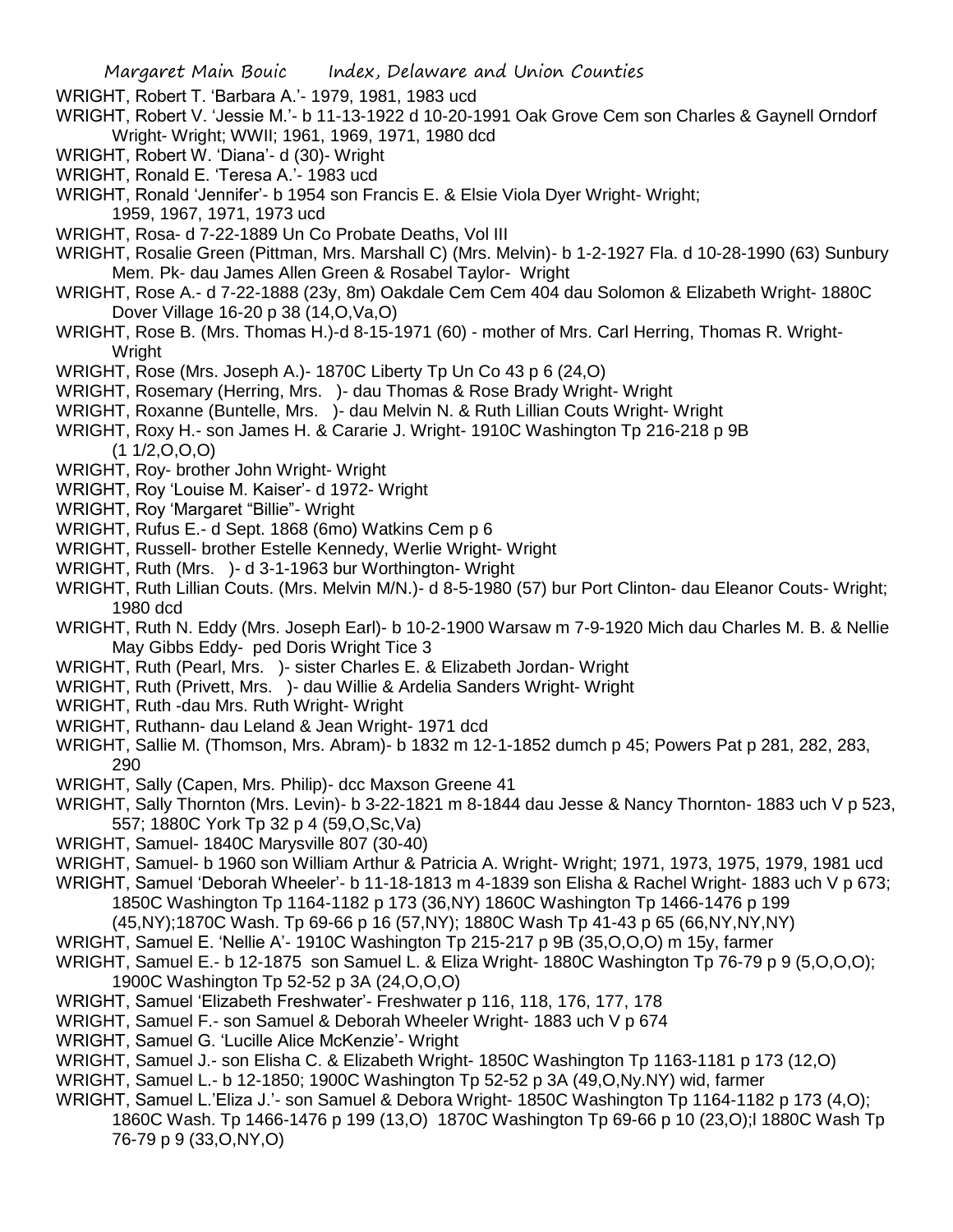- WRIGHT, Samuel Ulysses- b 1865 (84 in 1949) son Samuel & Elizabeth Freshwater Wright- Freshwater p 176, 177, 178
- WRIGHT, Mrs. -----sister Mrs. Samuel Perry, Sr.- Powers p 303
- WRIGHT, Sara Jean (Kaufman, Mrs. Maynard )- d 3-30-1990 (61)- d au ert C. & Mary Coe Wright- Wright
- WRIGHT, Sarah (Biggs, Mrs. John)- b 1794 d 1875 dcc Jane Martin Power 29; Jarrod Weiser 77; Biggs
- WRIGHT, Sarah B. (Mrs. Karl M.)- 1961, 1969, 1971, 1980 dcd
- WRIGHT, Sarah (Mrs. Charles)- 1850C Harlem Tp 552 p 52 (26,Pa)
- WRIGHT, Sarah Elizabeth (Kidd, Mrs. Alexander Bickmore)- b 6-7-1858 m 5-9-1878 d 10-7-1938 dau Thomas Rollinson & Betsy Ann Ranner Wright- McKitrick p 138, 145, 153, 157
- WRIGHT, Sarah J.- b 8-1847 1900C Washington Tp 221-221 p 10A (52,O,O,O) wid, 6 ch, 4 living
- WRIGHT, Sarah Jane(Ross, Mrs. James)- dau Samuel & Elizabeth Freshwater Wright- Freshwater p 176
- WRIGHT, Sarah J.- dau William F. & Mary Brown Wright- 1985 uch p 19
- WRIGHT, Sarah Jean (Kaufman, Mrs. Maynard )- b 2-6-1929 Marysville d 3-30-1990 dau Herbert C. & Mary Coe Wright- mother of Mary M. Towne killed accident 1977- Wright
- WRIGHT, Sarah M.- dau Arkimades & Clara A. Wright- 1880C Washington Tp 139-14 p 15 (1,O,O,O)
- WRIGHT, Sarah (Mrs. Mahlon)- parents of Mabel B. Evans- Wright
- WRIGHT, Sarah (Maine, Mrs. Sabeers, Jr.)- b 1-13-1789 m 2-10-1807 d 1-5-1852 1880 dch p 527, 783; p Powers Pat p 118, 120; dcq Murray Main 9; dcc Marguerite Blackford Johnson 25; dcq Paul Barrett 21; Asp (365)- Main (131613); ; 1850 Troy Tp 2621 p 137 (61)
- WRIGHT, Sarah Mary Simons (Mrs Hiram)- d 12-1-1880 (53-11-21); Bokescreek Cem p 54 dau John Simons-1908 dch p 708; dg 10-23-1908 Cryder Ab p 163
- WRIGHT, Sarah (Mrs. )- half-sister Merle Chapman- Chapman
- WRIGHT, Sarah (Mrs. Shuah)- 1850C Harlem Tp 553 p 52 (21,O)
- WRIGHT, Sarah Thornton (Mrs. Levin)- b 3-22-1821 m 8-31-1844 ucm 978; York Cem Row 3 L95 p 26; 1850C York Tp 435-442 p 67 (29,O); 1850C York Tp 1317-1326 p 176 (40,O)
- WRIGHT, Sarah Shertzer (Mrs. Charles)- m 4-11-1867 ucm 4172
- WRIGHT, Sarah Thornton (Mrs. )- b 3-1821- unec XXI p 40 1870C York Tp 264-258 p 33 (50,O); 1900C York Tp 54-54 p 3A (79,O,Sc,Va)
- WRIGHT, Sarah T. (Mrs. Reed)- b Md 3-17-1784 m 1805 d 7-22-1876 (93) 10ch; dg 7-27-1870. Cryder Ab p 13
- WRIGHT, Sarah (Tucker, Mrs. )- dau Willie & Ardelia Sanders Wright- Wright
- WRIGHT, Sarah W. (Thomson, Mrs. Abraham)- b Urbana m 12-1-1852, dg 6-7-1895, Cryder Ab p 157; dg 4- 28-1903, Cryder Ab p 182, 183 d Thursday- dau Reid & Sarah Wright
- WRIGHT, Sella- son Arachamedus & Clara A. Wright- 1880C Washington Tp 139-144 p 15 (14,O,O,O)
- WRIGHT, Sharon Campbell (Mrs. Richard D.)- 1985 uch p 120; 1979, 1981, 1983 ucd
- WRIGHT, Sharon- b 1965 dau Dean A. & Josephine Wright- 1980 dcd
- WRIGHT, Sherman- son Willie & Ardelia Sanders Wright- Wright
- WRIGHT, Sherry Lynn- dau Thomas & Barbara Wright- Wright; engaged to Gary L. Garver
- WRIGHT, Shirley (Carr. Mrs. )- dau Naplin Wright- Wright
- WRIGHT, Shuah 'Sarah'- 1850c Harlem Tp 553 p 52 (21,NJ)
- WRIGHT, Simeon- 1908 dch p 707; dumch p 443
- WRIGHT, Sol- d 3-24-1858 (52-11-18) Watkins Cem p 6
- WRIGHT, Solomon- 1883 uch V p 367, 371
- WRIGHT, Solomon- d 10-4-1889; 5 ch; Record of Affidavits, Book One Probate, Couty, Union Co; 1880C Dover Village 16-20 p 38 (53,Va,Va,Va)
- WRIGHT, Solomon E.- d 10–6-1889 (77y, 5 m) b Va 481; 1860C Millcreek Tp 115 (48,Va); d 10-4-1889, Un Co Probate Deaths, Vol III
- WRIGHT, Solomon 'Elizabeth Farnum'- m 5-16-1858 ucm 2733; Longbrake p 86
- WRIGHT, Sonna Lee- ch James D. & Ethel Wright- Wright; 1959 (3) ucd
- WRIGHT, Sophia (Evans, Mrs. Samuel)- 1883 uch V p 436
- WRIGHT, Stephen Douglas- b 10-15-1948 son Frederick Eustace & Laura Mae James Wright-Freshwater p 176
- WRIGHT, Stephen M.- 1969 dcd
- WRIGHT, Stephen 'Beverly'- son Morgan S. & Verna M. MacDonald Wright- Wright; 1961 (14) dcd
- WRIGHT, Stephen Perry- b 1956 son Orville & Donna Jean Sulouff Wright- Weiser p 390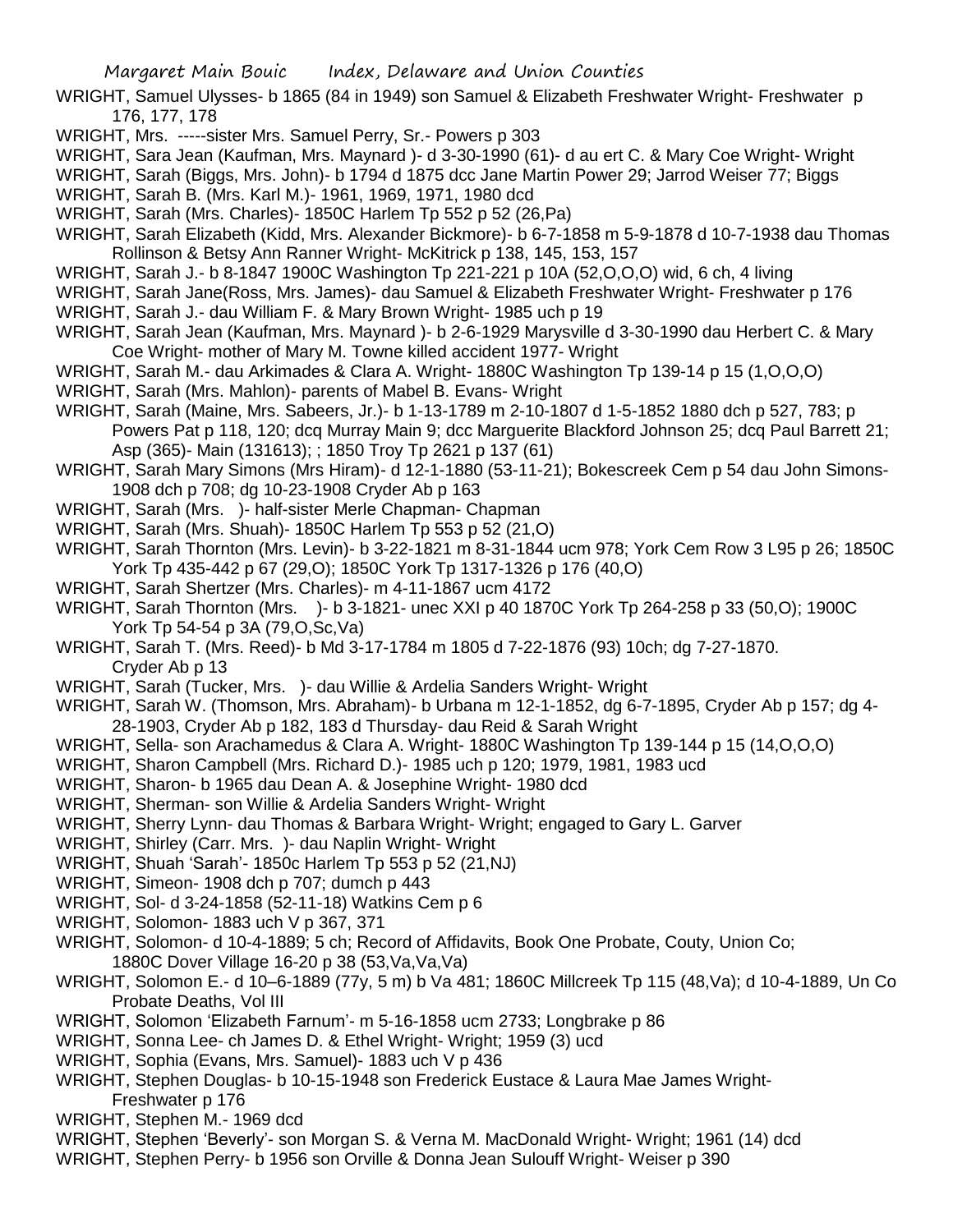- WRIGHT, Steven Niles- son Robert & Elnora Gunter Wright- Weiser p 160
- WRIGHT, Rev. Steward C.- dg 11-9-1897 Cryder Ab p 133
- WRIGHT, Sue (Ruth, Mrs. Art)- dau Roy & Louise M. Kaiser Wright- Wright
- WRIGHT, Susan (Mrs. James)- Wright
- WRIGHT, Susie Easter (Mrs. Leslie E.)- d 7-20-1974- Wright
- WRIGHT, Sylvester- Longbrake p 30A (16-1850)
- WRIGHT, Sylvia A. Eastman (Mrs. Hiram)- b 12-1872; Wright; 1900C Jerome Tp 92-99 p 4A (27,O,O,O) m 5y, 3 ch; 1910 Jerome Plain City 108-115 p 5A (36,O,Pa,O) m 15y, 4 ch, 2 living
- WRIGHT, Tamara Ruggles (Mrs. Earl)- dau Norman L. Ruggles- Wright
- WRIGHT, Teresa Arlene Wilson (Mrs. Ronald E.)- b 1-10-1953 div 3-1985d 7-2-2006 (53) Forest Grove Cemdau Walter & Ruth Cunningham Wilson- Wilson; 1983 ucd
- WRIGHT, Teresa Kay (Seamon, Mrs. Kenneth)- dau Harold Eugene & Verna L. Williams Wright-Wright; 1959 (4) ucd
- WRIGHT, Teresa Laverack (Mrs. Earl)- parents of Alexis Antoinette Wright- Wright
- WRIGHT, Teresa Marie- b 12-8-1955 dau Richard Arnold & Jean Ardella Shelly Wright- Weiser p 327
- WRIGHT, Terrie (Mrs. James)- parents of Jeremy Lane Wright- Wright
- WRIGHT, Terry Steven- son Morton & Rosalie Wright- Wright- son Marion & Rosalie Wright- Wright
- WRIGHT, Theodore- pallbearer for Miss Edna Mary Steitz- dg 1-4-1916 Cryder Ab p 2
- WRIGHT, Theodore D.- 1969, 1971, 1980 dcd
- WRIGHT, Theodore- son Earl C. & Ella Wright- Wright
- WRIGHT, Theodore E. 'Myrtle'- d 6-28-1973 (80) Kingwood Mem. Pk.- Wright
- WRIGHT, Theresa A.Trefz (Mrs. John A.)- b Pa d 7-1-1987 (68) Radnor Cem; Wright; 1961, 1969, 1971, 1980 dcd
- WRIGHT, Thomas- exec. Notice, Marion Co dcga p 41; Del Patron & Franklin Chronicle
- WRIGHT, Thomas- 1880 dch p 663; Pabst 1 p 7; dcw Bk 4 p 444(47)
- WRIGHT, Col. Thomas- Nash p 63
- WRIGHT, Thomas- Nash p 86, 397
- WRIGHT, Thomas- Powers Pat p 225
- WRIGHT, Thomas A.- b 8-1895 son Hiram & Sylvia Wright- 1900C Jerome Tp 92-99 p 4A (4,O,O,O); 1910C Jerome, Plain City 108-113 p 5A (14,O,O,O)
- WRIGHT, Thomas 'Barbara'- parents of Sherry Lynn Wright- Wright
- WRIGHT, Thomas Carlile- b 10-18-1986 son Doug & Charlotte Wright- Wright
- WRIGHT, Thomas C. 'Patricia E.'- 1971, 1980 dcd
- WRIGHT, Thomas Edward- son Mrs. Helen Wright- Wright- engaged to Charlane Kay Leibold
- WRIGHT, Thomas 'Elizabeth Chittenden'- Asp p 72
- WRIGHT, Thomas Eugene- son Ronald E. & Teresa Arlene Wilson Wright- Wright
- WRIGHT, Thomas Frederick- b 8-11-1943 son Frederick Eustace & Laura Mae James Wright- Freshwater p 176
- WRIGHT, Thomas H.'Rose Brady .'- d 5-28-1969 (60) parents of Thomas R. Wright- Wright
- WRIGHT, Thomas Hunter- b 5-21-1989 son Tom & Cheryl Wright- Wright
- WRIGHT, Thomas or Joseph 'Mercy Deming'- Powers Pat p 84
- WRIGHT, Thomas L.- 1971 dcd
- WRIGHT, Thomas R.'Winnie'- b 8-23-1931 Pa d 4-24-1998 (66) son Thomas H. & Rose Brady.Wright- Wright-Korean War, Navy -parents of Beth Wright Sylvan- Wright
- WRIGHT, Thomas- b 1974 son Ronald & Teresa A. Wright- 1983 ucd
- WRIGHT, Timothy D b 1957 son John D. & Eva M. Gamble Wright- Wright; 1967, 1971, 1973, 1975 ucd
- WRIGHT, Tiffany Ann- b 8-4-1980 dau Curtis & Eickhoff Wright- Wright
- WRIGHT, Tina Kay Sgontz (Mrs. Randall Jay)- m 10-6-1984 dau Donald Sgontz- Wright
- WRIGHT, Tine R. (Runyan, Mrs. Charles C.)- m 11-5-1870 dcm 195; delge 1999 p 67
- WRIGHT, Tom 'Cheryl Thomson'- son Tom & Winnie Jamison Wright- Wright
- WRIGHT, Tom 'Winnie Jamison'- m 12-20-1953- Wright
- WRIGHT, Tressa O'Quinn (Mrs Loren)- dau James & Karen O'Quinn- Wright
- WRIGHT, Tressie- son David Reeves & Emily Litteral Wright-Freshwater p 178
- WRIGHT, Valerie A.- engaged to Scott L:. Brown
- WRIGHT, Vera L. (Mrs. Herbert M.)- 1961 dcd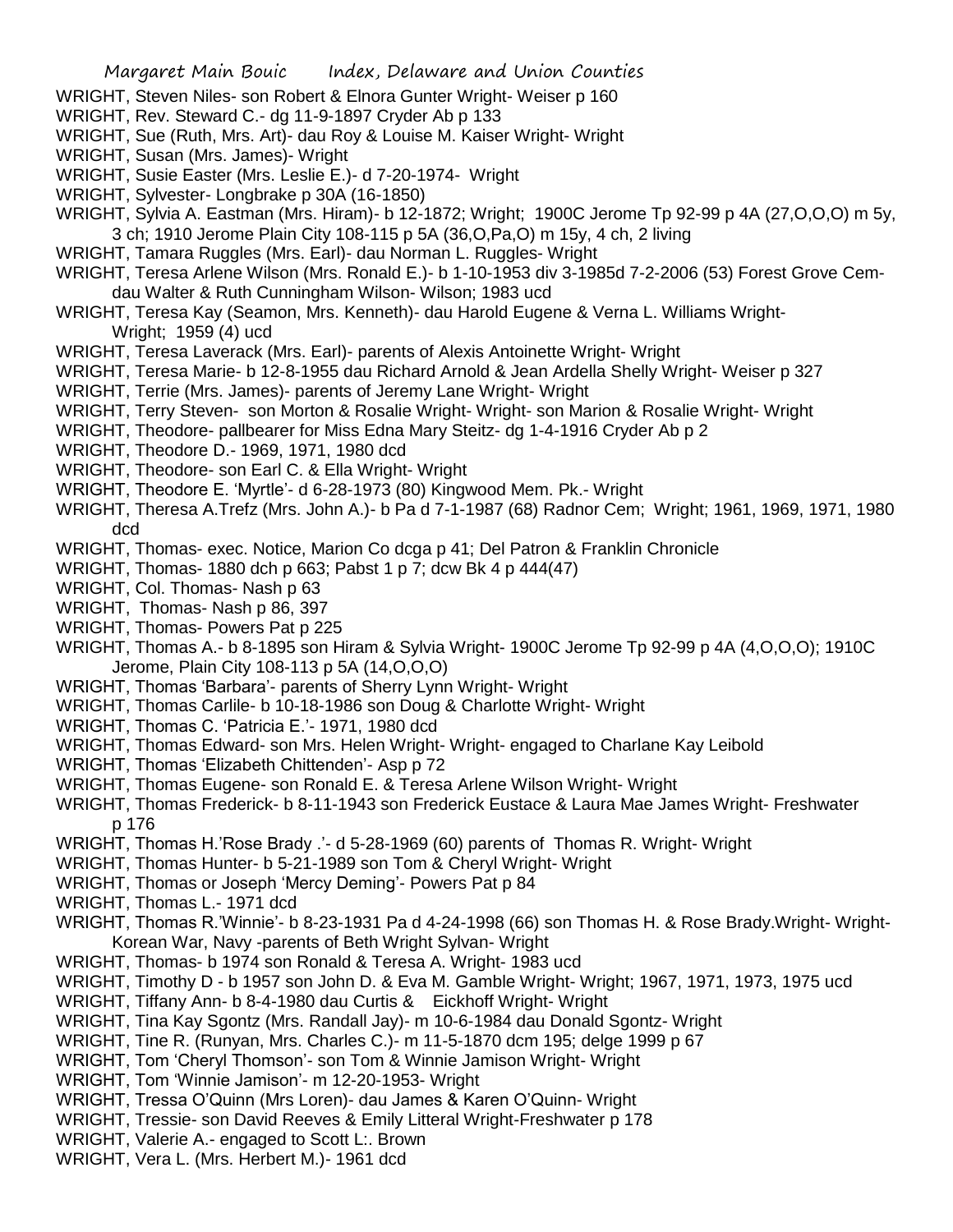- WRIGHT, Verna Williams (Mrs. H. Gene) 1985 uch p 150; 1959 ucd
- WRIGHT, Verna M. MacDonald (Mrs. Morgan S.)- b 6-7-1924 Zanesville d 3-30-2006 (81) Dublin Cem- dau Charles & Gladys Greene MacDonald- Wright; 1961, 1969 dcd
- WRIGHT, Verna G. (Farson, Mrs. Paul)- b 1954 dau Morgan S. & Verna M.. MacDonald Wright- Wright; 1961, 1969 dcd
- WRIGHT, Verna L (Mrs. )- d 1-2-1980 (81) sister Mrs. Grace May- Wright
- WRIGHT, Vernia (Bates, Mrs. )- dau William & Ardelia Sanders Wright- Wright
- WRIGHT, Vicki (Page, Mrs. )- dau James D. & Ethel Wright- Wright
- WRIGHT, Victoria Y (Humphrey, Mrs. Samuel)- m 9-22-1892 ucm .- dau Lewis & Ella A. Davis Wright- 1880C York Tp 285 p 289 (4,O,O,O)
- WRIGHT, Viola (Morris, Mrs. )- sister James F. Wright- Wright
- WRIGHT, Virgil B. 'Mollie'- (56- Feb. 1979)- Wright; 1949 ucd
- WRIGHT, Virgil- son Floyd B. & Clara Gillispie Wright- Wright
- WRIGHT, Virginia Sue- b 1942 d 1945 dau Harold Emerson & Marian N. Meddles Wright-1985 uch p 150; Wright
- WRIGHT, Vivian (Mrs. George E.)- 1973, 1975 ucd
- WRIGHT, Vivian (Mrs. William Edward)- Wright
- WRIGHT, Rev.. Dr. W. A.- d in California former pastor Asbury Cn- dg 4-4-1916, Cryder Ab p 42l 1908 dch p 263; pallbearer for Mrs. John Kinsey- dg 2-28-1911, Cryder Ab p 13; funeral for L. P. Wood, dg 1-25- 1910, Cryder Ab p 90, Dr. A. V. Conklin- dg 11-1-1910, Cryder Ab p 68; of Clyde B. Long, dg 4-21- 1908, Cryder Ab p 129, Mrs. Priscilla pierson, dg 3-13-1909, Cryder Ab p 129. Mrs. Sarah Baker, dg 1- 20-1910 Cryder Ab p 173; fr Mrs. Phoebe Ann Norton- dg 8-2-1910, Cryder Ab p 14; T. M. Byers- dg 11-26-1907, Cryder Ab p 84, James Wilson, dg 6-23-1908, Cryder Ab p 140; Mrs. Harriet Hammonddg 8-14-1909, Cryder Ab p 149; Hugh William- dg 10-6-1908, Cryder Ab p 160; Mrs. J. R. Early- dg 2- 15-1907 Cryder Ab p 14; Mrs. A. G. Byers- dg 5-14-1908, Cryder Ab p 42, 44
- WRIGHT, Walter- son Morgan S. & Verna MacDonald Wright- Wright
- WRIGHT, Wanda (Black, Mrs. )- dau David Elza & Nina F. Wright- Wright
- WRIGHT, Wanda Lou (Kurtz Mrs. Manny)- dau Virgil B. & Mollie Wright- Wright' 1949 ucd
- WRIGHT, Ward 'Lois Orders'- b 6-15-1927 m 12-17-1948 son Robert Edmond & Naomi Eloise Ward Wright-Freshwater p 177
- WRIGHT, Waunlu- ch James D. & Ethel Wright- Wright; 1959 (4  $\frac{1}{2}$ ) ucd
- WRIGHT, Werlie, brother Estelle Kennedy, Rusell, Ethel, Jessie Wright- Wright
- WRIGHT, W. F.- 1961 dcd
- WRIGHT, Whitney Christine- b 1-1-1986 dau Jim & Susan Wright- Wright
- WRIGHT, Wilbur Vinson 'Helen Faye Shearer'- b 7-5-1913 m 3-3-1936 son Frederick Eustace & Goldie Bias Wright- Freshwater p 176
- WRIGHT, Willard parents of Mrs. Victor L. .Greifenstein- Wright
- WRIGHT, Willard, Jr. 'Annabelle'- 1961, 1969, 1971, 1980 dcd
- WRIGHT, Willard- brother Carlisle E. Wright- Wright
- WRIGHT, William- uccp p 21; appraiser JB 2 p 256
- WRIGHT, William- 1883 uch IV p 491, 541; bur McKendrie Cem
- WRIGHT, William 1981 ucd
- WRIGHT, William A. 'Edwina L.'- 1969 dcd
- WRIGHT, William 'Annetta'- Genther p 222
- WRIGHT, William Arthur 'Patricia Ann Lang'- b 3-8-1916 Ky m 1-23-1954 d 3-24-1993 (77) Claibourne Cemson Samuel G. & Lucille Alace McKenzie Wright- Wright; 1971, 1973, 1979, 1981 ucd
- WRIGHT, William "Bill"'Betty'- b 1-23-1926 d 7-7-2001 (75) Oak Grove Cem- son Charles & America Showalter Wright- Wright
- WRIGHT, William 'Betty Parks'- m 10-5-1946- Wright
- WRIGHT, William C. 'Marcella Banks'- Wright
- WRIGHT, William- son David Reeves & Emily Litteral Wright- Freshwater p 178
- WRIGHT, William Edward 'Vivian'- son Leslie E. Wright- Wright
- WRIGHT, William Edwin- son William John & Mary Hobson Wright- dg 11-28-1916, Cryder Ab p 109
- WRIGHT, William 'Eliza Northrup'- m 12-8-1863 dcm
- WRIGHT, William F. 'Linda H.'- 1980 dcd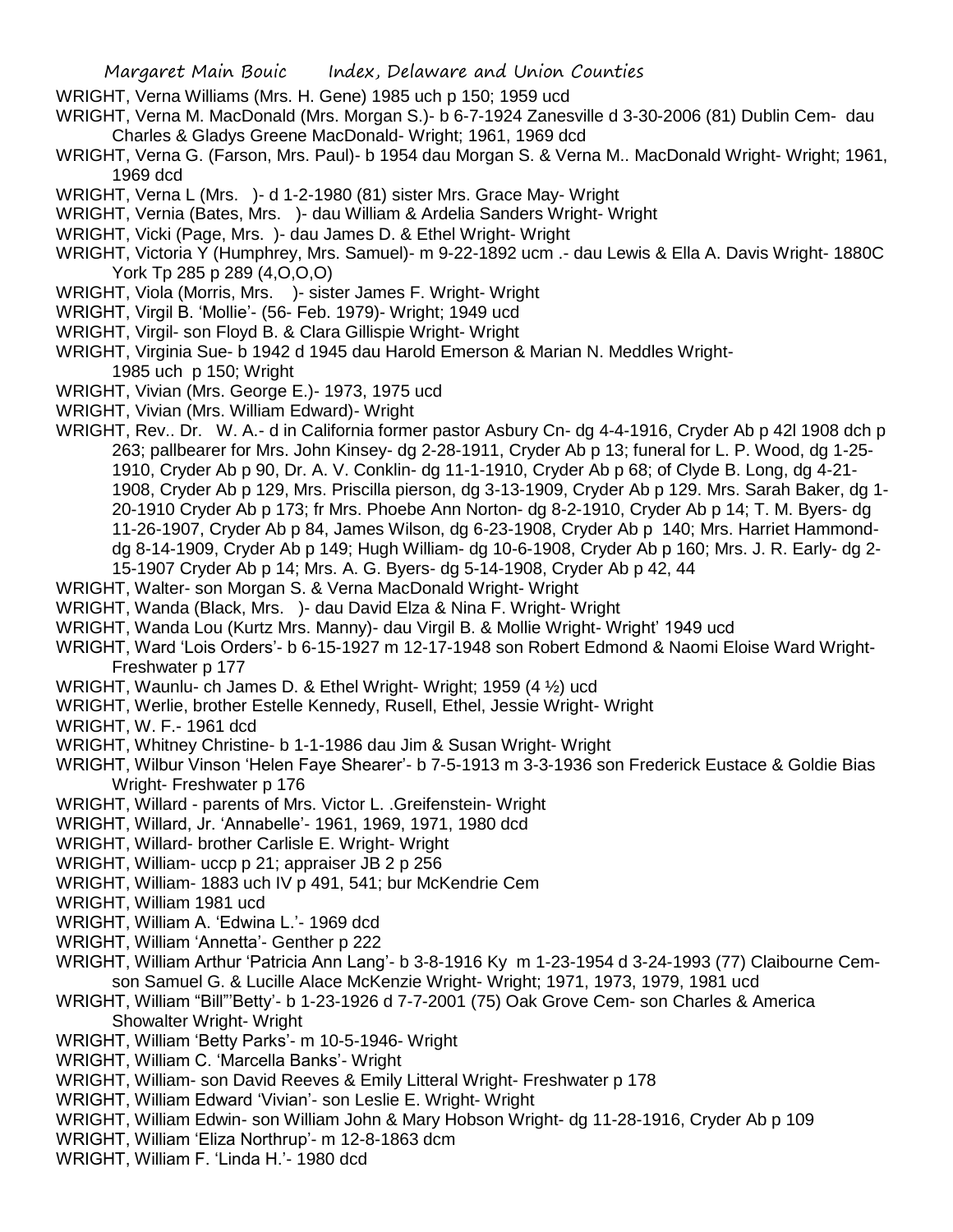- WRIGHT, William F. 'Mary Brown'- 1985 uch p 19
- WRIGHT, William H.- d 3-21-1904 Un Co Probate Deaths, Vol III
- WRIGHT, William- son Jackson Wright- 1880c Marysville 257-277 p 16 (7,O,Tenn,Va)
- WRIGHT, Wlliam- 1844- Jonas Joslin Jr. Ledger- delge 1993, IX p 63
- WRIGHT, William John 'Mary Hobson'- dg 11-28-1916, Cryder Ab p 109
- WRIGHT, William 'Lea'- b 11-1872 1900C Marysville 1st ward 180-180 p A8 (27,O,O,Tenn) m 3y
- WRIGHT, William- d 11-27-1868 (23-3-16) York Cem R3 L95 p 26- son Leven & Sarah Thornton Wright-1850C York Tp 435-442 p 68 (5,O); 1860C York Tp 11317-1326 p 176 (15,O)
- WRIGHT, William 'Margaret'- b 12-1841; 1900C Leesburg Tp 259-262 p 11B (58,O,Pa,Pa) m 32y
- WRIGHT, William- son Mary A. Wright- 1850C Trenton Tp 812 p 69 (11,Pa)
- WRIGHT, William- son Mrs. Mary E. Wright- Wright, brother Edwin Wright
- WRIGHT, William 'Maggie'- parents of Leslie Earl Wright- Wright
- WRIGHT, William- son Melvin N. & Ruth Lillian Couts Wright- Wright
- WRIGHT, William 'Nancy Douglas'- dcc Grace Newhouse Jones 31
- WRIGHT, William R.-son Elisha C. & Elizabeth Wright- 1850C Washington Tp 1163-1181 p 173 (15,O)
- WRIGHT, William b 1973 son William F. & Linda Wright- 1980 dcd
- WRIGHT, William- b 1964 son William A. & Edwina L. Wright- Wright
- WRIGHT, William W.- 1820C Peru Tp
- WRIGHT, Willie 'Ardelia Sanders'- parents of Leslie E. Wright- Wright
- WRIGHT, Willie- son Naplin Wright- Wright
- WRIGHT, Willis- son Jonathan & Lucy Wells Burch Wright- query- delge 1992, VIII p 68
- WRIGHT, Wilma Liggett (Charles Mrs. Lawrence)- d 11-18-1980 (75) Fairvew Cem- dau Charles & Utha
- James Liggett- Liggett 131225; Rittenhouse 5,6; Joel Smith 5, 6; 1969, 1980 dcd; Sbc p 48; Wright WRIGHT, Wilson V.- son Austin & Parmelia Wright- 1850C Harlem Tp 535 p 51 (10)
- WRIGHT, Winnie Jamison (Mrs. Thomas R.)- m 121-20-1953 parents of Beth , Tom Wright- Wright
- WRIGHT, W. J,.- d Monday (61) interment Lancaster dg 3-28-1984, Cryder Ab p 235
- WRIGHT, W. M.- heir of Jotham Thompkins- dcw Bk 2 p 369; 1915 uch p 529
- WRIGHT, W, S.,- 1880 dch p 217
- WRIGHT, Yvonne- b 1954 dau James C. & Ora L. Wright- 1969, 1971 dcd
- WRIGHT, Zachary- son Barry H. & Patricia Ann Ulrich Wright- Wright
- WRIGHT, Zachary- son Larry & April Spillman Wright- Wright
- WRIGHT, Zane- b 1959 ch James C. 7 Ora L. Wright- 1969, 1971 dcd
- WRIGHT, Zoe Richardson (Mrs. Prier B.)- b 10-19-1895 m 8-18-1920 dau C. E. & Cora Richrdson- McKitrick p 131
- WRIGHT, Zoa Z. McAllister (Mrs. Henry D.)- b 5-12-1854 m 3-1-1876 ucm 5847 d 2-16-1889 (33-8-25); Bokescreek Cem p 54; dau John & Hester Anna Bird McAllister- 1880 dch p 740; 1883 uch V p 442, mt 3 p 23; 1880C Scioo Tp 21
- WRIGHTS, Donald Virgil 'Esther Ruby Maxwell'- b 11-17-1915 m 12-5-1936 div. Weiser p 734
- WRIGHTS, Esther Ruby Maxwell (Mrs. Donald Virgil)(Powers, Mrs. Chester Allen)- b 2-3-1915 m(1) 12-5-1936
- div, (2) 9-8-1952 dau Harry Wilson & Ruth Naomi Patten Maxwell- Weiser p 734
- WRIGHTS, Hazel (Mills, Mrs. William J.)- Maugans Anc p 65
- WRIGHTS, Robert T.- 1967 ucd
- WRIGHTSEL, Charles, Jr. 'Susan A.'- 1981, 1983 ucd
- WRIGHTSEL, Charles- son Charles, Jr. & Susan A. Wrightsel- 1983 ucd
- WRIGHTSEL, Susan A. (Mrs. Charles Jr.)- 1983 ucd
- WRIGHTSMAN, John 'Susie Jo Keller'- b 5-5-1931- Maugans Anc p 23
- WRIGHTSMAN, Kathleen- dau John & Susie Jo Keller Wrightsman- Maugans Anc p 23
- WRIGHTSMAN, Mary Beth- b 9-14-1959 dau John & Susie Jo Keller Wrightsman- Maugans Anc p 23
- WRIGHTSMAN, Ruth Anna- b 4-9-1956 dau John & Susie Jo Keller Wrightsman- Maugans Anc p 23
- WRIGHTSMAN, Susie Jo Keller (Mrs. John)- b 10-19-1931 dau Glen & Martha Skiles Keller-
	- Maugans Anc p 23
- WRIGLEY, Benjamin- 1850C Delaware Town 1014 p 80 (20,Mass)
- WRINKLE, Adam John- son John, Jr. & Lisa A. Dobson Wrinkle- Wrinkle
- WRINKLE, Jamie Lynd (Emmert, Mrs. James Eugene)- b 11-5-1962 m 11-13-1982 dau John Roy Sr. & Judith
	- Lynn Ellis Wrinkle' dcc Judith Ellis Wrinkle 1; 1980 dcd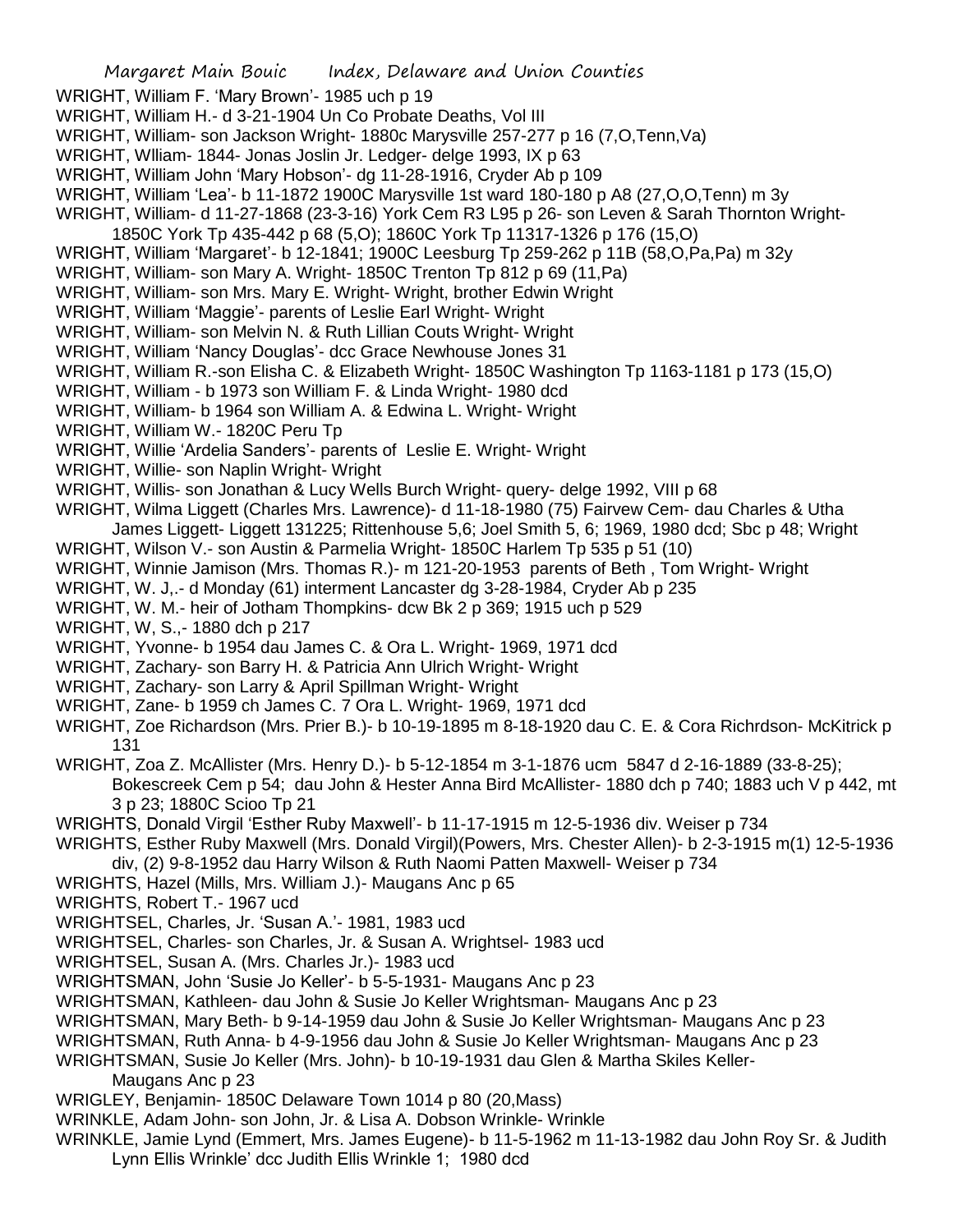- WRINKLE, Jandy Lynn b 11-5-1962 dau John Roy, Sr. & Judith Lynn Ellis Wrinkle- dcc Judith Ellis Wrinkel 1; 1980 dcd
- WRINKLE, Jody Layne (Molchen, Mrs. )- b 7-25-1960 dau John Roy, Sr. & Judith Lynn Ellis Wrinkle- dcc Judith Ellis Wrinkle 1; 1980 dcd
- WRINKLE, John Roy, Sr. . 'Judith Lynn Ellis.'- b 9-27-1938; dcc Judith Ellis Wrinkle 1; 1980 dcd
- WRINKLE, John Roy. Jr 'Lisa Ann Dobson'.- b 10-20- 1961 Columbus d 6-30-1999 (37) son John Roy, Sr. & Judith Lynn Ellis Wrinkle- dcc Judith Ellis Wrinkle 1; Wrinkle; 1980 dcd
- WRINKLE, Judith Lynn Ellis . (Mrs. John Roy, Sr. .)- b 5-6-1939 m 10-9-1959 dau Earl Gilbert & Mildred Aurelia Griffiths Ellis - dcc Judith Ellis Wrinkle 1; 1980 dcd
- WRINKLE, Lisa Ann Dobson (Mrs. John Roy, Jr)- b 6-2-1960 Ind m 6-26-1982 d 4-17-2002 (41) Trenton Cemdau William R & Mary L. Burton Dobson- , dcc Judith Ellis Wrinkle 1
- WRISET, William- 1980 dcd
- WRITESEL, John- 1980 dcd
- WRITESEL, Mary E.- 1979, 1981, 1983 ucd
- WRITESEL, Phyllis Ann "Granny"Harris (Mrs. )- b 11-3-1932 Marietta d 2-19-2002 (69) body donated to OSU Anatomy Dept.- dau Hary & Leona Davis Harris- mother of Kathleen & Nancy Chandley- Writesel
- WRITH, Mary Brown (Mrs. William F.)- m 11-1-1838 ucm 513
- WRITH, William F. 'Mary Brown'- m 11-1-1838, ucm 513
- WRITHT, Mary A. (McCampbell, Mrs. Joseph M.)- m 7-31-1840; ucm 649
- WRITSEL, Albert- Darb y-Jerome Tp Cem p 120
- WRITSEL, Gelen M.- Darby Jerome Tp Cem p 120
- WRITTENHOUSE, Mrs. Sally- dau S. B. Blaney- dg 4-20-1915, Cryder Ab p 42
- WROE, Elizabeth Ann (Sheets, Mrs. Stuart Stanton)- dau James Wroe- Wroe
- WROE, James- parents of Elizabeth Ann Wroe Sheets- Wroe
- WROE, Joseph- uccp p 30 NAT, Journal Book 3 p 262
- WROTEM, Aaron- brother Nancy Dunap- dg 10-26-1917, Cryder Ab p 101
- WROTEM, Elizabeth (Mrs. Wesley)- parents of Nancy Wrotim Clover Dunlap
- WROTEM, Nancy (Clover, Mrs. Aaron)(Dunlap, Mrs. W. D.)- b 11-3-1837 Hardin Co m(1) 1854 m(2) 1900 d
	- 10-25-1917 dau Wesley & Elizabeth Wrotem- dg 10-30-1917, Cryder Ab p 103
- WROTEM, Wesley 'Elizabeth'- Wrotem
- WRYNENT, Eliza Bates (Mrs. James)- m 10-8-1835 ucm 374
- WRYNENT, James 'Eliza Bates'- m 10-8-1835 ucm 374
- WU, Donnie 'Rachel'- parents of Nikki Wu- Wu
- WU, Muoi Diep (Mrs. Quoi Ngo)- Wu
- WU, Nikki- b 8-19-2001 dau Donnie & Rachel Wu- Wu
- WU, Quoi Ngo 'Muoi Diep'- b 1-6-1932 Saigon d 12-21-2003 Oak Grove Cem- Wu
- WU, Rachel (Mrs. Donnie)- Wu
- WU, Vi- dau Quoi Ngo & Muoi Diep Wu- Wu
- WUERTZ, Andrew Ernest- b 4-23-1969 son Donald & Karma Stilling Wuertz- 1985 uch p 135; Wuertz
- WUERTZ, Anna Christine- b 8-25-1930 dau Jacob P. & Beretha Gase Wuertz- Rausch 15319; III p 294; 1949 ucd
- WUERTZ, Art- Marysville p 22
- WUERTZ, Bertha Mae (Thompson, Mrs. Van)- b 8-8-1924 m 11-26-1944 dau Jacob P. & Bertha Gase Wuertz-Rausch 15316 III p 294; Thompson (171722) 1949, 1959, 1967, 1971, 1973, 1979, 1981,1983 uch Anderson 5, 6; Maugans Anc p 17
- WUERTZ, Bertha M Gase (Mrs.Jacob P.) B 3-25-1889 m 2-12-1914 d 1964 Milford Cem, Sec 5 R9 Union Allen Cem p 53- dau Peter & Clara Pfeiffer Gase- Rausch 1531 II p 273; 1949 ucd
- WUERTZ, Carolyn (Mrs. Dennis E.)- 1979, 1981, 1983 ucd
- WUERTZ, Clara Pauline (Bell, Mrs. Byron Jack) b 2–18-1915 m 9-21-1961 dau Jacob P & Bertha Gase Wuertz- Rausch 15311, II p 273
- WUERTZ, Dennis E. 'Carolyn'- b 11-24-1946 son Ernest William & Florence Vollrath Wuertz- Rausch 112144. III p 258; Wuertz; 1979, 1981, 1983 ucd
- WUERTZ, Donald 'Karma' b 12-1-1938 son Ernest William & Florence Vollrath Wuertz- Rausch 112143 III p 258; Wuertz
- WUERTZ, Donald 'Karma Stillings'- 1985 uch p 135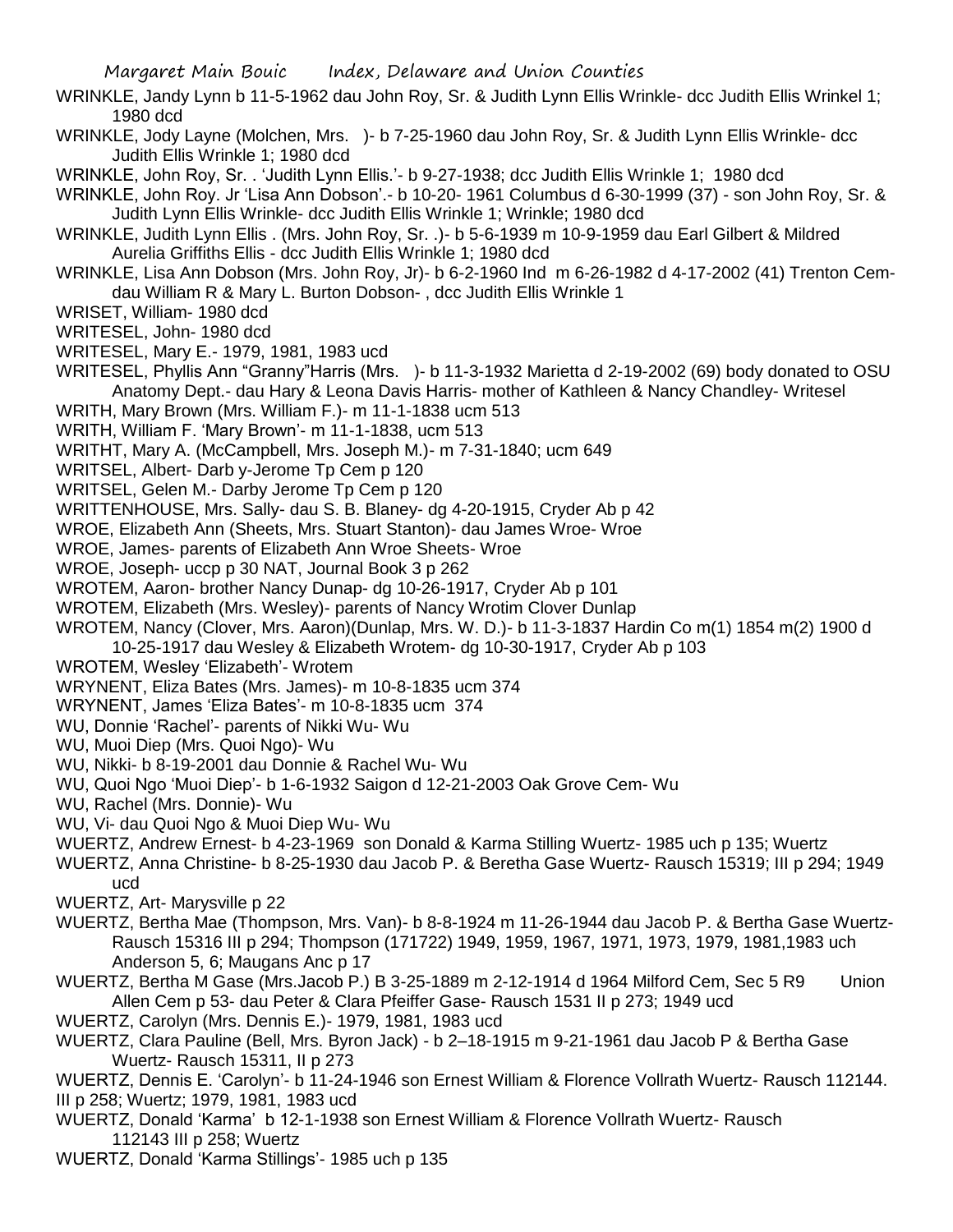- WUERTZ, Dorcas Elaine (Seltenright, Kenneth Lee Jr.)- b 12-1964 m 2-14-1987 dau Donald & Karma Stillings Wuertz- 1985 uch p 135; Wuertz
- WUERTZ, Edna Anna (Woodward, Mrs. Gerald)- b 8-8-1935 m 1954 dau Ernest William & Florence Vollrath Wuertz- Rausch 112141, III p 258
- WUERTZ, Edward George- b 8-4-1927 d 3-4-1987 (59) Oakdale Cem Record M296 SE 1/4- son Jacob P. & Barbara Gase Wuertz- Rausch 15318; 1949. 1959 ucd
- WUERTZ, Elaine- dau Jacob P. & Barbara Gase Wuertz- 1949 ucd
- WUERTZ, Elsie Alma- b 2-18-1918 dau Jacob P & Bertha Gase Wuertz- Rausch 15313 II p 273
- WUERTZ, Ernest 'Florence Vollrath'- m 11-11-1934 d 1-15-2001 (89) St. Paul Lutheran Cem, Milford- son John & Margaret Krieger Wuertz- 1985 uch p 141; Rausch (11214), III p 258; Wuertz
- WUERTZ, Florence (Burns, Mrs. Edgar)- b 7-13-1914 m 10-18-1936- Rausch 14412 II p 270
- WUERTZ, Florence C. Vollrath (Mrs. Ernest)- b 5-18-1914 m 11-11-1934 son George & Anna Renner Vollrath-Rausch 11214. III p 258; 1985 uch p 141
- WUERTZ, Garold Lee- b 9-15-1948 son Victor Peter & Janet Graham Wuertz- Rausch 153151, III p 294
- WUERTZ, George William 'Harla Roby'- b 12-6-1936 m 1960 son Ernest William & Florence Vollrath Wuertz-Rausch 112142 III p 258; Wuertz
- WUERTZ, Harla Roby (Mrs. George William)- b 5-13-1938 m 1960- Rausch (112142) III p 258
- WUERTZ, Jacob P. 'Bertha Gase'- b 6-28-1882 m 2-12-1914 Milford Cem Union Allen Tp Cem p 53; 1910C Jerome Tp 390-395 p 17A (27,O,Ger,O) boarder
- WUERTZ, Janet Graham (Mrs. Victor Peter)- b 4-9-1921- Rausch (15315) III p 294
- WUERTZ, Joanne Eileen (Rausch, Mrs. Gary Lee)- b 10-4-1952 dau Le Roy Carl & Virginia Neff Wuertz-Rausch 153141, III p 284
- WUERTZ, John 'Margaret Krieger'- parents of Ernest William Wuertz- Wuertz
- WUERTZ, Karma Stillings (Mrs Donald)- dau Milton & Vera Ruehle Stillings- 1985 uch p 130
- WUERTZ, Le Roy Carl 'Virginia Neff'- b 1-3-1920 m 10-8-1950 d 5-10-1981 Oakdale Cem son Jacob P. & Bertha Gase Wuertz- Rausch 15314 II p 273, III p 194; 1949, 1959, 1971, 1973, 1975, 1979, 1981 ucd
- WUERTZ, Lori Janelle- b 3-10-1960 dau Robert Philip & Ruth Seitz Wuertz- Rausch 153173, III p 294
- WUERTZ, Margaret Krieger (Mrs. John)- Wuertz
- WUERTZ, Mary Carolyn dau James & Judy Wuertz- Wuertz- engaged to Douglas Glassburn
- WUERTZ, Mary Helen (Beekman, Mrs. Oliver Wayne)- b 5-18-1932 m 9-12-1953 dau Jacob P. & Bertha Gase Wuertz- Rausch 1531(10), III p 294; 1949 ucd
- WUERTZ, Peter Graham- b 7-3-1950 son Victor peter & Jane Graham Wuertz- Rausch 153152
- WUERTZ, Rachel Eileen- dau Donald & Karma Stillings Wuertz- 1985 uch p 135; engaged to David Beachy
- WUERTZ, Robert Philip 'Ruth Seitz'- b 2-2-1926 m 10-21-1950 son Jacob P. & Bertha Gase Wuertz- Rausch 15317, II p 273, III p 294
- WUERTZ, Robert Philip- b 4-1-1954 son Robert Philip & Ruth Seitz Wuertz- Rausch 153172, III p 274
- WUERTZ, Ruth Margaret (Bywater, Mrs. Walter Winfield)- b 5-25-1916 m 10-1-1941 d 5-23-2000 (83) dau Jacob P. & Bertha Gase Wuertz- Rausch 15312, II p 273
- WUERTZ, Ruth Seitz (Mrs. Robert Philip)- b 1-8-1930 m 10-21-1950- Rausch (15317), III p 294
- WUERTZ, Sharilyn Marie- b 8-31-1953 dau Robert Philip & Ruth Seitz Wuertz- Rausch 153171 . III p 294
- WUERTZ, Susan Elaine- b 1955 dau Le Roy Carl & Virginia Neff Wuertz- Rausch 153142, III p 294; 1959, 1967, 1971, 1973, 1983 ucd
- WUERTZ, Teresa- b 1967 dau Dennis E. & Carolyn Wuertz- 1979, 1981, 1983 ucd
- WUERTZ, Victor Peter 'Janet Graham'- b 11-2-1921 m 6-14-1947 son Jacob P. & Bertha Gase Wuertz-Rausch 15315, II p 273
- WUERTZ, Virginia Neff (Mrs. LeRoy Carl)- Rausch (15314), III p 294; 1959, 1967, 1971, 1973, 1975, 1979, 1981, 1983 ucd
- WUERTZBAUGH, Nina Mae (Kirby, Mrs. George, Sr.)- Wuertzbaugh
- WUESCHER, Aaron- b 1982 son Larry N. & Linda S. Wuescher- 1973 ucd
- WUESCHER, Carl A. 'Lydia H. Price'- Wuescher
- WUESCHER, James- b 1975 son Larry N. & Linda S. Wuescher- 1981, 1983 ucd
- WUESCHER. Jason- b 1974 son Larry N. & Linda S. Wuescher- 1981, 1983 ucd
- WUESCHER, Larry N. 'Linda S.'- 1981, 1983 ucd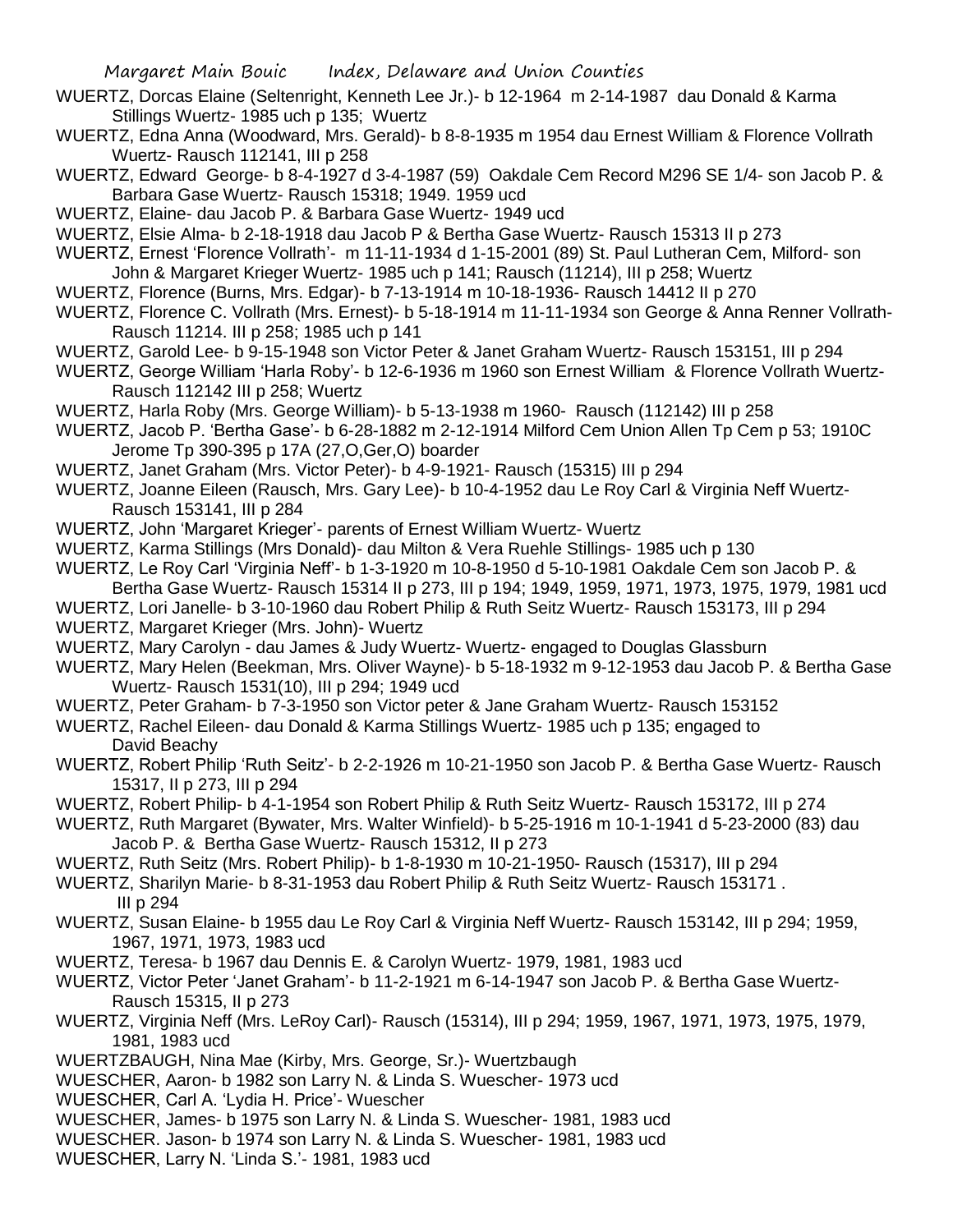WUESCHER, Linda S. (Mrs. Larry N.)- 1981, 1983 ucd

- WUESCHER, Lydia H. Price (Mrs. Carl A.)- b 2-11-1893 d 6-4-1980 (87) Wharton Cem, Upper Sandusky- dau LaMont & Sarah A. Chapman Price- Wuescher; 1959, 1967, 1971, 1973, 1975 ucd
- WUEST, Alexander (Mrs. Frank)- dau Rev. Carl B. & Virginia Marshall Alexander- Alexander
- WUEST, Rev. Karl A.- 1971 ucd
- WUETHRICH, Elmer "Ruth Miller'- parents of Fern Louise McQuown- Wuetheich

WUETHRICH, Fern Louise (McQuown, Mrs. Richard)- b 4-23-1923 Hardin Co d 5-14-2000 (77) Grove Cem, Kenton- Wuethrich

- WUETHRICH, Ruth Miller (Mrs. Elmer)- Wuethrich
- WULAM, John- 1835 men p 19 # 59 p 29 Concord Tp
- WULAM, Peter- 1835 mdn p 19 #58 p 29 Concord Tp
- WULFF, Alyxandra- dau Kevin & Krystyne Wulff- Wulff
- WULFF, Ashley dau Kevin & Krystyne Wulff- Wulff
- WULFF, Caroline Wietzel (Mrs. George)- parents of Werner J., Frederick Wulff- Wulff
- WULFF, Carolyn Ann Michael (Mrs. Kenneth P. L.)- m 6-6-1964 dau Eugene Michael, Sr.- Wulff
- WULFF, Frederick son George & Caroline Wietzel Wulff- Wulff
- WULFF, George 'Caroline Wietzerl'- Wuilff
- WULFF, Jone (Mrs. Kenneth)- Wulff

WULFF, Josephine Nicol (Mrs. Werner J.)- b 9-7-1913 m 6-23-1935 dau Leonard & Caroline Rausch Nicol-Rausch 13(13)5; Wulff; 1949, 1959, 1967, 1971, 1973, 1975, 1981, 1983 ucd

- WULFF, Justin- b 2-26-2001 son Kevin & Krystyne Wulff- Wulff
- WULFF, Kenneth P. L. 'Carolyn Ann Michael' 'Joni'- b 10-21-1938 m(1) 6-6-1964 son Werner J. & Josephine Nicol Wulff- Wulff; Rausch 13(13)51. III p 279; 1949, 1959 ucd
- WULFF, Kevin Warren 'Sabarina J. Banning ''Krystyne'- b9-24-1968 m (1) 6-22-1991 son Warren W. & Shirley Wulff- Wulff; parents of Justin, Ashley, Samantha, Alyxandra, Patrick Wulff- Wulff; 1973, 1975, 1979, 1981, 1983 ucd; engaged to Sabrina J. Banning
- WULFF, Krystyne (Mrs. Kevin)- Wulff
- WULFF, Mary Lou (Blumenschein, Mrs. Dennis)- b 8-27-1947 dau Werner J. & Josephine Nicol Wulff- Rausch 13(13)54; Wulff; 1949, 1959, 1967 ucd
- WULFF, Mildred (Dluzak, Mrs. )- dau George & Caroline Wietzel Wulff- Wulff
- WULFF, Patrick- son Kevin & Krystyne Wulff- Wulff
- WULFF, Phyllis (Marshall, Mrs. John Roger)- b 1-14-1942 m 1962 dauWerner J. & Josephine Nicol Wulff-Rausch 13(13)52. III p 279; Wulff; 1949, 1959 ucd
- WULFF, Sabrina Jean Banning (Mrs. Kevin Warren)- m 6-22-1991 dau Robert & Carol Banning; Wulff
- WULFF, Samantha- dau Kevin & Kyrstyne Wulff- Wulff
- WULFF, Shirley (Mrs. Warren W.)- Wulff; 1967, 1971, 1973, 1975, 1979, 1981, 198 3ucd
- WULFF, Stacey Jo- b 1973 ch Warren W. & Shirley Wulff- Wulff; engaged to Salvatore D'Aquila III; 1973, 1975, 1979, 1981, 1983 ucd
- WULFF, Warren W. 'Shirley J.'- b 11-21-1943 son Werner J. & Josephine Nicol Wulff- Rausch 13(13)53; Wulff; 1949, 1959, 1967, 1971, 1973, 1975, 1979, 1981, 1983 ucd
- WULFF, Werner J. 'Josephine Nicol'- b 4-4-1910 ILL d 1-20-1990 (79) son George & Caroline Wietzel Wulff-Rausch (13(13)5 Rausch III p 279; 1949, 1959, 1967, 1971, 1973, 1975, 1979, 1981, 1983 ucd
- WUNDER, Annie sister Anthony Alex Wunder- Wunder
- WUNDER, Anthony Alex 'Doris'- d 4-9-1989 (74) Marengo Cem- Wunder
- WUNDER, Doris (Mrs. Anthony Alex)- Wunder
- WUNDER, Harold J.- son Anthony Alex & Doris Wunder- Wunder
- WUNDER, Helen- dau Anthony Alex & Doris Wunder- Wunder
- WUNDER, Henrietta (Denslow, Mrs. )- sister Anthony Alex Wunder- Wunder
- WUNDER, Loretta May (Whitt, Mrs. )- dau Anthony Alex & Doris Wunder- Wunder
- WUNDER, Mary B. (Wright, Mrs. )- dau Anthony Alex & Doris Wunder- Wunder
- WUNDER, Myrtle A. (Farrell, Mrs. )- dau Anthony Alex & Doris Wunder- Wunder
- WUNDER, Richard- son Anthony Alex & Doris Wunder- Wunder
- WUNDER, Robert L.- son Anthony Alex & Doris Wunder- Wunder
- WUNDER, William F.- son Anthony Alex & Doris Wunder- Wunder
- WUNDERLE, Farrell 'Fay Marie Graham'- Graham (16941); Richey 7, 8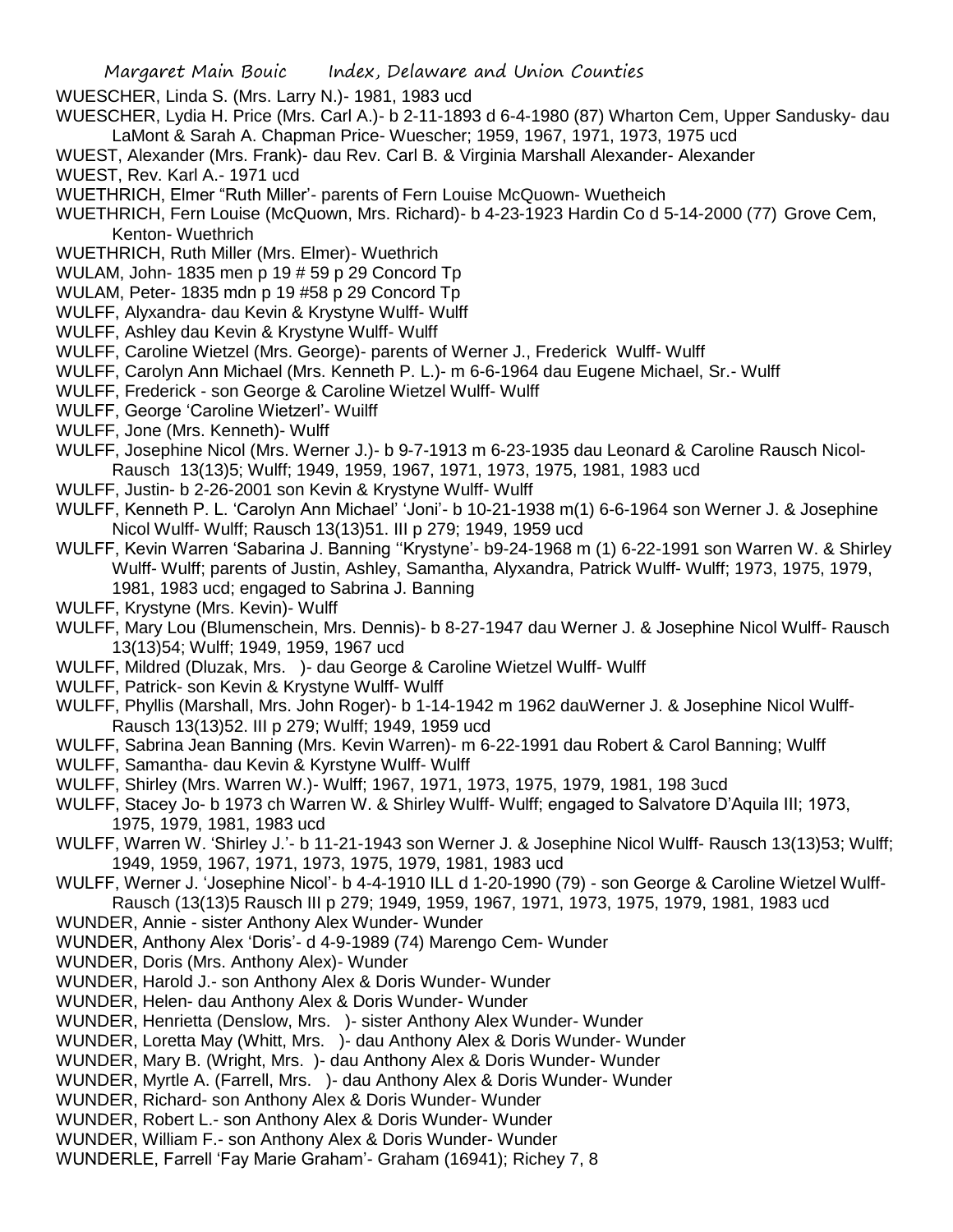- WUNDERLE, Fay Marie Graham (Mrs. Farrell)- b 6-11-1900 dau Arthur & Nettie Owen Graham- Graham 16941; Sbc p 48; Richey 7, 8
- WUNDERLE, Jack Arthur- b 12-18-1922 son Farrell & Fay Marie Graham Wunderle- Graham 169411
- WUNDERLE, Jeff- son Jack Arthur Wunderle- Graham 15941111
- WUNDERLE, Jill- son Jack Arthur Wunderle- Graham 1594112
- WUNDERSMITH, Mrs. W. H.- attended funeral of Mrs. H. E. Copper- dg 1-18-1910, Cryder Ab p 87 WURBAKER, H.- 1866 Oller Cem p 1
- 
- WURL, William- 1915 uch p 472; 1883 uch V p 451 498
- WURM, A. M.- Powell p 119
- WURM, Anita F. Skeens (Mrs. Charles Donald)- b 1-14-1927 W Va d 7-3-2000 (73) Fancher Cem- dau Edward E. & Gertrude McComas Skeens- Wurm; 1961, 1969, 1971, 1980 dcd
- WURM, Ann Margaretta Lehner (Mrs. John Michael- d 1887query from Bonita Evans Young, delge IX p 64
- WURM, Ann N. (Mrs. Theodore I.)- Wurm; 1961, 1971, 1980 dcd
- WURM, Anna (Huebner, Mrs. Frederick J.)- b 1864 m 1882 d 2-18-1960 dau John L. & Mary Baltsley Wurmdcc Bonieta Evans Young 13
- WURM, Arthur E. 'Willa McCoy''Mary E. Waller'- b 12-22-1918 Genoa Tp d 8-31-2002 Fancher Cem- son Charles E. & Mary Elizabeth "Mabel"Pflueger Wurm- Wurm- 1961, 1969, 1971, 1980 dcd
- WURM, Audrey (Noel, Mrs. Barnie)- dau Arthur E & Willa McCoy Wurn- Wurm
- WURM, Betty (Johnson, Mrs. Gary)- dau Charles E. & Mary Elizabeth Pflueger Wurm- Wurm
- WURM, Betty A. (Mrs. Melvin A.)- Wurm; 1961, 1969, 1971, 1980 dcd
- WURM, Charles Donald 'Anita F. Skeens '- d 4-14-1973 son Charles E. & Mary Elizabeth Pflueger Wurm-Wurm- WWII; 1961, 1969, 1980 dcd
- WURM,. Charles E. 'Mary Elizabeth "Mabel" Pflueger'- Wurm
- WURM, Connie Lynn- ch Ray Richard & Harriet Jean Wurm- Wurm; 1961 (10) dcd
- WURM, Crystal Jean- dau Ray Richard & Harriet Jean Wurm- Wurm; 1961 (9), 1971 dcd
- WURM, Donald B. 'Elizabeth Ilona Link'- m 10-9-1971 son Charles Donald & Anita F. Skeens Wurm- Wurm; 1961 (13) dcd
- WURM, Donald 'Elizabeth'- 1969, 1971, 1980 dcd
- WURM, Elizabeth (Mrs. Donald)- 1980 dcd
- WURM, Elizabeth Ilona link (Mrs. Donald B.)- m 10-9-1971 dau Joseph Link- Wurm
- WURM, Eloise (Collier, Mrs. )- dau Charles E. & Mary Elizabeth Pflueger Wurm- Wurm
- WURM, George- Powell p 119
- WURM, George- petit jury, Genoa Tp- dg 8-20-1901, delge 1999 p 63
- WURM, Harriet Jean (Mrs. Ray R.)- 1961 dcd
- WURM, Jill Ann- dau Ray Richard & Harriet Jean Wurm- Wurm; 1961 (3) dcd
- WURM, John L. 'Mary Baltsley'- b 12-18-1837 d 5-3-1922- dcc Bonita Evans Young 26
- WURM, John Michael 'Ann Margaretta Lehner'- query from Bonita Evans Young, delge 1993, IX p 64
- WURM, June (Smith, Mrs. Mark)- dau Arthur & Willa McCoy Wurm- Wurm
- WURM, Larry Allen/Alan-b 1959- son Theodore I. & Ann N. Wurm- engaged to Tina Marie Masoni; 1961, 1971 dcd
- WURM, Lisa Ann (Yavorski, Mrs. John)- b 1958 m 5-19-1984 -dau Theodore I. & Ann N. Wurm- Wurm; 1961, 1973 dcd.
- WURM, Lucy (Montgomery, Mrs. Charles)- dau Arathur & Willa McCoy Wurm- Wurm
- WURM, Mable/Mabel (Mrs. Charles)- 1961, 1969, 1971, 1980 dcd
- WURM, Marcella- b 1955 dau Melvin A. & Betty A. Wurm- 1969, 1971 dcd
- WURM, Mark (18-1973) son Mr. & Mrs. Lewis W. Neil- accepted to go to Columbia- Wurm
- WURM, Mark Ray- son Ray Richard & Harriet Jean Wurm- Wurm; 1961 (6) dcd
- WURM, Martin- Pabst 7 p 26
- WURM, Mary Baltsley (Mrs. John L.)- b 3-11-1831 d 9-13-1923- dcc Bonita Evans Young 27
- WURM,. Mary Elizabeth "Mabel" Pflueger' (Mrs. Charles)- d 9-16-1989 (94) St. Paul Lutheran Cem- parents of Arthur Wurm- Wurm
- WURM, Mary E. Waller (Mrs. Arthur) d 2001- Wurm
- WURM, Mary Jane (Fisher, Mrs. )- dau Charles E. & Mary Elizabeth Pflueger Wurm- Wurm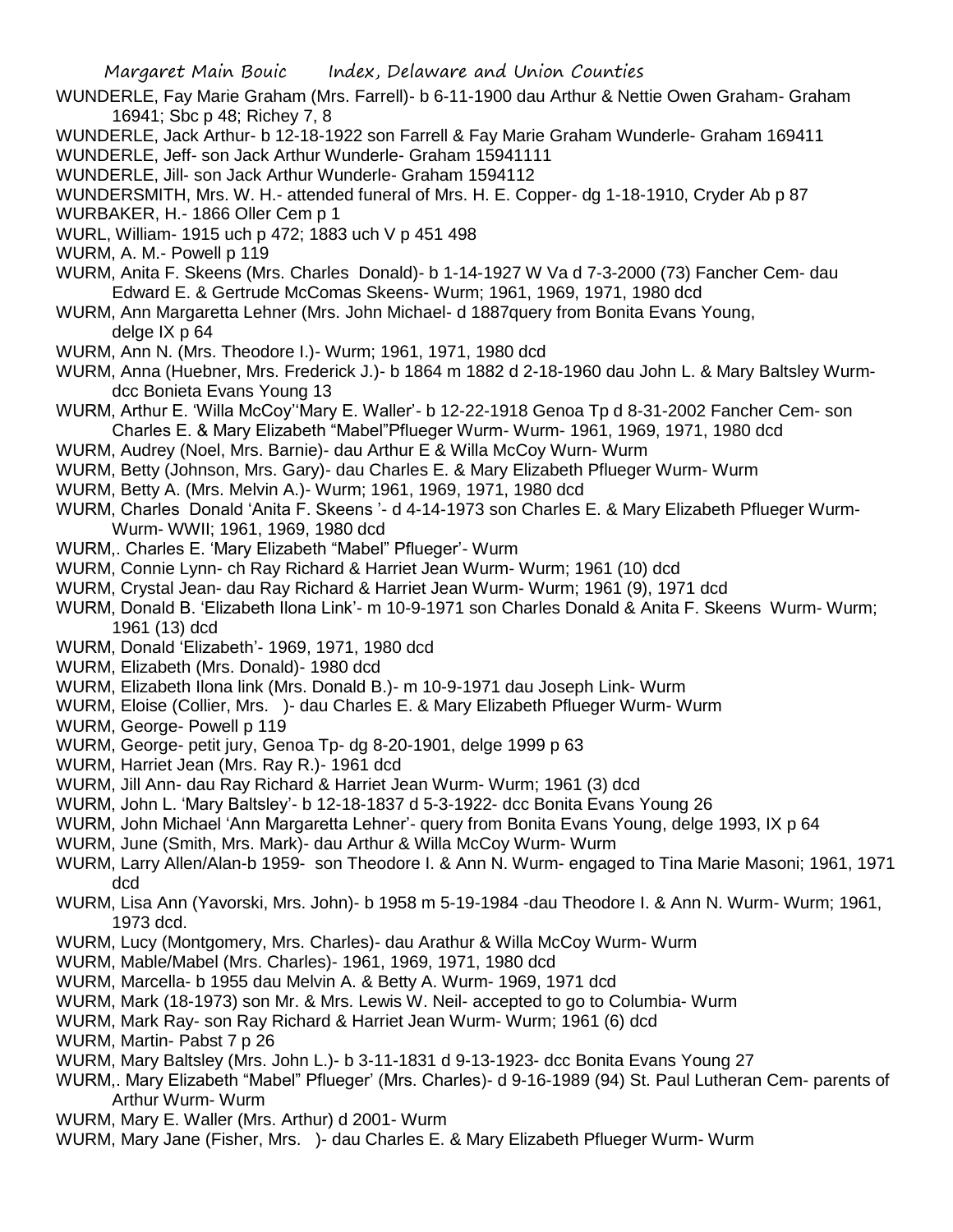WURM, Dr. Melvin A. 'Betty A.'- son Charles E. & Mary Elizabeth Pflueger Wurm- Wurm- 1961, 1969, 1971, 1980 dcd

WURM, Nancy (Pfautsch, Mrs. )- dau Arthur & Willa McCoy Wurm- Wurm

WURM, Ray Richard 'Harriet Jean'- d 3-10-1962 (39) Fancher Cem- son Charles E. & Mary Elizabeth Pflueger Wurm- Wurm; 1961 dcd

WURM, Robert- b 1957 son Dr. Melvin A. & Betty A. Wurm- 1971 dcd

WURM, Theodore I. 'Ann N.'- son Charles E. Mary Elizabeth Pflueger Wurm- Wurm- 1961, 1971, 1980 dcd; patrolman

- WURM, Wanda (Bennett, Mrs. John)- dau Arthur & Willa McCoy Wurm- Wurm
- WURM, Wanda- dau Charles. Donald & Anita F. Skeens Wurm- Wurm; 1961 (11), 1969, 1971 dcd
- WURM, Wendell C. b 1951 son Charles Donald & Anita F. Skeens Wurm- Wurm;

1961, 1969, 1971 dcd

- WURM, Willa (Mrs. Arthur)- d 10-29-1975 (62)- Wurm 1969, 1971 dcd
- WURN, Lenhart 'Mary Baltzle'- m 9-24-1863 dcm
- WURN, Mary Baltzle (Mrs. Lenhart)- m 9-24-1863 dcm
- WURSCHMIDT, Carol (Mrs. Leo C. Jr.)- Wurschmidt
- WURSCHMIDT, Christopher D. 'Terrie'- son Col Leo C. & Patsey S. Wurschmidt- Wurschmidt
- WURSCHMIDT, Denice M. (TenEyck, Mrs. Kris)- dau Leo C. & Patsey S. Wurschmidt- Wurschmidt
- WURSCHMIDT, Diane A. (Bollinger, Mrs. Tom)- dau Leo C. & Patsey S. Wurschmidt- Wurschmidt
- WURSCHMIDT, George 'Georgene'- brother Col. Leo C. Wurschmidt- Wurschmidt
- WURSCHMIDT, Georgene (Mrs. George)- Wurschmidt
- WURSCHMIDT, Kandy (Mrs. Mark W.)- Wurschmidt
- WURSCHMIDT, Kathleen M. (Hilbert, Mrs. Steven)- dau Leo C. & Patasey Wurschmidt- Wurshcmidt
- WURSCHMIDT, Col. Leo C. 'Patsey S.'- d 8-2-1996 (71) Arlington Cem, Washington D. C.- son Leopold C. & Mary Genevieve Wurschmidt- WWII Wurschmidt
- WURSCHMIDT, Leo C. Jr. 'Carol'- son Col. Leo C. & Patsey S. Wurschmidt- Wurschmidt
- WURSCHMIDT, Leopold C. 'Mary Genevieve'- parents of Col Leo C. Wurschmidt- Wurschmidt
- WURSCHMIDT, Mark W. 'Kandy'- son Col Leo C. & Patsey S. Wurschmidt- Wurschmidt
- WURSCHMIDT, Mary Genevieve (Mrs. Leopold C.)- Wurschmidt
- WURSCHMIDT, Michael D. 'Tina'- son Col Leo C. & Patsey S. Wurschmidt- Wurschmidt
- WURSCHMIDT, Suzanne (Mrs. Todd N.)- Wurschmidt
- WURSCHMIDT, Teresa C. (Granam, Mrs. Steven)- dau Col Leo C. & Patsey S. Wurschmidt- Wurschmidt
- WURSCHMIDT, Terri (Mrs. Christopher D.)- Wurschmidt
- WURSCHMIDT, Tina (Mrs. Michael D.)- Wurschmidt
- WURSCHMIDT, Todd N. 'Suzanne'- son Col Leo C. & Patsey S. Wurschmidt- Wurschmidt
- WURTSBACHER, Della (Mrs.Edward A.)- Wurtsbacher
- WURTSBACHER, Edward A. 'Della'- d 6-30-1969 (80) -Wurtsbacher
- WURTSBACHER, Edward A.- son Edward A. & Della Wurtsbacher- Wurtsbacher
- WURTSBACHER, (Jensen, Mrs. Coy)- dau Edward A. & Della Wurtsbacher- Wurtsbacher
- WURTSBACHER, Ruth (Switzer, Mrs. )- dau Edward A. & Della Wurtsbacher- Wurtsbacher
- WURTSBACHER, Viola (Roberts, Mrs. )- dau Edward A. & Della Wurtsbacher- Wurtsbacher
- WURSBAUGH, Celcillia Wells (Mrs. John)- lic 1-18-1870 ucm 4677
- WURSBAUGH, John 'Celcillia Wells'- lic 1-18-1870 ucm 4677
- WURSCHMIDT, Diane- 1981 ucd
- WURSCHMIDT, Kathleen- dau Leo C. Wurschmidt- Wurschmidt- engaged to Steven Donald Hilbert WURSCHMIDT, Leo C. 'Patsy'- 1981 ucd
- WURSCHMIDT, Patsy (Mrs. Leo C.)- 1981 ucd
- WURSCHUM, Kenneth- 1980 dcd
- WURTABACHER, George- son Henry & Mary Elizabeth Hoffman Wurtabacher- dg 7-1-1913, Cryder Ab p 46
- WURTABACHER, Harry- son Henry & Mary Elizabeth Hoffman Wurtabacher- dg 7-1-1913, Cryder Ab p 46
- WURTABACHER, Henry 'Mary Elizabeth Hoffman'- m 1-1-1873, dg 7-1-1913 Cryder Ab p 46
- WURTABACHER, Mary Elizabeth Hoffman (Mrs.Henry)(Schildorfer ,Mrs, J. J.) m 1-1-1873; dg 7-1-1913, Cryder Ab p 46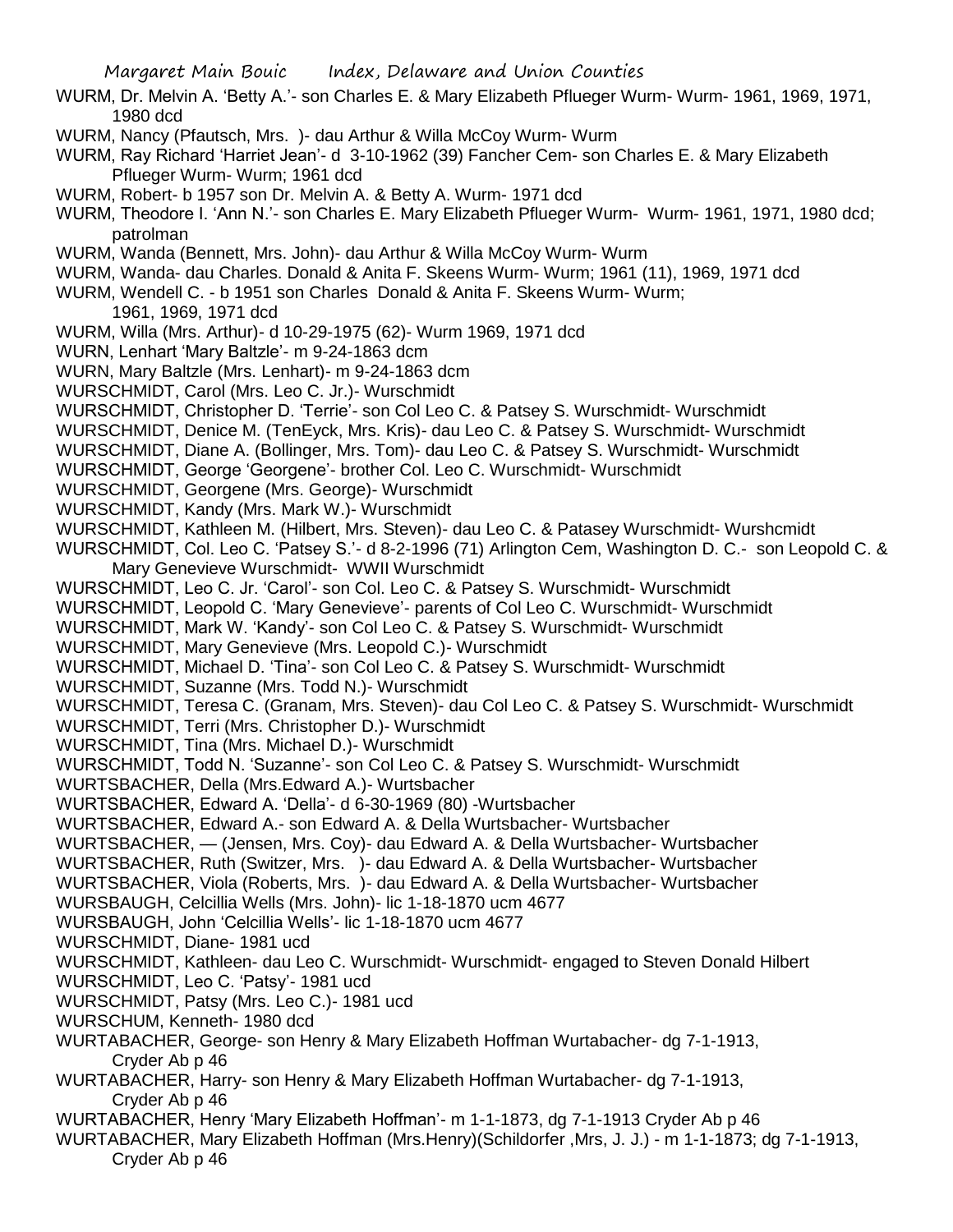WURTABACHER, ---- (Sparks, Mrs. )- dau Henry & Elizabeth Hoffman Wurtabacher- dg 7-1-1913, Cryder Ab p 46

WURTBACHER, George- pallbearer fot Mrs. Robert Bradley- dg 3-4-1913, Cryder Ab p 20

WURTSBAUGH- Abigail F. Wilson (Mrs. Dr. Thomas Ferman) - b 9-12-1849 m 10-3-1870 d 10-26-1895,

Claibourne Cem- dau Joseph & Mary Wilson- dumch p 429, unec XXI p 4; 1985 uch p 150; delge 1999 p 66; 1880C Claibourne Tp 179-191 p 17 (32,O,O,O); Un Co Probate Deaths, Vol III

WURTSBAUGH, Alice (Kinney Mrs. Howard)- dau John & Sarah Babs Wurtsbaugh- dumch p 427

WURTSBAUGH, Allison (5-1985) dau Randy Dean & Rachel Ranaud Wurtsbaugh- 1985 uch p 151

WURTSBAUGH, Alma (Kinney, Mrs. Howard O.)- m 3-16-1893 ucm

- WURTSBAUGH, Dr. J. Anthony "Tony" 'Paula Roe'- m 2-14-1968- son Howard Everett . & Margaret Louise Hostetter Wurtsbaugh- 1985 uch p 151; Wurtsbaugh; 1949, 1959 (14) ucd
- WURTSBAUGH, Benjamin-(9-1985) son Randy Dean & Rachel Renaud Wurtsbaugh- 1985 uch p 151 WURTSBSUGH, Bernie (Mrs. Donald)- Wurtsbaugh
- WURTSBAUGH, Bessie- dau John & Srah babs Wurtsbaugh- dumch p 427
- WURTSBAUGH, Brenda (Mrs. Roxy)- 1983 ucd

WURTSBAUGH, Buell 'Velva A.'- b 4-24-1888 d 8-18-1941 York Cem B96 p 70; 1900C York Tp 335-335 p 14 (12,O,O,O); 1910C York Tp 319-319 p 13B (22,O,O,O) m2 1y, laborer, saw mill

WURTSBAUGH, Chauncey A.- b 10-29-1886 d 10-2-1960 Claibourne Cem- son Francis & Jenny Mulvaine

Wurtsbaugh- Wurtsbaugh; 1900C Richwood 306-324 p 12A (13,O,O,O); 1910C Claib. Richwood 347-354 p 12B (23,O,O,O)

- WURTSBAUGH, Clara (Cook, Mrs. )- sister William Wurtsbaugh, , Nellie Burkepile- Wurtsbaugh
- WURTSBAUGH, Clarah- dau David & Ellen Wurtsbaugh- 1880C Taylor Tp 10-10 (1,O,O,O)

WURTSBAUGH, Clarice Ann (Phillips, Mrs. Ron)- b 1960 dau Emmett, Jr. & Patricia Ann Smith. Wurtsbaugh-Wurtsbaugh; 1967, 1971, 1983 u cd

- WURTSBAUGH, Clarice (Mrs. Emmett)- 1949 ucd
- WURTSBAUGH, David- son David Harrison & Lucinda Spiva Wurtsbaugh- dumch p 427; 1860C Leesburg Tp 472 (4,O); 1870C Leesburg Tp 208-215 p 26 (13,O)
- WURTSBAUGH, David Harrison 'Lucinda Spiva'- b 4-21-1819 d 5-27-1889 (70); dumch p 427; 1915 uch p 851; Pabst Pion I p 128; 1883 uch IV p 519; 1985 uch p 150; 1860C Leesburg Tp 472 (42,O) 1870C Leesburg Tp 205-215 p 26 (51,O); 1880C Claibourne Tp 146-154 p C198 (61,O,O,O) farmer
- WURTSBAUGH, Della (Grindall, Mrs. Festus A. )- m 11-3-1892 ucm dau John & Sarah Babs Wurtsbaughdumch p 427
- WURTSBAUGH, Donald- son Emmett & Clarice Wurtsbaugh- 1949 ucd

WURTSBAUGH, Donald 'Bernie'- b 1966- son Emmett, Jr. & Patricia Ann Smith Wurtsbaugh- Wurtsbaugh; 1967, 1971, 1973, 1979, 1981, 1983 ucd

- WURTSBAUGH, Donald T. 'Lou Victoria Smith'- m 6-10-1988 Wurtsbaugh
- WURTSBAUGH, Emanuel- son David Harrison & Lucinda Spiva Wurtsbaugh- dumch p 427
- WURTSBAUGH, Emmett 'Clarice A. Moffett'- b 2-10-1891/2 m 1916 d 2-21-1970 (79) Claibourne Cem son Francis & Jenny Mulvaine Wurtsbaugh- Wurtsbaugh; 1949 ucd; 1900C Richwood 306-324 p 12A (8,O,O,O): 1910C Claib. Richwood 347-354 p 12B (18,O,O,O)

WURTSBAUGH, Emmett, Jr. 'Patricia Ann Smith.'- b 10-25-1925 m 2-18-1950 d 9-20-2000 (74) Claibourne Cem- Wurtsbaugh; WWII; 1959, 1967, 1971, 1973, 1979, 1981, 1983 ucd

- WURTSBAUGH, Emogene- dau Emmett & Clarice Wurtsbaugh- 1949 ucd
- WURTSBAUGH, Ethel- b 10-1990 dau L. Francis & Jennie mulvaine Wurtsbaugh- 1900C Richwood 306-324 p 12A (11,O,O,O); 1910C Claib. Richwood 348-354 p 12B (21,O,O,O) div.
- WURTSBAUGH, Ferman 'Verna M. '- b 2-22-1873 d 1-1945 son Dr. Thomas Ferman & Abigail F. Wilson Wurtsbaugh- dumch p 439; 1900C Richwood 77-83 p 4A (27,O,O,O) chemist; 1910C Claibourne Tp 371-378 p 13B (36,O,O,O) m 7y
- WURTSBAUGH, Dr. F. M.- 1915 uch p 500
- WURTSBAUGH, Francis'Jenny Mulvaine'- m 3-27-1884 d 11-17-1936 Un Co Journal, 9-2-1940- son David Harrison & Lucinda Spiva Wurtsbaugh- dumch p 427; 1860C Leesburg Tp 472 (11/12,O); 1870C Leesburg Tp 208-215 p 26 (11,O); 1880C Claib. Tp 146-154 p C198 (20,O,O,Va); 1910C Claib. Tp Richwood 347-354 p 12B (50,O,O,O)
- WURTSBAUGH, Gary L.'Peg'- b 1955 son Emmett, Jr. & Patricia Ann Smith Wurtsbaugh- Wurtsbaugh; 1959,. 1967, 1971, 1973 ucd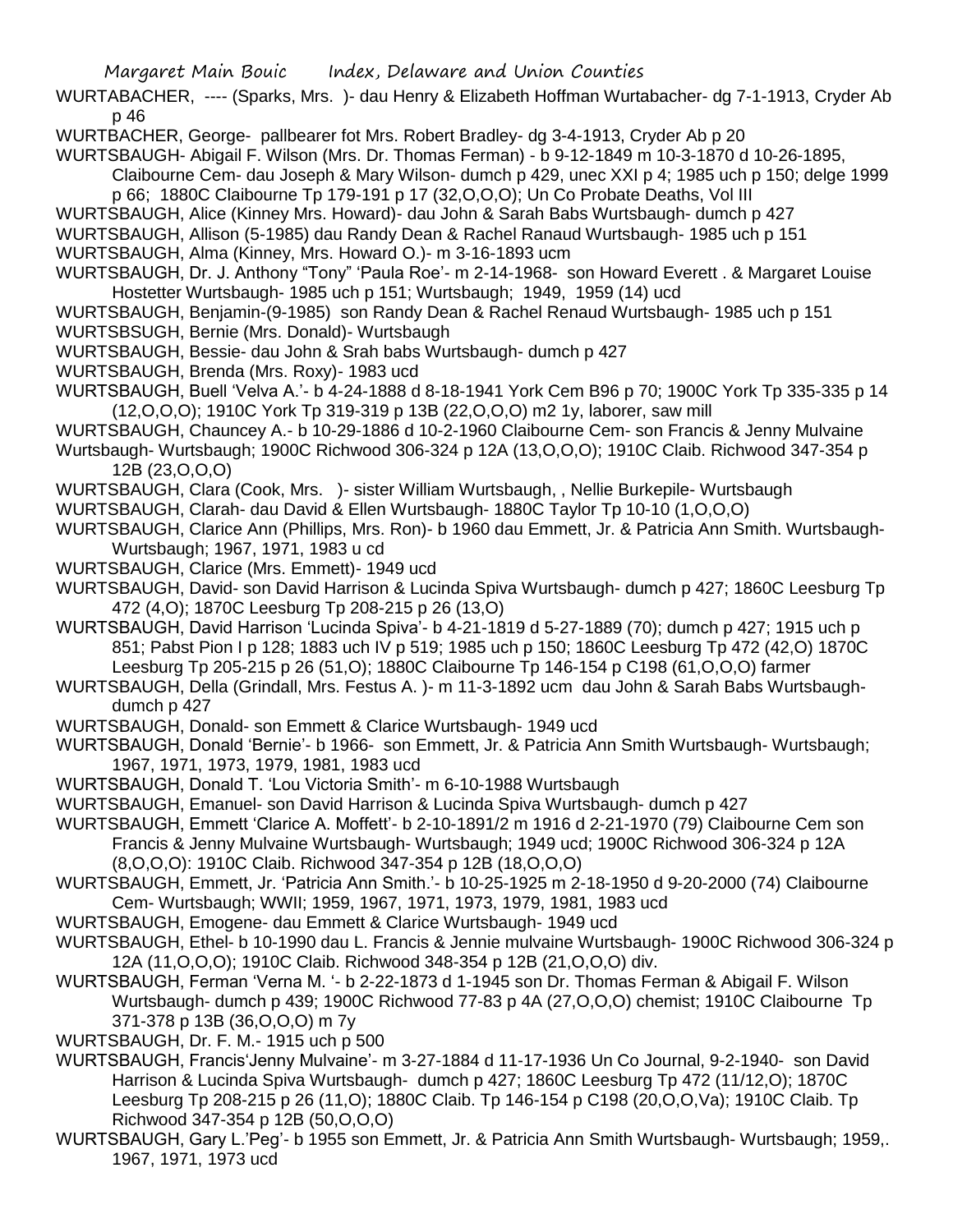WURTSBAUGH, H.- d 5-27-1889 Un Co Probate Deaths, Vol III

WURTSBAUGH, Hannah/Harriet (Smart, Mrs. Isaac)- m 1-10-1872 ucm 5041 dau David Harrison & Lucinda Spiva Wurtsbaugh- dumch p 426, 427; 1883 uch V p 651; 1860C Leesburg Tp 472 (8,O); 1870C Leesburg Tp 208-215 p 26 (18,O)

WURTSBAUGH, Howard- d 2-26-1904 Un Co Probate Deaths, Vol III

WURTSBAUGH, Howard- b 12-17-1876 son Dr. Thomas Ferman & Abigail F. Wilson Wurtsbaugh- dumch p 429; 1880C Claib. Tp 179-191 p 17 (4,O,O,O); 1900C Rchwood 77-83 p 4A (25, O,O,O) dentist

- WURTSBAUGH, Howard Everett'Margaret Louise Hostetter'- b 8-29-1913 m 1941 d 2-17-1974 Claibourne Cem- son Dr. Firman & Verna M. Blue Wurtsbaugh- 1985 uch p 150; Wurtsbaugh
- WURTSBAUGH, James- d age 20; son David Harrison & Lucinda Spiva Wurtsbaugh- dumch p 427; 1860C Leesburg Tp 472 (6,O); 1870C Leesburg Tp 208-215 p 26 (16,O)
- WURTSBAUGH, Jason Howard (12-1985) son Randy Den & Rachel Renaud Wurtsbaugh- 1985 uch p 151 WURTSBAUGH, Jennie- dau John & Sarah Babs Wurtsbaugh- dumch p 427
- WURTSBAUGH, Jennie Mulvaine (Mrs Francis C.)- b 9-28-1863, Claib. Tp m 3-27-1884 d 9-1940 (76) Claibourne Cem. dumch p 428; Wurtsbaugh; 1900C Richwood 306-324 p 12A (35,O,O,O) m 16y, 6 ch, 5 living; 1910C Claib. Tp Richwood 347-34 p 12B (47,O,O,O) 7 ch, 6 living
- WURTSBAUGH, Jennie R.- d 2-11-1908 Un Co Probate Deaths, Vol III
- WURTSBAUGH, Jeramie- b 1977 ch Junior & Kathy Wurtsbaugh- 1981 ucd
- WURTSBAUGH, Jessie (Schumacher Mrs. )- dau William T. & Mary Wurtsbaugh- Wurtsbaugh
- WURTSBAUGH, Jessica- dau Junior & Kathy Wurtsbaugh- 1981 ucd
- WURTSBAUGH, John- son David Harrison & Lucinda Spiva Wurtsbaugh- 1860C Leesburg Tp 472 (17,O); 1870C Leesburg Tp 208-215 p 26 (27,O)
- WURTSBAUGH, John 'Sarah Babs'- lic 10-1-1870 ucm 4788; dumch p 427; Pabst Pion I p 128
- WURTSBAUGH, Jonathan- b 1982 son Roxy L. & Brenda Wurtsbaugh- 1983 ucd
- WURTSBAUGH, June (Henderson, Mrs. )- sister Emmett, Jr. Wurtsbaugh- Wurtsbaugh
- WURTSBAUGH, Junior'Kathy''Sandy'-b 1953 son Emmett, Jr. & Patricia Ann Smith Wurtsbaugh- Wurtsbaugh; 1959, 1967, 1971 ucd
- WURTSBAUGH, J W.- 1883 uch IV p 519
- WURTSBAUGH, Kathy (Mrs. Junior)- 1981, 1983 ucd
- WURTSBAUGH, L.- d 12-1872- 1883 uch IV p 534
- WURTSBAUGH, Laura- dau David Harrison & Lucinda Spiva Wurtsbaugh- dumch p 427, 428

WURTSBAUGH, Leanna K. Moyer (Cereoli, Mrs. Mickey)- dau Donald T. & Lou Victoria Smith Wurtsbaugh-Wurtsbaugh

- WURTSBAUGH, L. F. 'Jennie'- b 7-1860 1900c Richwood 306-324 p 12A (39,O,O,O) m 16y, drayman
- WURTSBAUGH, Lou Victoria Smith (Mrs. Donald T.) B 1-14-1932 Byhalia m 6-10-1988 d 3-20-2002
- Claibourne Cem dau Charles H. & Lida Vannausdle Smith- Wurtsbaugh
- WURTSBAUGH, Lucinda- d 12-17-1898 Un Co Probate Deaths, Vol III
- WURTSBAUGH, Lucinda Spiva (Mrs. David Harrison)- b 1824, Va, dau John & Harriet Spiva- dumch p 427; 1915 uch p 851; Pabst Pion I p 128; 1860C Leesburg Tp 472 (36,Va); 1870C Leesburg Tp 208-215 p 26 (46,Va); 1880C Claib. Tp 246-154 p C198 (56,Va,Va,Va)
- WURTSBAUGH, Margaret Louise Hostetter (Mrs. Howard E.)- m 8-10-1941 d 7-31- 1994 (73) Claibourne Cem- dau Waldo & Coral Ward Hostetter; 1985 uch p 151 ; Wurtsbaugh; 1949, 1959, 1967, 1971, 1973, 1975, 1979, 1981, 1983 ucd
- WURTSBAUGH, Marnie- dau Dr. J. Anthony & Paula Roe Wurtsbaugh- 1985 uch p 150
- WURTSBAUGH, Mary (Bacon, Mrs. Perry)(Cameron, Mrs. Malcolm)- dau David Harrison & Lucinda Spiva Wurtsbaugh- dumch p 427. 428; 1915 uch p 851; 1870C Leesburg 208-215 p 26 (2,O); 1880C Claib. Tp 146-154 p Claibourne 198 (11,O,O,Va)
- WURTSBAUGH, Mary E. (Mrs. William T.)- d 12-2-1963 (79) buried Fairview Memorial- Wurtsbaugh; 1961 dcd WURTSBAUGH, May- dau John & Sarah Babs Wurtsbaugh- dumch p 427
- WURTSBAUGH, Minnie (Mrs. Dr;)(Boyd, Mrs. )- b 8-1868 1900C Richwood 77-83 (31,O,O,O) m 2y, no ch; 1910C York Tp 323-323 (43,O,O,O); 1910C Claib. Tp Richwood 316-323 p 11B (40,O,O,O) m2 12y
- WURTSBAUGH, Megan- dau Dr. J. Anthony & Paula Roe Wurtsbaugh- 1985 uch p 150
- WURTSBAUGH, Nancy (McMahan, Mrs. Walter S.)- m 8-12-1879 ucm 6511
- WURTSBAUGH, Nancy (Reed, Mrs. Benjamin)- dau David Harrison & Lucinda Spiva Wurtsbaugh- dumch p 426, 427; 1870C Leesburg Tp 208-215 p 26 (8,O)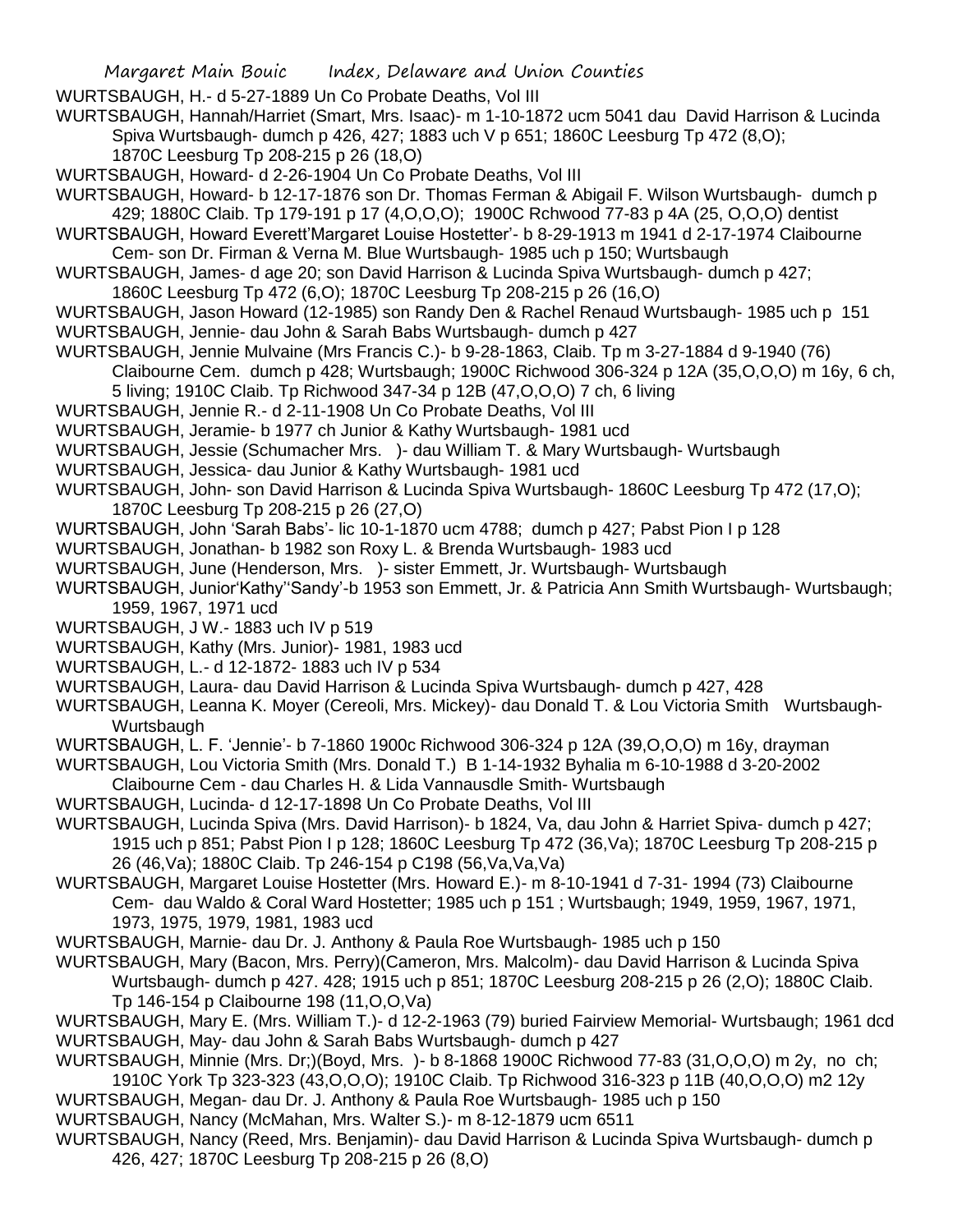- WURTSBAUGH, Lina /Nina M. Twin dau L. Francis . & Jennie L.Mulvaine Wurtsbaugh- 1900C Richwood 306-324 p 12A (2,O,O,O); 1910C Claib. Tp Richwood 347-354 p 12B (12,O,O,O)
- WURTSBAUGH, Neina R.- twin dau L. Francis & Jennie Mulviane Wurtsbaugh- 1900C 306-324 p 12A (2,O,O,O); 1910C Claib. Tp Richwood 347-354 p 12B (12,O,O,O)
- WURTSBAUBH, Nellie (Burkepile, Mrs. )- sister William Wurtsbaugh, Clara Cook- Wurtsbaugh
- WURTSBAUGH, Nellie M.- b 12-1891 dau Minnie J. Wurtsbaugh Boyd- 1900C 335-335 York Tp
- (8,Tenn,O,O,O); 1910C York Tp 323-323 p 13B (18,O,O,O); granddau Joseph & Minnie Boyd WURTSBAUGH, Paige- dau Dr. J. Anthony & Paula Roe Wurtsbaugh- 1985 uch p 151
- WURTSBAUGH, Patricia Ann Smith (Mrs. Emmett, Jr.)- b 4-27-1934 Byhalia m 2-18-1950 d 9-21-1995 Claibourne Cem- dau Charles Henry & Lida Vannausdale Smith- Wurtsbaugh; 1959, 1967, 1971, 1973, 1979 ucd
- WURTSBAUGH, Paula Roe (Mrs. J. Anthony)- m 2-14-1968- 1985 uch p 151
- WURTSBAUGH, Peg (Mrs. Gary)- Wurtsbaugh
- WURTSBAUGH, Rachel Renaud (Mrs. Randy Dean)- m 8-1971, 1985 uch p 151
- WURTSBAUGH, Randy Dean 'Rachel Renaud'- b 10-2-1946 m 8 -1971 1985 uch p 151- son Howard Everett & Margaret Louise Hostetter Wurtsbaugh- 1985 uch p 151; Wurtsbaugh; 1959 (13) ucd
- WURTSBAUGH, Robert, Jr.- son Emmett & Clarice Wurtsbaugh- 1949 ucd
- WURTSBAUGH, Rocky 'Rose''Brenda'- b 1952- son Emmett, Jr. & Patricia Ann Smith . Wurtsbaugh-Wurtsbaugh; 1959, 1967, 1971, 1979 ucd
- WURTSBAUGH, Ronald- son Howard E. & Maargaaret Wurtsbaugh- 1949 ucd
- WURTSBAUGH, Rose (Mrs. Rocky)- 1979 ucd
- WURTSBAUGH, Roxy L. 'Brenda'- 1983 ucd
- WURTSBAUGH, Ruth B. (Beckwith, Mrs. Francis)- m 6-1927- dau Dr. Firman M. & Verna M. Wurtsbaugh-1985 uch p 150 1910C Claib. Richwood 371-378 p 13B (4,O,O,O)
- WURTSBAUGH, Samuel M.- d 1874, Montana- son David Harrison & Lucinda Spiva Wurtsbaugh- dumch p 427; 1860C Leesburg Tp 472 (11,O); 1870C Leesburg Tp 208-215 p 26 (21,O)
- WURTSBAUGH, Sandy (Mrs. Junior)- Wurtsbaugh
- WURTSBAUGH, Sarah Babs (Mrs. John)- lic 10-1-1870. ucm 4788; dumch p 317 see Wurtzbaugh
- WURTSBAUGH, Sarah (Curtis. Mrs. O. H.)- m 3-4-1860 ucm 4788
- WURTSBAUGH, Sarah (Daugherty, Mrs. Ross)- dau David Harrison & Lucinda Spiva Wurtsbaugh- dumch p 427
- WURTSBAUGH, Starling F..G (Arrand, Mrs. Walter)- b 2-27-1906 d 8-5-1959 (53) Claibourne Cem- dau Francis & Jenny Mulvaine Wurtsbaugh- 1910C Claib. Tp Richwood 347-354 p 12B (3,O,O,O)
- WURTSBAUGH, Sherman- son Thomas & Abigail Wurtsbaugh- 1880C Claib. Tp 17 9-191 p 17 (7,O,O,O)
- WURTSBAUGH, Dr. Thomas Ferman 'Abigail F. Wilson''Minnie'- b 6-8- 1845 m 10-30-1870 son David Harrison & Lucinda Spiva Wurtsbaugh- dumch p 427, 428, 429; 1915 uch p 502; 1883 uch IV p 519, 1985 uch p 42, 43, 150. 151; 1915 uch p 500; Rausch p 583; Pabst Pion I p 128; delge 1999 p 88 ; 1860C Leesburg Tp (15,O); 1870C Leesburg Tp 208-215 p 26 (25,O); 1880C Claibourne Tp 179-191 p 17 (35,O,Va,O); 1900C Richwood 77-83 p 4A (54,O,O,O)m 2y; 1910C Claib Tp Richwood316-323 p 11B (60.O,O,O0 m2 12y
- WURTSBAUGH, Velva A. (Mrs. Buell C.)- 1910C York Tp 319-319 (17,O,O,Ky)
- WURTSBAUGH, Verna M. Blue (Mrs. Dr. Firman M.) B 1876 d 4-1945; 1985 uch p 150; 1910C Claib. Tp Richwood 371-378 p 13B (33,O,O,O) m 7y, 1 ch
- WURTSBAUGH, Wilda (Elliott, Mrs. Lewis)- sister Emmett Wurtsbaugh, Jr.- Wurtsbaugh
- WURTSBAUGH, William- d 2-18-1965- Fairview Mem. Pk. (burns) brother Nellie Burkepile, Clara Cook-Wurtsbuagh
- WURTSBAUGH, William T. 'Mary D.'- 1961 dcd
- WURTZ, D. M.- pallbearer for Mrs. M. Pehrson- dg 1-31-1910. Cryder Ab p 92
- WURTZ, J. M.- pallbearer for Mrs. M. Pehrson- dg 1-31-1910, Cryder Ab p 92
- WURTZBACHER, ----- (Allbright, Mrs. Fred W.)- dau ----& Catherine Wurtzbacher- dg 1-10-1899. Cryder Ab p 180;
- WURTZBACHER, Catherine (Mrs. )- b 1826 Ger to US 1865 dg 1-10-1899 Cryder Ab p 180
- WURTZBACHER, George Conrad- b Ger d Sunday (72) dg 7-10-1900. Cryder Ab p 28
- WURTZBACHER, George G.- son ----& Catherine Wurtzbacher- dg 1-10-1899, Cryder Ab p 180
- WURTZBACJER. George H. b 1847 d 1879 Oak Grove Cem , Powell p 443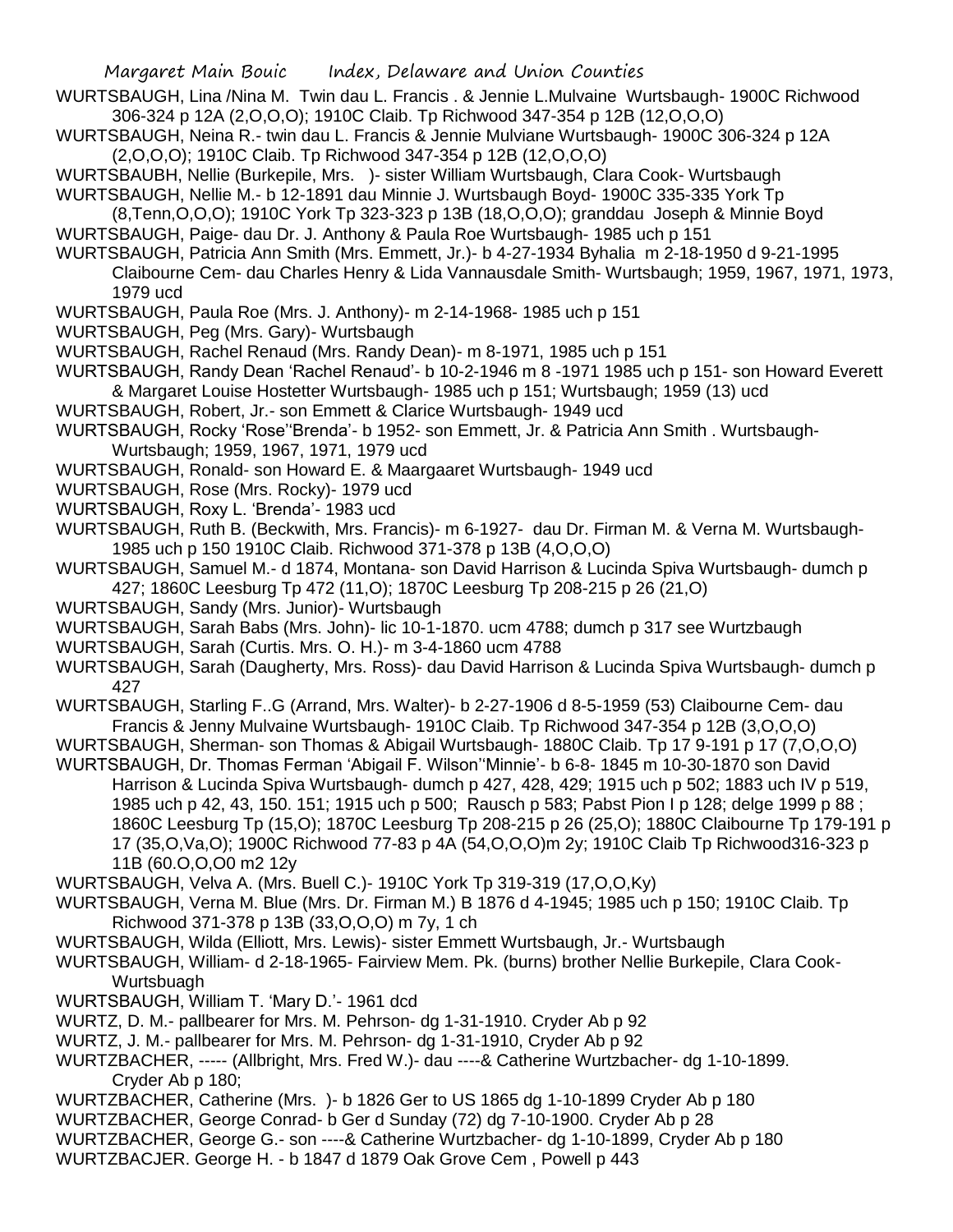- WURTZBACHER, Harry- d Springfield 4-20-1903. dg 4-21-1903. Cryder Ab p 181
- WURTZBACHER, Henry- parents of Sarah Wurtzbacher Rose- dg 2-26-1904, Cryder Ab p 227

WURTABACHER, Henry- d Tuesday; Oak Grove Cem ; children, Mary Wolf, Henry, Frank, Rita Cowles, Edward, Letta; dg 4-12-1913, Cryder Ab p 115

WURTZBACHER, Louie- son ---- & Catherine Wurtzbacher- dg 1-10-1899, Cryder Ab p 180

WURTZBACHER, Sarah (Rose, Mrs. )- dau Mr. And Mrs. Henry Wurtzbacker- dg 2-26-1904, Cryder Ab p 227

- WURTZBACHER, William T. 1880C Paris Tp 532-582 p 54 (19,O,Ger,Ger) boarder with George Thapp, works in back yard
- WURTZBACHER, ----(Zimmerman, Mrs. H. L.) dau ----Catherine Wurtzbacher- dg 1-10-1899; Cryder Ab p 64
- WURZBACHER, Frederica (Mrs. George)- dg 3-1-1904. Cryder Ab p 228
- WURZBACHER, George 'Frederica'- parents of Sarah Johanna- dg 3-1-1904, Cryder Ab p 228
- WURZBACHER, Sarah Johanna (Rose, Mrs. John)- b 3-18-1877 m 9-27-1898 d Feb 1904 (26-7-29) dau
	- George H. & Frederica Wurzbacher- dg 3-1-1904 Cryder Ab p 228
- WYALL, William, Tax duplicate 1819 Marlborough Tp; delge 1992, VIII p 56
- WYAN, Benjamin A.- son Henry & Talitha Jane Fleming Wuan- dumch p 162
- WYAN, Catherine (Fleming, Mrs. William)- dumch p 396; 1880 dch p 796
- WYAN, Elizabeth (Fleming, Mrs. Isaac)- b 5-10-1796 m 11-7-1816 d 3-5-1871; dcc Ona Fleming Drake 17; Isabelle Willey Tobey 25; dau John Wyan- Powell p 332; dumch p 91, 276, 296, 351
- WYAN, George- b 8-5-1869 (48-6-20) Whitehall Cem- Powell p 340
- WYAN, Henry 'Talitha Jane Fleming- dumch p 352
- WYAN, John- dumch p 396
- WYAN, Margaret (Fleming, Mrs. Isaac)- 1880 dch p 809
- WYAN, Nellie- dau Henry & Talitha Jane Fleming Wyan- dumch p 352
- WYAN, Talighta Jane Fleming (Mrs. Henry)- dau Benjamin & Hannah A. Worth Flemingdumch p 352
- WYANDANCE, Chief- delge IX 1993 p 70
- WYANDT, (Mrs. Charles C.- granddau of Marcia Parrish Rhodes- dg 2-1-1907. Cryder Ab p 11
- WYANT, Albert E.-d 7-16-1985 son Harry L. Wyant- Wyant; 1969, 1971 dcd
- WYANT, A. J.- 1883 uch V p 188
- WYANT, Carolyn B. (Mrs. Charles H.)- b 9-7-1878 d 6-24-1964 (86) bur Glendale Cal.- dau Wallace & Mary Linder - Wyant
- WYANT, Charles H. 'Carolyn B. Linder'- d 1940- yatn
- WYANT, Charlotte (Emerson, Mrs. James H.)- m 3-10-1856 ucm
- WYANT, Clyde L/C.'May I.'- d 5-29-1984 son Harry L. Wyant- Wyant; dpc p 68. 78
- WYANT, Elizabeth Ann (Spain, Mrs. Moses) m 9-29-1859 ucm 2931l mt 1859; Spain, Irwin letter
- WYANT, Elizabeth (Rogers, Mrs. William)- Powell p 317
- WYANT, Faye Roberts (Mrs. James F.)- b 3-14-1922 Texas d 4-23-2004 (82) Radnor Cem- dau Ralph & Fletwood Kemp Robert Wyant; 1980 dcd
- WYANT, Geoffrey L. 'Carole Shih-ying Chang'- b 7-25-1956 Delaware d 6-16-1996 (39)Cal, airplane accident, son Robert E. & Suzanne Manuel Wyant- Wyant
- WYANT, Gerri L. (Baxter, Mrs. Terry)- dau James F. & Faye Roberts Wyant- Wyant
- WYANT, Gregory A.- son Geoffrey L. & Carole Chang Wyant- Wyant
- WYANT, Harry L.- d 12-18-1961 (90)- Wyant
- WYANT, Helen (Vanausdle, Mrs. )- sister Albert E., Clyde L. Wyant- Wyant
- WYANT, Irene (Duerr, Mrs. )- sister Albert E., Clyde L. Wyant- Wyant
- WYANT, James- son Clyde & Mary I. Wyant- Wyant
- WYANT, James F. 'Faye R.'- 1980 dcd
- WYANT, James 'Roberta Griffin'- m 8-18-1953 Delaware Wyanat
- WYANT, Jane (Chadwick, Mrs. )- dau Robert E. & Suzanne Manuel Wyant- Wyant
- WYANT, John J.- 1883 uch IV p 486, 536- see Wiant
- WYANT, Julia (James, Mrs. Larry) dau James & Faye Roberts Wyant- Wyant
- WYANT, Kathie (Martin, Mrs. )- dau Robert E. & Suzanne Manuel Wyant- Wyant
- WYANT, Linda (Mrs. Steven)- Wyant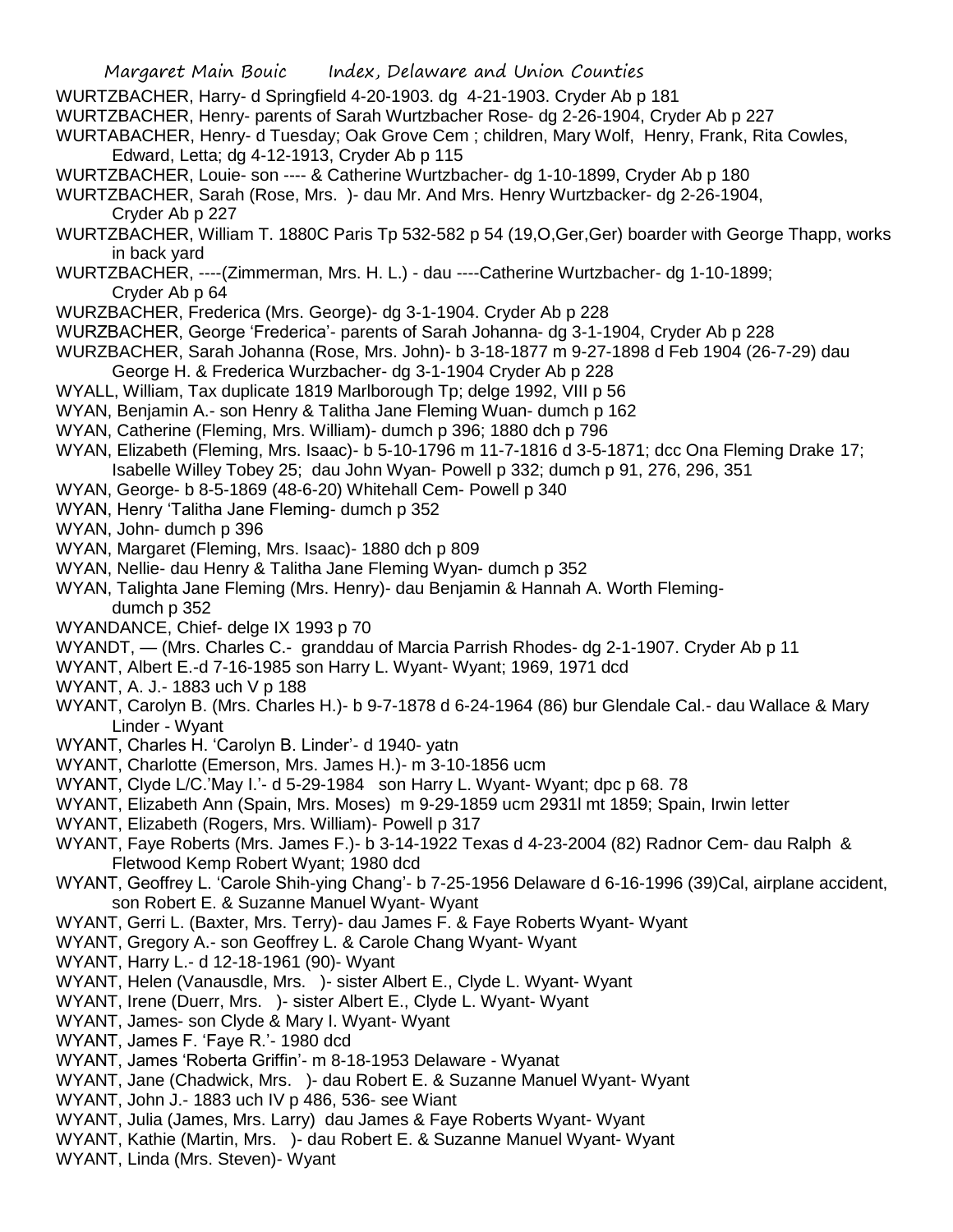- WYANT, Martha (Starr, Mrs. )- sister Harry L. Wyant- Wyant
- WYANT, Mary Jane (Vangorden, Mrs. George)- m 5-23-1955 ucm 2288
- WYANT, Mary (McCay, Mrs. Samuel P.)- m 1842
- WYANT, May I. (Mrs. Clyde L.) b 3-6-1906 Delaware d 7-13-1988 (82) Oak Grove Cem Wyant
- WYANT, Michael 'Rhonda'- son James & Roberta Griffin Wyant- Wyant
- WYANT, Nancy Ann Spurgin (Mrs. William)- m 9-11-1861 ucm 3217
- WYANT, Patricia ( , Mrs. Victor)- dau James & Roberta Griffin Wyant- Wyant
- WYANT, Rebecca E.- dau Geoffrey & Carole Chang Wyant- Wyant
- WYANT, Rhonda (Mrs. Michael)- Wyant
- WYANT, Robert- son Clyde L & May I. Wyant- Wyant
- WYANT, Robert- son Mrs. Thomas Wyant- dg 3-12-1907, Cryder Ab p 25
- WYANT, Roberta Griffin (Mrs. James)- m 8-18-1953- Wyant
- WYANT, Mrs. Rev.- dau Mrs. M. M. Spaulding- dg 8-6-1909, Cryder Ab p 51
- WYANT, Ruby (Kinsler, Mrs. )- dau Harry L. Wyant- Wyant
- WYANT, (Mrs. Thomas)- d Saturday, grip, dg 3-12-1907. Cryder Ab p 25
- WYANT, ---- (Dwinnel, Mrs. W. B.)- dau Mrs. Thomas Wyant- dg 3-12-1907, Cryder Ab p 25
- WYANT, ----(Williams, Mrs. )- dau Mrs. Thomas Wyant- dg 3-12-1907, Cryder Ab p 25
- WYANT, Steven 'Linda'- son James & Roberta Griffin Wyant- Wyant
- WYANT, Tim- son Robert E. & Suzanne Manuel Wyant- Wyant
- WYANT, Toni A. Reynolds (Mrs. Donald)- dau James & Faye Roberts Wyant- Wyat
- WYANT, William brother Harry L. Wyant- Wyant
- WYANT, William 'Nancy Ann Spurgin'- m 9-11-1861 ucm 3217
- WYATT, Rev.- 1880 dch p 464
- WYATT, Reunion-dg 7-28-1891,dg 8-26-1892 (2nd) dg 8-22-1893 (3rd) 8-7-1894 (4th) Semi dg 8–26-1898
- WYATT, Alice (Stidam, Mrs. )- dau Wade H. Sr. & Lucy Brown Wyatt, Wyatt; 1959 (20) ucd
- WYATT, Amy Lynn Colwell (Mrs. Roy E.)- b 6-14-1971 d 6-18-1990 (19) Westfield Cem- dau Patrick & Lois Grooms Colwell- Wyatt
- WYATT, Ann- mother-in-law of Onesimus A. & Mary Sharri??; 1910C Taylor Tp 244-249 p 6A (75,Mass,Md,Md)
- WYATT, Anna Brundige (Mrs. Nathaniel)- d 2-23-1838 (75y6m) Wyatt Cem, Powell p 307; dau William & Annie? Brundige- dumch p 102; rs p 7; dcw Bk 2 p 281l dg 9-2-1892
- WYATT, Anna (Mrs. Jesse)- 1880C Jerome Tp 253-261 (27,Vt,Ky,O)
- WYATT, Anna Main (Mrs. Daniel)- m 1-8-1832, dcga p 56; Ohio State Gazette
- WYATT, Anna Ruth- b 2-28-1903 d 9-5-1910 dau Thomas W. & Ida May Langstaff Wyatt, Maugans Anc p 224; dg 9-13-1910 Cryder Ab p 156
- WYATT, Anna- d 3-30-1817 (2m13d) Wyatt Cem, Powell p 307- dau William & Elizabeth Wyatt
- WYATT, Anthony 'Teresa Hudson'- m 2-14-1984 son Lewis Wyatt- Wyatt
- WYATT, Barbara Jean Hysell (Mrs. James W. "Bill") Wyatt
- WYATT, Barbara- 1983 ucd
- WYATT, Becky (Justice, Mrs. Donald )- dau James W. & Barbara Jean Hysell Wyatt- Wyatt
- WYATT, Becky (Mrs. Wade H. Jr.)- Wyatt
- WYATT, Benjamin- 1835 men p 41 #50 p 73 Marlborough Tp
- WYATT, Betty Lou (Fish, Mrs. C. B.)- dau Wade H. Sr. & Lucy Brown Wyatt- Wyatt
- WYATT, Carla Ann Marks (Mrs. Kevin)- b 1-24-1968 W Va d 5-21-2002 (34) Westfield Cem- dau Charles & Linda Moore Marks- Wyatt
- WYATT, Catherine (Mrs. Cyrus)- 1850C Marlborough Tp 49 p 184 (26.O)
- WYATT, Charlote- dau Nathaniel Wyatt, dcw Bk 1 p 106
- WYATT, Cindy (Sidders, Mrs. Roger)- dau James W. & Barbara Jean Hysell Wyatt- Wyatt
- WYATT, Clara (Luellen, Mrs. )- b 1834 d 1917, Wyatt Cem- Powell p 307
- WYATT, Clara Stemen (Mrs. William Henry)- Wyatt parents of Lura E. Wyatt
- WYATT, Cora Royals (Mrs. Rufus Oliver)- Wyatt
- WYATT, Cyrus 'Catherine'- 1850C Marlborough Tp 49 p 184 (27,O)
- WYATT, Daniel 'Anna Maine'- m 1-8-1832 dcga p 56; Ohio State Gaz. 1820C Marlborough Tp; 1835 men p 41 # 59 p 73 Marlborough Tp
- WYATT, Daniel 'Mary Edwards'- m 4-26-1838 dcm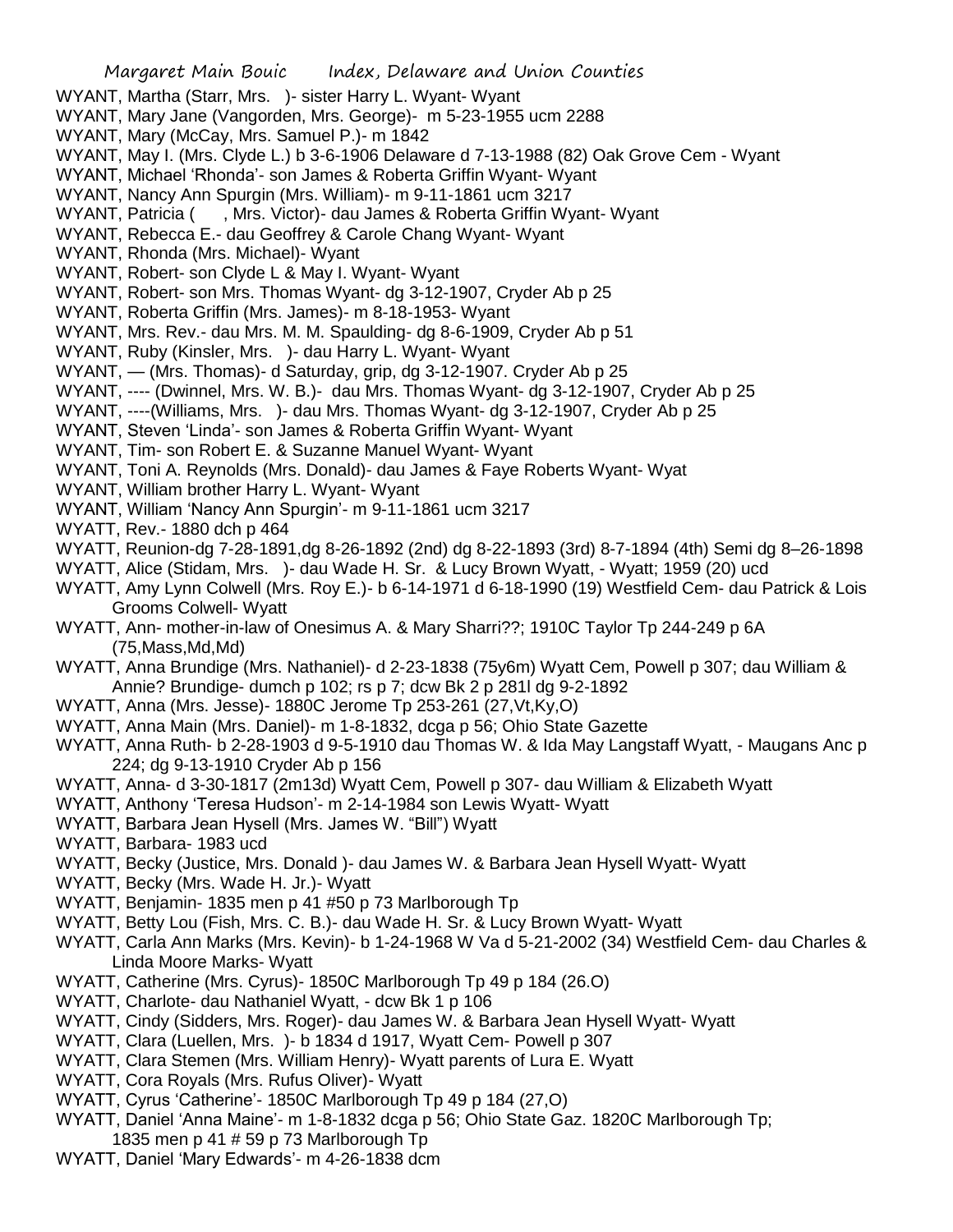- WYATT, Darlene (Mrs. William P.)- 1973 ucd
- WYATT, David- son of Elizabeth Watkins Wyatt, dg 1-14-1910, Cryder Ab p 86
- WYATT, David 'Estella Davis'- m 3-22-1881; dg 8-26-1892
- WYATT, David H.- d 10-11-1864 (40-4-10) Wyatt Cem- Powell p 307- son Samuel Wyatt
- WYATT, David- b 1971 son James H. & Joanne B. Wyatt, 1983 ucd
- WYATT, David H. 'Mary S. Conklin'- d 10-11-1864 Co I Reg OVI- dg 2-12-1894 Cryder Ab p 7
- WYATT, E- Carr-Liggett Reunion- dg 8-27-1901, delge 1999 p 4
- WYATT, Edith (Mrs. Fred)-
- WYATT, Editha (Devore, Mrs. Wright)- m 9-12-1839 dcm
- WYATT, Elias- Freshwater p 186
- WYATT, Eliza (Davis, Mrs. Lewis W.)- dg 10-8-1909, Cryder Ab p 65
- WYATT, Elizabeth Hannaman (Mrs. William)- m 1-9-1808 onwq I
- WYATT, Elizabeth Watkins (Mrs. John B.)- d Monday, dg 1-14-1910, Cryder Ab p 86; Maugans Anc p 220 sister T. P., Walter, Miss Sarah Watkins
- WYATT, Ella Mae Maynard, Mrs. John)- Wade H. Sr. & Lucy Brown Wyatt- Wyatt
- WYATT, Estella Davis (Mrs. David)- b 4-19-1863 m 3-22-1881 d 6-29-1892 (27-2-10)
- WYATT, Ezra- son Nathaniel Wyatt, dcw Bk 1 p 106
- WYATT, Ezra- guardian of 4 children- dcw Bk 1 p 106
- WYATT, Fern- dau John K. Wyatt, b 4-9-1892, dg 8-26-1892
- WYATT, Frances (Robinson, Mrs. Charles)- dau James W. & Barbara Jean Hysell Wyatt- Wyatt
- WYATT, Fred 'Edith'- son William Henry & Clara Stemen Wyatt- Wyatt
- WYATT, Harold- son Wade & Lucy Wyatt, 1959 (17) ucd
- WYATT, Heather (Hershberger, Mrs. Jeremy )- dau Wade H. Jr. & Michelle Wyatt; Wyatt
- WYATT, Hellen- dau Jesse & Anna Wyatt 1880C Jerome Tp 253-261 p 26 (2,O,Ky,O)
- WYATT, Ida- dau Jesse & Anna Wyatt- 1880C Jerome Tp 253-261 p 26 (6,O,Ky,O)
- WYATT, Ida May Langstaff (Mrs. Thomas W.)- b 7-12-1864 d 7-30-1948 Prospect Cem- dau Elmus Wheaton & Eliza Jane Norman Langstaff- Maugans Anc p 224
- WYATT, James, Jr- son James "Jim" H. & Joanne Wyatt- Wyaatt; 1981, 1983 ucd
- WYATT, James B. 'Sarah J. Bailey'- b 9-7-1836 m 6-4-1861 dcm d 1-29-1893; 1908 dch p 409; dg 8-22-1893
- WYATT, James E.- b 9-7-1836 d 1-29-1856 Wyatt Cem- Powell p 307
- WYATT, James H. 'Joanne B.- Wyatt; 1983 ucd
- WYATT, James 'Stephanie'- Wyatt, parents of Jillian Ruth Wyatt- Wyatt
- WYATT, James W. "Bill"'Barbara Jean Hysell'- d 7-25-1984 (49) Westfield Cem Wyatt:
- WYATT, James W. Jr. 'Lisa'- son James W. & Barbara Jean HysellWyatt- Wyatt
- WYATT, Jane Ann (Hull, Mrs. Cornelius)- m 2-22-1848 dcm
- WYATT,Jesse- d 8-14-1835 (23y)Wyatt Cem-Powell p 307 1835 men p 41 Freshwater 58 p 73 Mlb. Tp
- WYATT, Jesse 'Anna'- 1880C Jerome Tp 253-261 p 26 (32,NyVt,O)
- WYATT, Jessie May- b 5-26-1887 d 3-19-1977 (89) dau Thomas W. & Ida May Langstaff Wyatt, Maugans Anc p 224; Wyatt
- WYATT, Jillian Ruth- b 10-23-2003- dau James & Stephanie Wyatt- Wyatt
- WYATT, Joanne B. (Mrs. James H.)- Wyatt; 1983 ucd
- WYATT, John B. 'Elizabeth Watkins'- Maugans Anc p 220
- WYATT, John B. III- son John Brundige, Jr. & Mary Elizabeth Lodwig Wyatt- Wyatt; 1975 ucd
- WYATT, John B., Jr.- 1983 ucd
- WYATT, John Brundige, Jr. . 'Mary Elizabeth Lodwig'- m 11-17-1946 d 2-26-1986 Wyatt; 1975 ucd
- WYATT, John B.- parents of Virgie Lena Wyatt, dg 12-19-1913, Cryder Ab p 78
- WYATT, Joyce (Tusker, Mrs. )- dau Wade H. Sr. & Lucy Brown Wyatt Wyatt; 1959 (13) ucd
- WYATT, Julie M. dau Wade & Michelle Wyatt- Wyatt , engaged to Daniel A. Hunter
- WYATT, June Ann (Lindsey, Mrs. )(Mitchell, Mrs. Ronald)- dau James W. & Barbara Jean Hysell Wyatt- Wyatt
- WYATT, Kevin R.'Carla Ann Marks'- son James W. & Barbara Jean Hysell Wyaatt- Wyatt
- WYATT, Kevin, Jr.- son Kevin R. & Carla Ann Marks Wyatt- Wyatt
- WYATT, Leonard- d 9-27-1845 (24y) Wyatt Cem- son Nathaniel & S. Wyatt, dcw Bk 1 p 106; Powell p 307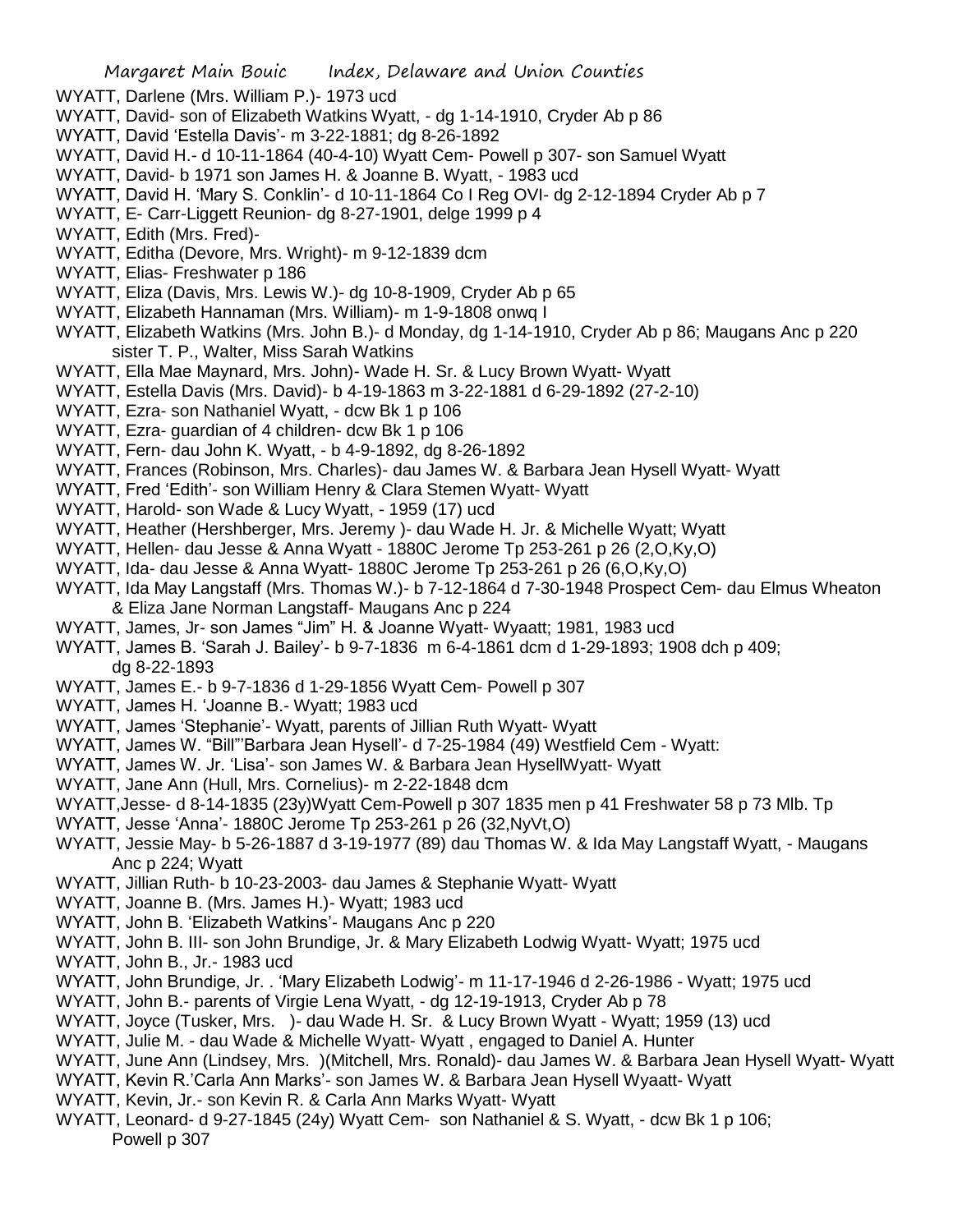- WYATT, Levina/Lovinah Brundige (Mrs. Samuel C.)(Dudley, Mrs. Rev. David)- b 4-5-1799 m 3-8-1818 d 1- 13-1887 Wyatt, Cem, Powell p 307; dau William & Anna Brundige- dumch p 102; dg 7-28-1892, 8-26- 1892, 9-2-1892
- WYATT, Lewis H. 'Sue'- son Wade H., Sr. & Lucy Brown Wyatt- Wyatt
- WYATT, Lisa (Mrs. James, Jr.)- Wyatt
- WYATT, Lucy Brown (Mrs. Wade H. Sr.)- m 8-20-1933 Wyatt; 1959 ucd
- WYATT, Lura E. b 3-9-1909 Grover Hill d 6-7-2006 (97) bur Grover Hill- dau William Henry & Clara Stemen Wyatt- Wyatt
- WYATT, Mary- 1880 dch p 520
- WYATT, Mary (Mrs. )- hmp p 99
- WYATT, Mary A.- dau Cyrus & Catherine Wyatt, 1850C Marlborough Tp 49 p 184 (4,O)
- WYATT, Mary A. (Griffith, Mrs. Calvin)- 5-2-1839 dcm
- WYATT, Mary Alice (Justice, Mrs. Robert)- dau James W. & Barbara Jean Hysell Wyatt- Wyatt
- WYATT, Mary Ann- d 3-27-1852 (30y) Wyatt Cem- dcw Bk 1 p 106; Powell p 307 dau Nathaniel Wyatt
- WYATT, Mary Elizabeth Lodwig (Mrs. John Brundige, Jr.)- b 2-26-1919 Marion, m 11-17-1946 d 10-14-2004 (84) Claibourne Cem- dau Ray Thomas & Minnie Matilda Wolfinger Lodwig- Wyatt; 1975 ucd
- WYATT, Mary Edwards (Mrs. Daniel)- m 4- 26-1838 dcm
- WYATT, Mary Luellen (Mrs. Nathaniel)- m 4-24-1837 dcm
- WYATT, Mary S. Conklin (Mrs.David H.)- b 9-29-1826 m 7-4-1855 d 2-5-1895 Waldo- dg 2-12-1895. Cryder Ab p 7
- WYATT, Mary (Wilcox, Mrs. Elmore H.)- m 10-27-1831 dau William Wyatt, dcga p 55, Ohio St. Gaz.
- WYATT, Michael- b 1967 son William P. & Darlene Wyatt, 1973 ucd
- WYATT, Michelle L. (Mrs. Wade H. Jr.)(Hunter, Mrs. )- Wyatt; 1973 ucd
- WYATT, Mildred (Dombrosky, Mrs. Carl)- dau Wade H. Sr. & Lucy Brown Wyatt- Wyatt
- WYATT, Millard- son Jesse & Anna Wyatt, 1880C Jerome Tp 253-261 p 26 (1,O,Ky,O)
- WYATT, Millie Gast (Mrs. )- dau George Gast- dg 11-21-1913 Cryder Ab p 72
- WYATT, Monroe- son Jesse & Anna Wyatt, 1880C Jerome Tp 253-261 p 26 (4,O,Ky,O)
- WYATT, Nancy (Hull, Mrs. Nathaniel)- 1908 dch p 600
- WYATT, Nathaniel 'Anna Brundige' b 1-2-1762 d 8-18-1824 (62y) Wyatt Cem Powell p 307, 416; Rev. War; 1880 dch p 194, 512, 515, 516, 519, 520, 522, 524, 530, 534; 1908 dch p 18, 294, 490; Cline p 9; 1976 p 3; Pabst 1 p 8; Wm. Little Account- dcga 25, 31; Maugans Anc p 224; delge 1999 p 11;
- landholder Mlb. Tp 1810, 1820C Marlborough Tp; delge 1992, VIII p 55, 56; dg 7-28-1891, dg 9-2-1892
- WYATT, Nathaniel, Jr.- b 1795 d 8-3-1829 (34y) Wyatt Cem- Powell p 307, 416; dcga p 25, 29, 30, 46, 47 Del Pat. & Franklin Chronicle- 1820C Marlborough Tp
- WYATT, Nathaniel 'Mary Luellen'- m 4-24-1836 dcm
- WYATT, Nathaniel 'Sarah'- will dcw Bk 1 p 106; Powell p 177, 303; 1835 men p 40 #52 p 72, Mlb. Tp
- WYATT, Nehemiah- 1820C Marlborough Tp; 1880 dch p 191
- WYATT, Nellie- d 8-6-1861 (2-4-23) Wyatt Cem, Powell p 307, 416
- WYATT, Patricia- b 1964 dau William P. & Darlene Wyatt, 1973 ucd
- WYATT, Roy E. 'Amy Lynn Colwell'- Wyatt
- WYATT, Roy E.- son James W. & Barbara Jean Hysell Wyatt- Wyatt
- WYATT, Ruby (Scarbrough, Mrs. )- dau William Henry & Clara Stemen Wyatt- Wyatt
- WYATT, Rufus Oliver 'Cora Royals'- parents of Wade H. Wyatt, Sr.- Wyatt
- WYATT, Ruth E. (Byers, Mrs. T. M.)- m 11-8-1860; dg 11-26-1907, Cryder Ab p 84
- WYATT, Ruth- d 8-20-1820 (13y) dau Nathaniel & Anna Brundige Wyatt, Powell p 307; 1908 dch p 471; 1880 dch p 519
- WYATT, Rev. S.- 1908 dch p 266, 271
- WYATT, Samuel- 1820C Marlborough Tp; 1880 dch p 517, 558; dumch p 102
- WYATT, Samuel D.- son Cyrus & Catherine Wyatt, 1850C Marlborough Tp 49 p 184 (6/12,O)
- WYATT, Samuel Drake 'Lovinah/Levina'- b 10-8-1796 m 3-8-1818 d 8-25-1842 Wyatt Cem, Powell p 307, 416; dg 7-28-1891, 8-26-1892; dcga p 22, 53, 54, 56; Ohio State Gazette; hadc p 39 (Mlb. Tp) 1835 men p 40 # 39, p 72, Mlb. Tp; 1840C Marlborough Tp 248 (40-50)
- WYATT, Sarah DeWitt (Mrs. )- dau Francis & Sarah McLain DeWitt- dg 1-10-1902, Cryder Ab p 117; dg 3-4- 1910, dg 3-11-1910 Cryder Ab p 102, 105; dg 3-9-1906 Cryder Ab p 86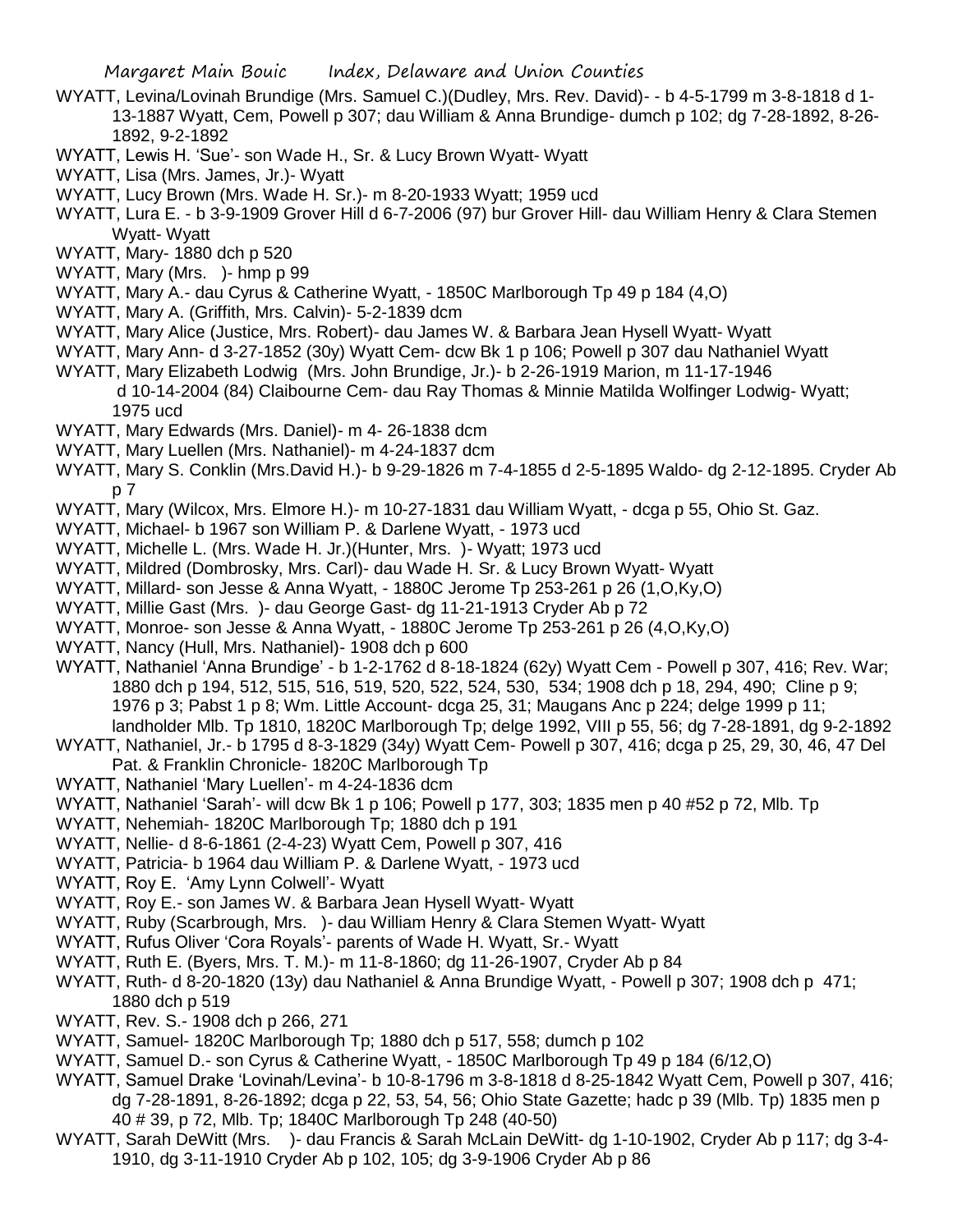- WYATT, Sarah J. Bailey (Mrs. James B.)- b 3-12-1838 m 6-4-1861 dcm d 9-8-1909 Wyatt Cem, Powell p 307; dg 8-22-1893
- WYATT, Sarah (Kilbourne, Mrs. )(Cratty, Mrs. Robert)- Wyatt Cem; hmp p 168; Powell p 304, 307
- WYATT, Sarah L.- dau Cyrus & Catherine Wyatt, 1850C Marlborough Tp 49 p 184 (3,O)
- WYATT, Sarah (Mrs. Nathaniel) dcw Bk 1 p 106; exec, dcga p 47, Delaware Patron & Frank. Chron.
- WYATT, Scott Adam.- b 1-29-1978 Marion d 10-26-2005 (27) Westfield Cem- son James W. & Barbara Jean Hysell Wyatt- Wyatt
- WYATT, S, D.- d Thursday, Texas, tuberculosis (40) bur Prospect; dg 2-12-1907, Cryder Ab p 13
- WYATT, Simeon- hmp p 99
- WYATT, Stacy- b 1971 ch William P. & Darlene Wyatt, 1973 ucd
- WYATT, Stephanie (Mrs. James)- Wyatt
- WYATT, Tabitha Jane- dau Cyrus & Catherine Wyatt, 1850C Marlborough Tp 48 p 184 (6,O)
- WYATT, Temperance (Aldrich, Mrs. Timothy)- d 6-26-1835 (33-8-22)- dau Nathanel & Anna Brundige Wyatt Powell p 348; dg 9-2-1892
- WYATT, Teresa Hudson (Mrs. Anthony)- m 2-14-1984 dau Mr. & Mrs. David Lance- Wyatt
- WYATT, Thomas W. 'Ida May Langstaff'- m 9-23-1885 son John B. & Elizabeth Watkins Wyatt, Maugans Anc p 224; parents of Anna Ruth, dg 1-14-1910, Cryder Ab p 86, dg 9-13-1910 Cryder Ab p 156
- WYATT, Thresa/Teresa Lynn (Sines, Mrs. Mike)- dau James W. & Barbara Jean Hysell Wyatt- Wyatt
- WYATT, Tommy- son Wade H. Sr. & Lucy Brown Wyatt, Wyatt; 1959 (4) ucd
- WYATT, Virgie Lena- youngest dau John B. Wyatt, funeral 12-16-1913 Cryder Ab p 78; Prospect Cem
- WYATT, Wade H. Sr. 'Lucy Brown'- b 1-2-1913 NC m 8-20-1933 d 4-18-1997 (84) Forest Grove Cem- son Rufus Oliver & Cory Royals Wyatt- Wyatt; 1959 ucd
- WYATT, Wade H. Jr.'Becky'- son Wade H. Sr. & Lucy Brown Wyatt, Wyatt; 1959 (8), 1973 ucd
- WYATT, Wade 'Michelle-'- parents of Julie M. Wyatt- Wyatt
- WYATT, Walter N.- dcw Bk 4 p 241 (27) witness
- WYATT, William- 1820C Marlborough Tp;1835 men p 40 #50 p 72,Mlb.Tp;dcga p 25, Del. P & F. C
- WYATT, William 'Elizabeth Hannamon'- m 1-9-1808 onwq I
- WYATT, William- Wm little Acoount Book- delge 1999 p 11
- WYATT, William Henry 'Clara Stemen'- parents of Lura E. , Fred, Ruby Wyatt- Wyatt
- WYATT, William P. 'Darlene'- 1973 ucd
- WYATT, William, Jr.- b 1965 son William P. & Darlene Wyatt, 1973 ucd
- WYBLE, Mrs. Willis- 1915 uch p 149
- WYBLINGER, Marie (Mrs. )- sister Catherine Bolinger- dg 1-1-1901, Cryder Ab p 51
- WYBLY, Caroline L. Clern (Mrs. William H. C.)- m 3-15-1864 dcm
- WYBLY, William H. C. 'Caroline L. Clern'- m 3-15-1864 dcm
- WYCLIFFE, -------Powers p 125
- WYCOFF and WYKOFF appear interchangibly
- WYCOFF, Alice Shuster (Mrs. Richard)- b Delaware d 4-16-1987 Fla. Oak Grove Cem Wycoff; 1969, 1971 dcd
- WYCOFF, Amy Lowe (Mrs. Kenneth)- m 7-30-1996 Tenn- dau Gary & Terry Lowe- Wycoff
- WYCOFF, Angela- b 1962 dauDallas G. & Catherine E. Wycoff- 1971 dcd
- WYCOFF, Arlene Scribner (Mrs. George)- d 7-25-1987
- WYCOFF, Betty- dau Harold Lee & Clara Bell Shuster Wycoff- Wycoff
- WYCOFF, Betty- dau Guy & Eva Wycoff- Wycoff
- WYCOFF, Carl Bryan- b 1897 d 1917, Milford Cem, Union Allen Cem p 43- son George Washington & Maude Mae Diehl Wycoff- 1900C Union Tp 223-230 [ 11B (3,O,O,O); 1910C Union Tp 79-79 p 4A (13,O,O,O)
- WYCOFF, Catherine "Katie: Elizabeth Martin (Mrs. Dallas G. Sr.)- b 11-4-1918 d 12-1-2002 (83) Oak Grove
- Cem dau Harrison & Ruth Bowen Martin- Wycoff; 1969, 1971, 1980 dcd
- WYCOFF, Charles 'Lucy'- b 2-1861 1900C Milford 90-98 p 4A (39,O,O,O) m 13y
- WYCOFF, Clara Bell Shuster (Mrs. Harold Lee)- parents of Harold Lee Wycoff- Wycoff
- WYCOFF, Dallas G. Sr. 'Catherine Martin'- b 5-19-1914 Milford d 5-13-1986 (71) Oak Grove Cem son
- George & Maude Wycoff- Wycoff; 1969, 1971, 1980 dcd
- WYCOFF, Dallas- son George W. & Maude Mae Diehl Wycoff- Wycoff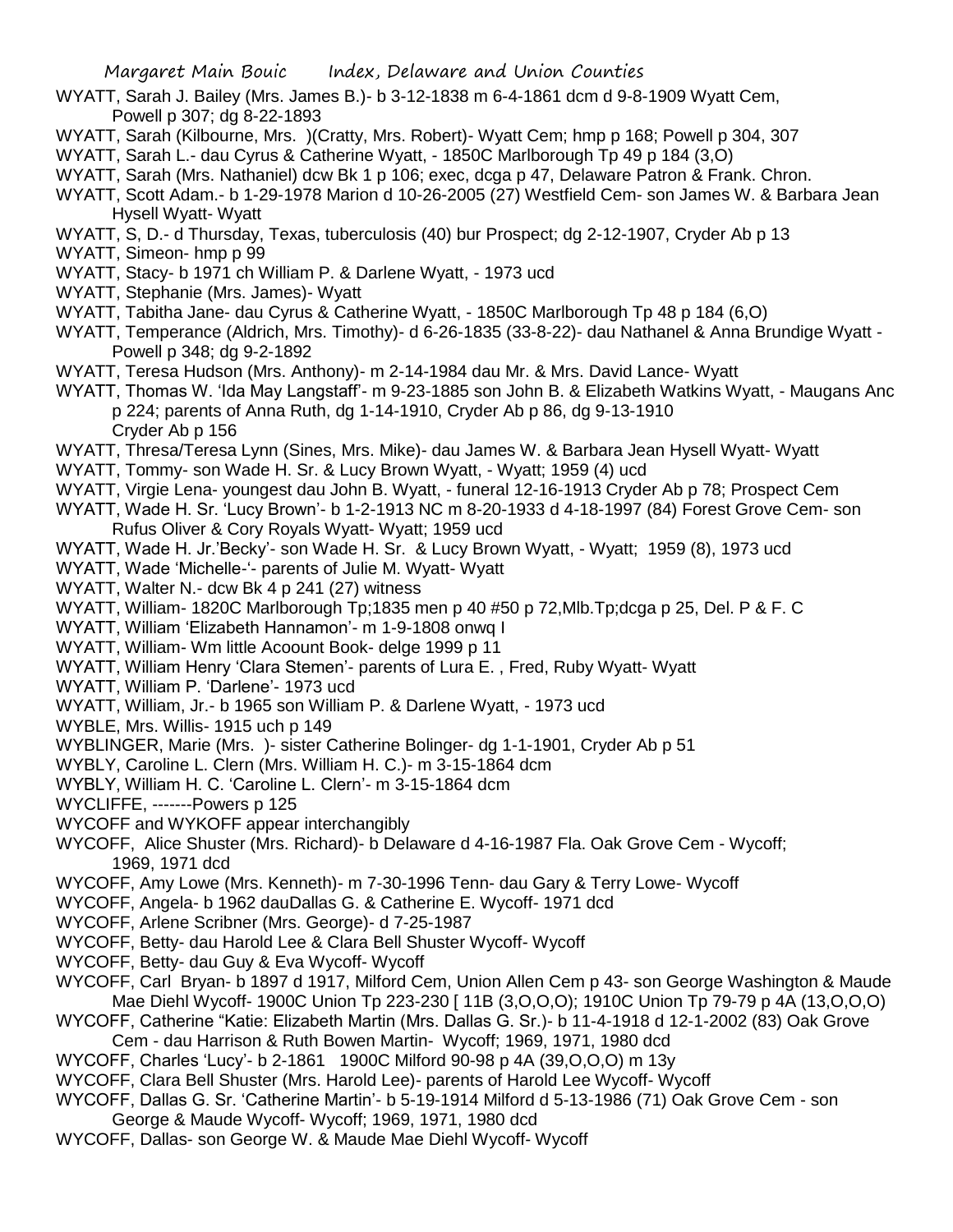- WYCOFF, Dallas G. , Jr. 'Sarah M. Thomas'- b 3-23-1946 d 1-15-2006 (59) Oak Grove Cem son Dallas G. Sr. & Catherine Elizabeth Martin Wycoff; Wycoff; 1969 dcd; 1979, 1983 ucd
- WYCOFF, David 'Mary L.'- 1910C Darby Tp Unionville 28-28 p 1B (66, O, O, O) m 29y, farm laborer
- WYCOFF, Dawn Marie Aspery (Mrs. Jason Michael)- m 9-19-1998- dau Sandra Aspery- Wycoff
- WYCOFF, Donald E. 'Rowena M.'- 1980 dcd
- WYCOFF, Donald- b 1953 son Richard C. & Alice Shuster Wycoff- Wycoff; 1971 dcd
- WYCOFF, Dorothy (Kinniard, Mrs. Lester )- dau Harold Lee & Clara Bell Shuster Wycoff- Wycoff
- WYCOFF, Elizabeth- b 1968 dau Dallas G. & Catherine E. Wycoff- 1971 dcd
- WYCOFF, Ethel- b 1955 dau Richard & Alice Wycoff- 1969, 1981 dcd
- WYCOFF, Ettie (Wetzel, Mrs. Harry C.)- m 10-14-1898 ucm
- WYCOFF, Eva (Mrs. Guy)- Wycoff
- WYCOFF, Eva Isabelle York (Knotts, Mrs.Asher)(Mrs. H. Guy)- b 6-3-1902 Ind d 10-24-1995 (93) Oak Grove Cem - dau James & Lora Belle Hill York- Wycoff
- WYCOFF, George "Bus"'Arlene Scribner'- b 5-27-1907 d 2-1- (80) California- son George Washington & Maude Mae Diehl Wycoff- Wycoff; WWII; 1910C Union Tp 79-79 p 4A (2,O,O,O)
- WYCOFF, George Washington 'Maude Mae Diehl'- b 3-19-1873 m 4-11-1894 d 7-8-1946 Milford Cem, Union Allen Tp . Cem p 46; 1915 uch p 690; Wycoff, dcc Paul Stimmel, Jr. 6; 1900C Union Tp 223-230 p 11B (25,O,O,O) m 6y; 1910C Union Tp 7 9-79 p 4A (37,O,O,O) m 16y farm laborer
- WYCOFF, Geraldine (Davis, Mrs. Thomas)- dau Dallas G., Sr. & Catherine Martin Wycoff- Wycoff
- WYCOFF, Grant- b 1882 d 1952 Milford Cem, Union Allen Tp Cem p 43 son David & Mary L. Wycoff- 1910C Darby Tp Unionville (27,O,O,O) see Wycuff
- WYCOFF, Guy 'Eva'- d 7-14-1972 (70) Oak Grove Cem son George Washington & Maude Mae Diehl Wycoff- Wycoff; 1910C Union Tp 79-79 p 4A (8,O,O,O)
- WYCOFF, Gwyn(n) (Adams, Mrs. Paul)- dau George W. & Maude Mae Diehl Wycoff- Wycoff 1900C Union Tp 223-230 p 11B (5,O,O,O); 1910C Union Tp 79-79 p 4B (15,O,O,O)
- WYCOFF, Harold Lee 'Clara Bell Shuster'- Wycoff
- WYCOFF, Harold Lee 'Nancy Jo'- b 7-13-1931 d 6-29-2004 (72) Fairview Mem. Pk.- son Harold Lee & Clara Bell Shuster Wycoff- Wycoff
- WYCOFF, Hearscheal.Hersel L.- b 3-25-1899 d 10-4-1948 Milford Cem, Union Allen Tp Cem p 43- son George Washington & Maude Mae Diehl Wycoff- 1900C Union Tp 223-230 p 11B (1,O,O,O); 1910C Union Tp 7 9-79 p 4A (11,O,O,O)
- WYCOFF, Jason Michael 'Dawn Marie Aspery'- b 1977 m 9-19-1998 son Donald E. & Rowena M. Wycoff-Wycoff; 1980 dcd
- WYCOFF, Joan R. (Holler, Mrs. Lester I. Jr)- Wycoff
- WYCOFF, Joyce S. (Alexander, Mrs. Brian K.),- b 1965 dau Dallas G. Jr. & Sarah M. Thomas Wycoff- Wycoff;-1969 dcd; 1979 ucd
- WYCOFF, Kenneth 'Amy Lowe'- m 7-30-1996 Tenn- son Donald E. & Rowenda M. Wycoff- Wycoff
- WYCOFF, Lucy (Mrs. Charles)- b 8-1852 1900C Milford 90-98 p 4B (47,O,Va,Vt) m 13y no ch
- WYCOFF, ----Mrs. Buried Sunday (of Africa)- dg 10-18-1877, Cryder Ab p 25
- WYCOFF, Margaret Anna Ritter (Mrs. William)(Dimm, Mrs. Charles)- b 12-1899 dau Elmer Grieb & Flora Emma Weiser Ritter- Weiser p 676
- WYCOFF, Marsha Jean b 1958 dau Richard & Alice Shuster Wycoff- Wycoff; 1969, 1971 dcd
- WYCOFF, Martha (Scribner, Mrs. Marion)(Stratton, Mrs. Emmett)- dau George William & Maude Mae Diehl Wycoff- Wycoff
- WYCOFF, Mary- dau Harold Lee & Clara Bell Shuster Wycoff- Wycoff
- WYCOFF, Mary (Troesch, Mrs. ) b 1951 dau Richard C. & Alice Shuster Wycoff- Wycoff; 1969, 1971 dcd
- WYCOFF, Mary (Jaycox, Mrs. Joe) dau George Washington & Maude Mae Diehl Wycoff- Wycoff; no ch; 1910C Union Tp 79-79 p 4A (4,O,O,O)
- WYCOFF, Mary L. (Mrs. David)- 1910C Darby Tp Unionville 28-28- p 1B (49,O,O,O) m 29y, 3 ch
- WYCOFF, Mary- b 1951 dau Richard C. & Alice Wycoff- 1969, 1971 dcd
- WYCOFF, Maude May Diehl (Mrs. George Washington) b 2-18-1879 m 4-11-1895 d 3-19-1954 Milford Cem, Union Allen Tp Cem p 46; dau William & Mary Diehl- dcc Paul Stimmel, Jr. 7; Wycoff; 1900C Union Tp 223-230 p 11B (22,O,Ger,O) m 6y, 3 ch;1910C Union Tp 79-79 p 4A (34,O,O,O) m 16y 8 ch
- WYCOFF, Medrith (Riley, Mrs. Clyde)- dau George William & Maude Mae Diehl Wycoff- Wycoff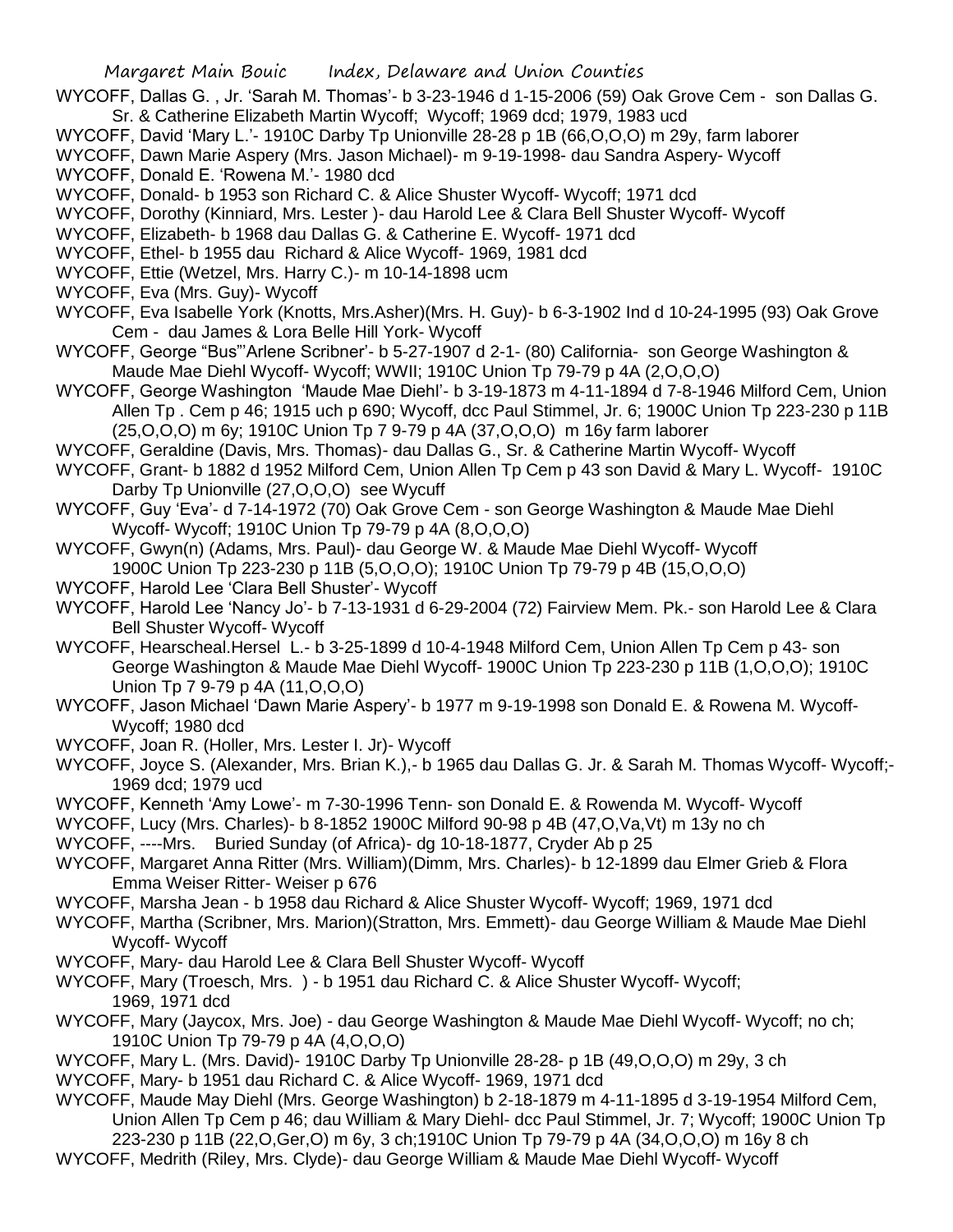- WYCOFF, Melinda (Ross, Mrs. )- b 1969 dau Dallas G., Jr. & Sarah M. Thomas Wycoff- Wycoff; 1979, 1983 ucd
- WYCOFF, Miriam Carpenter (Mrs. Peter)(McWilliams, Mrs. James)- dg 9-2-1880 Cryder Ab p 47
- WYCOFF, Nancy Jo (Mrs. Harold Lee)- Wycoff
- WYCOFF, Nellie Marjorie (Stimmel, Mrs. Paul C.)- b 7-3-1909 m 8-17-1928 d 1-12-1948 dau George Washington & Maud Mae Diehl Wycoff- dcc Paul Stimmel Jr. 3; 1910C Union Tp 79-79 p 4A (4/12,O,O,O)
- WYCOFF, Patricia Ann (Smale, Mrs. Richard)- b 11-28-1937 Delaware d 7-21-1987 (48) Oak Grove Cem -dau Dallas G. Sr. & Catherine Elizabeth Martin Wycoff- Wycoff
- WYCOFF, Peter 'Miriam Carpenter'- d 1817 bur Galena, dg 9-2-1880 Cryder Ab p 47
- WYCOFF, Rance Kane- b 1-5-2002 son Kenneth & Amy Lowe Wycoff- Wycoff
- WYCOFF, Richard C. 'Alice Shuster'- d 1971 Wycoff; 1969, 1971 dcd
- WYCOFF, Richard- son George W. & Maude Mae Diehl Wycoff- Wycoff; 1910C Union Tp 79-7 9 p 4A (6,O,O,O)
- WYCOFF, Richard- son Richard C & Alice Shuster Wycoff- Wycoff
- WYCOFF, Rowena M. (Mrs. Donald E.)- 1980 dcd
- WYCOFF, Ruth- b 1958 dau Dallas G. & Catherine E. Wycoff- 1971 dcd
- WYCOFF, Sallie M. (Douthett, Mrs. Andrew T.)- b 9-20-1865- Powers Pat p 88
- WYCOFF, Sarah M. (Mrs Dallas, Jr.)- 1969 dcd; 1979, 1983 ucd
- WYCOFF, Susan (Cannon, Mrs )- dau .Richard & Alice Shuster Wycoff- Wycoff
- WYCOFF, Ted- b 1972 son Donald E. & Rowena M. Wycoff- 1980 dcd
- WYCOFF, Virginia (Russell, Mrs. ) b 1960 dau Dallas G. Sr. & Catherine Elizabeth. Martin Wycoff- Wycoff; 1971 dcd
- WYCOFF, William 'Margaret Anna Ritter'- Weiser 676
- WYCUFF, Charles- son David & Elizabeth Wycuff- 1880C Union Tp 44 p 8 (13,O,O,O)
- WYCUFF, David Edward 'Elizabeth Holycross'- b 3-30-1846 m 12-26-1866 d 4-3-1918 Milford Cem, Union
	- Allen Tp Cem p 43- son Jacob & Sarah Wycuff- dcc Paul Stimmel,Jr. 12; 1870C Union Tp 134-138 (24,O); 1880C Union Tp 44 p 8 (33,O,Va,Va) b 3-1848, 1900C Darby Tp Unionville 51-55 p B2 (52,O,O,O) wid
- WYCUFF, Elizabeth Holycross (Mrs. David Edward)- b 1847 m 12-26-1866 d 1-14-1885; dcc Paul Stimmel, Jr 13; 1880C Union Tp 44 p 8 (33,O,O,O)
- WYCUFF, Grant- b 2-1882 son David Wycuff- 1900C Darby Tp Unionville 51-55 p B2 (18,O,O,O)
- WYCUFF, Jacob 'Sarah'- b 1804 d 1851/3; dcc Paul Stimmel,Jr. 24
- WYCUFF, Lucy- b 1853 d 1021 Milford Cem Union Allen Tp Cem p 63
- WYCUFF, Malin- son David & Elizabeth Holycross Wycuff- 1880C Union Tp 44 p 8 (9, O, O, O)
- WYCUFF, ----- son David & Elizabeth Holycross Wycuff- 1880C Union Tp p 8 (6, O, O, O)
- WYCUFF, Minnie F.- dau David & Elizabeth Holycross Wycuff- 1880C Union Tp 44 p 8 (1,O,O,O)
- WYCUFF, Peter- son David Edward & Elizabeth Holycross Wycuff- 1870C union Tp 132-131 (3,O)
- WYCUFF, Sarah (Mrs. Jacob)- b 1805/6 dcc Paul Stimmel, Jr. 25
- WYEN, Ruby Miller- descendant of Michael Miller- Maugans Anc p 4
- WYER, Charles A. 'Emma Elliott'- parents of Lena M. Boyer- Wyer
- WYER, Emma Elliott (Mrs. Charles A.)- Wyer
- WYER, Lena M. (Boyer, Mrs. Rufus B.)- b 8-29-1901 , m 3-6-1920- Ind d 11-6-1996 Union Tp Cem dau Charles A. & Emma Elliott Wyer- Wyer
- WYES, Ann- cousin Mary Benjamin- Powers Pat p 22
- WYES, Anne- mentioned in will of Mary Benjamin- Genther p 225
- WYERS, Nancy (Ayers, Mrs. Jesse)- 1908 dch p 718
- WYETH, Rev. Conducted funeral of Mrs. William Paddock- dg 10-2-1900, Cryder Ab p 37
- WYETH, Ada Yearsley (Mrs. David) b 6-1-1866 m 10-1-1885 Broadway d 11-18-1940 York Cem, B18 p 62; dau Thomas & Sarah Yearsley- Un Co Journal, 11-14-1940; Wyeth 1900C Taylor Tp 120-124 p A6 (34,O,Pa,NY) m 14y; 1910C Taylor Tp 51-53 (43,O,Pa,NY) m 25y, 4 ch
- WYETH, A. M.- 1949 ucd
- WYETH, Amy Nash (Mrs. Parker J. )- b 11-5-1826 d 3-19-1923 (96-4-4) York Cem B9 p 61; 1915 uch p 766; 1985 uch p 125; 1870C Scioto Tp 73 p 9 (43,Vt.)1880C Taylor Tp 109-110 p 10 (53,Vt,Vt,Vt)l 1900C Taylor Tp 111-114 p B5 (73,Vt.Vt,Vt) m 49y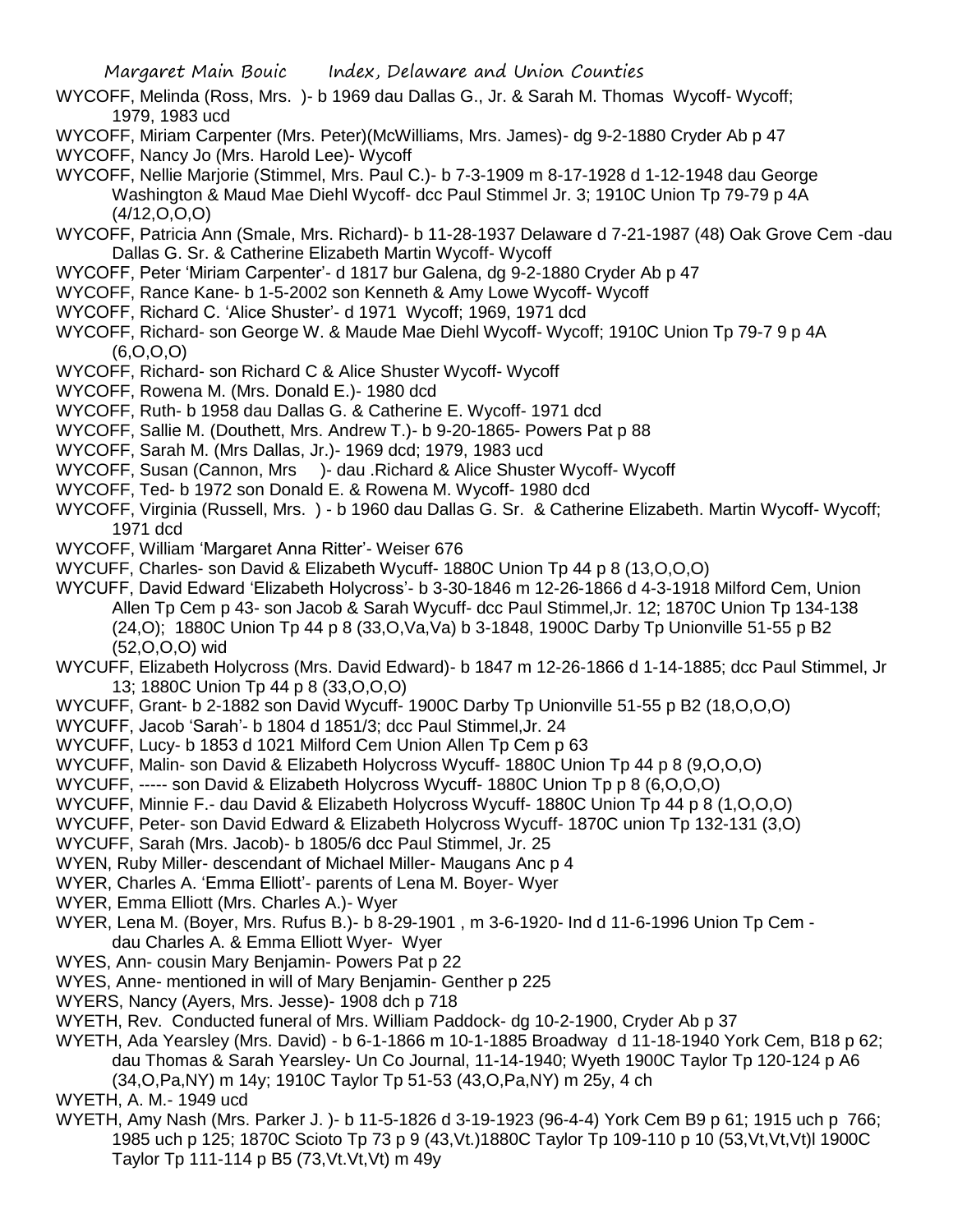- WYETH, Arthur M.- son Henry S. & Nona E. Wyeth- 1900C Taylor Tp 110-113 p B5 (8,O,O,O); 1910C Taylor Tp 132-138 p 69 (18,O,O,O)
- WYETH, Arthur 'Martha J. Hines'- m 1914 d 1950- Wyeth
- WYETH, Audrey (Pyers, Mrs. LeRoy)- dau Arthur & Martha J. Hines Wyeth- Wyeth
- WYETH, Barbi- dau Scott & Patty Swick Wyeth- Wyeth; engaged to Rodney E. Welsh
- WYETH, Chester C.- b 8-1887 son David & Ada Wyeth- 1900C Taylor Tp 120-124 p A6 (12,O,O,O); 1910C Taylor Tp 51-53 (22,O,O,O) farm laborer
- WYETH, Chester L. 'Elizabeth "Lizzie" Lenora Long;'- b 8-4-1887 Un Co m 1921 d 4-12-1974 son David & Ada Yearsley Wyeth- Wyeth; 1949, 1959, 1967, 1971 ucd
- WYETH, Clair- on David & Ada Wyeth- 1910C Taylor Tp 51-53 (12,O,O,O)
- WYETH, Clinton, d Newark, cousin of Mr. & Mrs. C. O. Shearer- Evening Trib 6-30-1939-
- WYETH, David W.'Sallie''Ada Yearsley '- b 1861 d 8-16-1926 York Cem B18p 62; son Parker & Amy Nash Wyeth- 1915 uch p 766; Wyeth; 1870C Scioto Tp 73 p 9 (11); 1880C Taylor Tp 109-110 p 10 (18,O,Mass, Vt); 1900C Taylor Tp 120-124 p A6 (38,O,Vt,Vt)- 1910C 51-53 (48, O, Mass, Vt) farm laborer
- WYETH, Edna A.- b 7-1891 dau David & Ada Wyeth- 1900C Taylor Tp 120-124 p A (8,O,O,O)
- WYETH, Eliza J. (Mrs. Quin J.)- b 5-1851- 1900C Taylor Tp 121-125 p A6 (49,O,O,Pa) m 26y 2 ch
- WYETH, Elizabeth (Lizzie) (Mrs. Chester)- 1949, 1959 ucd
- WYETH, Florence B.- b 1915 d 9-15-1921 York Cem B8 p 60
- WYETH, Hazel Greer(Mrs. Willis)- b 5-17-1865 m 8-19-1956 dau Jeremiah (Jay) Noah & Mildred O. Teets Greer- 1985 uch p 62; 1959, 1967, 1971, 1973, 1975, 1979, 1981, 1983 ucd
- WYETH, Henry S.'Nona E.'- b 7-1865 d 5-21-1905 York Cem 5B p 60- son Parker & Amy Nash Wyeth; 1985 uch p 125; 1870C Scioto Tp 73 p 9(9); 1880C Taylor Tp 109-110 p 10 (14,O,Mass,Vt) 1900C Taylor Tp 110-113 p B5 (34,O,Vt.Vt ) m 10y, farmer; Un Co Probate Deaths, Vol III
- WYETH, James- son Parker & Amy Nash Wyeth- 1870C Scioto Tp 73 p 9
- WYETH, Jean (Hume, Mrs. Richard)- dau Ray & Opal Harrington Wyeth- Wyeth
- WYETH, Jennie E. Danforth (Mrs. Orrin J.)- b 1851 m 10-1-1873 ucm 5335 d 1907 York Cem B9 p 61; 1880C Taylor Tp 108-109 p 10 (29,O,O,O) (Elizar J.)
- WYETH, Jesse J.- son Oren & Elizar Jennie DanforthWyeth- 1880C Taylor Tp 108-109 p 10 (5,O,O,O)
- WYETH, John S.- b d 1921 York Cem B9 p 61
- WYETH, Kathleen (Schaadt, Mrs. Paul)- dau Arthur & Martha J. Hines Wyeth- Wyeth
- WYETH, Laura A. (Freeman, Mrs. Elmer. J.)(Fogle, Mrs. William Stephen)- (1) 9-22-1887 ucm dau Parker & Amy Nash Wyeth- 1915 uch p 766; 1985 uch p 125; 1870C Scioto Tp 73 p 9 (3); 1880C Taylor Tp 109- 119 p 10 (12,O,Mass,Vt)
- WYETH, Lela Mae- b 1901 d 1-7-1980 York Cem B18p 62- dau David & Ada Yearsley Wyeth; Wyeth
- WYETH, Lilah/Lela- dau David & Ada Yearsley Wyeth- Wyeth; 1910C Taylor Tp 51-53 (8,O,O,O)
- WYETH, Lizzie Lenora Long (Mrs. Chester L.)- b 4-5-1892 Guernsey Co m 1921 d 1-28-1967 (74) Claibourne Cem - dau George & Maude Roosa Long- Wyeth
- WYETH, Lucy G. (Smith, Mrs. Philander H.)- m 1-13-1876 ucm 5825; mt 3 p 21, 22- dau Parker J. & Amy Nash Wyeth-1985 uch p 125 ; 1870C Scioto Tp 73 p 9 (15)
- WYETH, Lura (Poling, Mrs. Robert H.)- dau Ray & Opal Harrington Wyeth- Wyeth
- WYETH, Maira- dau David & Ada Wyeth- 1910C Taylor Tp 51-53 (10,O,O,O)
- WYETH, Martha J Hines.(Mrs. Arthur)- b 8-2-1892 m 1914 d 10-26-1972 York Cem E1 p 89- dau John & Jane Johnson Hines- Wyeth; 1949, 1967, 1971 ucd
- WYETH, Mary E.- dau Parker & Amy Nash Wyeth- 1870C Scioto Tp 73 p 9 (17)
- WYETH, Mary Eliza (Shearrer, Mrs. Oresimus A.)- m 12-25-1870 dcm 242 delge 1999 p 68; 1985 uch p 125
- WYETH, Nettie dau Oren & Elizar Jennie Danforth Wyeth- 1880C Taylor Tp 108-109 p 10 (1,O,O,O)
- WYETH, Nona L. (Mrs. Henry S.)- b 11-23-1870 d 11-29-1954 York Cem B8 p 60; 1900C Taylor Tp 110-113 p B5 (39,O,O,O) m 10y, 2 ch; 1910C Taylor Tp 132-138 p 6A (34,O,O,O) 2 ch
- WYETH, Opal Harrington (Mrs. Ray)- m 1912 d 1920- Wyeth
- WYETH, Orin J. 'Jennie Danforth'- b 1851 m 10-1-1873 ucm 5335 d 2-28-1907 York Cem B9 p 61 son Parker J. & Amy Nash Wyeth- 1985 uch p 125; Un Co Probate Deaths, Vol III; 1880C Taylor Tp 108-109 p 10 (28,O,Mass,Mass)
- WYETH, Orin R.- b 8-1893 son Henry S. & Nona L. Wyeth- 1900C Taylor Tp 110-113 p B5 (6,O,O,O)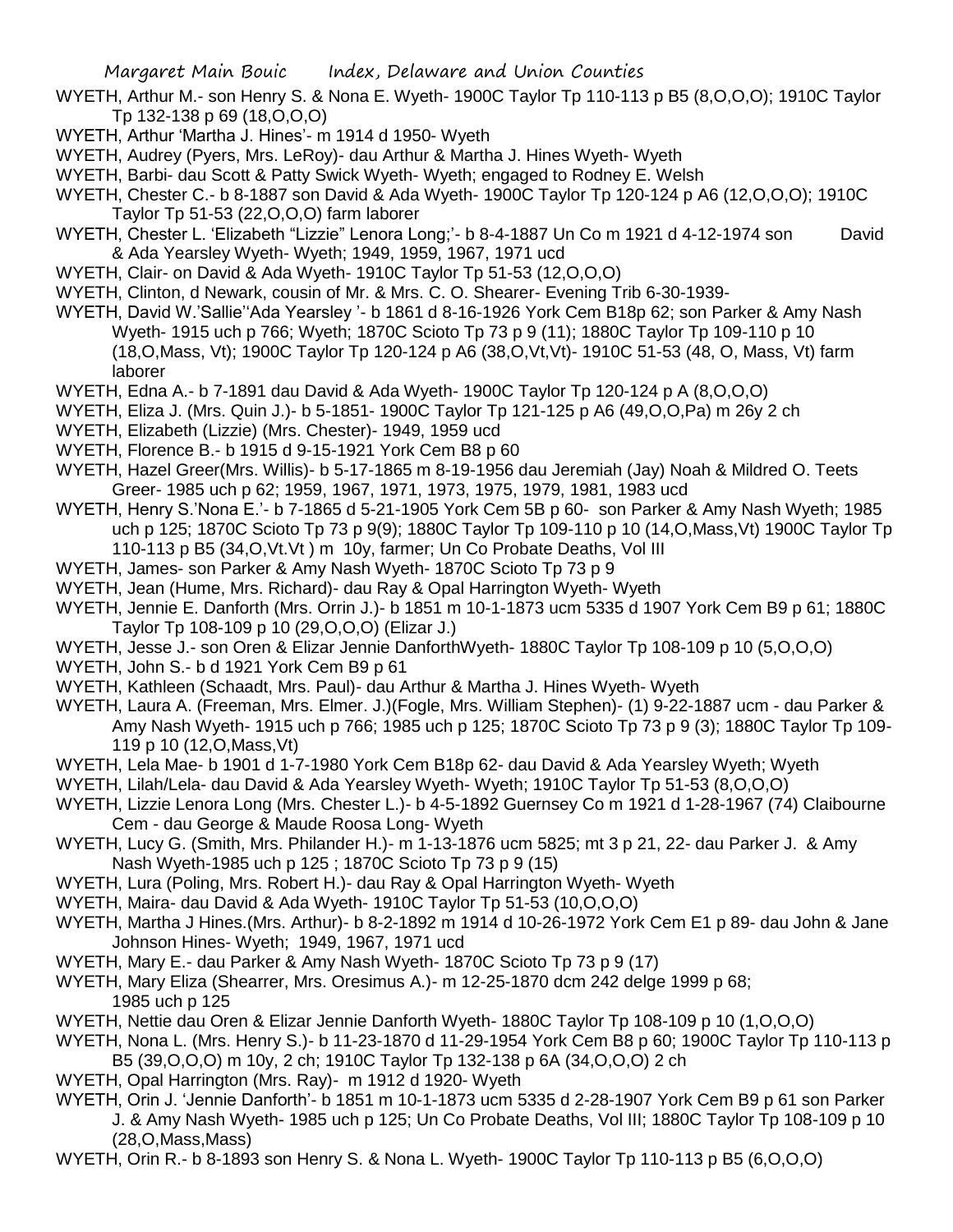WYETH, Parker J. 'Amy Nash'- b 11-28-1826 d 9-10-1908 (81-9-12) York Cem B9 p 61- son David & Sally Wyeth- 1883 uch V p 680, 684; 1915 uch p 766; mt 3 p 1, 15, 17; 1985 uch p 125; dg 9-15-1908, Cryder Ab p 155; 1870C Scioto Tp 73 p 9 (43, Mass); 1880C Taylor Tp 109-119 p 19 (53, Mass, Mass, Mass); 1900C Taylor Tp 111-114 p B8 (73, Mass, Mass, Ct.)- m 49y; Un Co Probate Deaths, Vol III WYETH, Patty Swick (Mrs. Scott)- m 8-1-1959- Wyeth

WYETH, Quin J. 'Eliza J. '- b 7-1851; 1900C Taylor Tp 121-125 p A6 (48,O,Vt,Vt) m 26y, farmer

- WYETH, Ray 'Opal Harrington'- b 8-27-1893 Un Co m 1912 d 11-16-1974 (81) Raymond Cem- son Harry S. & Nona Overholster Wyeth- Wyeth; 1910C Taylor Tp 132-138 p 6A (16,O,O,O); 1949, 1959, 1967, 1971, 1973 ucd
- WYETH, Sallie (Mrs. David)- 1915 uch p 766
- WYETH, Sarah (Baldwin, Mrs. Frank L.)- m 10-19-1882 ucm
- WYETH, Sarah P.- dau Parker & Amy Nash Wyeth- 1870C Scioto Tp 73 p 9 (13); 1880C Taylor Tp 109-110 p 10 (22,O,Mass,NH)
- WYETH, Scott 'Patty Swick'- m 8-1-1959- Wyeth
- WYETH, Sarah P. (Baldwin, Mrs. )- 1985 uch p 125
- WYETH, Thomas Clair- b 11-1898 d 3-22-1945 York Cem B18 p 62- son David & Ada Wyeth- 1900C Taylor Tp 1210-124 p A6 (1,O,O,O)
- WYETH, Trixy R. (Queen, Mrs. Dr. William Gregory)- b 1959 dau Willis H. & Hazel Wyeth- 1985 uch p 62; 1967, 1971, 1973, 1975, 1979 ucd
- WYETH, Trudy Rene (Westfall, Mrs. Christopher)- b 1963 dau Willis H. & Hazel Wyeth- 1985 uch p 62; 1967, 1971, 1973, 1975, 1979, 1981, 1983 ucd
- WYETH, Vicki Sue (Keeran, Mrs. Kevin K.)- m 4-12-1986 dau Scott & Patty Swick Wyeth- Wyeth; parents of Levi Scott Keeran, b 1-20-1990
- WYETH, Willis H. 'Hazel Greer'- 1985 uch p 62; son Arthur & Martha. M. Hines Wyeth- Wyeth; 1949, 1959, 1967, 1971, 1973, 1975, 1979, 1981, 1983 ucd
- WYETT, Mrs. S. D.- dau Mrs. George Gast- dg 5-13-1904, Cryder Ab p 245
- WYGAL, Bonnie L. Britenstine (Mrs. Richard)- dau Ted & Joan Britenstine- Wygal; 1979, 1981, 1983 ucd
- WYGAL, Carolyn (Mrs. Oakland)- 1949, 1959, 1967, 1971, 1973 ucd
- WYGAL, Edward L.- son Oakland & Carolyn Wygal- 1959 (9) ucd
- WYGAL, Georgia- 1971 dcd
- WYGAL, Lewis- 1949, 1959, 1971 ucd
- WYGAL, Oakland 'Carolyn'- son Lewis Wygal- 1985 uch p 137; 1949, 1959, 1967, 1971, 1973, 1975, 1979, 1981, 1983 ucd
- WYGAl, Richard E.- son Oakland & Carolyn Wygal- 1959 (5), 1971, 1973 ucd
- WYGAL, Richard 'Bonnie L.Britenstine'- Wygal; 1979, 1981 ucd
- WYGAL, Roxanne Sue, b 11-7-1989 d 8-24-1990 (9mos) heart surgery- dau Richard & Bonnie Britenstine Wygal- Wygal
- WYGAL, Tommy- son Richard & Bonnie L. Britenstine Wygal- Wygal
- WYGANT, Rev. Bernard E.,Sr. 'Waneta Fox'- b 5-20-1919 Pa m 10-10-1940 d 11-12-1993 (74) Price Cem- son Reuben Ellis & Mildred Elizabeth Verner Wygant- Wygant; Navy WWII
	- 1975, 1979, 1981 ucd
- WYGANT, Bernard E.Jr. 'Susan J.'-son Rev. Bernard E. Sr. & Waneta Fox Wygant- Wygant; 1983 ucd
- WYGANT, Brent- b 1976 son Bernard E. & Susan J. Wygant- 1983 ucd
- WYGANT, Bruce- son Rev. Bernard E. Sr. & Waneta Irene Fox Wygant- Wygant
- WYGANT, Joyce (Huff, Mrs. )- dau Rev. Bernard E. Sr. & Waneta Irene Fox Wygant- Wygant
- WYGANT, Kimberly- b 1977 ch Bernard E. & Susan J. Wygant- 1983 ucd
- WYGANT, Mark- son Rev. Bernard E. Sr. & Waneta Irene Fox Wygant- Wygant; 1975 ucd
- WYGANT, Mary- dau Rev. Bernard E. Sr. & Waneta Irene Fox Wygant- Wygant
- WYGANT, Mildred- 1975 ucd, 1980 dcd
- WYGANT, Mildred Elizabeth Verner (Mrs. Reuben Ellis)- parents of Rev. Bernard E.- Wygant
- WYGANT, Mildred (Replogle, Mrs. )- dau Rev Bernard E. Sr. & Waneta Fox Wygant- Wygant
- WYGANT, Peggy (Payne, Mrs. )- dau Rev. Bernard E.,Sr. & Waneta Ireme Fox Wygant- Wygant
- WYGANT, Rachel- b 1980 dau Bernard E. & Susan J. Wygant- 1983 ucd
- WYGANT, Reuben Ellis 'Mildred Elizabeth Verner'- Wygant
- WYGANT, Susan J. (Mrs. Bernard E.)- 1983 ucd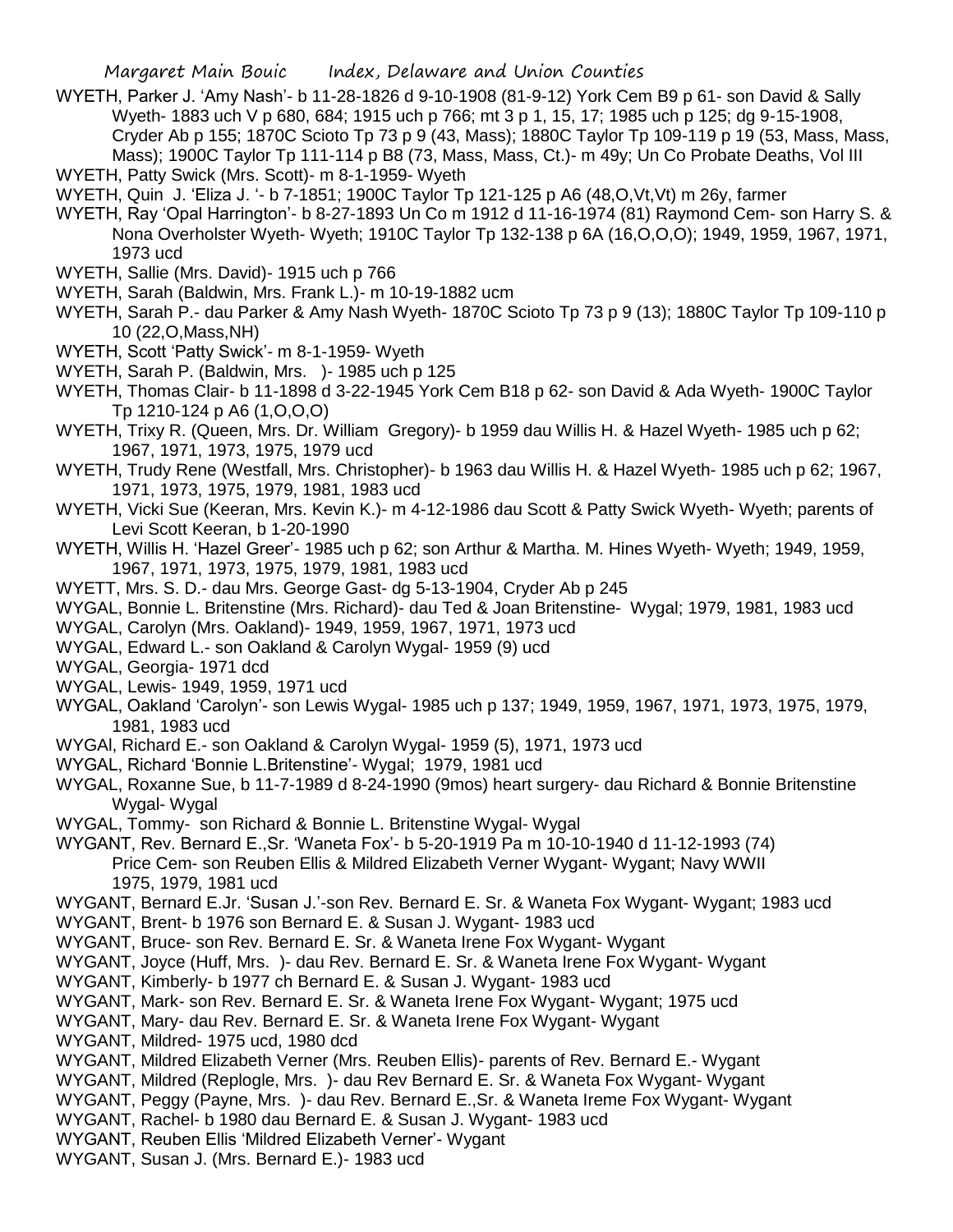- Margaret Main Bouic Index, Delaware and Union Counties WYGANT, Waneta Irene Fox (Mrs. Bernard E.,Sr.)- b 11-26-1919 ILL m 10-10-1940 d 3-15-2001 Ind- du Ira & Myrtle Renninger Fox- Wygant; 1975, 1979, 1981 ucd WYGLE, Amanda S. (Mrs. William D.)- 1910C Claibourne North 139-139 p 6A (60,O,O,O) m 43y, 5 ch, 3 living WYGLE, Brenda (Shapman, Mrs. )- dau James L. & Irene Wygle- Wygle; 1961 (14) dcd WYGLE, Connie- b 1964 dau Larry L. & Mary L. Wygle- 1969, 1971 dcd WYGLE, Corbin L.'Hattie V.; unec I,May 1981;1910C Liberty Tp Un Co 294 p 12A(42,O,US,O) m 20y WYGLE, Darren- b 1969 son Larry L. & Mary L. Wygle- 1971 dcd WYGLE, Dazel- b 3-1898 dau Hiram G. & Margaret Wygle- 1900C Washington Tp 210-210 P 10A (2,O,O,O) WYGLE, --b 4-1900 dau Hiram G. & Margaret Wygle- 1900C Was Tp 210-210 p 10A (1/12,O,O,O) WYGLE, Doris I.- 1967 ucd WYGLE, Edward L.- son Okland Wygle- Wygle
- WYGLE, Evelyn E. (Hoover, Mrs. )- dau Horace & Georgia Anna Wygal- Wygal
- WYGLE, Flossie- b 5-1897 dau Hiram & Margaret Wygle- 1900C Wash. Tp 210-210 p 10A (3,O,O,O)
- WYGLE, Georgia Anna (Mrs. Horace)- d 10-3-1985 (93) bur Phoenix, Ariz.- Wygal
- WYGLE, Georgia (Mrs. Oscar)- b 7-1881 1900C Washington Tp 211-211 p 10A (18,O,O,O)
- WYGLE, ---- d (3 1/2) dau Mr. And Mrs. Harry Wygle- Mt. Victory, kicked by horse- Ev. Trib 7-13-1939
- WYGLE, Hattie V. (Mrs. Corbin L.)- 1910C Liberty Tp un Co 294 p 12A (34,O,O,O) m 20y, 3 ch, 2 liv
- WYGLE, Hiram G. 'Margaret- b 3-1865 1900C Washington Tp 210-210 p 10A (35,O,O,O)
- WYGLE, Horace 'Georgia Anna'- Wygal
- WYGLE, Ida Hardin (Mrs. Lewis)- Wygle
- WYGLE, Irene Claffey (Mrs. James L.)- d 2-1988 (71) bur Gallatin, Tenn; 1961 dcd
- WYGLE, James L. 'Irene Claffey '- d 12-29-1989 (74) Gallatin, Tenn, bur Gallatin- Wygle
- WYGLE, Jessie-b 12-24-1924 (65) Oakdale Cem 3696 (E98)
- WYGLE, Judy- b 1957 dau Larry L. & Mary L. Wygle- 1969, 1971 dcd
- WYGLE, June (Welch, Mrs. )- sister James L. Wygle- Wygle
- WYGLE, Kimberly Ann Harmon (Mrs. Larry, Jr.)- m 5-26-1979 dau Jimmy Harmon- Wygle
- WYGLE, Larry- son James I. Wygle- Wygle lives Ostrander
- WYGLE, Larry, Jr. 'Kimberly Ann Harmon'- b 1958 m 5-26-1979 son Larry L. & Mary L. Wygle- Wygle; 1969, 1971 dcd
- WYGLE, Larry L. 'Mary L.'- Wygle; 1969, 1971 dcd
- WYGLE, Lewis 'Ida Hardin'- parents of Okland Wygle- Wygle
- WYGLE, Linda- b 1961 dau Larry L. & Mary L. Wygle- 1969, 1971 dcd
- WYGLE, Lonnie- b 6-1893 son Hiram G. Wygle- 1900C Washington Tp 210-210 p 10A (6,O,O,O)
- WYGLE, Loyd- son Corbin L. & Hattie V. Wygle- 1910C Liberty Tp 294 p 12A (14,O,O,O)
- WYGLE, Mabel-b 2-1899 dau Oscar & Georgia Wygle-1900C Washington Tp 211-211 p 9B (11,O,O,O)
- WYGLE, Margaret (Mrs. Hiram G.)- b 9-1862 1900C Washington Tp 210-210 p 10A (37,O,O,O) m 4y, 4 ch, 4 living
- WYGLE, Mary- b 12-1841 1900C Washington Tp 211-211 p 10A (58,O,Va,O) wid 7 ch 5 living
- WYGLE, Mary L. (Mrs. Larry L.)- 1969, 1971 dcd
- WYGLE, Mildred McClain- sister Okland Wygal- Wygal
- WYGLE, Okland- b 2-2-1920 Un Co d 1-25-1991 (70) LaRue Cem- son Lewis & Ida Hardin Wygal- Wygal
- WYGLE, Oscar 'Georgia'- b 121-1875 1900C Washington Tp 211-211 p 10A (24,O,O,O) m 3y
- WYGLE, Richard- son Okland Wygle- Wygle
- WYGLE, Sandra (Starner, Mrs. )- dau James L. & Irene J. Claffey Wygle- Wygle
- WYGLE, Sarah- b 12-1843 1900C Taylor Tp 163-169 p A8 (56,O,Va,Va)
- WYGLE, Sarah- b 5-27-1904 (61y3m) Oakdale Cem 1875)174E; Un Co Probate Deaths, Vol III
- WYGLE, Valeeta (Eaton, Mrs. John)- Herriott 5, 6
- WYGLE, William D. 'Amanda S.'- 1910C Claib North 139-139 [ 6A (60,.O,O,O) m 43y 5 ch, 3 living
- WYKER, Lillian- dg Jan 31, 1908 p 3; delge 1992, NW p 29
- WYKER, Sarah (Richards, Mrs. Cornlius)- d 4-27-1870 (71-1-20) Stark Cem- Powell p 208
- WYKER, Sylvia, Mrs. sister C. H. Blair- dg 10-1-1915, Cryder Ab p 80
- WYKES, Ann Eliza- dau Rev. J. & Ann Wykes- d 12-11-1860 + (17); dg 1-11-1861; Cryder Ab p 15
- WYKES, Rev. Joseph- 1883 uch V p 577, 622; d Friday, Kenton,(79) dg 3-1-1898 Cryder Ab p 146 WYKLE, Charles 'Ethel Howard'- m 6-24-1919 Wheaton- Wykle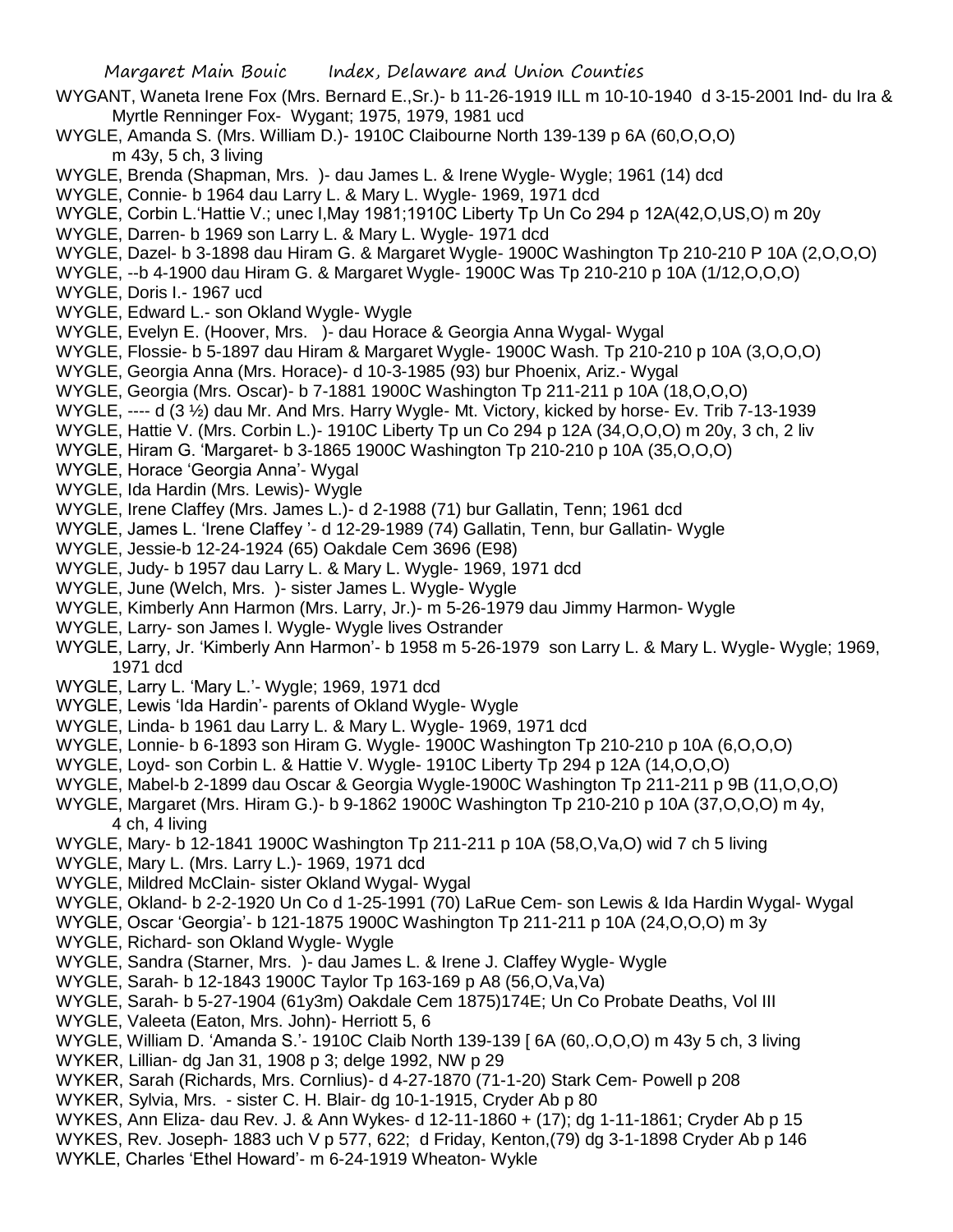- WYKLE, Ethel Howard (Mrs. Charles)- m 6-24-1919 Wheaton- Wykle
- WYKOFF, Betty J. (Mrs. John K.)- m 10-4-1949 Wykoff; 1967, 1971, 1973, 1975, 1979, 1981 ucd
- WYKOFF, Carl- son George W. & Maude Mae Diehl Wykoff- Wykoff see Wycoff
- WYKOFF, Catherine- b 1958 dau John K. & Betty Wykoff- 1979 ucd
- WYKOFF, Charles 'Jeanine Grace Osborne'- m 9-16-1947- Weiser p 67
- WYKOFF, Clara Ranz(Mrs. John M. ) b 10-25-1890 ILL m 1-16-1917 11-30-1965 Oakdale Cem -dau George & Gensena Sander Ranz- Wykoff; 1949, 1959 ucd
- WYKOFF, Curtis Lloyd 'Deborah Jean Cook'- b 4-17-1964 m 3-16-
- son Glenn M. & Patricia L. Wykoff- Wykoff; 1967, 1971, 1973, 1975, 1979, 1981,1983 ucd
- WYKOFF, David 'Mary Miller'- b 1960 m 7-5-1980 son Glenn M. & P atricia L Wykoff- Wykoff; 1967, 1971, 1973, 1975, 1979 ucd
- WYKOFF, Deborah Jean Cook (Mrs. Curtis Lloyd)- m 3-18- dau Kenneth Cook- Wykoff
- WYKOFF, Dorothy (Williams, Mrs. Mearl)- dau John M. & Clara Ranz Wykoff- Wykoff
- WYKOFF, Glen M. 'Patricia l. Jackson'- son John M. & Clara Ranz Wykoff- Wykoff' 1949, 1959, 1967, 1971, 1973, 1975, 1979, 1981, 1983 ucd
- WYKOFF, Jeanine Grace Osborne (Mrs. Charles)(Currid, Mrs. William)(Beckner, Mrs. Joe)- dau William & Josephine Walker Osborne- Weiser p 67
- WYKOFF, Jerry Lee- b 7-16-1959 son Glen M. & Patricia Jackson Wykoff- Wykoff; 1967, 1971, 1973, 1975, 1979, 1981, 1983 ucd
- WYKOFF, John 'Sylvia Yaw'- Wykoff
- WYKOFF, John M. 'Clara Ranz'- b 5-19-1888 m 1-16-1917 d 6-30-1961 son John & Sylvia Yaw Wykoff-Wykoff; 1949, 1959 ucd
- WYKOFF, John G.- 1971 ucd
- WYKOFF, John Kenneth 'Betty J. Davis'- b 9-24-1924 Marysville m 10-4-1949 d 9-4-1974 son John M. & Clara Ranz Wykoff- Wykoff; 1949, 1967, 1971, 1973 ucd
- WYKOFF, Linda Louise (Piatt, Mrs. Robert)- b 1970 dau Glen M. & Patricia Jackson Wykoff-1971, 1973, 1975, 1979, 1981, 1983 ucd
- WYKOFF, Mary Miller (Mrs. David)- m 7-5-1980- dau Jack B. Miller- Wykoff
- WYKOFF, Patricia Jackson (Mrs. Glen M.)- 1959, 1967, 1971, 1973, 1975, 1979, 1981, 1983 ucd
- WYKOFF, Pearl (Fields, Mrs. )- dau John & Sylvia Yaw Wykoff- Wykoff
- WYKOFF, Peter- Pabst 5 p 3; 1820C Sunbury Tp
- WYKOFF, Ronald- b 1962 son John Kenneth & Betty J. Wykoff- 1967, 1971,1973, 1975,1979,1981 ucd
- WYKOFF, Ruth- b 1960 dau John Kenneth & Betty Wykoff- 1967, 1971, 1973, 1975, 1979 ucd
- WYKOFF, Sylvia Yaw (Mrs. John)- Wykoff
- WYKOFF, Vernia (Williams, Mrs. )- dau John & Sylvia Yaw Wykoff- Wykoff
- WYLAND, Susannah (Miller, Mrs. Simon)- b 9-27-1826 m 2-22-1853 d 5-8-1913- dcc Gerald Phillips31
- WYLER, Barbara (Mrs. Joseph H.)- b 1836 d 1916 dcc Gordon Seese 29
- WYLEY, Annie B. (Mrs. John)- b 8-1843 1900C Marysville 3rd ward 204-210 p A8 (56,O,Irel,Va)
- WYLEY, Charles 'Lucy Lewis'- m 11-1821 dcga p 1, Delaware Patron & Franklin Chronicle
- WYLEY, Elizabeth Lewis )Mrs. Isaac)- m 11-1821 dcga p 1; Delaware Patron & Franklin Chronicle
- WYLEY, Isaac 'Eliza Lewis'- m 11-1821 dcga p 1 Delaware Patron & Franklin Chronicle
- WYLEY, John 'Annie B.'- b 6-1837 1900C Marysville 3rd ward 204-210 p A8 (62,O,Pa,O) m 33 y, tree
- WYLEY, Lucy Lewis (Mrs. Charles)- m 11-1821 dcga p 1 Delaware Patron & Franklin Chronicle
- WYLEY, Martha (Lewis, Mrs. Elias)- m 11-1821- dcga p 1 Delaware Patron & Franklin Chronicle
- WYLEY, Robert- tax duplicate 1890/91 Trenton Tp, delge 1999 p 74
- WYLIE, Rev. Mr. Conducted funeral of James Thomas Hutchisson- dg 5-27-1910, Cryder Ab p 126
- WYLIE, Rev. E. M.- son J. M. Wylie, S. Dakota- dg 6-14-1910, Cryder Ab p 131; conducted funeral of Mrs Mary Kirkpatrick- dg 10-18-1910, Cryder Ab p 165; of Mrs. John Weaver dg 7-19-1910, Cryder Ab p 138, of William H. Cutle 6-28-1910, dg 7-10-1910, Cryder Ab p 133, 135; conducted funerals, dg 2-13- 1913 p 28, 2-25, 1913, p 19, dg 12-5-1913 p 76; dg 1-30-1914, p 89' dg 2-2-1914 p 96, 107. 108, 109, 119
- WYLIE, Rev. J. M. Conducted funeral of Carrie Smith- dg 4-5-1907, Cryder Ab p 34, of Anna E. J. Nash Halldg 4-16-1907 Cryder Ab p 36, of Henry Clark- dg 3-8-1910, Cryder Ab p 103, George N. Purkey- dg 1- 5-1909, Cryder Ab p 3
- WYLIE, —inf dau of Rev. Wylie- Trenton Cem- Powell p 273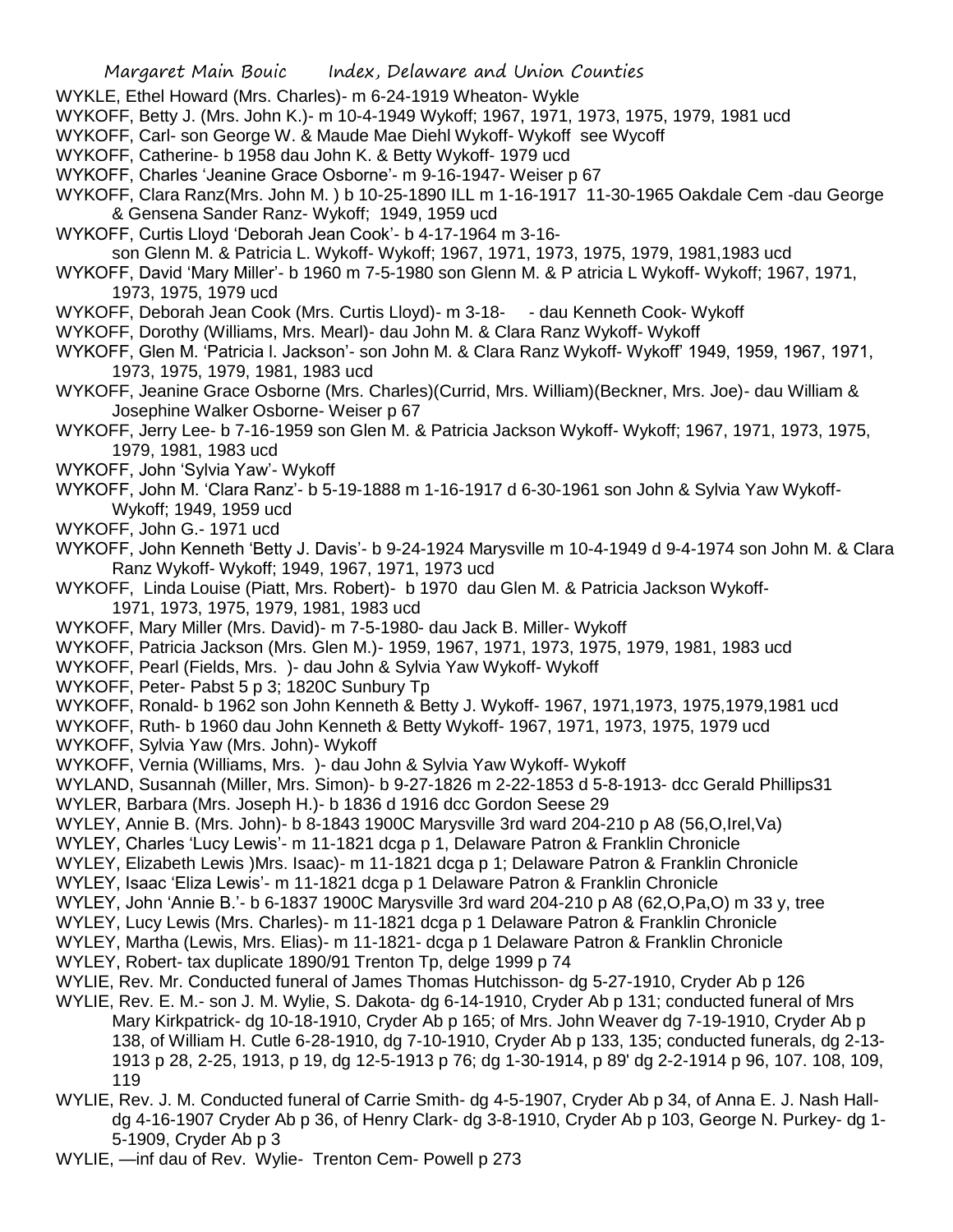- WYLIE, Abraham Patterson 'Sarah E. McConnell'- son Robert & Elizabeth Patterson Wylie- 1908 dch p 649
- WYLIE, Arthur B.- Pabst 2 p 1
- WYLIE, Arthur- Pabst 5 [22]
- WYLIE, Arthur R., T., Pabst 5 p 15
- WYLIE. Barbara E. (Lewis, Mrs. )- dau Farrow J. & Margaret Glendening Wylie- Wylie
- WYLIE, Carrie Miller (Mrs. George)- Wylie
- WYLIE, (Mrs. D. (Mrs. Rev. Robert)- Pabst 3 p 14, 22
- WYLIE, Dwight G.- son J. K. & Mary E. Stough Wylie- 1908 dch p 649
- WYLIE, Rev. Edmund Melville 'Edmna Edwards''Wilmina Kiskadden'- Pabst 7 p 13; dpc p 39, picture p 40, 41, 42, 43, 108; 1976 dch p 148; Delaware Presbyterina church 1910-1914
- WYLIE, Encrease Speer- son Rev. Robert & Dee Wylie- Pabst 5 p 15
- WYLIE, Farrow J. 'Margaret Glendening'- b 6-20-1913 W. Va d 12-17-2002 (89) Union Cem- son George & Carrie Miller Wylie- Wylie
- WYLIE, Gail (Mrs. George Andrew)- Wylie
- WYLIE, George Andrew 'Gail'- son Farrow J. & Margaret Glendening Wylie- wylie
- WYLIE, George 'Carrie Miller'- parents of Farrow J. Wylie- Wylie
- WYLIE, J. K. 'Mary E. Stough'- son Abraham Patterson & Sarah E. McConnell Wylie- 1908 dch p 138, 648
- WYLIE, Rev. John M. 1908 dch p 269, 279;' Pabst 1 p 70; lpc p 17; hmp p 59, 85, 164, 295, picture 296;
- parents of Nora Mable Wylie- dg 11-27-1908, Cryder Ab p 169 WYLIE, Joseph, Mrs. And Mrs.- hmp p 142
- WYLIE, Margaret B. (Todd, Mrs. J. C.)- dau Abraham Patterson & Sarah E. McConnell Wylie-1908 dch p 649
- WYLIE, Margaret Glendening (Mrs. Farrow J.)- d 12-11-1998 (81)- Wylie
- WYLIE, Mary E. Stough (Mrs. J. K.)- dau William & Sarah Stough- 1908 dch p 649
- WYLIE, Max- son Edmund Wylie- 1976 dch p 101. 102, 103, 148; Wylie
- WYLIE, ----Mrs.- pallbearer fro Mrs. John Weaver- dg 7-19-1910. Cryder Ab p 138 or Willey?
- WYLIE, Edna Edwards (Mrs. E. N. M.)- dpc p 42
- WYLIE, Elizabeth Patterson (Mrs. Robert)- 1908 dch p 648; hmp p 323
- WYLIE, Mrs. E. M.- sisster Charles Kiskadden- dg 5-26-1914, Cryder Ab p 124
- WYLIE, Janice, d 8-28-1963 niece of Philip Wylie- Wylie;
- WYLIE, Margaret Ann (Wagner, Mrs. )- dau Farrow J & Margaret Glendening Wylie- Wylie
- WYLIE, Nora Mable- d Monday (19) dau Rev. & Mrs. J. M. Wylie dg 11-27-1908 Cryder Ab p 169
- WYLIE, Patricia D/C. (Curtis, Mrs. Wes)- dau Farrow J. & Margaret Glendening Wylie- Wylie
- WYLIE, Philip-b 5-12-1902 d 10-25-1971 son Rev. Edmund Melville & Edna Edwards Wylie- dpc p 44; 1976 dch p 101, 148; Wylie
- WYLIE, Rev. Robert- 1908 dch p 265, 283, 292; hmp p 7, 43, 46, 51, 78, 80, 127, 134, 174, 252 Pabst 5 p 14, 15, 21, 25
- WYLIE, Robert 'Elizabeth Patterson'- 1908 dch p 648
- WYLIE, Sarah E. McConnell (Mrs. Abraham Patterson)- 1908 dch p 648
- WYLIE, Terry G. (Martini, Mrs. Gene)- dau Farrow J. & Margaret Glendening Wylie- Wylie
- WYLIE, William A. 'Mary E. Stough'- son J. K. Wylie- 1908 dch p 649
- WYLIE, Wilmina Kiskaddon (Mrs. Edmund Melville)- dpc p 42
- WYLLYS, Samuel- Powers Pat p 127
- WYMAN, Bishop- 1915 uch p 221; 1883 uch V p 42
- WYMAN, Franklin G. 'Lucretia Cornelia Thurston'- Thurston p 2
- WYMAN, James- 1980 dcd
- WYMAN, Levi 'Sally Clarke'- see Asp (217)
- WYMAN, Lizzie Phifer (Mrs. )- dau Gregory & Mary Phifer- dg 2-22-1907, Cryder Ab p 18
- WYMAN, Lucretia Cornelia Thurston (Mrs. Franklin G.)- dau Joseph & Charlotte Loufbourrow Thurston-Thurston p 2
- WYMAN, Marilyn P. (Mrs. Milton)- 1980 dcd
- WYMAN, Mary (Mecay, Mrs. Samuel P.)- m 3-3-1843 dcd
- WYMAN, Milton 'Marilyn P.'- 1980 dcd
- WYMAN, Sally Clarke (Maine, Mrs. James)(Mrs. Levi)- b 5-18-1803 d 1882- Asp (217)
- WYMER, Charles- b 1967 son James A. & Ruby A. Wymer- Wymer; 1971 dcd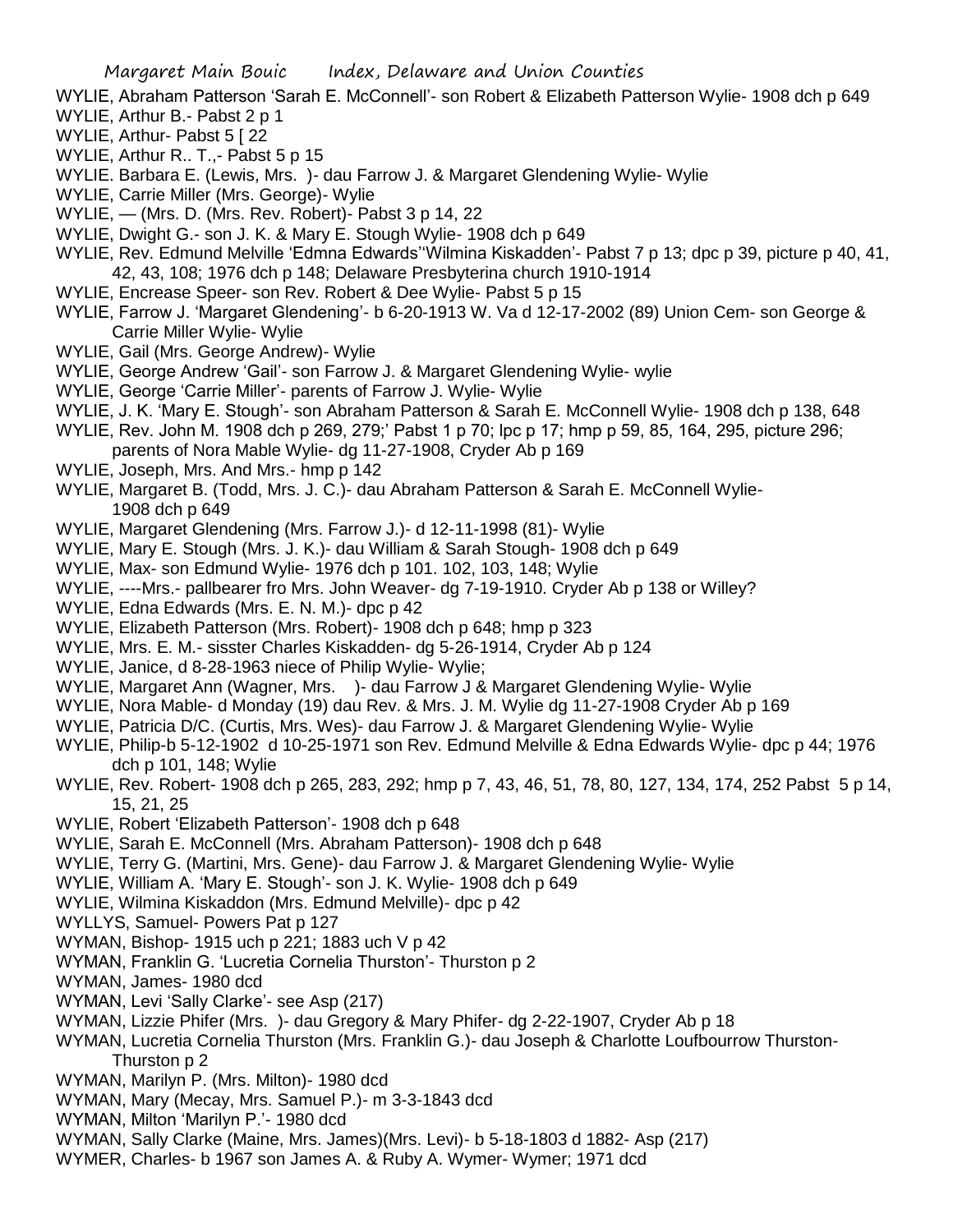WYMER, Charlie 'Lena A. DeLong'- Wymer

- WYMER, Charles- son Charlie & Lena A. DeLong Wymer- Wymer
- WYMER, Donald- b 1957 son James A. & Ruby A. Wymer- Wymer 1969, 1971 dcd
- WYMER, Floyd- son Charlie & Lena A. DeLong Wymer- Wymer
- WYMEN, Harry- son James A & Ruby A. Wymer- Wymer
- WYMER, James A. 'Ruby A.'- suicide May 1976 ; dg 6-1-1976; son of Lena Wymer; Wymer 1969, 1971 dcd
- WYMER, James- son Charlie & Lena A. DeLong Wymer- Wymer
- WYMER, John Paul- son Charlie & Lena A. DeLong Wymer- Wymer
- WYMER, Kathryn (Grooms, Mrs. )- dau Charlie & Lena Delong Wymer- Wymer
- WYMER, Laura- b 1962 dau James A. & Ruby A. Wymer- Wymer; 1969, 1971 dcd
- WYMER, Lena A. DeLong (Mrs. Charlie)- d 1-5-1981 (83) Sunset Cem, Westerville- Wymer- 1961, 1969, 1971, 1980 dcd
- WYMER, Luana/Loranna (Simpson, Mrs. John)- b 1952 dau James A. & Ruby A. Wymer- Wymer; 1969, 1971 dcd
- WYMER, Minnie (Helton, Mrs Jesse)- dau Charlie & Lena DeLong Wymer- Wymer
- WYMER, Nancy- b 1960 dau James A. & Ruby A. Wymer- Wymer; 1969, 1971 dcd
- WYMER, Ruby A. (Mrs. James A.)- Wymer 1969, 1971 dcd
- WYNARD, Mary (Searles, Mrs. Milan)- m 11-20-1861 dcm
- WYND, Bonnie Kay- b 10-3-1944 dau Robert H. & Kathryn Jane Garvin Wynd- Maugans Anc p 46
- WYND, John 'Orpha Brandenburg- Maugans Anc p 46
- WYND, Kathryn Jane Garvin (Mrs. Robert H.)- b 12-13-1917 m 7-23-1942 dau Gary & Clary E. Romy Garvin-Maugans Anc p 46
- WYND, Orpha Brandenburg (Mrs. John)- Maugans Anc p 46
- WYND, Robert H. 'Kathryn Jane Garvin'- b 8-16-1913 m 7-23-1942 son John & Orpha Brandenburg Wynd-Maugans Anc p 46
- WYND, Robert S.- b 4-21-1947- son Robert H. & Kathryn Jane Garvin Wynd- Maugans Anc p 46
- WYND, Terry Ann- b 3-1-1949 son Robert H & Kathryn Jane Garvin Wynd- Maugans Anc p 46
- WYNDER, Nancy L Ratcliff (Mrs. )- b 8-13-1947 Delaware d 10-6-2002 (55) Oak Grove Cem dau Kenneth Carl & Leona Crist Ratcliff- Wynder
- WYNEGAR, Allen- d 1-15-1900 Un Co Probate Deaths, Vol III
- WYNEGAR, ---- 1883 uch V p 498
- WYNEGAR, 1915 uch p 219
- WYNEGAR, Allen- son David & Catharine Wynegar-1883 uch V p 58;1850C Leesburg Tp 223 p 35 (22,O)
- WYNEGAR, Betsey A. (Mulvain, Mrs. Joseph)- m 1-15-1845 ucm 1017; m 1-19-1845, Hearl
- WYNEGAR, Brandy L. (Bottoms, Mrs. )- research Wynegar- Wynegar
- WYNEGAR, Carl "Red"'Marie Mentzer'- m 11-26-1930 Roundhead d 6-10-1954- Wynegar
- WYNEGAR, Carl- son Carl & Marie Mentzer Wynegar- Wynegar
- WYNEGAR, Cary 'Jennie Case'- m 7-19-1879 ucm 650
- WYNEGAR, Catharine A.- dau Henry & Nancy Dyal Wynegar- 1850C Leesburg Tp 222 p 35 (5,O)
- WYNEGAR, Catharine Grim (Mrs. David)- 1883 uch V p 656; 1850C Leesburg Tp 223 p 35 (64,Va); 1860C Leesburg Tp 438 (74,Va)
- WYNEGAR, Catharine (Welch, Mrs. John) lic 7-2-1850, (lic 7-5-1850, Hearl) ucm 1547
- WYNEGAR, Catherine (Winters, Mrs. )- dau Carl & Marie Mentzer Wynegar- Wynegar
- WYNEGAR, Cathrine- dau William & Jane Wynegar- 1840C Claibourne Tp 6 (5-10); 1850C Claibourne Tp 175 p 28 (17,O)
- WYNEGAR, Charles "Cliff"- son Carl & Marie Mentzer Wynegar- Wynegar
- WYNEGAR, Cid?'Rebecca- 1880C Claibourne Tp 197-209 p 19 (24,O,O,O) farmer
- WYNEGAR, Cleus?- dau Cid & Rebecca Wynegar- 1880C Claib. Tp 197-209 p 19 (8,O,O,O)
- WINEGAR, David- 1870C Union Tp 20 p 3 (17,)
- WYNEGAR, David A.- son William & Jane Wynegar- 1883 uch IV p 460; 1840C Claibourne Tp 6 (-5); 1850C Claib. Tp 175 p 28 (11,O); 1860C Claib. Tp 686 (21,O)
- WYNEGAR, David 'Catharine Grim'- 1883 uch V p 656; 1850C Leesburg Tp 223 p 35 (64,Va); 1860C Leesburg Tp 438 (74,Va)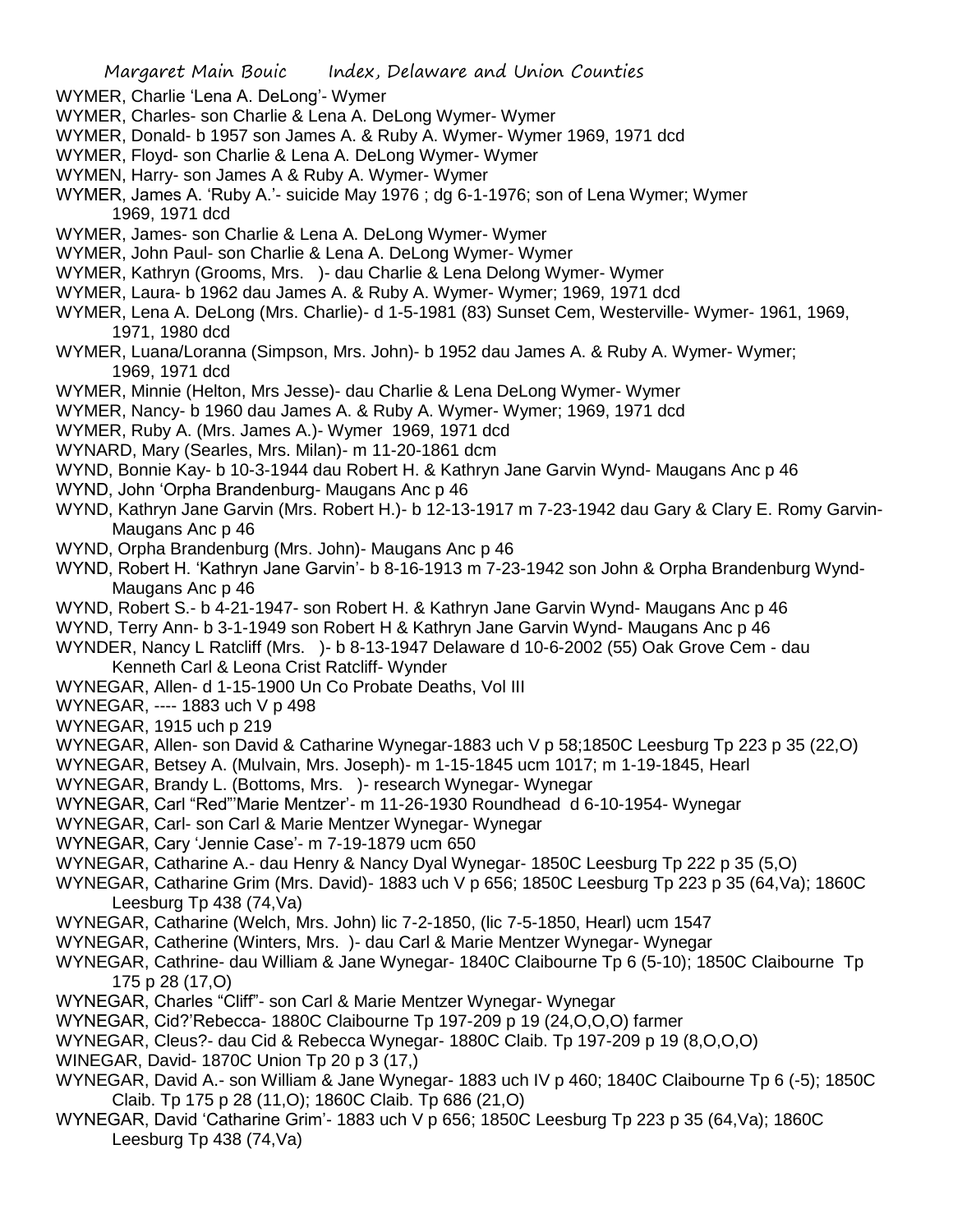- WYNEGAR, David- son David & Catharine Grim Wynegar- 1850c Leesburg Tp 223 p 35 (21,O); 1860C Leesburg Tp 438 (30,O)
- WYNEGAR, David- son John & Elizabeth Wynegar- 1850C Claibourne Tp 174 p 28 (4,O)
- WYNEGAR, D. M.- 1883 uch IV p 460
- WYNEGAR, Dorothy (Slade, Mrs. )- dau Carl & Marie Mentzer Wynegar- Wynegar
- WYNEGAR, Elizabeth Dilvaver (Mrs. John)- m 12-23-1839 ucm 601; 1840C Claibourne Tp 7 (20-30); 1850C Claib Tp 174 p 28 (32,Va)
- WYNEGAR, Elizabeth Ross (Mrs. Peter)- b 7-12-1828 Muskingum Co m 4-11-1850 ucm 1523 d 2-14-1876 Hopewell Cem, dau Joseph N. & Mary E. Long Ross- dumch p 20; 1883 uch V p 656- 1860C Leesburg Tp 437 (29,O); 1870C Leesburg Tp 269-277 p 34 (41,O)
- WYNEGAR, Estelle- dau Peter G. & Elizabeth Ross Wynegar- 1883 uch V p 656; 1880C Richwood 196-209 p C199 (9,O,O,O)
- WYNEGAR, Fylota.Lota- dau Peter G. & Elizabeth Ross Wynegar- 1870C Leesburg Tp 269-277 p 34 (4,O); 1880C Richwood 196-209 p C199 (18,O,O,O)
- WYNEGAR, Henry 'Nancy Dyal'- m 10-15-1844 ucm 993; 1850C Leesburg Tp 222 p 35 (29,O)
- WYNEGAR, Ida J. (McVay, Mrs. Isaac Newton)- m 8-15-1866 ucm 6106 dau Peter G. & Elizabeth Ross Wynegar- 1883 uch V p 656; Hearl
- WYNEGAR, James F.- son William & Jane Wynegar- 1860C Claibourne Tp 686 (5,O)
- WYNEGAR, Jane/Janis (Mrs. William)- 1840C Claibourne Tp 6 (20-30); 1850C Claib. Tp 175 p 28 (38,Va); 1860C Claib. Tp 686 (46,Va)
- WYNEGAR, Jane Saulsberry (Mrs. Leroy)- m 1-29-1873 ucm 5215
- WYNEGAR, Jennie Case (Mrs. Cary)- m 7-19-1879 ucm 6505
- WYNEGAR. Jennie (Wheeler, Mrs. Frank)- m 7-29-1899 ucm
- WYNEGAR, J. H.- 1883 uch IV p 459
- WYNEGAR, John 'Elizabeth Dilsaver'- m 12-23-1839 ucm 601; 1915 uch p 492; 1883 uch V p 572; 1840C Claibourne Tp 7 (20-30); 1850C Claib. Tp 174 p 28 (37,Va)
- WYNEGAR, John- son William & Jane Wynegar- 1840C Claibourne Tp 6 (5-10); 1850C Claibourne Tp 175 p 28 (15,O)
- WYNEGAR, Joseph H.- son William & Jane Wynegar- 1850C Claibourne Tp 175 p 28 (7,O); 1860C Claibourne Tp 686 (18,O)
- WYNEGAR, Josephine- dau Peter & Elizabeth Ross Wynegar- 1860C Leesburg Tp 437 (1,O)
- WYNEGAR, Leila (Kennedy, Mrs. )- dau Carl & Maarie Mentzer Wynegar- Wynegar
- WYNEGAR, Leroy 'Jane Saulsberry'- b 11-11-1851 m 1-29-1873 ucm 5215 d 11-8-1877 Union Co Probate Vol I p 80 (1867-1878); son Peter & Elizabeth Ross Wynegar- 1860C Leesburg Tp 437 (9,O); 1870C Leesburg Tp 269-277 p 34 918,O)
- WYNEGAR, Lota (Bolton, Mrs. Homer W.)- m 3-26-1885 ucm
- WYNEGAR, Louisa J.- dau Peter & Elizabeth Ross Wynegar- 1870C Leesburg Tp 269-277 p 34 (11,O)
- WYNEGAR, Lura M. (Perry, Mrs. Roland P.)- m 1-15-1895 ic,
- WYNEGAR, M?- b 3-1880 dau Cid & Rebecca Wynegar- 1880C Claib. Tp 197-209 p 19 (2/12,O,O,O)
- WYNEGAR, Marie Mentzer (Mrs. Carl "Red") b 11-21-1911 Hardin Co m 11-26-1930 d 9-7-1987 (75)
- McDonald-Fairview Cem, Kenton- dau Harry L. & Florence Metzger Mentzer- Wynegar
- WYNEGAR, Martha- dau William & Jane Wynegar- 1860C Claibourne Tp 686 (6,O)
- WYNEGAR, Mary E.- dau William & Jane Wynegar- 1840C Claibourne Tp 6 (-5); 1850C Claibourne Tp 175 p 28 (14,O)
- WYNEGAR, Mary (Hoskins, Mrs. William)- b 12-3-1809 Va m 8-23-1838 ucm 503 d 1-12-1894 Hopewell Cem; 1915 uch p 825; Hoskins p 2; Hoskins 2,3; 1850C Leesburg Tp 226 p 35 (40,Va)
- WYNEGAR, Mary Jane (Dyal, Mrs. William)- m 9-7-1889 ucm
- WYNEGAR, Mary- dau John & Elizabeth Dilsaver Wynegar- 1850C Claib. Tp 174 p 28 (9,O)
- WYNEGAR, Mary (Payne, Mrs. William)- m 11-10-1853 ucm 2026
- WYNEGAR, Nancy A.- dau William & Jane Wynegar- 1850C Claibourne Tp 175 p 28 (9,()
- WYNEGAR, Nancy Dyal (Mrs. Henry)- m 10-15-1844; ucm 993
- WYNEGAR, Nancy (Headly, Mrs. Amos'- m 12-24-1840 ucm 686; (Headley -12- 31 1840)
- WYNEGAR, Peter F. 'Elizabeth Ross'- b 3-18-1826 m 4-3-1850 d 1921 Hopewell Cem- son David & Catharine Grim Wynegar- 1883 uch V p 611, 656; 1860C Leesburg Tp 437 (30,O); 1870C Leesburg Tp 269-277 p 34 (45,O); 1880C Richwood 196-209 p C199 (54,O,Va,Va) Huxter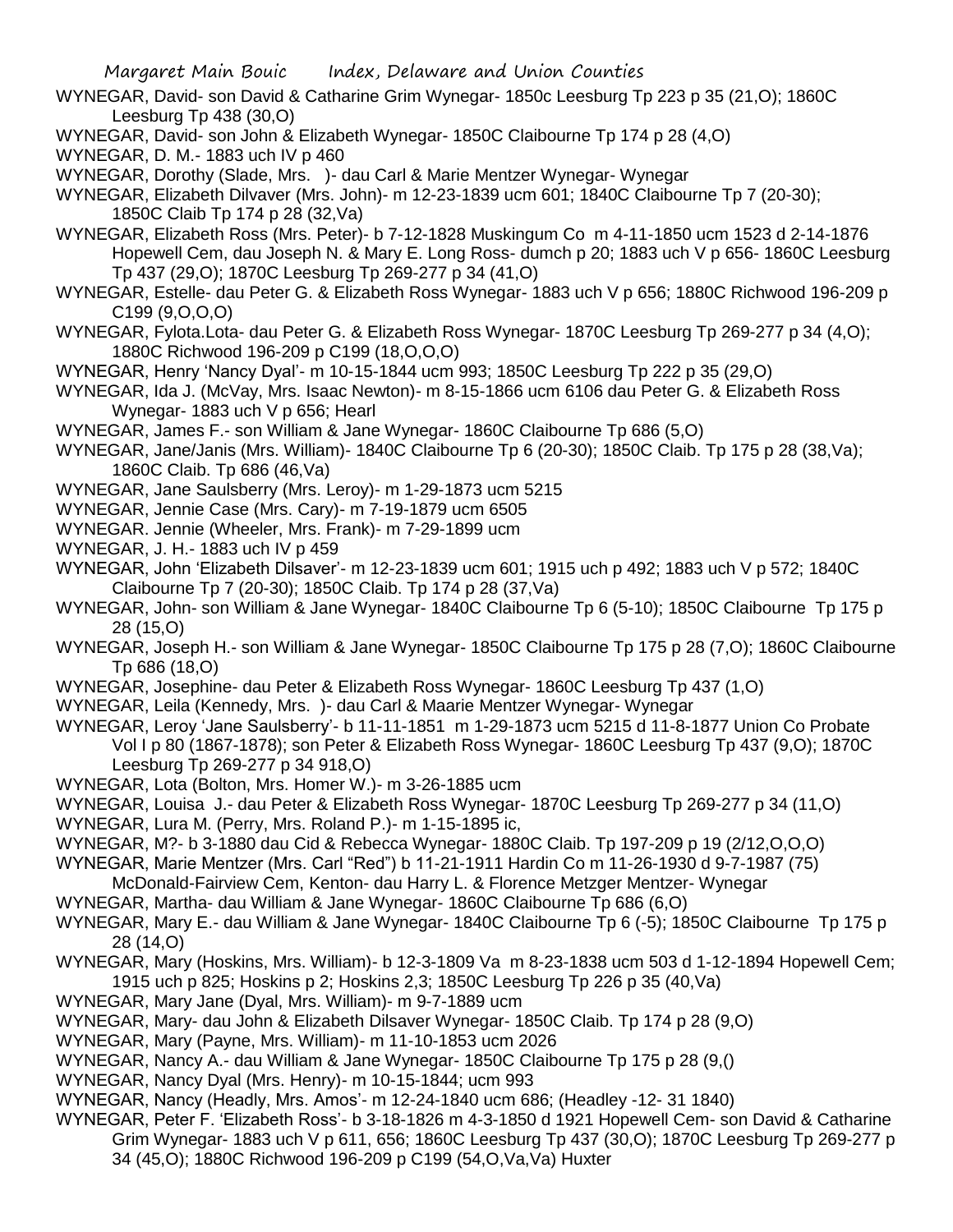- WYNEGAR, Peter- son John & Elizabeth Dilsaver Wynegar- 1850C Claibourne Tp 174 p 28 (6,O)
- WYNEGAR, Philota- b 1868 ch Peter G. & Elizabeth Ross Wynegar- 1883 uch V p 656
- WYNEGAR, Rebecca (Adair, Mrs. Henry S.)- m 4-16-1853 ucm 1945
- WYNEGAR, Rebecca (Mrs. Cid?) 1880C Claibourne Tp 197-209 p 19 (20,O,O,O)
- WYNEGAR, Rebecca- dau David & Catharine Wynegar- 1850c Leesburg Tp 223 p 35 (24,O)
- WYNEGAR, Rebecca (Rice, Mrs. Elijah)- m 3-6-1862 ucm 3298
- WYNEGAR, Rebecca- dau William & Jane Wynegar- 1850C Claibourne Tp 175 p 28 (5,O); 1860C Claib. Tp 686 (15,O)
- WYNEGAR, Samuel- 1840C Leesburg Tp 114 (50-60)
- WYNEGAR, Samuel- son John & Elizabeth Dilsaver Wynegar- 1850C Claibourne Tp 174 p 28 (2,O)
- WYNEGAR, Sarah- dau John & Elizabeth Dilsaver Wynegar- 1850C Claibourne Tp 174 p 28 (1,O)
- WYNEGAR, Sarah E.- dau William & Jane Wynegar- 1850C Claibourne Tp 275 p 28 (9/12,O); 1860C Claibourne 686 (10)
- WYNEGAR, Stella (Hogan, Mrs. Daniel C.)- m 1-7-1891 ucm
- WYNEGAR, Susan A. Myers (Mrs. William T.)- m 11-29-1876 ucm 5976
- WYNEGAR, Valentine- son John & Elizabeth Dilsaver Wynegar- 1850C ClaibTp 174 p 28 (7,O)
- WYNEGAR, Trella O. (Zuspan, Mrs. Charles Vernal)- b 2-9-1896 d 9-14-1980 Claibourne Cem- dau Howard & Edith Wynegar- Wynegar; Zuspan; granddau William E. & Jane Mary Dyal- 1910c Richwood 3-3 p 1A (14,O,O,O)
- WYNEGAR, William Cary.-b 9-9-1855 son Peter & Elizabeth Ross Wynegar- 1883 uch V p 656; 1860C Leesburg Tp 437 (5,O); 1870C Leesburg Tp 269-277 p 34 (14,O)
- WYNEGAR, William 'Jane Cowman'- b 2-23-1811 d 2-26-1879 1840C Claibourne Tp 6 (20-30); 1850C Claib. Tp 175 p 28 (41,Va) 1860C Claib. 686 (49,Va)
- WYNEGAR, William- brother John Wynegar- 1915 uch p 392; 1883 uch V p 572
- WYNEGAR, William T. 'Susan A. Myers'- m 11-29-1876 ucm 5974
- WYNKOOP, Mrs. d Feb 1831, dcga p 52; Ohio State Gazette
- WYNKOOP, A. B.- brother Raney E. Wynkoop- Wynkoop
- WYNKOOP, Betty J. Webster (Mrs. Richard)- b 5-7-1923 Delaware m 51y d 7-5-2000 (77) dau Oliver P. & Emma E. Snedeker Webster- Wynkoop
- WYNKOOP, Dale Ann Simpkins (Mrs. Ricki)- m 6-12-1976 dau Dale L. Simpkins- Wynkoop
- WYNKOOP, Debbie (Bell, Mrs. Ray)- dau Richard & Betty J. Webster Wynkoop- Wynkoop
- WYNKOOP, Earl 'Leota'- Wynkoop
- WYNKOOP, Garret- Pabst Pioin II p 189 Garnett- Pabst Pion II p 195
- WYNKOOP, Hattie A.- Pabst 7 p 7
- WYNKOOP, James- father of Mrs. Mary W. Gessner- dg 1-14-1916 Cryder Ab p 9
- WYNKOOP, Leone (Weiskittel, Mrs. )- dau Earl & Leota A. Wynkoop- Wynkoop
- WYNKOOP, Leota A. (Mrs. Earl) b W Va d 2-4-1971 (77) cremated- Wynkoop
- WYNKOOP, Mary Elizabeth (Gessner, Mrs. Wm. T.)- m 7-10-1870 d Friday, Columbus, dau James Wynkoopdg 1-14-1916 Cryder Ab p 9
- WYNKOOP, Randy- son Richard & Betty J. Webster Wynkoop- Wynkoop
- WYNKOOP, Raney E. 'Vesta'- d 1-12-1962 (67) Oak Grove Cem- Wynkoop
- WYNKOOP, Becky (Valentine, Mrs. Lee)- dau Richard & Betty J. Webster Wynkoop- Wynkoop
- WYNKOOP, Richard B.- son Raney E. & Vesta Wynkoop- Wynkoop
- WYNKOOP, Richard 'Betty J. Webster'- m 51y- Wynkoop
- WYNKOOP, Ricki 'Dale Ann Simpkins'- m 6-12-1976son Richard & Betty J. Webster Wynkoop- Wynkoop
- WYNKOOP, Turney- brother Raney E. Wynkoop- Wynkoop
- WYNKOOP, Vesta E.(Mrs. Raney)- b 1-1-1897 Morgan Co d 8-9-1988 (91) Oak Grove Cem -Wynkoop
- WYNKOOP, Winnie (Burns, Mrs. )- sister Raney Wynkoop- Wynkoop
- WYNN, Albert Fletcher 'Portia Arlene Drennen'- b 9-18-1812 m 7-11-1936 son John David & Delphia Ardella Erhard Fletcher- Weiser p 585
- WYNN, Albert Lee- b 1-6-1941 son Warren Hershel & Myrl Water Wynn- Weiser p 585
- WYNN, Alice- dau Andrew Jackson & Anna Rebecca Chew Wynn- 1915 uch p 1042
- WYNN, Andrew Jackson 'Anna Rebeca Chew'- b 1829 m 1851 d 3-23-1911- Wynn; 1915 uch p 1041
- WYNN, Andrew Jackson, Jr. 'Elida Ward'- son Andrew Jackson & Anna Rebecca Chew Wynn-1915 uch p 1042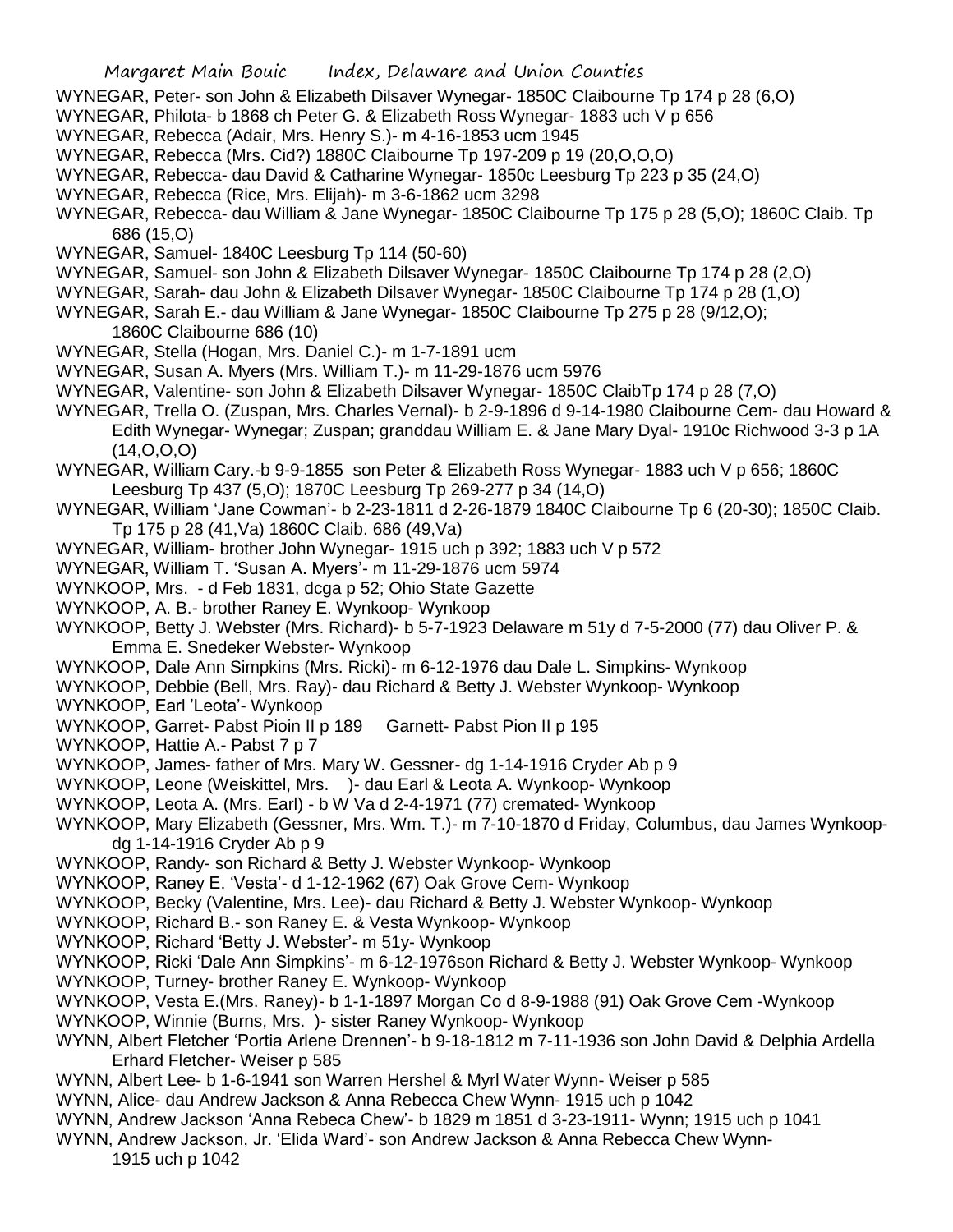- WYNN, Anna M. M. (Mrs. Joseph)- 1880C Jackson Tp 10-10 p 224D (23,Cal,O,Eng)
- WYNN, Anna Rebecca Chew (Mrs. Andrew Jackson)- b 1835 m 1851 d 8-20-1913- Wynn; 1915 uch p 1041
- WYNN, Barbara Ann- b 9-15-1950 dau Harold Melvin & Myrtle Jane Crites Wynn- Weiser p 674
- WYNN, Blanche E.- dau Jackson A.,Jr. & Susan Ellida Wynn- 1910C Claibourne Tp South, Richwood 400-400 p 1413 (2,O,O,O)
- WYNN, Bonnie Jean Johnstone (Mrs. John David)- b 6-15-1939 m 6-27-1959- Weiser p 585
- WYNN, Carroll E.- son Virgil Edwaard & Myrtle Bowen Wynn- 1949 ucd
- WYNN, Cecil M b 1899 d young ch Charles C. & Jennie M. Burnside Wynn- Wynn; 1915 uch p 1042
- WYNN, Cecil Milton- d 9-4-1900 Un Co Probate Deaths, Vol III
- WYNN, Charles- son Charles Guy & Edna Mae Harper Wynn- Wynn
- WYNN, Charles C. 'Jennie M. Burnside'- b 1-4-1875 m 8-11-1898 d 11-15-1960 Claibourne Cem- son Andrew Jackson & Anna Rebecca Chew Wynn- 1915 uch p 508, 1042; 1900C Claibourne Tp 176- 190 p 8A (25,O,O,O); 1910C York Village 204-204 p 8B (35,O,O,O) m 12y, farmer
- WYNN, Charles Guy 'Edna May Harper'- b 3-6-1895 d 8-8-1986 (81) son Oscar & Ellis Moore Wynn- Wynn
- WYNN, Charles Leo b 3-2-1905 son Charles C. & Jennie M. Burnside Wynn- 1915 uch p 1042;
- 1910C York Village 204-204 p 9A (5,O,O,O)
- WYNN, Chloe- dau John Oscar & Mary Elsie Moore Wynn- Wynn; 1971, 1973, 1975 ucd; 1910C Claibourne Tp North, Richwood 104-106 p 4A (13,O,O,O)
- WYNN, David Everett- b 12-6-1945 son John Delphian & Ruth Shamberger Wynn- Weiser p 585
- WYNN, Delphia Ardella (Mrs. John David)- b 11-8-1870 m 3-28-1893 d 2-10-1932 dau Cyrus & Catharine Brungart Erhard- Weiser p 584
- WYNN, Delphia Sue- b 6-23-1953 dau Albert Fletcher & Portia Arlene Drennen Wynn- Weiser p 585
- WYNN, Diantha B. (Metzger, Mrs. Benjamin)- dau Andrew Jackson & Anna Rebecca Chew Wynn-1915 uch p 1042
- WYNN, Donald- son Charles C. & Jennie Burnside Wynn- Wynn
- WYNN, Eddie Mae Gregory (Mrs. Glen Ehrhardt)- b 12–17-1835 m 9-1-1956- Weiser 585
- WYNN, Edith Arnetta (Dauigherty, Mrs. William Arthur)- b 9-10-1895 m 6-24-1921 dau John David & Delphia Ardella Erhard Wynn- Weiser 584
- WYNN, Edna Mae Harper (Mrs. Charles Guy)- b 7-26-1890 m 12-13-1916 d 5-7-1961 dau Morris & Sarah Barks Harper- Wynn
- WYNN, Edward- 1883 uch IV p 520
- WYNN, Edythe J. (Weiser Mrs. George Francis)- m 9-17-1937- Weiser p 677
- WYNN, Elida Ward (Mrs. Andrew Jackson, Jr.)- 1915 uch p 1042
- WYNN, Eliza B. (Hutchisson, Mrs. Rudolf)- b 1818 or 1816 dau John & Jane Wynn- Hutchisson p 5, 43, 45, 64
- WYNN, Mary Elsie Moore (Mrs.John Oscar)- 1915 uch p 1042; Wynn; 1910C Claibourne Tp North Richwood 104-106 (31,O,O,O) m 14y, 3 ch
- WYNN, Emily- b 11-2-1992 dau Tom & Mary Terry Wynn- Wynn
- WYNN, Emma- dau John Wynn- dg 1-1-1907, Cryder Ab p 1
- WYNN, Evelyn (Mitchell, Mrs. )- dau Charles Guy & Edna Mae Harper Wynn- Wynn
- WYNN, Frances Louise- b 2-2-1952 dau Harold Melvin & Myrtle Jane Crites Wynn- Weiser p 674
- WYNN, Gail Elizabeth- b 9-24-1947 dau Harold Melvin & Myrtle Jane Crites Wynn- Weiser p 674
- WYNN, Gerald- son Charles Guy & Edna Mae Harper Wynn- Wynn
- WYNN, Gladys M. (Wade, Mrs. )- b 3-31-1902 dau Charles C. & Jennie Burnside Wynn- Wynn;
- 1915 uch p 1042; 1910C York Village 204-204 p 9A (8,O,O,O)
- WYNN, Glen Ehrhardt 'Marjorie Scott'- b 12-11-1902 m 1-28-1931 son John David & Delphia Ardella Erhard Wynn- Weiser p 585
- WYNN, Glen Ehrhardt, Jr. 'Eddie Mae Gregory'- b 11-20-1933 m 9-1-1956 son Glen Ehrhaardt & Marjorie Scott Wynn- Weiser p 585
- WYNN, Guy- son John Oscar & Mary Elsie Moore Wynn- Wynn
- WYNN, Harold Melvin 'Myrtle Jane Crites'- b 4-25-1920 m 3-25-1946- Weiser p 674
- WYNN, Ida (Mrs. Joseph)- 1910C Washington Tp 226-228 p 10A (48,O,O,O) m 8y
- WYNN, Ida M.- dau Joseph & Anna M. M. Wynn- 1880C Jackson Tp 10-10 p 224D (1,O,O,Cal)
- WYNN, Jackson 'Rebecca'- 1910C Claibourne Tp North Richwood 155-157 p 5B (81,O,US,NY) m 60y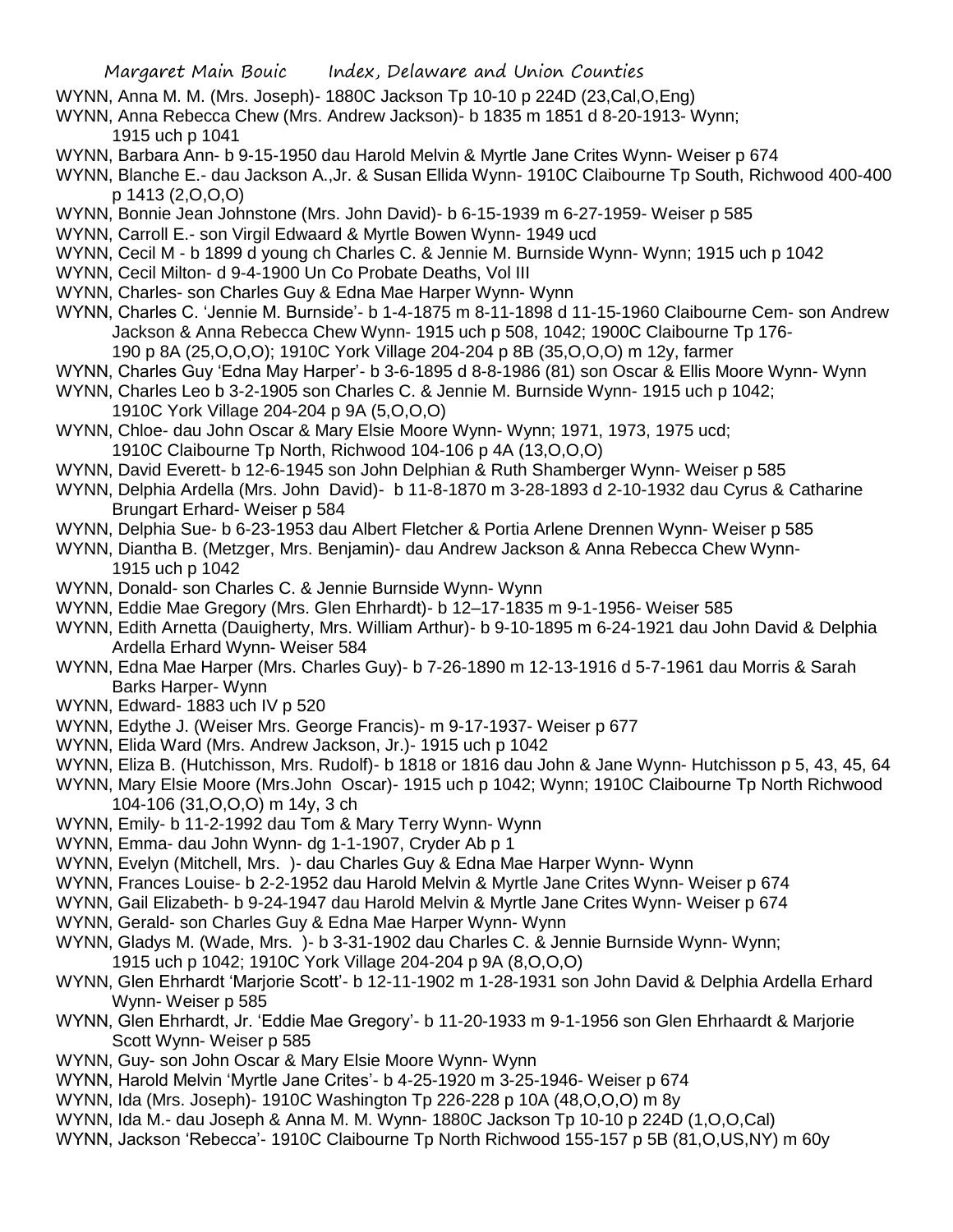- WYNN, Jackson A. Jr. 'Susan Ellide'- 1910C Claib.Tp South Richwood 400-408 p 14B (31,O,O,Va) m 5y; warehouse elevator
- WYNN, Jane (Mrs. John)- Hutchisson p 64
- WYNN, Jane Thomas (Mrs. William)- 2-13-1853 dcm
- WYNN, Janet Kay- b 6-9-1941 dau John Delphian & Ruth Shamberger Wynn- Weiser p 585
- WYNN, Jennie Fryman (Mrs. )- sister Thomas Fryman- dg 8-12-1913 Cryder Ab p 51
- WYNN, Jennie M. Burnside (Mrs. Charles C.)- b May, 1880 m 8-11-1898 d 4-11-1972 dau Samuel G. & Susanna Fields Burnside- 1915 uch p 1042; 1900C Claibourne Tp 176-190 p 8A (20,.O,O,O); 1910C York Village 204-204 p 8B (30O,Ind,O) 3 ch, w living
- WYNN, Jo Ann- b 2-2-1952 dau Harold Melvin & Myrtle Jane Critesw Wynn- Weiser p 674
- WYNN, John- b Wales d Friday (87) Otterbein Cem, dg 1-1-1907, Cryder Ab p 1
- WYNN, ---- (Roberts, Mrs.Edward)- dau John Wynn- Cryder Ab p 1
- WYNN, ---- (King, Mrs. A.)- dau John Wynn- Cryder Ab p 1
- WYNN, John David 'Bonnie Jean Johnstone'- b 8-31-1937 m 6-27-1959 son Glen Ehrhardt & Marjorie Scott Wynn- Weiser p 585
- WYNN, John David 'Delphia Ardella Erhard'- b 2-17-1869 m 3-28-1893 d 2-17-1941- Weiser p 584
- WYNN, John Delphian 'Ruth Shamberger'- b 10-19-1908 m 8-6-1934 son john David & Delphia Ardella Erhard Wynn- Weiser p 585
- WYNN, John 'Jane'- Hutchisson p 64
- WYNN, John- son John Wynn- Cryder Ab p 1
- WYNN, John Oscar 'Mary Elsie Moore'- sonAndrew Jackson & Anna Rebecca Chew Wynn- 1915 uch p 1042; Wynn; 1910C Claibourne North Richwood 104-106 (40,O,O,O) m 14y
- WYNN, Josesph 'Anna M. M.''Ida'- 1880C Jackson Tp 10- 10 p 224D (27,O,Wales,O); 1910C Washington Tp 226-228 p 10A (56,O,Wales,Va)- m2 8
- WYNN, Joseph- son John Wynn- Cryder Ab p 1
- WYNN, Josephine Ann- b 10-24-1944 dau Albert Fletcher & Portia Arlene Drennen Wynn- Wynn; Weiser p 585
- WYNN, Josephine R. (Moore, Mrs. H. A.)- dau Andrew Jackson & Anna Rebecca Chew Wynn-1915 uch p 1042; 1985 uch p p 98
- WYNN, Leo- son Charles C. & Jennie Burnside Wynn- Wynn
- WYNN, Luella Mayflower (Olsen, Mrs. Herbert Augustus)- b 3-23-1899 m 6-10-1923 dau John David & Delphia Ardella Erhard Wynn- Weiser 584
- WYNN, Madaline R.- dau Jackson A. Jr. & Susan Ellida Wynn- 1910C Claibourne South, Richwood 400-408 p 14B (4,O,O,O)
- WYNN, Maggie S. (Mrs.Reuben S.)- 1910C Jackson Tp 177-178 p 7B (43,Pa,Pa,Pa) m 18y, no ch
- WYNN, Margaret Jane (Daum, Mrs. Peter Gottlieb)- b 1863 m 1885 d 1949; 1985 uch p 37
- WYNN, Margaret J. (Scheiderer, Mrs. M. J.)- dau Andrew Jackson & Anna Rebecca Chew Wynn-1915 uch p 1042
- WYNN, Marjorie Scott (Mrs. Glen Erhardt)- b 1-17-1905 m 1-28-1931- Weiser p 585
- WYNN, Martha Miller (Mrs. William S.)- 1915 uch p 1042
- WYNN, Martha Rebecca- dau Jackson A. Jr. & Susan Ellida Wynn- 1910x Claibourne South Richwood  $(1/48, O, O, O)$
- WYNN, Mary Emma Haughn Guthoff- dau James Harley & Myrta Elizabeth Fish Haughn-1985 uch p 51
- WYNN, Mary H. (Gale, Mrs. David)- dau Andrew Jackson & Anna Rebecca Chew Wynn-1915 uch p 1042
- WYNN, Mary Terry (Mrs. Tom)- dau Fred & Barb Terry- Wynn
- WYNN, Mary W.- dau Joseph & Anna M. M. Wynn- 1880C Jackson Tp 10-10 p 224D (3,O,O,Cal)
- WYNN, Mary (Zerbe, Mrs. Clinton Eugene)- m 11-18-1916 m 10-6-1936- Weiser p 354
- WYNN, Melvin Keith- b 12-28-1948 son Harold Melvin & Myrtle Jane Crites Wynn- Weiser p 674
- WYNN, Michael Lee- b 10-14-1950 son Albert Fletcher & Portia Arlene Drennen Wynn- Weiser p 585
- WYNN, Myrl Waters (Mrs. Warren Hershel) b 11-10-1910 m 8-5-1931- Weiser p 585
- WYNN, Myrtle Bowen (Mrs. Virgil Edward)-b 4-16-1901 Radnor Tp m 5-12-1919 d 4-7-1988 (86) Claibourne Cem; 1985 uch p 60; Wynn; 1949, 1959 ucd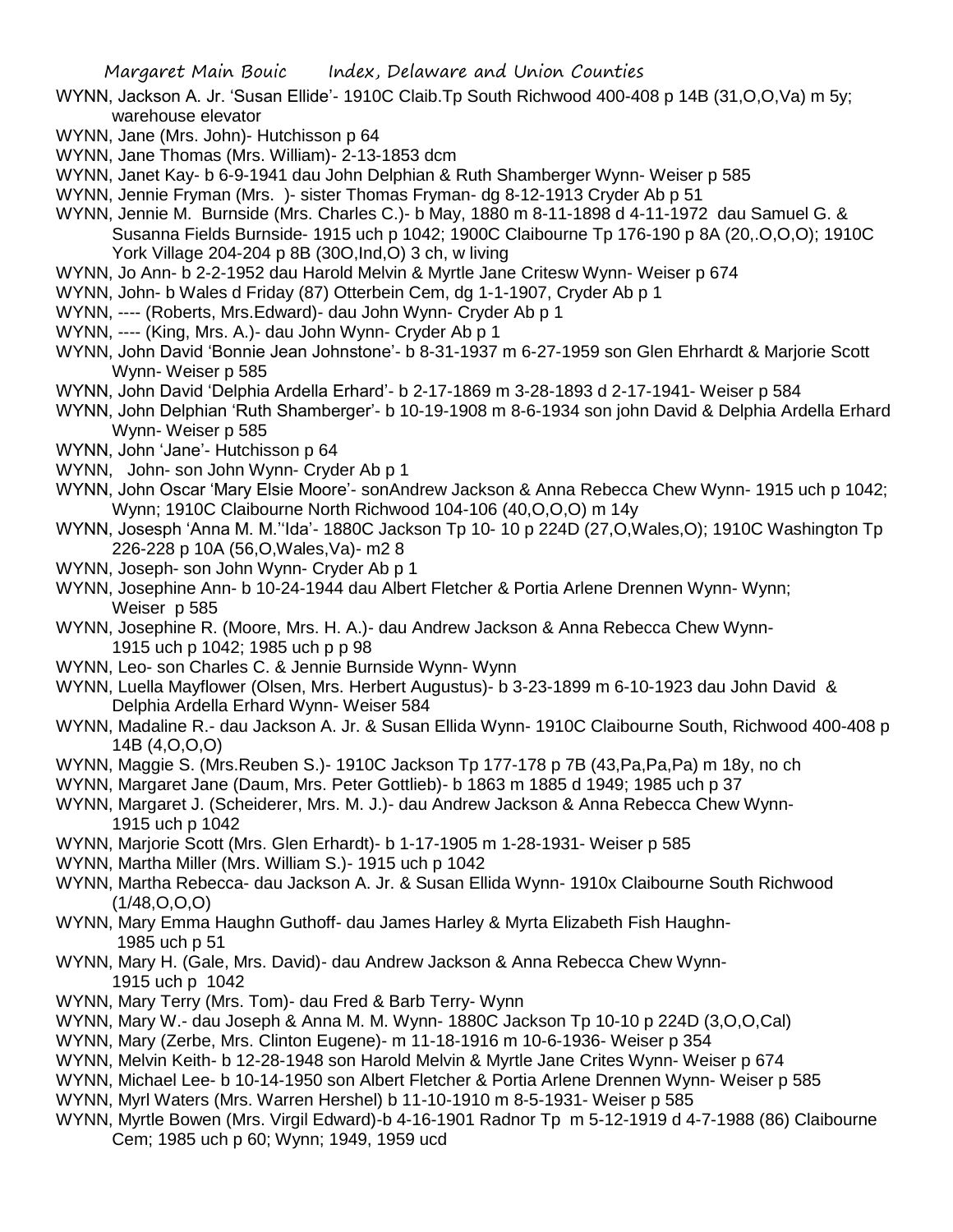- WYNN, Myrtle Jane Crites (Mrs Harold Melvin)- b 7-24-1927 m 3-25-1946 dau Frank Baylor & Sara Lily Wise Crites- Weiser p 674
- WYNN, Nancy M. (Anderson, Mrs. M. L.) Dau Andrew Jackson & Anna Rebecca Chew Wynn-1915 uch p 1042
- WYNN, Nannie Malissa (Snowden, Mrs. Alvert Edwin)- m 3-17-1892 ucm
- WYNN, Paul Grant 'Ruby Ruth Murphy'- parents of Thelma Ross- Wynn
- WYNN, Portia Arlene Drennen (Mrs. Albert Fltcher)- b 11-24-1912 m 7-11-1936 Weiser p 585
- WYNN, Rebecca (Mrs. Jackson)- 1910C Claibourne North Richwood 155-157 (85,Va,Va,Va) m 60y, 11ch, 8 living
- WYNN, Reuben S. 'Maggie G.'- 1910C Jackson Tp 177-178 p 7B (42,O,Wales,O) m 18y, farmer
- WYNN, Richard E. 'Ruth Anne Gray'- son Virgil Edward & Myrtle Bowen Wynn- Wynn; 1985 uch p 60 WYNN, R. S.- son John Wynn- Cryder Ab p 1
- WYNN, Ruby Ruth Murphy (Mrs. Paul Grant)(Rizor, Mrs. )- mother of Thelma Ross- Wynn
- WYNN, Ruel Emmanuel- b 6-20-1905 d 6-20-1906 son John David & Delphia Ardella Erhard Wynn-Weiser p 584
- WYNN, Ruth Anne Gray (Mrs. Richard)- 1985 uch p p 60
- WYNN, Ruth Shamberger (Mrs. John Deolphian)- b 11-14-1911 m 8-6-1934- Weiser 585
- WYNN, Sarah (Mrs. )- sister Mrs. Evan Hughes- dg 2-14-1908 Cryder Ab p 108
- WYNN, Susan Ellida (Mrs. Jackson A. Jr.)- 1910C Claibourne South Precinct Richwood 400-408 (21,O,O,O) m 5y, 3 ch
- WYNN, Thelma Viola (Marvin, Mrs. Harry Earl)(Ross, Mrs. Carson L.)- b 10-25-1915 Marion m(2) 1972 d 12- 17-1991 Claibourne Cem- dau Paul Grant & Ruby Ruth Murphy Wynn- 1985 uch p 95; Wynn
- WYNN, Tom 'Mary'- parents of Emily Wynn b 11-1882- Wynn
- WYNN, Thomas- son John Wynn- Cryder Ab p 1
- WYNN, Virgil Edward 'Myrtle Bowen'- b 1-11-1897 m 5-12-1919 d 9-4-1961 son John Oscar & Mary Elsie Moore Wynn- Wynn; 1985 uch p 60; 1949, 1959 ucd; 1910C Claib. Tp North Richwood (13,O,O,O)
- WYNN, Virginia Louise Carter (Mrs. Warren Robert)- m 5-24-1959- Weiser p 585
- WYNN, Walter- son John Wynn- Cryder Ab p 1
- WYNN, Warren Hershel' Myrl Waters'- b 10-22-1900 m 8-5-1931 son John David & Delphia Ardella Erhard Wynn- Weiser p 585
- WYNN, Warren Robert 'Virginia Louise Carter'- b 8-27-1939 m 5-24-1959 son Warren Hershel & Myrl Waters Wynn- Weiser p 585
- WYNN, William 'Jane Thomas'- m 2-13-1853 dcm
- WYNN, William S.'Martha Miller'-son Andrew J. & Anna Rebecca Chew Wynn- 1915 uch p 1041,1042
- WYNNE, D.- Powers Pat p 169
- WYNNE, David- son Sydney & Dorothy Wynne- Wynne
- WYNNE, Denise- b 1967 dau Don & Linda Wynne- 1969, 1971 dcd
- WYNNE, Don 'Linda'- 1969, 1971 dcd
- WYNNE. Don- b 1967 son Don & Linda Wynne- 1969 dcd
- WYNNE, Dorothy (Mrs. Sydney)- Wynne
- WYNNE, Jack H. 'Patricia A.'- 1961 dcd
- WYNNE, Kate- dau Sydney & Dorothy Wynne- Wynne
- WYNNE, Linda (Mrs. Don)- 1969, 1971 dcd
- WYNNE, Misty- b 1971 dau Don & Linda Wynne- 1971 dcd
- WYNNE, Nancy- dau Sydney & Dorothy Wynne- Wynne
- WYNNE, Naomi- b 1968 dau Don & Linda Wynne- 1969, 1971 dcd
- WYNNE, Patricia A. (Mrs. Jack H.)- 1961 dcd
- WYNNE, Phillip- son Sydney & Dorothy Wynne- Wynne
- WYNNE, Sid- son Sydney & Dorothy Wynne- Wynne
- WYNNE, Sydney 'Dorothy' d Aug 1989 Fla- Capt. In Navy Wynne
- WYNNE, Thomas- Genther p 21
- WYNSLOWE, Agnes Throckmorton (Mrs. Thomas0- b c 1416- McKitrick p 137
- WYNSLOWE, Agnes (Gifford, Mrs. John)- b c 1439 dau Thomas & Agnes Throckmorton Wynslowe- McKitrick p 137
- WYNSLOWE, Thomas- McKitrick p 137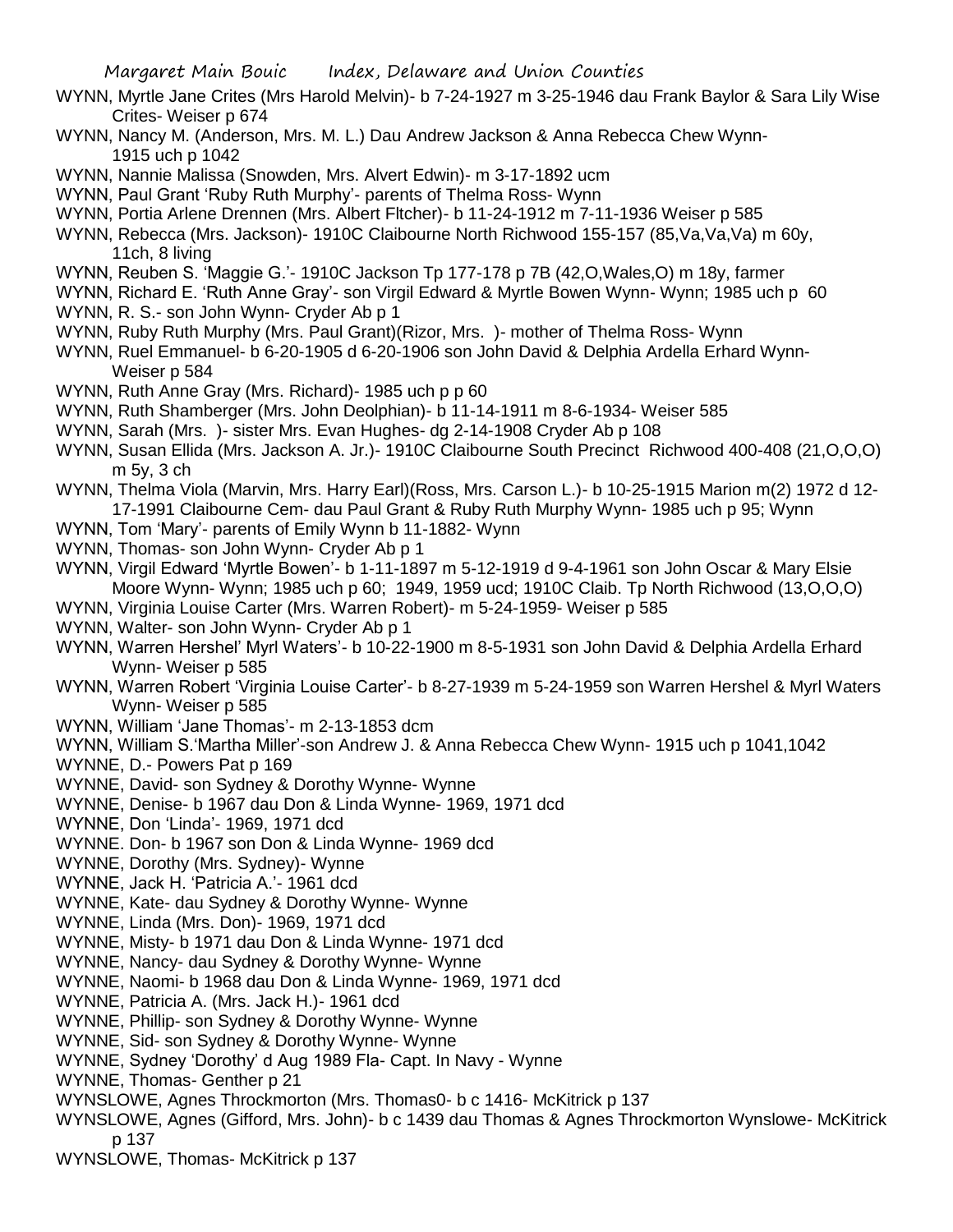- WYOUT, Charlotte (Emberson, Mrs. James H.)- m 3-8-1856 ucm 2407
- WYPASEK, Edmund- son Edmund Wypasek- Wypasek- engaged to Lynn Ellen Cutler
- WYRE, Lloyd- son Ott Wyre- Wyre
- WYRE, Ott- d 10-3-1962 (79) Ashley Union Cem- Wyre
- WYRE, Zell- brother Ott Wyre- Wyre
- WYRE, ---- (Johnston, Mrs. Robert)- dau Ott Wyre- Wyre
- WYRE, ----(Reichardt, Mrs. William)- dau Ott Wyre- Wyre
- WYRE. ---- (Coleman, Mrs. James)- dau Ott Wyre- Wyre
- WYRICK, George- Pabst 1 p 6
- WYRICK, Mildred L. Kraner (Dennison, Mrs. Bernard)(Mrs. William T.)- b 3-14-1903 New Bloomington d 5-6- 1996 (93) Marion Cem- dau George William & Emma Dell Williams Kraner- Wyrick
- WYRICK, William T. 'Mildred L. Kraner Dennison'- Wyrick
- WYSCARVER, Dorothy K.- b 2-14-1918 dau William Clyde & Mrytle E. Buyas Wyscarver-Giffen 1652413
- WYSCARVER, Mary Jarie- b 12-18-1816 dau William Clyde & Myrtle E. Buyas Wyscarver-Giffen 1652412
- WYSCARVER, Myrtle B. Buyas (Mrs. William Clyde)- b 11-23-1892 m 4-17-1915 dau Aaron D. & Viola A. Darst Buyas- Giffen 16524
- WYSCARVER, Pearl A.- b 12-21-1915 ch William Clyde & Myrtle B. Buyas Wyscarver Giffen 1652411
- WYSCARVER, Robert L.- b 6-12-1920 son William Clyde & Myrtl B. Buyas Wyscarver-Giffen 1652414
- WYSCARVER, William Clyde 'Myrtle B. Buyas'- m 4-17-1915- Giffen (16524)
- WYSE, Carolyn K. (Mrs. Walter J.)- 1975, 1979, 1981, 1983 ucd
- WYSE, Robbie- b 1969 son Walter J. & Carolyn K. Wyse- 1975, 1979, 1981, 1983 ucd
- WYSE, Shelley Lynn Wells (Mrs. Steven Scott) m 8-1-1997 Wyse
- WYSE, Steven Scott 'Shelley Lynn Wells- b 1966 b 8-1-1997 son Walter J. & Carolyn K. Wyse- 1975, 1979, 1981, 1983 ucd
- WYSE, Walter J. 'Carolyn K.'- 1975, 1979, 1981, 1983 ucd
- WYSINSKI, Curtis- b 1971 son Robert M. & Nancy K. Wysinski- 1980 dcd
- WYSINSKI, Kelly- b 1970 ch Robert M. & Nancy K. Wysinski- 1980 dcd
- WYSINSKI, Nancy K. (Mrs. Robert M.)- 1980 dcd
- WYSINSKI, Robert M. 'Nancy K.'- 1980 dcd
- WYSKIFIE, Donald ' Evans'- parents of son b March 1963, Nelsonville- Wyskiefie
- WYSKIFIE, ----Evans (Mrs. Donald)- dau David Evans- Wyskifie
- WYSOCKI, Dennis D. 'Janet;- 1980 dcd
- WYSOCKI, Janet (Mrs. Dennis D.)- 1980 dcd
- WYSOCKI, Sandra- b 1975 dau Dennis D. & Janet Wysocki- 1980 dcd
- WYSOR, Barbara Ann Ripseed (Mrs. Henry)- b 2-14-1754 m 4-21-1777 d 5-10-1837- Weiser p 846
- WYSOR, Catherine (Reybern, Mrs. James)- b 10-9-1790 m 10-17-1822 dau Henry & Barbara Ann Ripseed Wysor- Weiser p 846
- WYSOR, Cynthia Carlton (Mrs. Henry Jr.)- b 11-3-1787 m 6-6-1811 d 1-14-1866- Weiser p 846
- WYSOR, Elizabeth (Trinkle, Mrs. )- dau Henry & Barbara Ann Ripseed Wysor- Weiser p 846
- WYSOR, George W.- b 8-10-1779 d 5-1803 son Henry & Barbara Ann Ripseed Wysor- Weiser p 846
- WYSOR, Henry 'Barbara Ann Ripseed'- b 4-15-1755 m 4-21-1777 d 1-12-1844 Rev. War- Weiser p 846
- WYSOR, Henry, Jr. 'Cynthia Charlton'- b 8-7-1786 m 6-6-1811 d 7-20-1859 son Henry & Barbara Ann Ripseed Wysor- Weiser p 846
- WYSOR, James- b 6-18-1801 d 4-9-1869 son Henry & Barbara Ann Ripseed Wysor- Weiser p 846
- WYSOR, John- b 2-11-1788 d 7-1793- son Henry & Barbara Ann Ripseed Wysor- Weiser p 846 WYSOR, Mary (Dills, Mrs. Peter)- b 7-22-1781 dau Henry & Barbara Ann Ripseed Wysor- W p 846
- WYSOR, Mary (Shufflebarger, Mrs. Elias)- m 1791 dau Henry & Barbara Ann Ripseed Wysor- Weiser p 846 WYSOR, William- b 6-16-1797- son Henry & Barbara Ann Ripseed Wysor- Weiser p 846
- WYSS, Beatrice Hall (Mrs. Homer)- Wyss; dg 2-22-1980
- WYSS, David Jonathan 'Mary Beth Withers'- m 5-21-1983 son Homer & Beatrice Hall Wyss- Wyss WYSS, Hal 'Melissa Blair'- son Homer & Beatrice Hall Wyss- Wyss